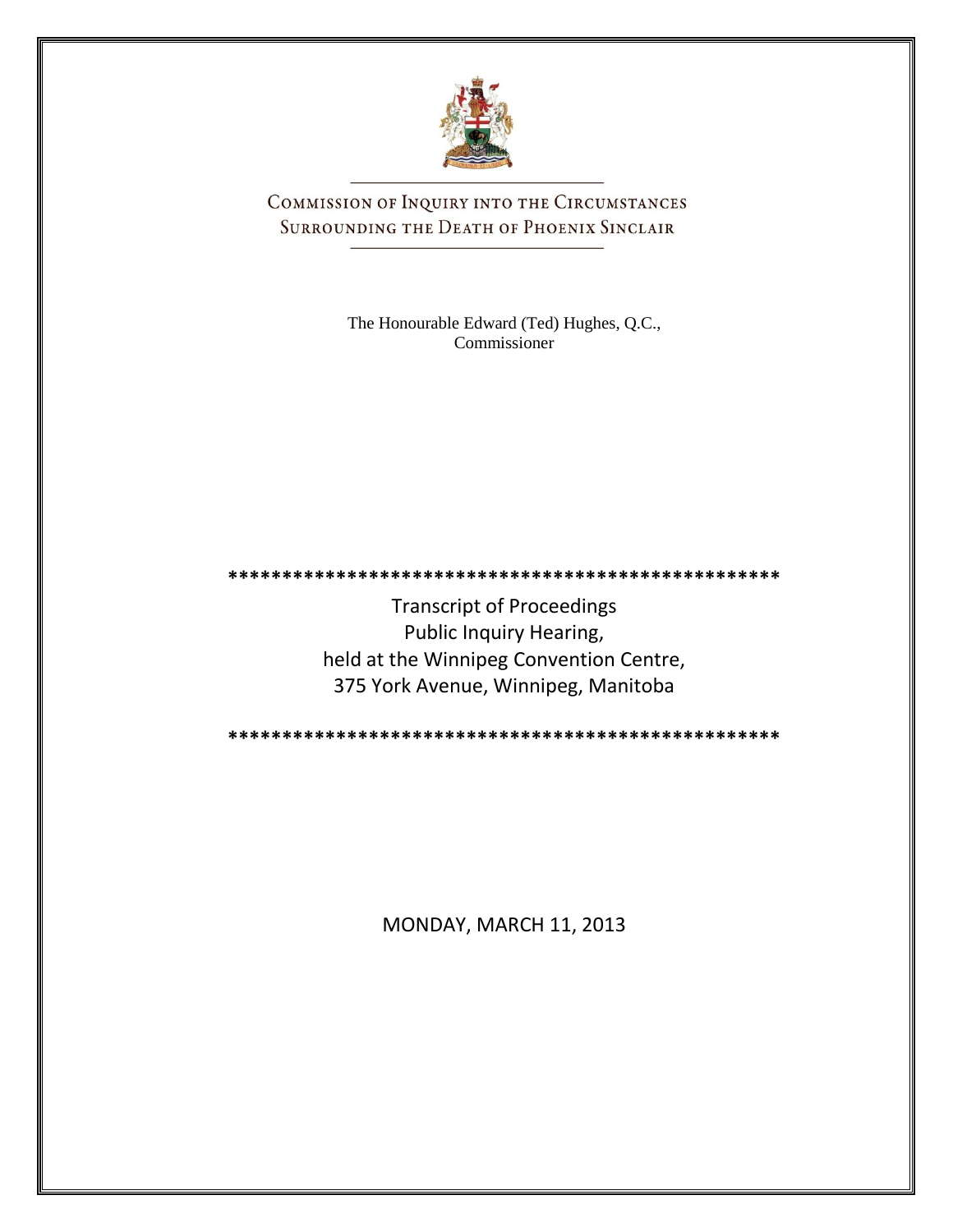## **APPEARANCES**

**MS. S. WALSH,** Commission Counsel **MR. D. OLSON,** Senior Associate Counsel **MS. K. MCCANDLESS,** Associate Commission Counsel **MR. N. GLOBERMAN,** Associate Commission Counsel **MR. R. MASCARENHAS,** Associate Commission Counsel

**MR. G. MCKINNON** and **MR. S. PAUL,** for Department of Family Services and Labour

**MR. T. RAY,** for Manitoba Government and General Employees Union

**MR. S. SCARCELLO** and **MR. K. SAXBERG,** for General Child and Family Services Authority, First Nations of Northern Manitoba Child and Family Services Authority, First Nations of Southern Manitoba Child and Family Services Authority, Child and Family All Nation Coordinated Response Network

**MR. H. KHAN** and **MR. J. BENSON,** for Intertribal Child and Family Services

**MR. J. GINDIN** and **MR. G. DERWIN,** for Mr. Nelson Draper Steve Sinclair**,** Ms. Kimberly-Ann Edwards

**MR. J. FUNKE** and **MS. J. SAUNDERS,** for Assembly of Manitoba Chiefs and Southern Chiefs Organization Inc.

**MR. W. GANGE** and **MS. K. BOMBACK,** for DOE #1, DOE #2, DOE #3 and DOE #4

**MR. J. KROFT**, for CBC, CTV Winnipeg, Global Winnipeg, Winnipeg Free Press

**MR. A. LADYKA,** for Ms. Jan Christianson-Wood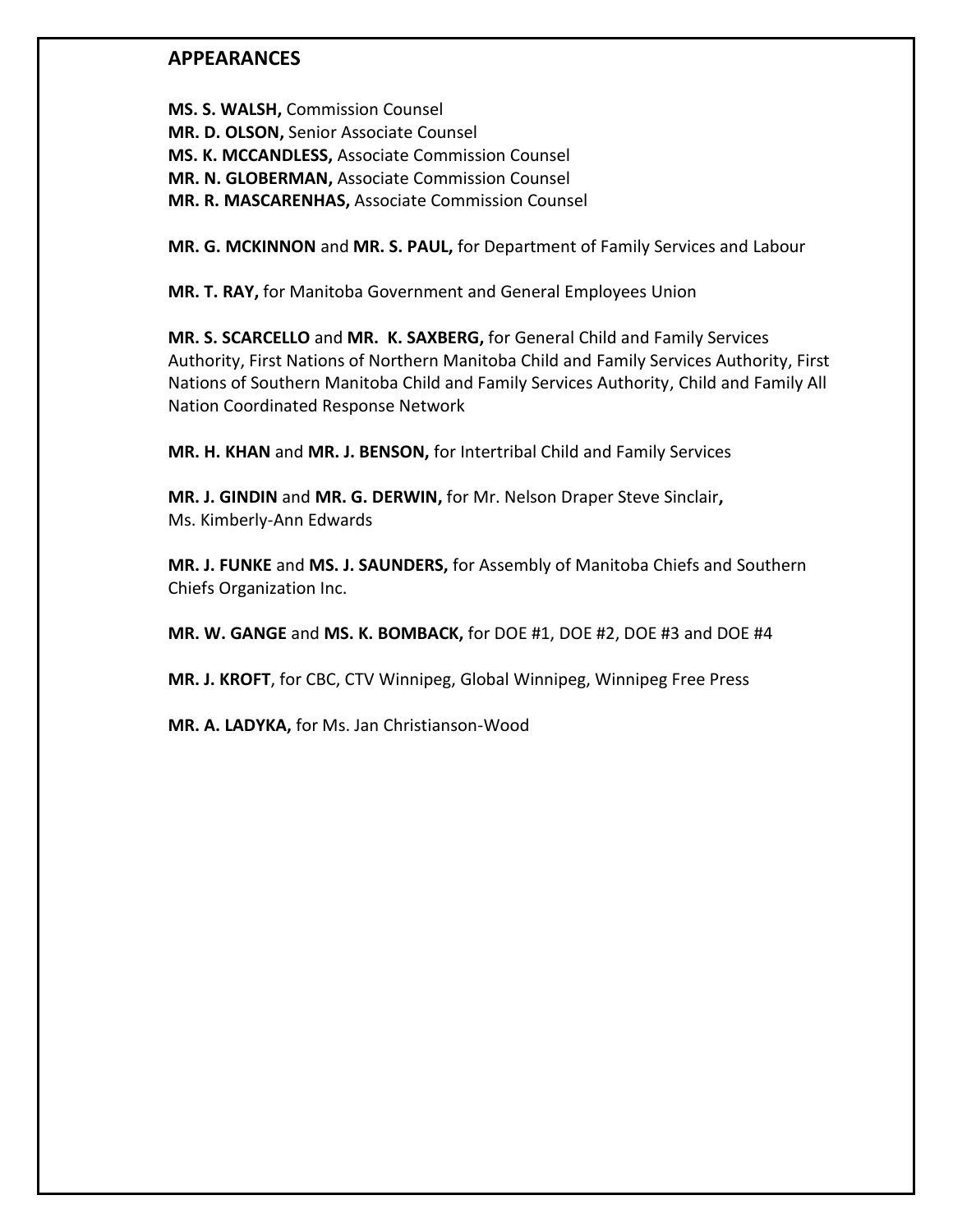# **INDEX**

# **Page**

| SUBMISSION BY MR. GANGE | 1   |
|-------------------------|-----|
| SUBMISSION BY MR. KHAN  | 23  |
| REPLY BY MR. GANGE      | 69  |
| SUBMISSION BY MR. FUNKE | 78  |
| SUBMISSION BY MR. GANGE | 82  |
| REPLY BY MR. FUNKE      | 87  |
| RULING BY THE COURT     | 88  |
| SUBMISSION BY MR. FUNKE | 92  |
| REPLY BY MR. GANGE      | 110 |
| SUBMISSION BY MR. KROFT | 113 |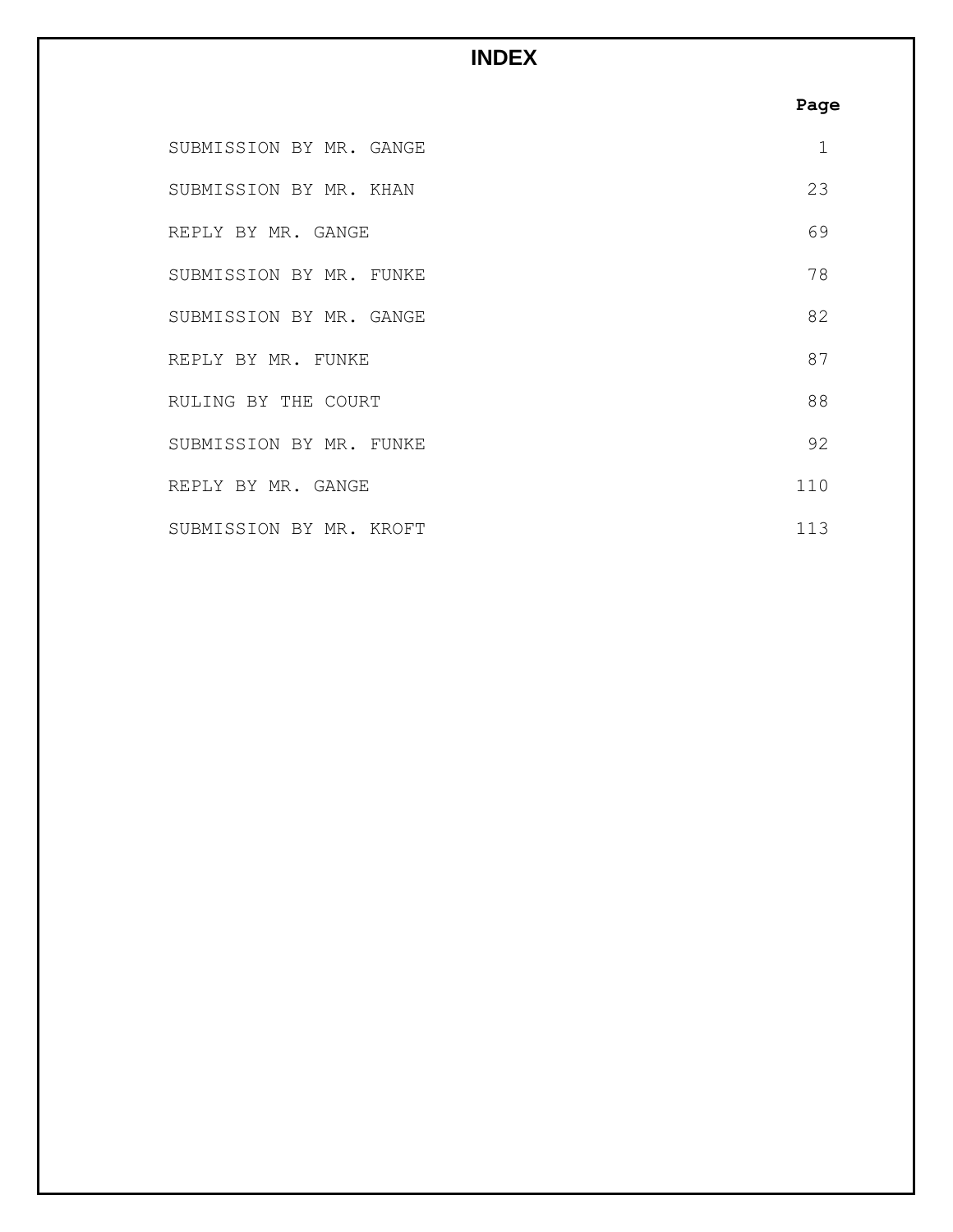MARCH 11, 2013

PROCEEDINGS CONTINUED FROM FEBRUARY 26, 2013

4 THE COMMISSIONER: Good morning, everybody.

 Now let's see if we can move this to a side somewhere, it's -- either at one corner or the other, if we can. We can see people that way.

8 All right, Mr. Gange, I quess these are your motions this morning.

 MR. GANGE: Thank you, Mr. Commissioner. We are here with respect to the two notices of motion that I have brought; one on behalf of witnesses that I have referred to as DOEs #1, 2, 3 and 4 and then a second motion which I guess could be considered an amendment to the first motion on behalf of DOE #3, asking that she be declared an SOR for the purposes of her testimony.

17 THE COMMISSIONER: Now if you are successful in your first motion with respect to DOE #3 --

 MR. GANGE: It becomes irrelevant, quite frankly, Mr. Chair, or Mr. Commissioner.

21 THE COMMISSIONER: You've answered my question.

 MR. GANGE: Yes. What I would like to do this morning is to start off by reviewing who these people are and why it is that the request for a publication ban with respect to their evidence and the making of a -- making

 $- 1 -$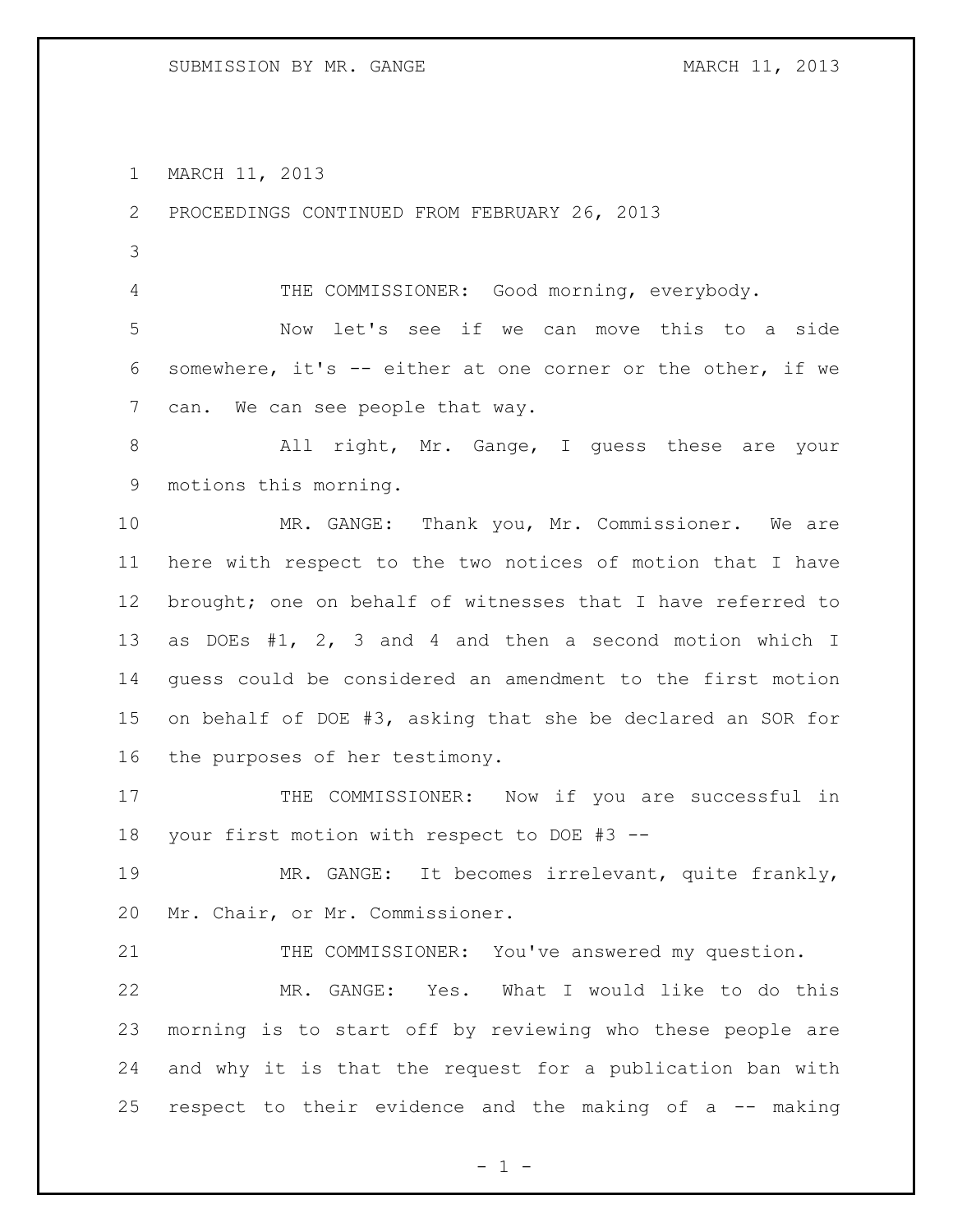them or allowing them to testify in the same fashion as the SORs testified by virtue of being anonymous and in order to set the background for this motion.

 So you have in front of you four affidavits from the individuals, DOEs #1, 2, 3 and 4. And I just want to make sure, Mr. Commissioner, that you have all the material that I believe should be available and that is the four affidavits with respect to this first motion, then secondly the notice of motion for DOE #3 as an SOR and an affidavit by Kalyn Bomback, who is my assistant or assisting me with this as an assistant lawyer from my firm and is with me at the counsel table.

13 THE COMMISSIONER: Yes, I have those materials.

 MR. GANGE: And as well you should have motions briefs with respect to both motions. You also should have the cross-examination, the transcript of the cross-examination of DOE #3, which was conducted by Mr. Khan --

18 THE COMMISSIONER: Yes, I have that.

19 MR. GANGE: -- on February 26th, 2013.

 THE COMMISSIONER: I'm just looking for your motion brief. Yes, I have that. I have everything, yes.

 MR. GANGE: Great, thank you. Then with that -- THE COMMISSIONER: Just let me get the -- there's the cross-examination, yeah. All right.

MR. GANGE: Thank you, Mr. Commissioner.

 $- 2 -$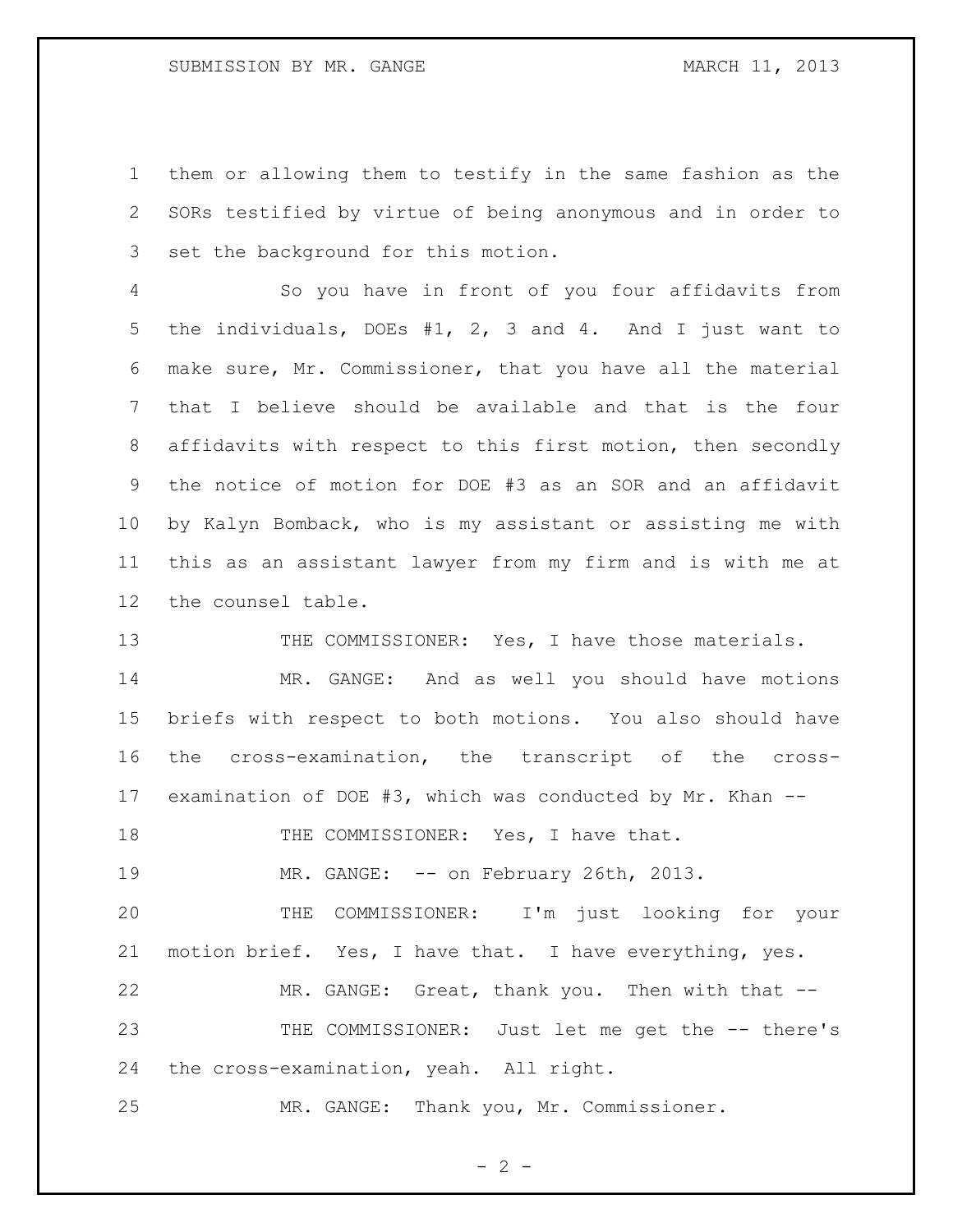I'm going to review briefly, DOE #1 is the son of Wesley McKay. At the time of Phoenix Sinclair's death, DOE #1 was 12 years old. I expect that you will hear evidence eventually from DOE #1 which will tell you that he was present in the house at the time when Phoenix Sinclair was murdered by his father and by Samantha Kematch. DOE #1 testified at the criminal trial. He did not have a publication ban with respect to his testimony. I want to have that out on the table right off the bat. In my view, he should have had a publication ban with respect to his testimony at the criminal trial.

12 THE COMMISSIONER: Was one sought?

13 MR. GANGE: No. Now as you know, at a criminal trial an individual does not have legal counsel, so it's up to the Crown to take the necessary steps to seek a publication ban. One was not sought. As I say, in my view, with respect to the evidence of DOEs #1, 2 and 3, there ought to have been publication bans. That ought not to be held against them.

 He swears in his affidavit that giving testimony when he was approximately 14 years of age, testimony that convicted -- was in large measure the testimony that, that convicted his father, was very stressful to him and how could it not be. I would invite everybody in this room to attempt to put themselves into the shoes of DOE #1, a boy

- 3 -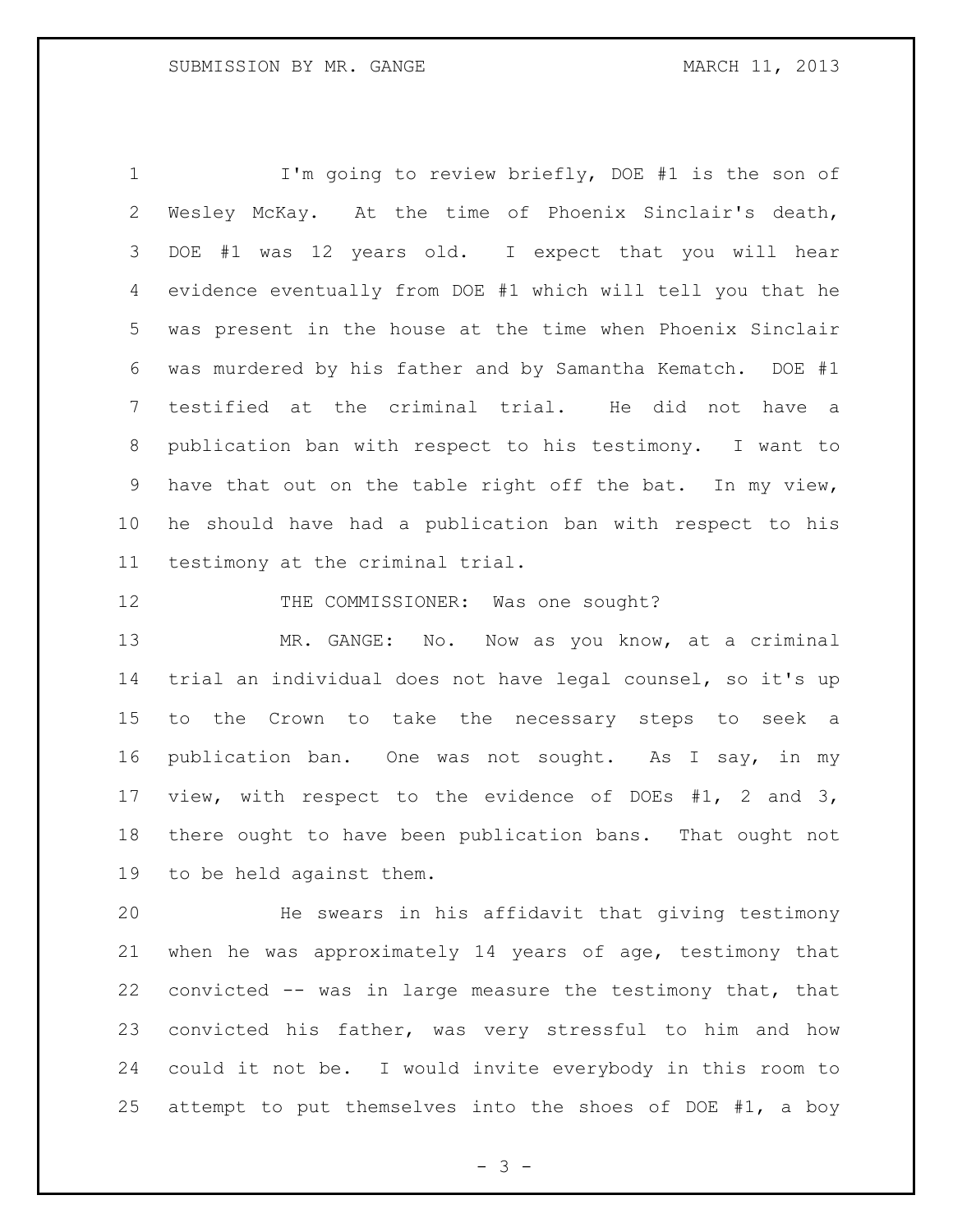at the age of 12 years of age. It, it overwhelms me and I -- and when DOE #1 testifies I can assure everybody in this room they will not want to be here. It will not be the most pleasant day of this most unpleasant inquiry. It probably will be the most horrible day of this unpleasant inquiry.

 DOE #1 swears that he experienced harassment as a result of that. He swears that he is working at the present time and that no one knows of his involvement. He swears as to his concerns with respect to his personal safety, both mental and physical. He swears as to his concerns as to his relationship at the workplace. And none of that evidence, Mr. Commissioner, is challenged. It goes before you completely accepted by everybody at this inquiry. I want to make sure that, that I stress that enough for you. Completely unchallenged.

 DOE #2 is DOE #1's brother. He was 14 at the time of the murder of Phoenix Sinclair. He has the same concerns as DOE #1, that is, he testified against his father which resulted in the conviction of his father for murder. He was not present when Phoenix Sinclair was murdered, but I expect that you will hear that he is the person that eventually notified his, his mother, DOE #3, of what had happened.

DOE #1 advised DOE #2. I expect that you will

- 4 -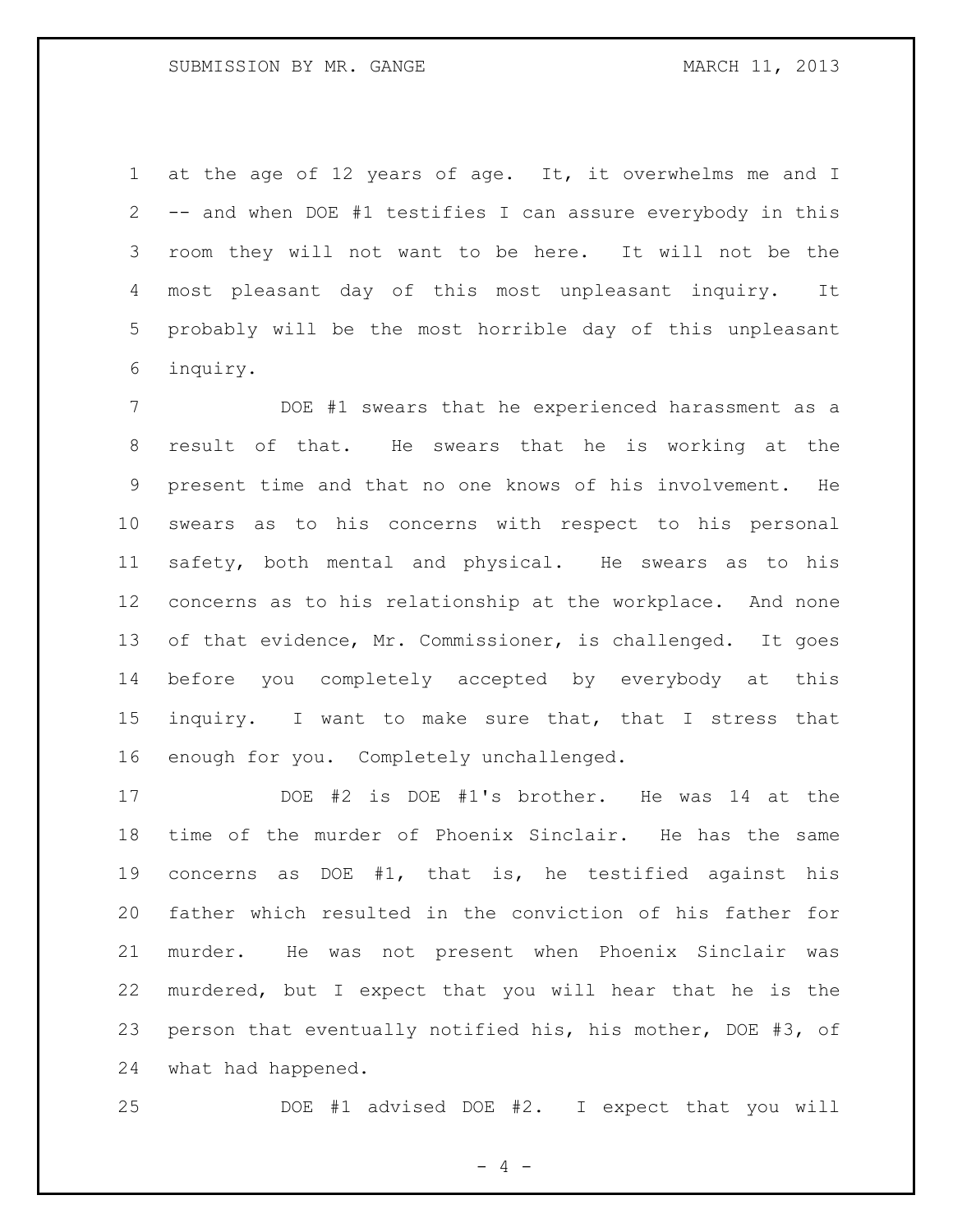hear -- let me go back to DOE #1. I expect that you will hear testimony from DOE #1 as to why he did not reveal the death of Phoenix Sinclair, that he was threatened, and I expect that you will hear evidence that anybody in this room will understand why a boy at the age of 12 would not come forward after being threatened by his father.

 DOE #2 is going to school. He has concerns with respect to his own safety, both his mental health and his physical health. Again, the evidence with respect to DOE #2 is completely unchallenged.

 That then takes us to DOE #3. DOE #3 is the mother of DOEs #1 and 2. She testified or she swore in her affidavit that she experienced harassment and I want to go to her affidavit, please. Paragraph 3 of the affidavit of DOE #3.

16 THE COMMISSIONER: Yes.

17 MR. GANGE: It says:

 "Following the arrest of Wes McKay for the murder of Phoenix Sinclair, I experienced instances of bullying and harassment from **people** that knew of my 24 relationship to Wes McKay."

 $-5 -$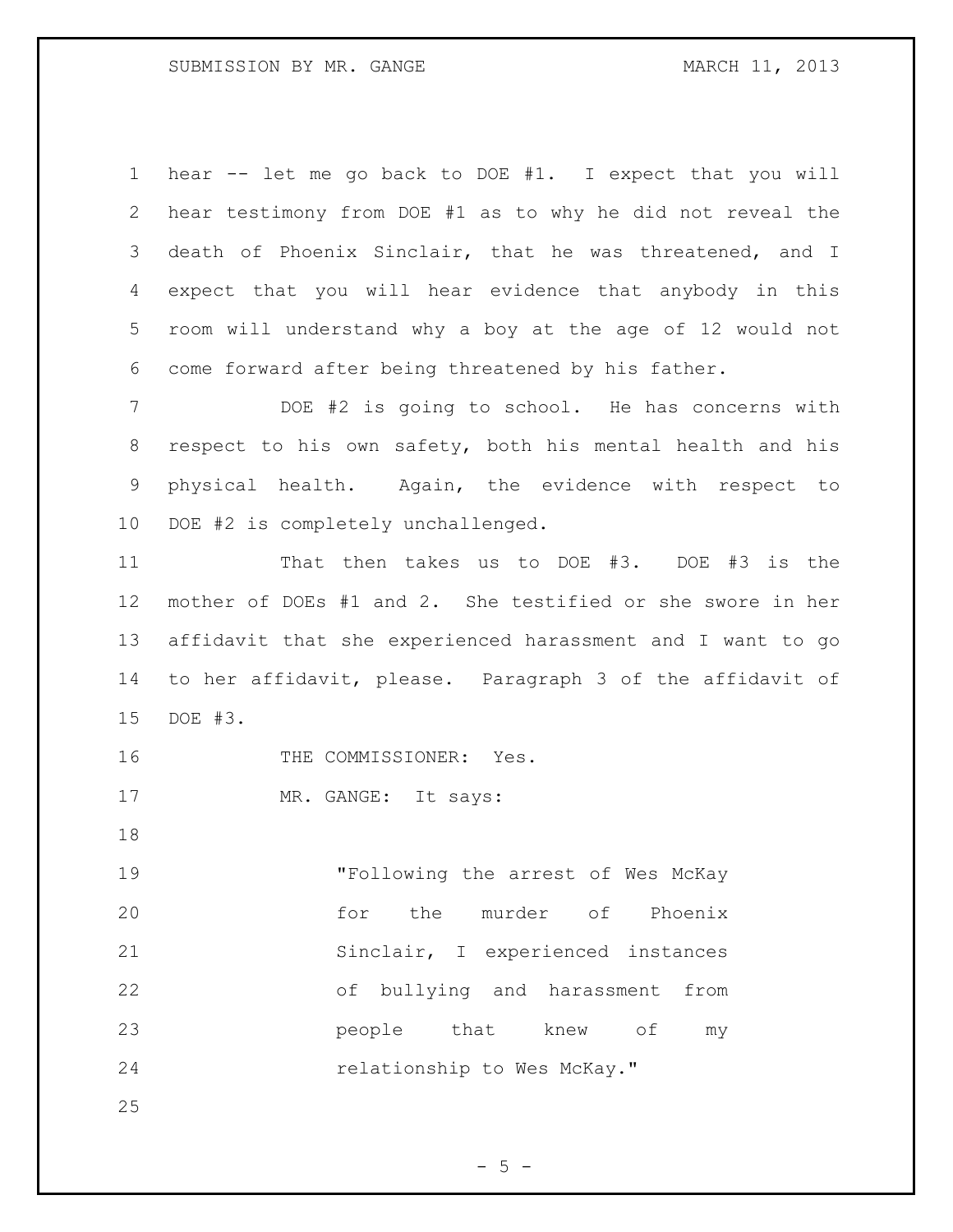Complete unchallenged.

| $\overline{2}$  | You have the transcript of the cross-examination           |
|-----------------|------------------------------------------------------------|
| 3               | of DOE #3. I trust, sir, that you've reviewed that         |
| 4               | transcript or that you will before you make a ruling.      |
| 5               | There is nothing in the cross-examination of DOE #3 that   |
| 6               | challenges in any fashion her allegation that she          |
| $7\phantom{.0}$ | experienced instances of bullying and harassment.          |
| 8               | She also advises, on information and belief from           |
| 9               | me, that this inquiry received threats with respect to the |
| 10              | safety of witnesses testifying at the inquiry. She says    |
| 11              | that she has serious concerns that she may suffer physical |
| 12              | harm if her identity is disclosed by virtue of her         |
| 13              | testimony at the inquiry. Completely unchallenged.         |
| 14              | If you review the cross-examination, you will see          |
| 15              | that paragraph 5 is the only portion of her evidence where |
| 16              | there were questions. Paragraph 5 --                       |
| 17              | THE COMMISSIONER: What page is that on?                    |
| 18              | MR. GANGE: If you look at question 39.                     |
| 19              | THE COMMISSIONER: Yes.                                     |
| 20              | MR. GANGE: So on my transcript I have it at page           |
| 21              | 12.                                                        |
| 22              | THE COMMISSIONER: That's all right.                        |
| 23              | MR. GANGE: So starting at question 37, Mr. Khan            |
| 24              | asked DOE #3 to refer to paragraph 5. And at paragraph 5,  |
| 25              | the cross-examination then said, in question 38, confirms  |

 $- 6 -$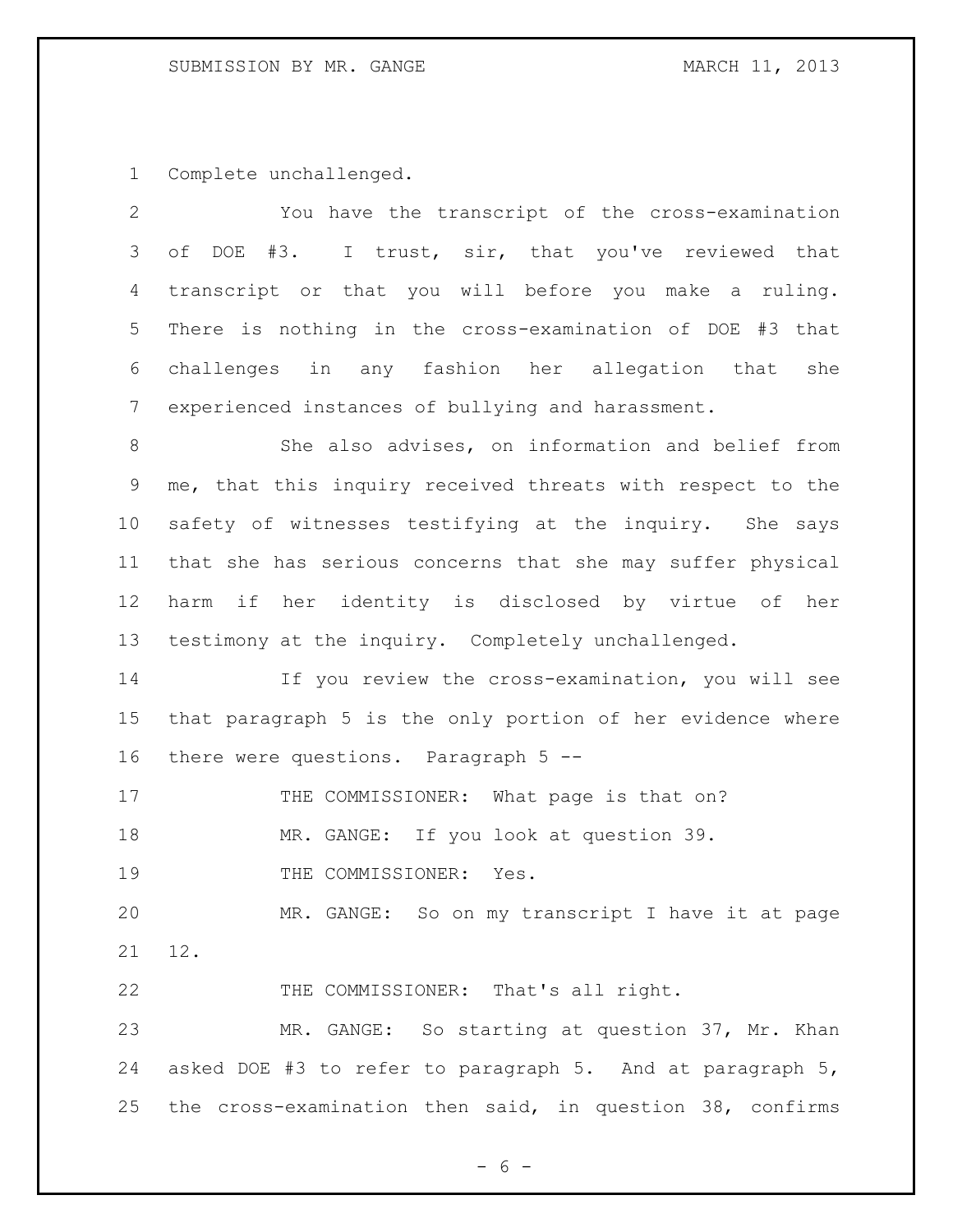that no one at her place of employment is aware of her relationship to Wes McKay. Question 39 confirms that nobody at her place of employment currently has questioned her about her relationship with Wes McKay. Question 40: Has anyone at your workplace ever told you that they know that you testified at the criminal trial? Answer: No. Question 41: Now are you concerned of possibly

 losing your job if your employer knows of your former relationship with Wes McKay? Yes.

 So the cross-examination, Mr. Commissioner, only reinforced the evidence that was put before you in the affidavit of DOE #3.

 Question 47 -- or let me go to 46, because Mr. Khan asked: And you don't know if your employer's aware whether or not you testified at the criminal trial? Answer: No, I'm not aware.

 Question 47: Can you say either way whether they are aware or whether they are not aware? Answer: They're not aware.

 So that the evidence that you have is that DOE #3 is working, and good for her. She's working in a job where nobody knows her relationship to Wes McKay and her affidavit confirms that she has a serious concern that she could lose her job. So that the cross-examination only

- 7 -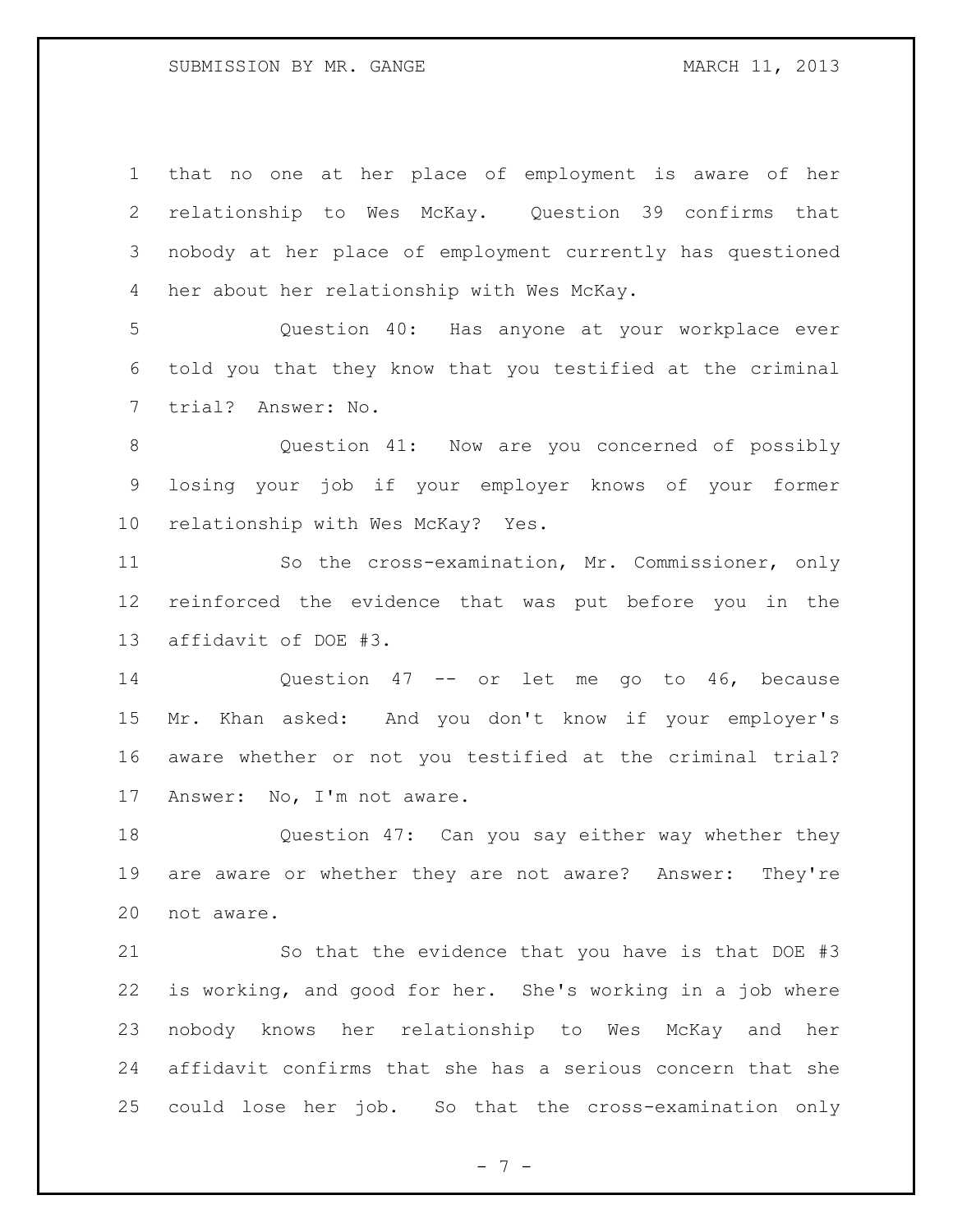reinforced what was said in the affidavit. There is nothing else in this cross-examination that challenges in any way any of the statements made in that affidavit. The only thing that was brought out in that cross-examination is that DOE #3's name was mentioned when she testified at the trial. That's true, her name was reported, it would appear in a rather limited fashion but her name was reported. And my learned friend, Mr. Khan, asked whether, whether she would confirm that her name appears in written cases on CanLII with respect to the decision. Yes, it does. That's not the issue that's before you today. The issue is at this inquiry whether she should be allowed to testify anonymously.

 Paragraph 6 and paragraph 7 are very important paragraphs with respect to her affidavit. Paragraph 6 says:

18 TI am very concerned about the health and safety of my two children ... My children suffer from time to time from anxiety and depression. A part of that anxiety and depression is, in my view, directly related to their fears and concerns about

- 8 -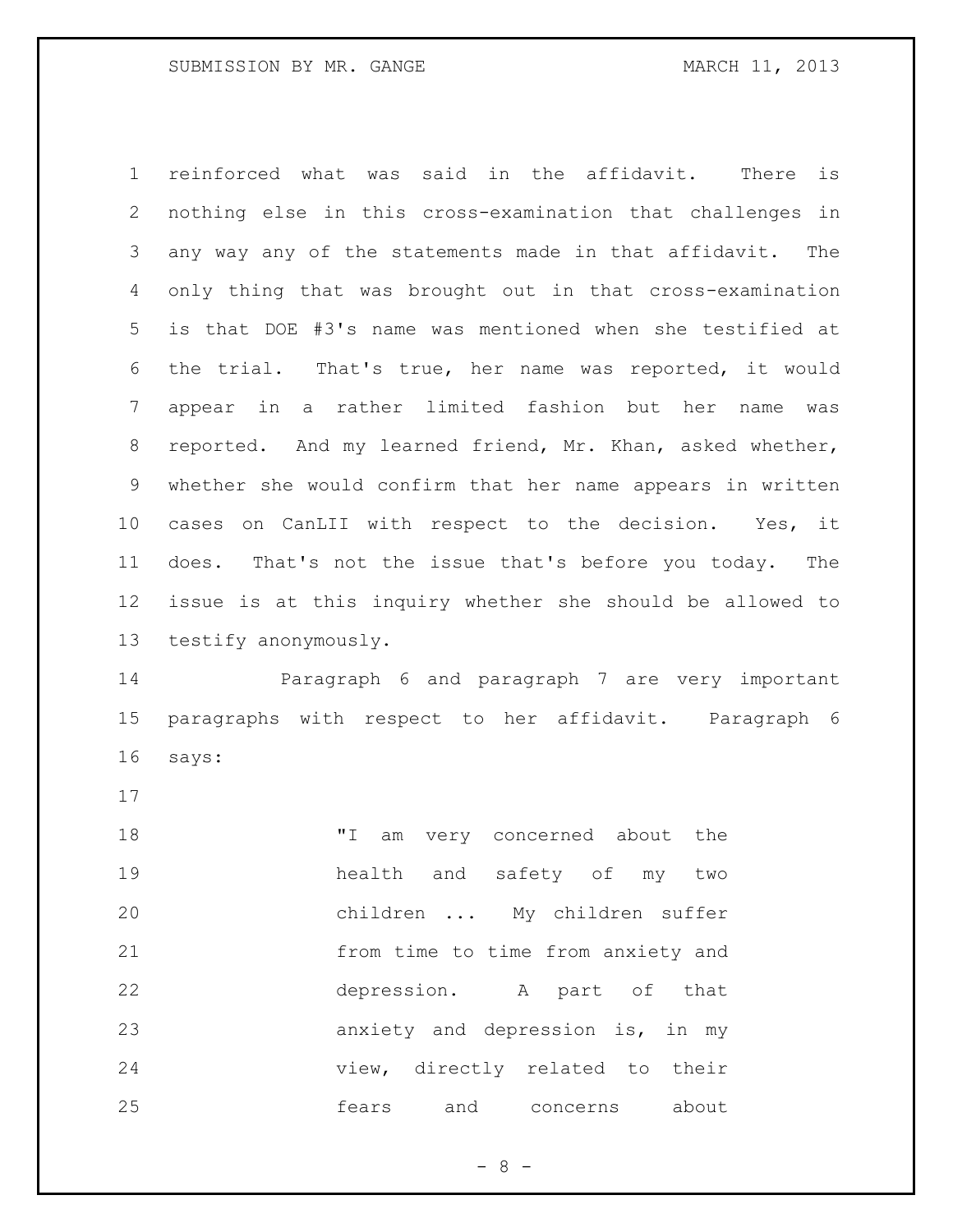1 testifying at the Inquiry."

- 
- No challenge.

 So that in considering this issue, Mr. Commissioner, you must accept the evidence that has been provided because there is no challenge to it. In spite of you granting the ability to give cross- examination, in spite of the ability of my learned friend, Mr. Khan, to provide contradictory evidence, in spite of the ability of my learned friend, Mr. Khan, to challenge whether or not this statement is accurate, not a question. So that in, in due course I'll get to the Mentuck/Dagenais 13 test and, and what you have to take from that is that there is no challenge to this, that those concerns are real and they are well founded and how could they not be? Paragraph 7: 18 Thave serious concerns that my mental health, my physical health 20 and my safety may be affected if I

22 without the protection of a publication ban."

Again, no challenge.

- 9 -

have to testify at the Inquiry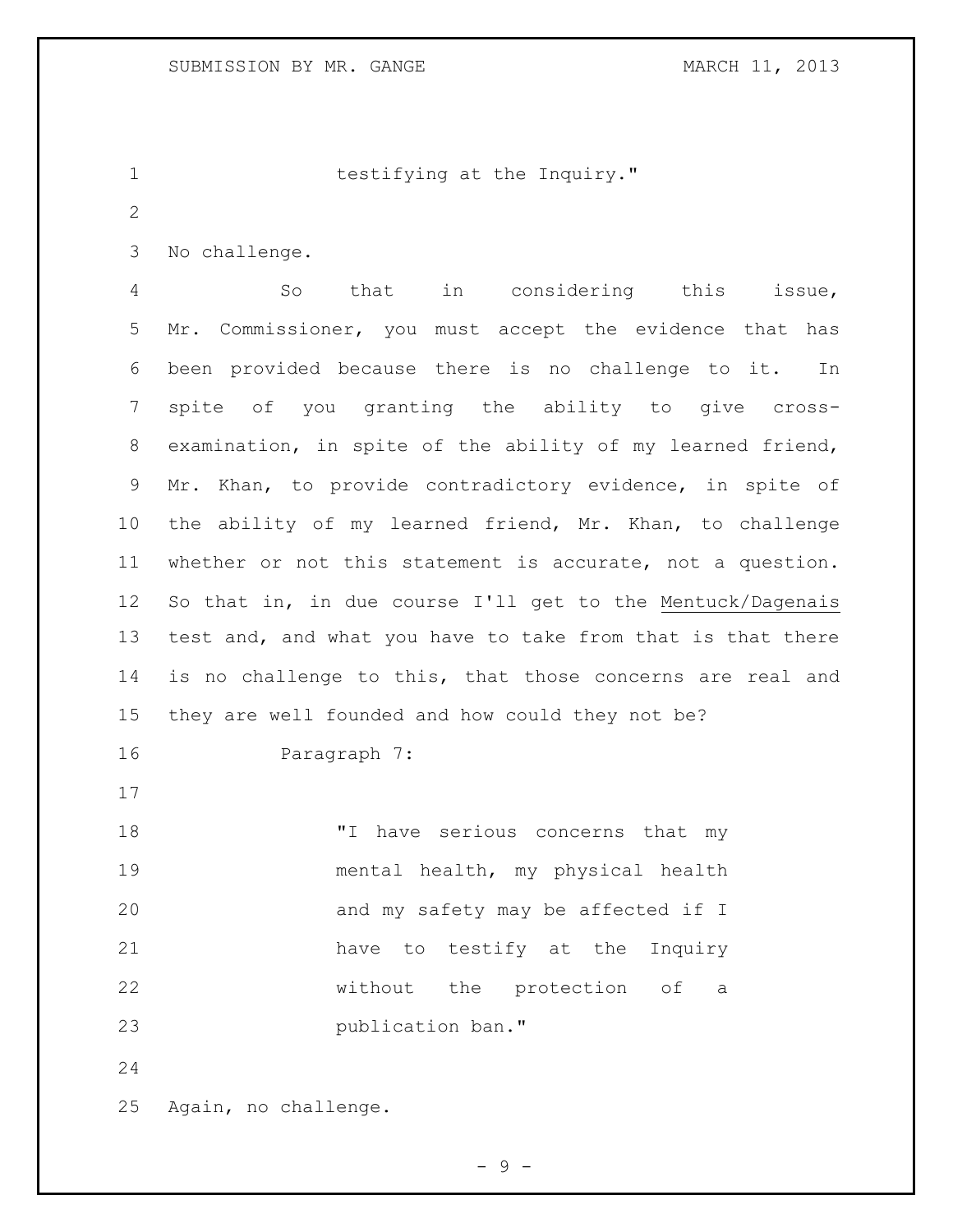DOE #4 is the daughter of Wes McKay. Her affidavit says that she is the mother of four children under the age of 10. Her affidavit material says that her children do not know that Wes McKay is their grandfather. Her affidavit says that she experienced incidents of harassment and bullying, following the, the conviction and trial of Wes McKay. There's no challenge to that evidence as well. That's the background to this matter. You have already reviewed in extensive detail the law with respect to publication bans. This application is slightly different, but I'm going to refer you, Mr. Commissioner, to paragraph 99, which is on page 32 of your ruling. Paragraph 99, Mr. Commissioner. 15 THE COMMISSIONER: I have it. 16 MR. GANGE: Do you have that, sir? 17 THE COMMISSIONER: Yes. MR. GANGE: Thank you. Paragraph 99: "The Dagenais/Mentuck analysis is meant to be applied in a 'flexible 22 and contextual manner'." Paragraph 100: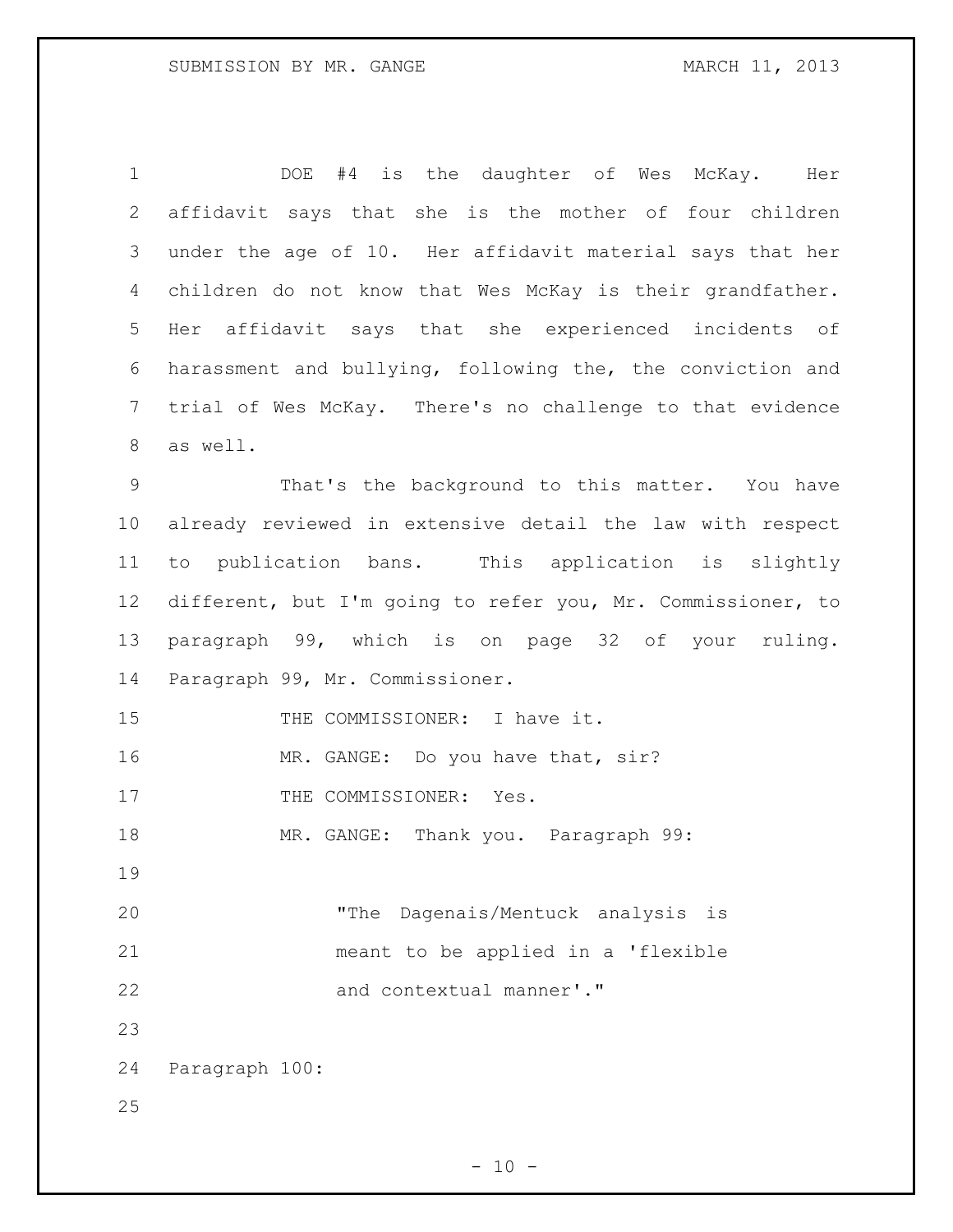"... 'the authorities establish 2 that the standard is not one mere convenience of expediency; in order to displace the public interest in an open-court process, an applicant must provide cogent evidence to support the alleged 8 necessity for anonymity'."

 It seems to me that those two paragraphs are at the heart of what my application is. And with respect to paragraph 99, the statement that you quoted from the Toronto Star case, I think is, is the guiding principle that the application must be brought, must be considered in, in the contextual manner. So that the analysis that you might have provided to whether social workers should be given a publication ban, is going to be, in my respectful submission, significantly different than the analysis that is required of you with respect to these four witnesses. These four witnesses, Mr. Commissioner, are not part of the system. Your analysis is to investigate the tragedy of Phoenix Sinclair's death and to consider it in the context of the child and welfare system in Manitoba. These four people are not part of that analysis of the child welfare system. They have information with respect to the tragic

 $- 11 -$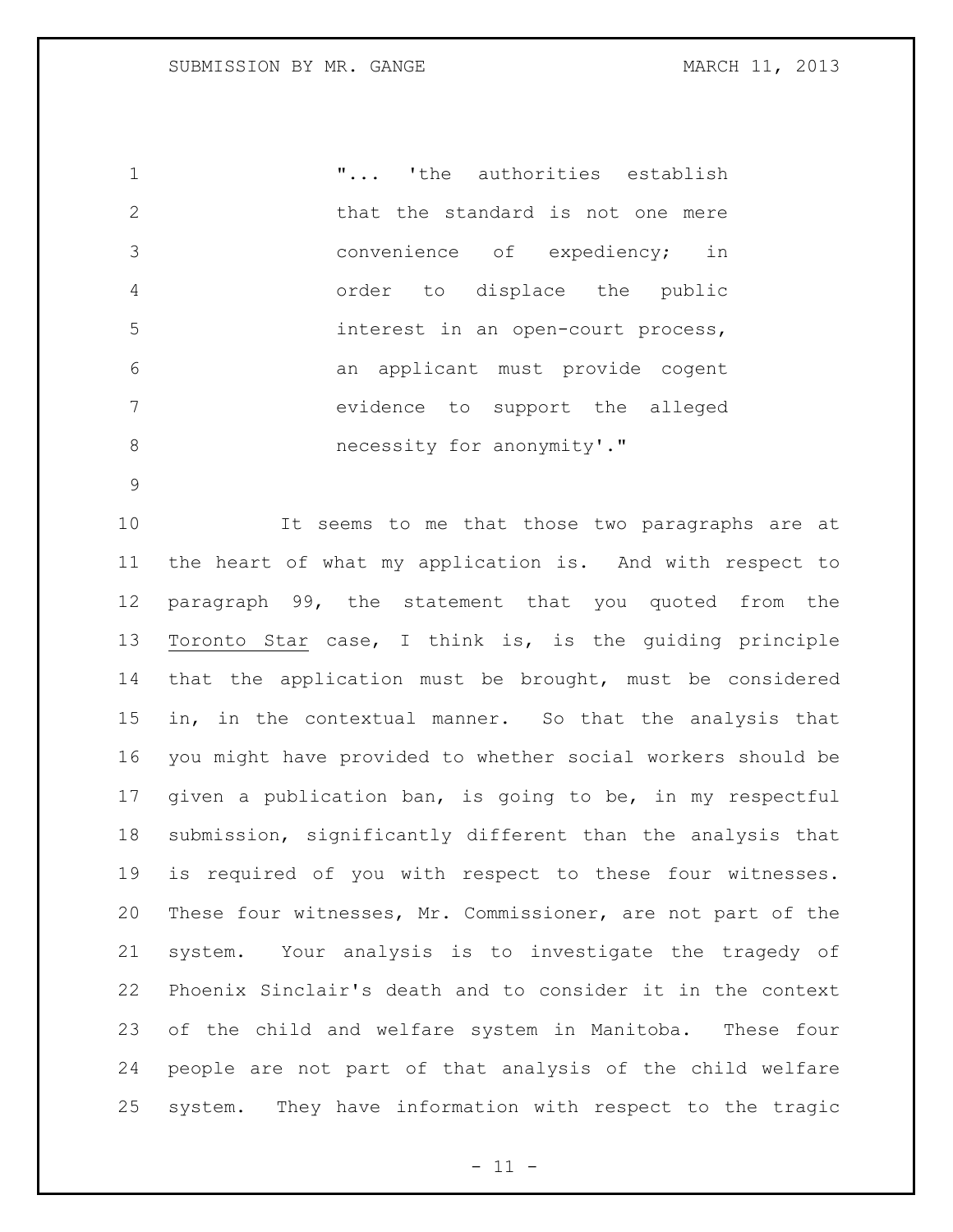and gruesome death of Phoenix Sinclair. They have information. I think that you're going to hear from DOE #4 some fascinating evidence about her relationship with Phoenix Sinclair and what a lovely little girl she was. But you're not going to hear from them why Phoenix Sinclair was not, why it was not known that, that she was living with Wes McKay. I don't think that you're going to hear evidence as to whether or not there was supposed to be people coming to visit. They are not part of the system, they are not, these are not people who undertake a job -- and I'll say this because I believe it from my review of this, I sure wouldn't want to be a social worker. It's a, it's a job that I would never -- at this stage in my life I'm glad that it's one of the choices that I didn't make in life. But the people that do make that choice know that they are going into a very dangerous situation and know that they have certain responsibilities resting upon them and that they have to fulfill certain obligations. That is not the situation with respect to DOEs #1, 2, 3 and 4. Their only connection with this is that they're related to the murderer.

 So that the context that you must, that you -- that I'm going to urge you, not that you must but that I'm going to urge that you apply in this situation, is the context of four people whose lives have been horribly

 $- 12 -$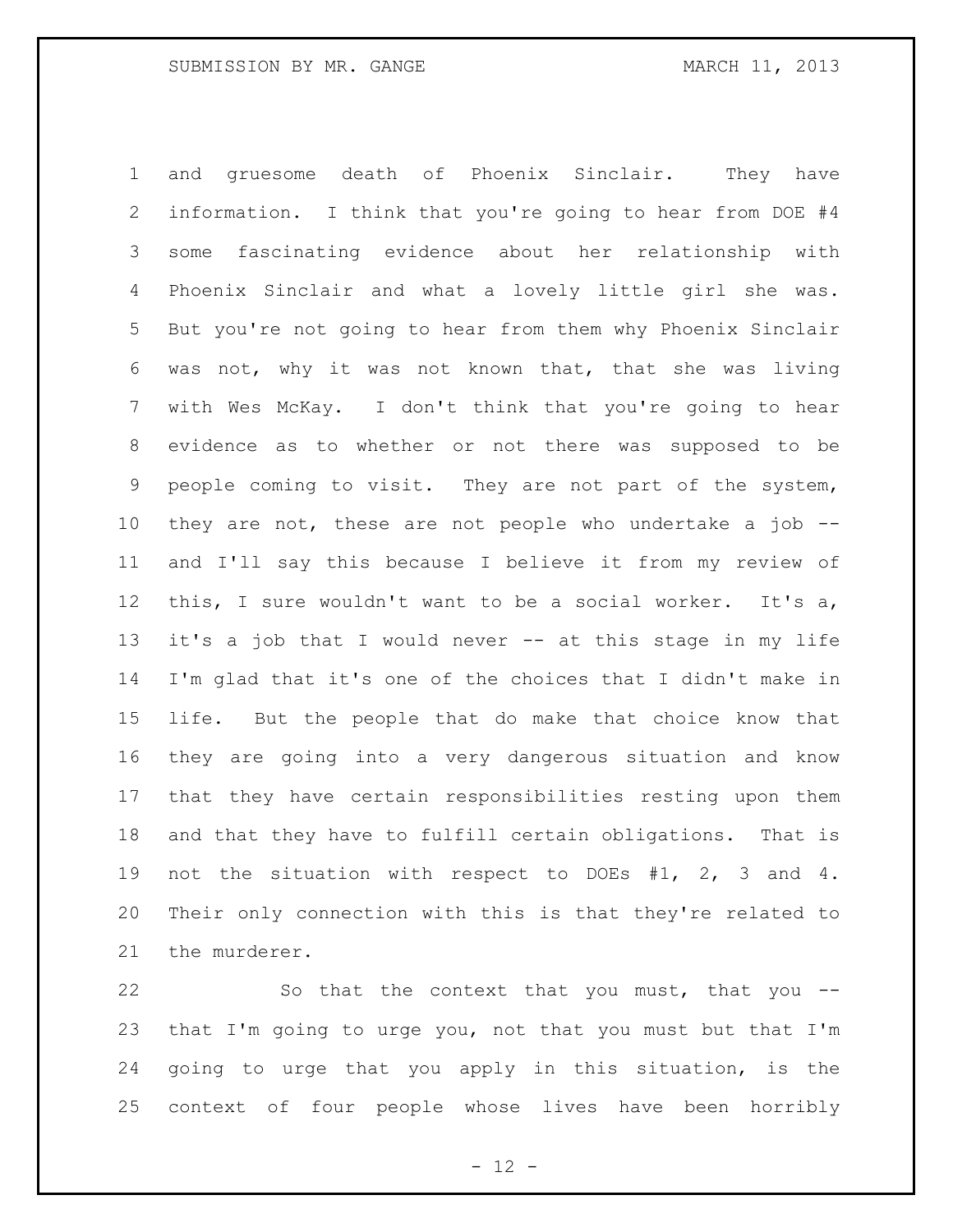damaged by the actions of Wes McKay and they ought not to be victimized again by having to testify in public. They are going to give their testimony if this order, if this motion is successful, Mr. Commissioner, they are going to give their evidence truthfully, candidly.

My learned friends that so choose --

 THE COMMISSIONER: And, and it can be reported publically.

 MR. GANGE: Absolutely it can be reported publically. The press -- the only restriction that I have asked is that their identity not be disclosed. And that they -- that their faces not be seen. But their voices will be heard just as the SORs' voices were heard. If any of my learned friends choose in their wisdom to cross- examine any of these people, they can do so under your guidance. They can ask any question that you allow them to ask. They are not going to be hampered. They are not going to be hindered. The process of justice is not going to be affected whatsoever other than their identity is not going to be displayed to the world.

 The cogent -- so that the Dagenais/Mentuck case requires an analysis that, and as you said there must be cogent evidence. Now I know that a previous attendance my learned friend, Mr. Kroft, said that he was not going to challenge, they were not going to -- the press was not

 $- 13 -$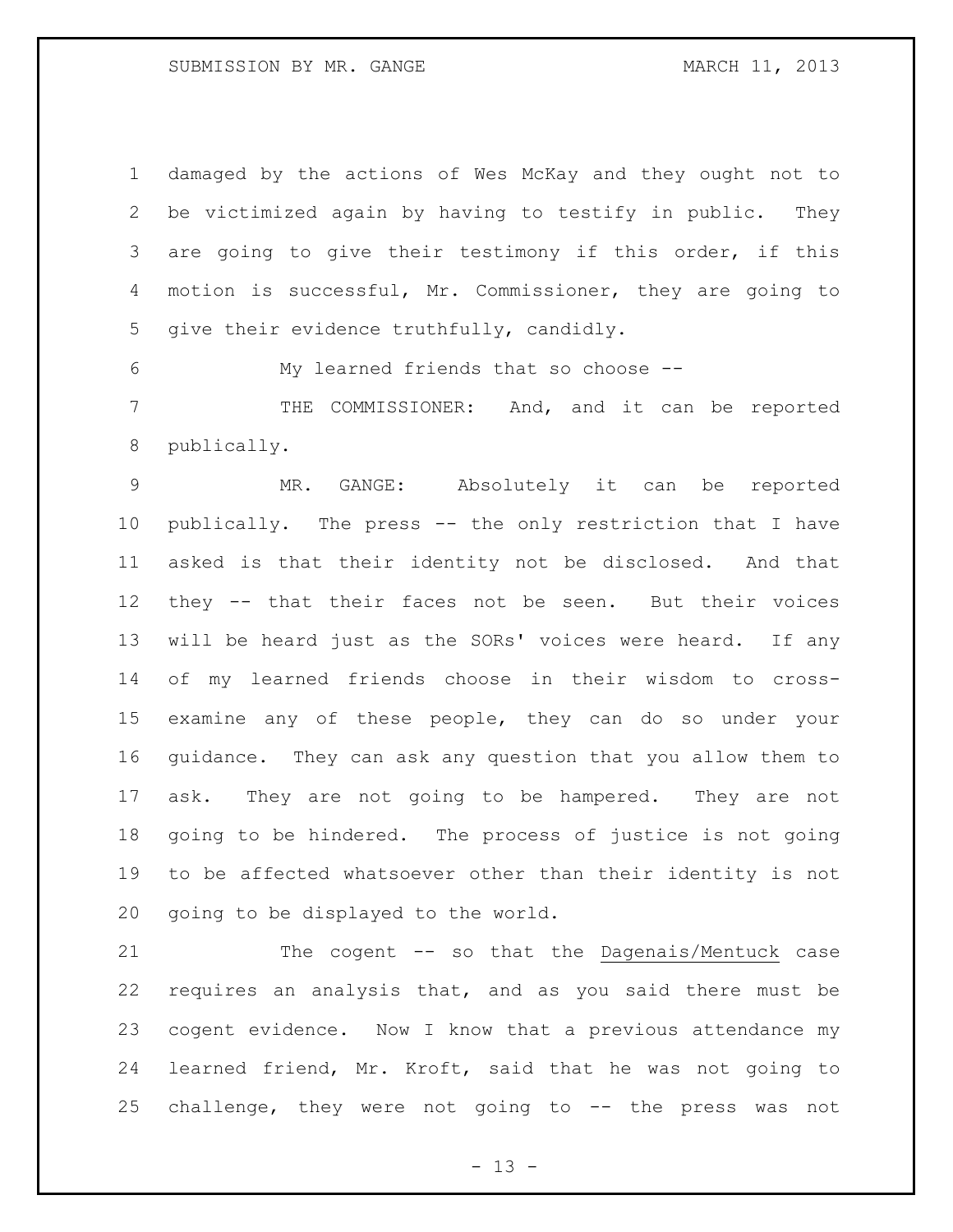going to take a position on this, but he said the evidence falls far short of what's required. With great respect to Mr. Kroft, I'm going to suggest to you that statement is wrong. The evidence before you goes in unchallenged and it goes to say to you that they have serious concerns about their physical safety and their mental health and as I said before, how could they not have those concerns?

 THE COMMISSIONER: Based upon the substance of their application, whether I accept it or whether I don't is put aside for the moment, but how could they have said more?

12 MR. GANGE: How could they have said more, exactly right. The, the -- as I've been thinking about this and wondering whether in reviewing those affidavits and preparing those affidavits for those individuals, whether I could have said more, whether I could have put in something more for them, and the answer to that is how could it be? How do they know what will happen after they testify? They can't say that. And what horror, and I don't want to, I don't want to be accused of melodrama here but this has to be said, what horror would be rained down upon all of us if something happened to any of those people? It's, it's just inconceivable.

 Now the second test, the second part of the test is the balancing interest. I've already touched upon that

 $- 14 -$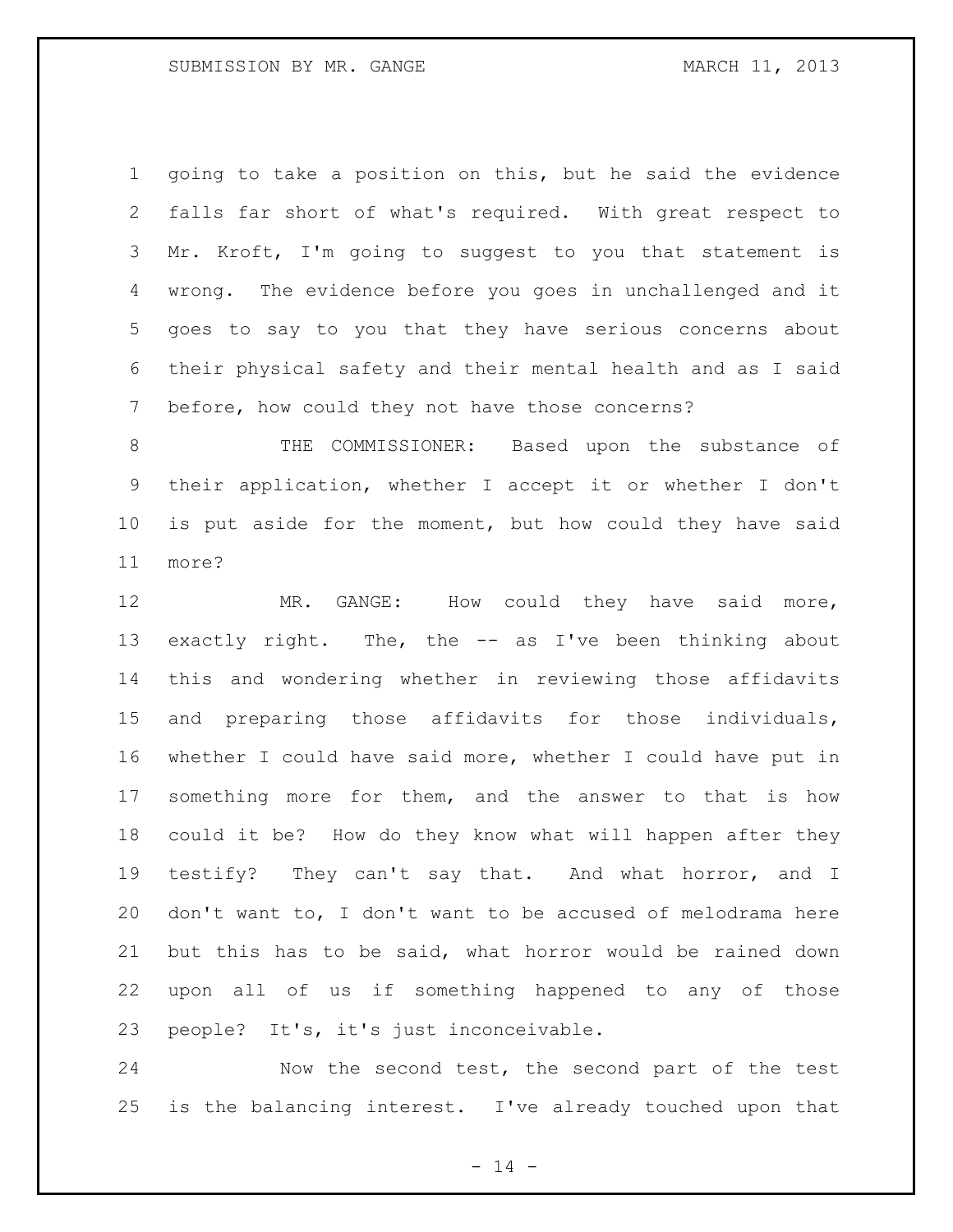to a certain degree by saying that they will testify, the press will be able to report fully on what they testify about. My learned friends will be able to cross-examine. So that the question that has to be asked is how does that affect the process of justice? Yes, there is an open court principle. This is a very, very minor imposition to that, to that principle and it is a, it is a restriction on the open court principle that is completely, in my view, and in my respectful submission understandable, not only understandable but required.

 I, quite frankly, do not understand what kind of an argument can be advanced against this. I see from the evidence that was submitted by Mr. Khan's secretary that the challenge seems to be their name is already known because years ago when they testified there was some mention in the press of their names. And that argument is, in my view, completely covered by the Morin decision.

18 THE COMMISSIONER: Well just let me -- so the, the -- anyone reading what's reported will quickly realize the family relationship to the murderer.

MR. GANGE: Yes.

 THE COMMISSIONER: It's the fact on the street who those individuals are --

MR. GANGE: Yes.

25 THE COMMISSIONER: -- that's your point.

 $- 15 -$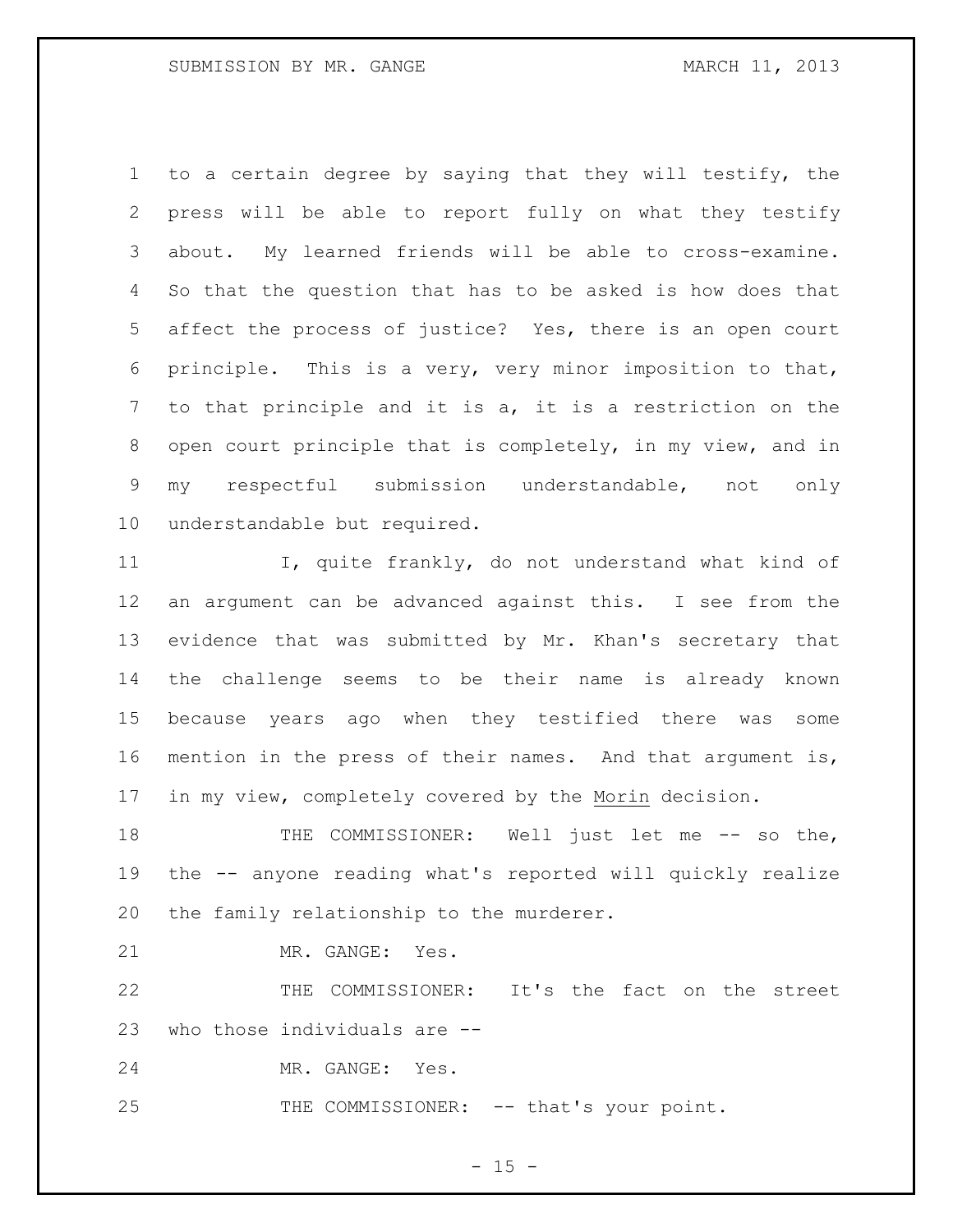MR. GANGE: That's the point. THE COMMISSIONER: But you can't hide the fact that they are sons and a daughter and a one time spouse. MR. GANGE: That's correct, and I'm not attempting to. THE COMMISSIONER: No. MR. GANGE: I'm not attempting to do that, because that evidence is critical to, to their presentation. And I have canvassed that issue with them, especially DOEs #1 and 2, because those are the two people that, that are most at risk here. THE COMMISSIONER: Yeah, but it will be reported that the murderer's son said such and such. 14 MR. GANGE: Yes, that's correct. 15 THE COMMISSIONER: Yeah. MR. GANGE: That's correct. They understand that. They're not afraid of that. 18 THE COMMISSIONER: No. MR. GANGE: They're not afraid of that, Mr. Commissioner. It's who they are. 21 THE COMMISSIONER: On the street. MR. GANGE: On the street, absolutely. I just want to refer to the Morin decision, which is at tab 4 of the supplemental brief that we filed. You've made reference to the Morin decision previously, but

- 16 -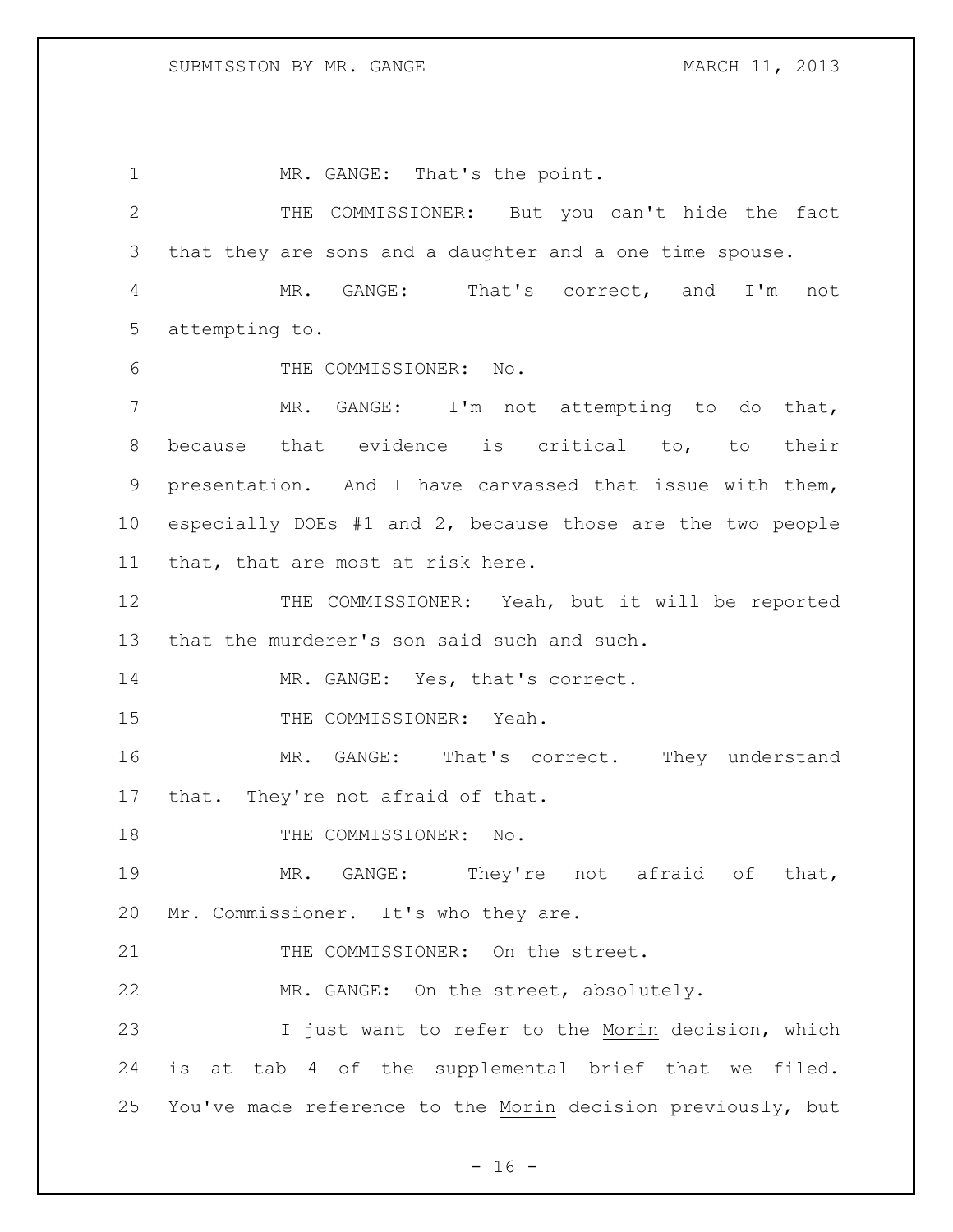there's one fact of the Morin decision that, that in your previous reference to it does not seem to have played a role. THE COMMISSIONER: Just let me find your supplemental brief here. MR. GANGE: Yes, thank you. THE COMMISSIONER: Supplemental motions. Oh a brief, yes, okay. Paragraph what? MR. GANGE: Tab 4. 10 THE COMMISSIONER: Oh, tab 4. 11 MR. GANGE: I hope that you have tabs. 12 THE COMMISSIONER: Well, I guess they're in one of those books. MR. GANGE: Do you have the Morin decision there? 15 THE COMMISSIONER: No, but it's in the materials somewhere. I'll have it. 17 MR. GANGE: Thank you. I think --18 THE COMMISSIONER: I know what the Morin decision is. MR. GANGE: Yes. The critical point of the Morin decision is this, X, the jailhouse informant, testified at the first trial -- 23 THE COMMISSIONER: Yeah. 24 MR. GANGE: -- of Guy Paul Morin. His name was reported in the newspaper. I'm not sure if his picture

- 17 -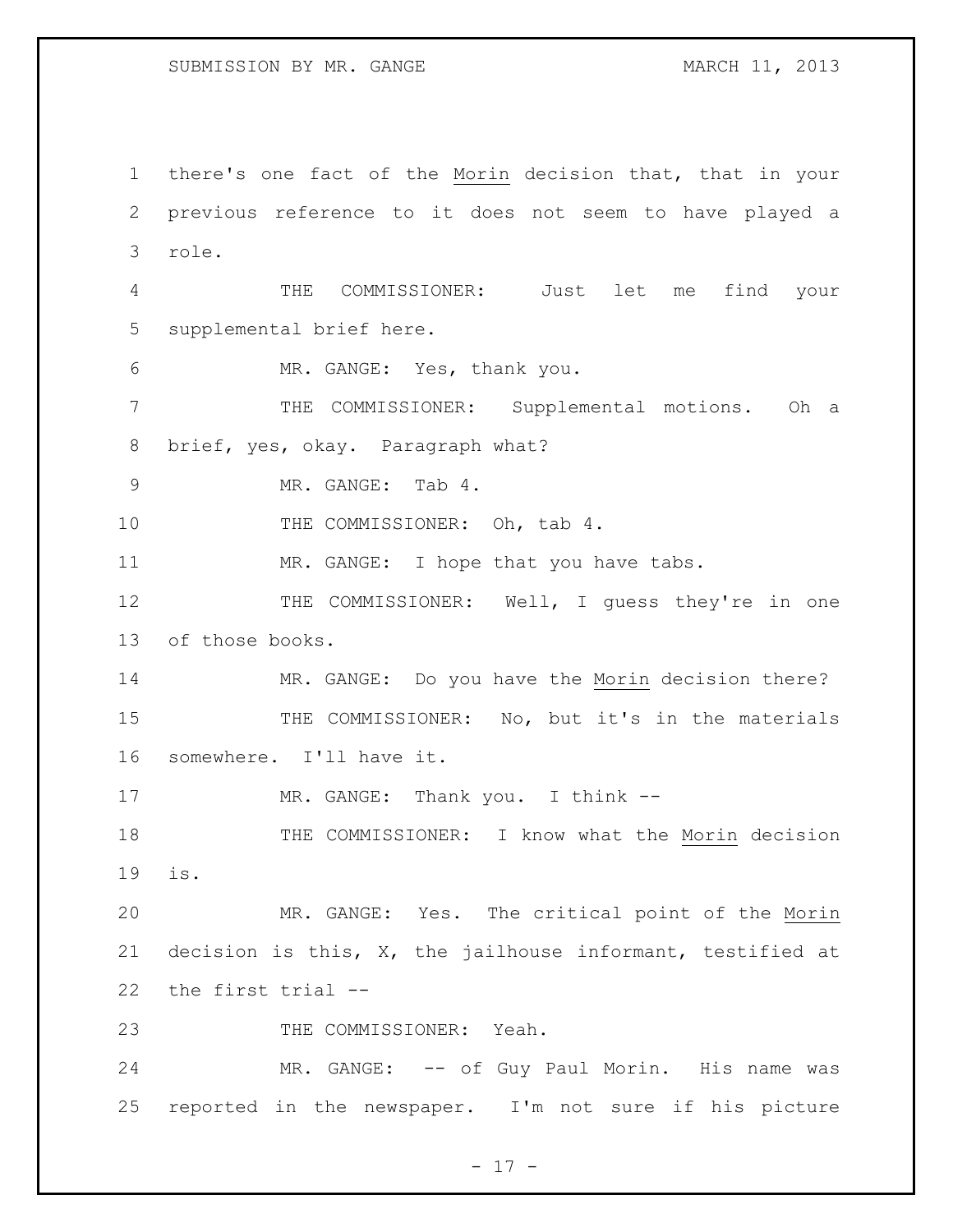was, was displayed, I can't tell that from, from the decision, but his identity was made known. On the second trial the Crown asked for a publication ban. So that just as DOEs #1, 2 and 3 testified and their name was made known public in, in the trial of Wes McKay and Samantha Kematch, so X had his name recorded. Because of that, there were threats to his life, threats, threats to his physical safety, let's put it that way.

 At the second trial the Crown applied for a publication ban. The fact that his name was already on the street was not a basis to reject the publication ban request. And as I see it, that -- as I read the material, 13 that is the only basis upon which Mr. Khan says that, that this publication ban should not be granted to DOE #3.

 The fact that the name was made public previously is of no relevance to you. This is your inquiry. You are the person in charge. You are the one setting the procedure and these people at this inquiry have made this application. I should have made this application earlier, 20 I acknowledge that. I didn't quite -- well, I didn't understand the process and, quite frankly, the idea that they had testified publically when this first came on to my desk was a problem to me. I wasn't aware of the Morin decision. I am aware of it now and I understand better why a publication ban can be granted and in this case ought to

 $- 18 -$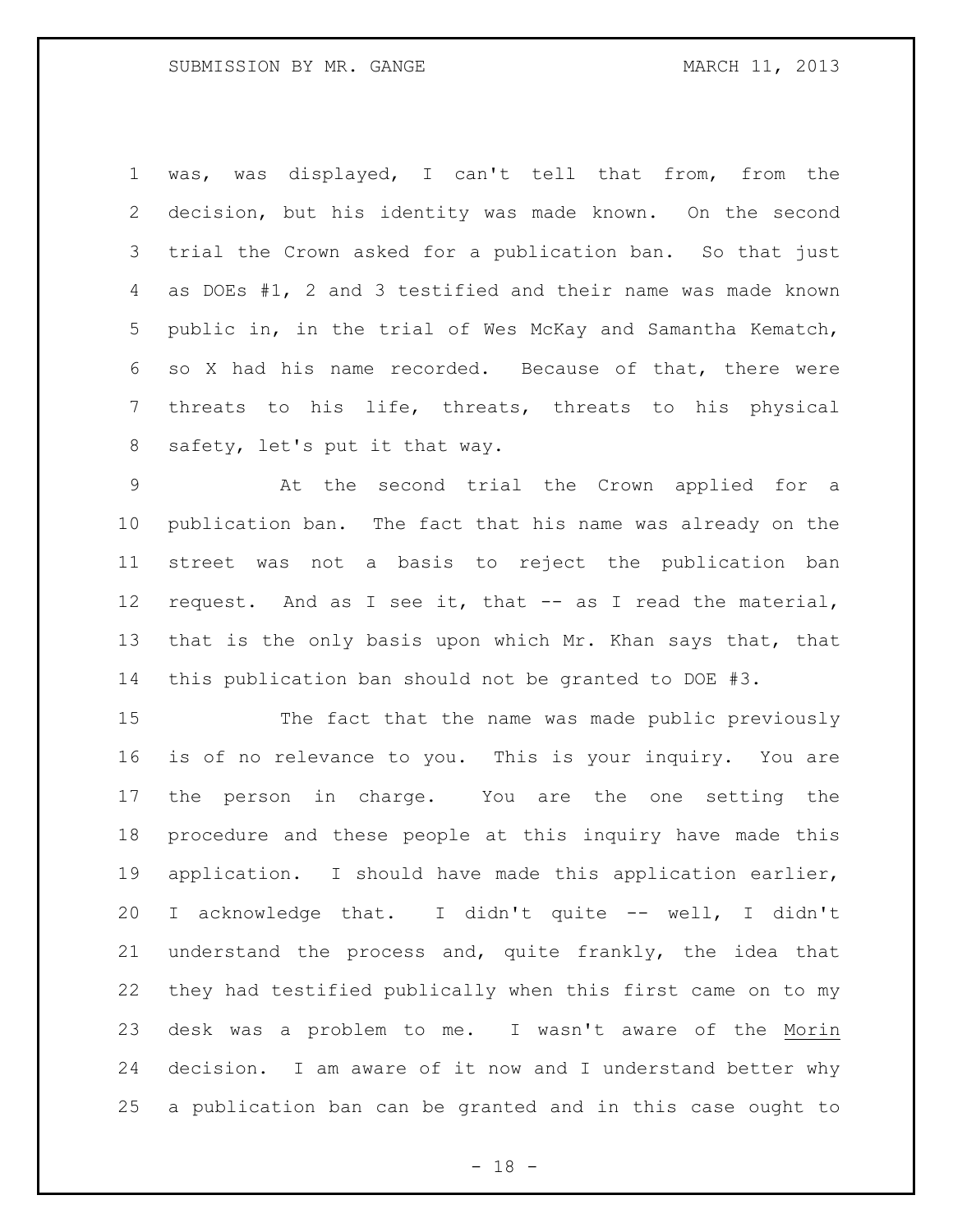be granted.

 THE COMMISSIONER: Well, you're not a constant attender at these hearings. MR. GANGE: No, I certainly am not, sir. THE COMMISSIONER: No. MR. GANGE: I've only been here on, on the rare occasions when, when the witnesses that I have been hired to represent have testified. So I'm not one that has the experience and the day to day knowledge that most of my learned friends have with respect to this. But I do take responsibility, I should have made this application earlier. But that does not change the fact their evidence is coming up and, and it has become clear to me from my discussions with these witnesses how critical it is that they testify anonymously. That was not something that was on their radar screen when this process started. It has become very, very important to them as this inquiry has been going on and as they have watched the newspapers and the television reporting and the pictures of people coming into this room and leaving this room. They understand how much publicity this inquiry has been having. So that, yes it is late, but it's the appropriate for it. With respect -- that is my submission with

 respect to the publication ban just on the grounds of the Dagenais/Mentuck decision. I'll be very brief with respect

- 19 -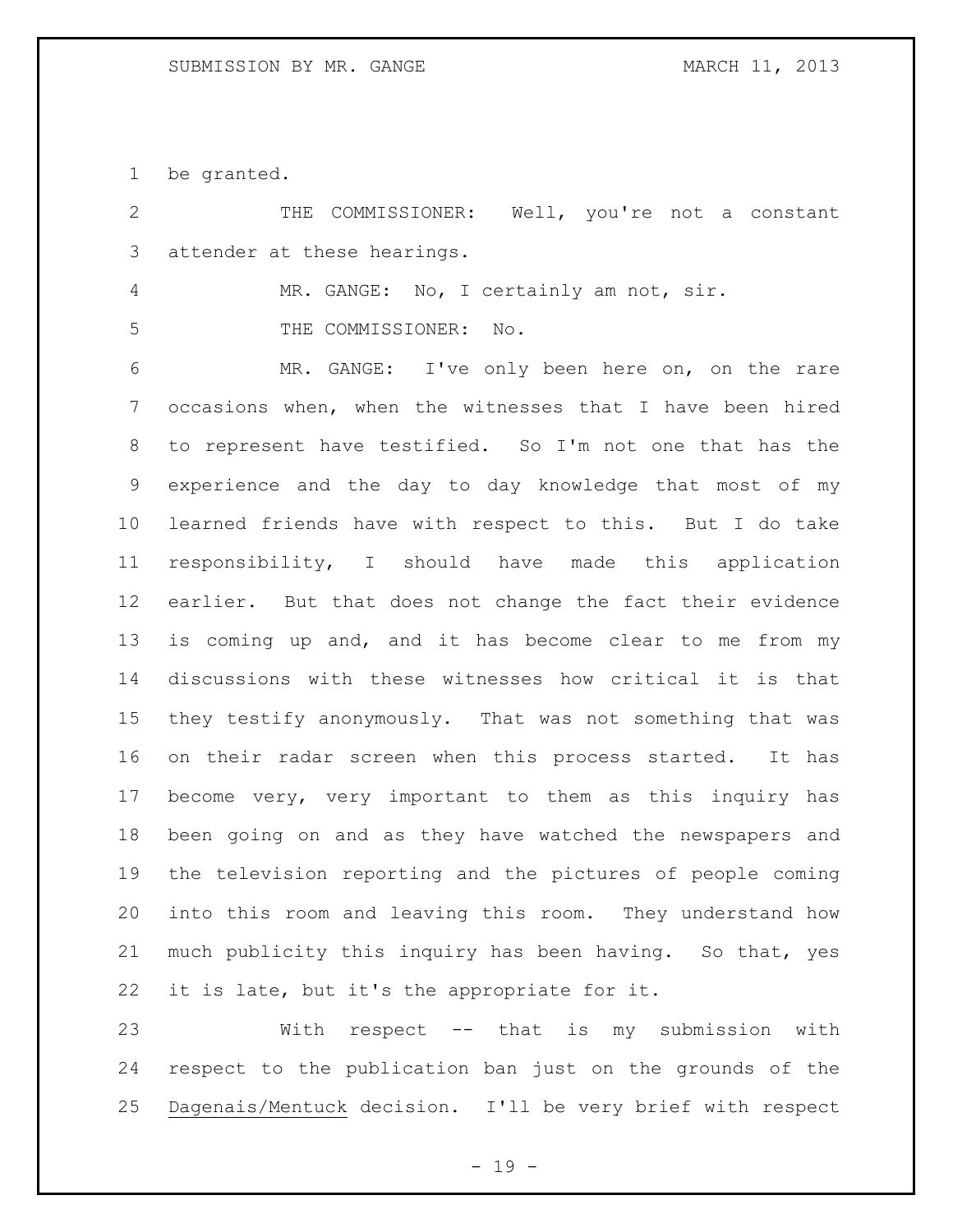to the application with regarding DOE #3 and the SOR status.

 We have provided to you an affidavit sworn by Ms. Bomback, which attaches from Intertribal Child and Family Services material when, when DOE #3 called ICFS to advise of Phoenix Sinclair and what she had learned from DOEs #1 and #2. And that material discloses that ICFS treated this as a reporting of abuse and that steps were taken to investigate the claims that were made. My learned friend, Mr. Khan, says well Phoenix Sinclair was dead by the time that that report was made and that is true. My learned friend, Mr. Khan, has provided to you a decision which says that in a similar review of legislation, courts have interpreted the, the legislation saying that a report with respect to a dead child does not raise the same level of protection. I'm going to suggest to you that in my view that decision is wrongly decided. Section 17 and 18 of the act, the protection that is given is not protection that is meant with respect to the child, it's giving protection to the informant, saying that the, that the identity of the informant is not to be disclosed except in judicial proceedings. I previously argued before you that this is not a judicial proceeding, you didn't have to make a decision on that, or at least I don't think from my review of your decision, I don't think you, you had to decide

 $- 20 -$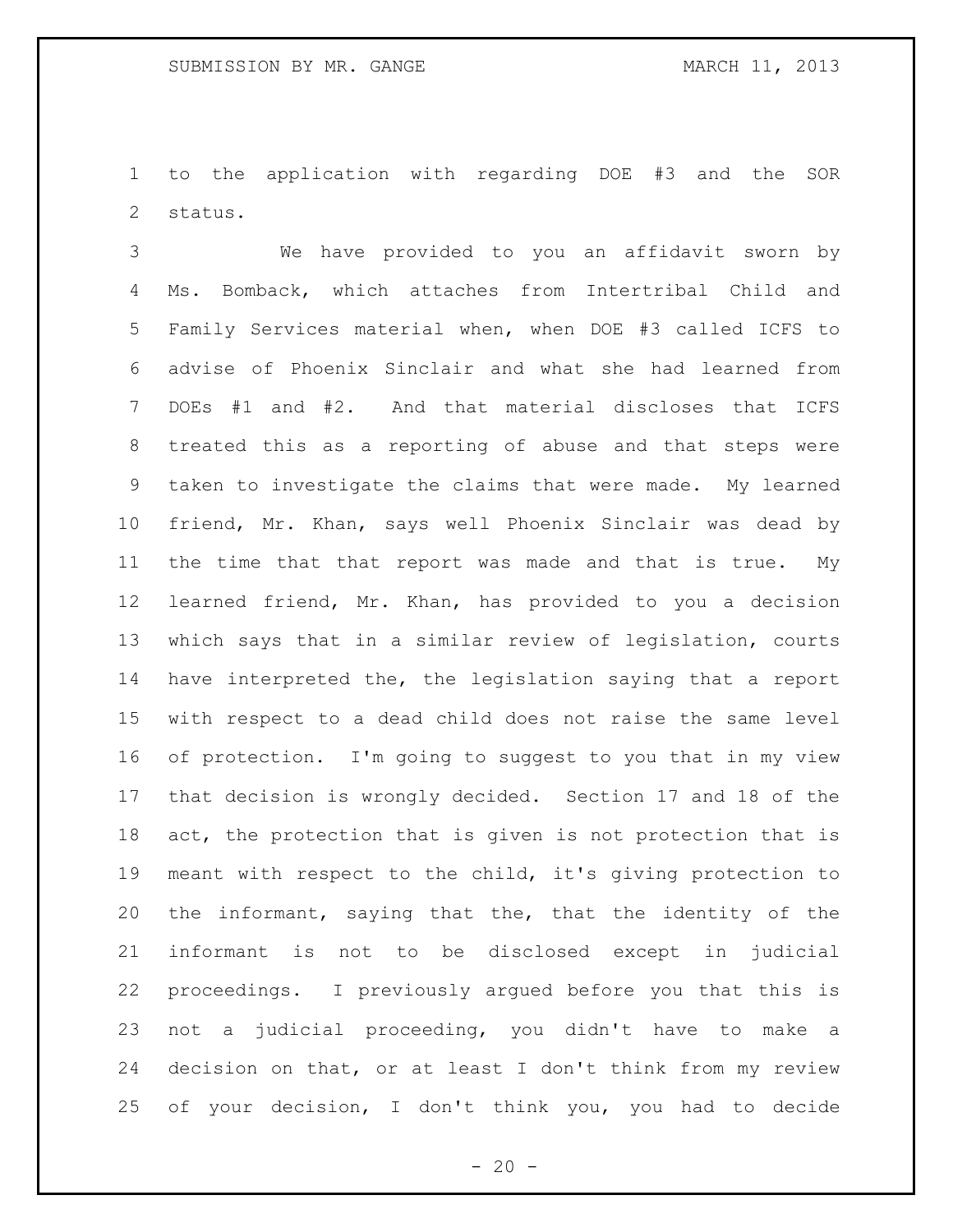that. But this is not a judicial proceeding, so that if the protection of section 18 applies, than this is an automatic situation where DOE #3 is an informant and is then to be provided with the protection offered under the act and in this inquiry referred to as a source of referral.

 THE COMMISSIONER: What you said, if one applies 8 then your order goes? What -- you said ...

 MR. GANGE: I'm saying that if section 17 and 18 --

11 THE COMMISSIONER: Yes, yes.

12 MR. GANGE: -- of the act apply -- and what I mean by that, Mr. Commissioner, is I acknowledge that Mr. Khan has raised the argument that because Phoenix Sinclair was dead at the time that, that DOE #3 made the phone call, he says well the Child and Family Services Act does not apply.

 THE COMMISSIONER: Was she reported as being dead in that call?

20 MR. GANGE: Yes, yes. Now whether or not -- let me put it this way. DOE #3 was relying upon the information that she had received from DOE #1 and DOE #2. She had no firsthand knowledge of whether or not Phoenix Sinclair was dead. She accepted her sons' advice that in fact Phoenix was dead. But the protection that is granted

 $- 21 -$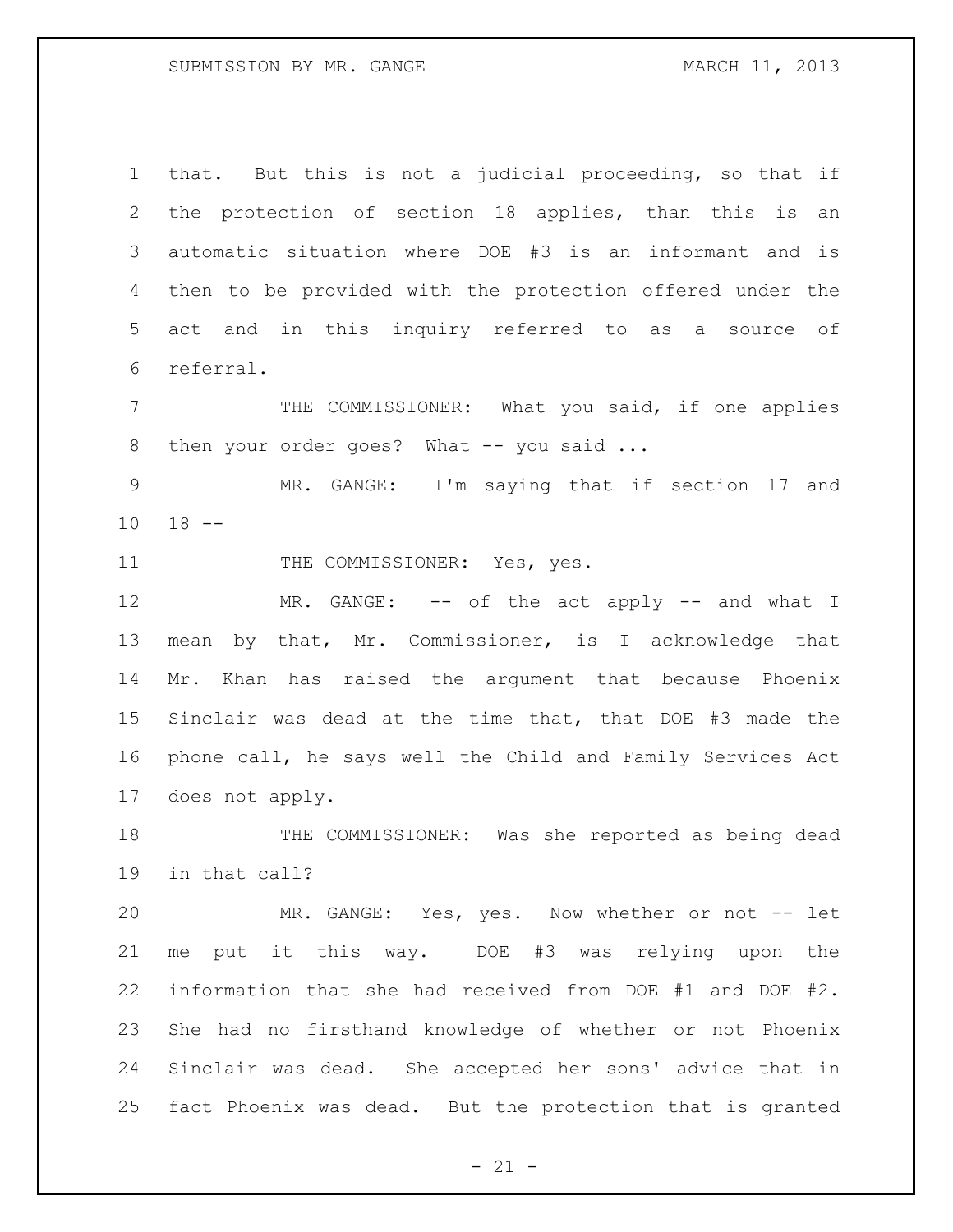by that act, and Mr. Khan makes a very good point, that there is no protection under the fatal, I think the -- I 3 can't remember the, the act that he cites that says that it has to be reported but there is no protection under that act.

 There's -- in my view the protection that is afforded under the Child and Family Services Act ought to apply to an informant. Whether that informant is, is giving advice to a Child and Family Services agency, such as DOE #3 did, whether that person is alive or dead, the need for protection is just as great and there is no reason as to why it would apply if, if DOE #3 called and in fact the information was wrong, and so that DOEs #1 and 2, or pardon me, DOE #1 had seen Phoenix Sinclair being injured, but had not died, so that he tells his mom I think she died but in fact she's still alive, the protection would apply. It makes no logical sense whatsoever that the fact that she was dead at the time of the phone call should strip away the protection that the act gives for providing that information and that's the submission with respect to the SOR status.

 I don't know if you want to hear from me now or later as to the ability of Mr. Funke as an intervenor to make submission. As you know, I oppose that and I can make that submission now or I can wait and I'm totally at your,

 $- 22 -$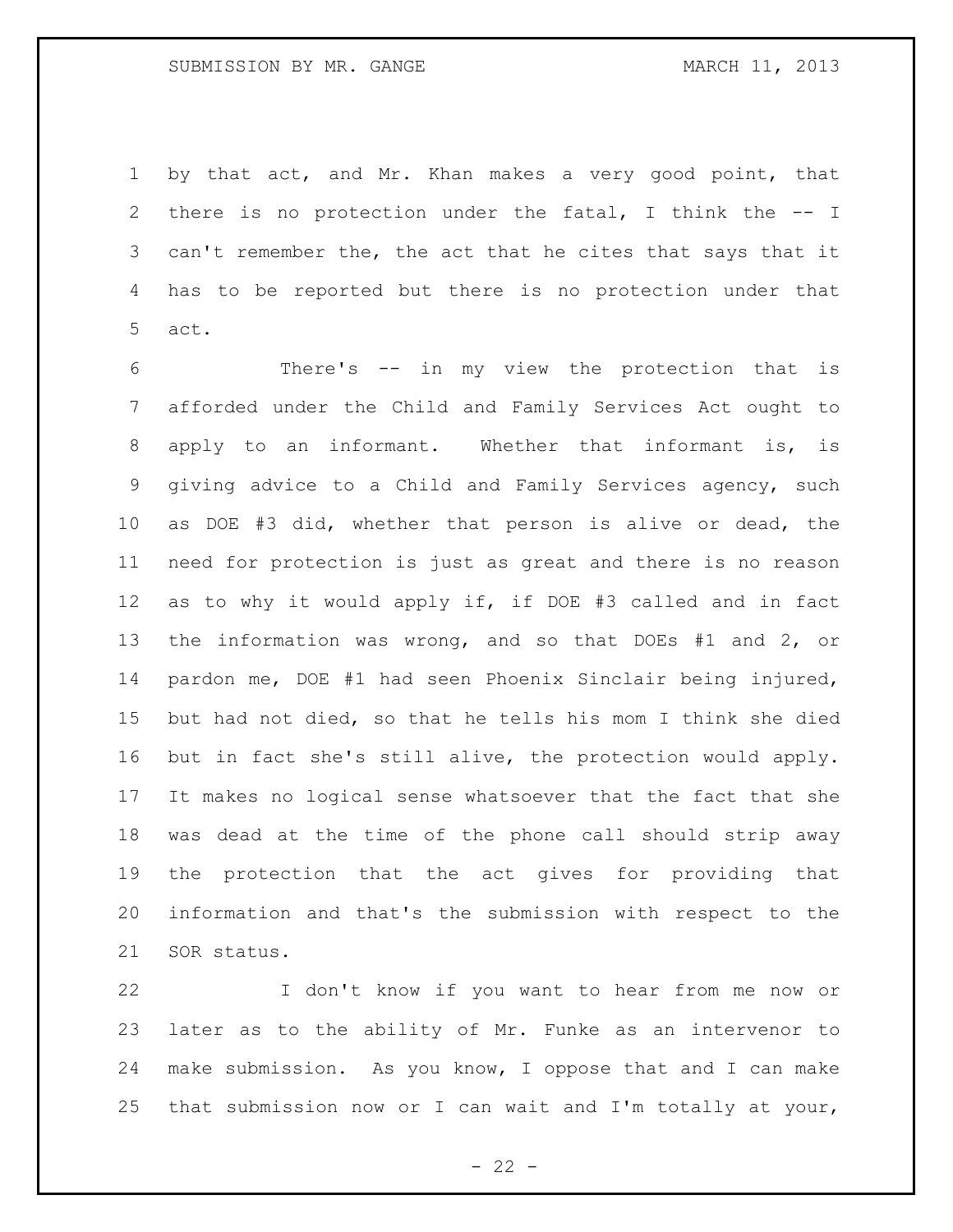SUBMISSION BY MR. GANGE MARCH 11, 2013 SUBMISSION BY MR. KHAN

1 at your beck and call on that point.

2 THE COMMISSIONER: Well, Mr. Funke is going to 3 apply to be heard. Perhaps we'll hear from him and have 4 you respond then and then I'll deal with that. 5 MR. GANGE: Thank you. That concludes my 6 submission unless you have any questions, Mr. Commissioner. 7 THE COMMISSIONER: No. 8 MR. GANGE: Thank you, sir. 9 THE COMMISSIONER: Mr. Khan? 10 MR. KHAN: Mr. Commissioner, I wondering if I 11 could have just 10 minutes to collect my notes and, and 12 from what Mr. Gange has said in his submissions. 13 THE COMMISSIONER: All right. Well, we'll take 14 our mid-morning break now then for 15 minutes. 15 MR. KHAN: Thank you. 16 THE COMMISSIONER: And we know stand adjourned. 17 MR. KHAN: Thank you. 18 19 (BRIEF RECESS) 20 21 THE COMMISSIONER: All right, Mr. Khan. 22 MR. KHAN: Good morning, Mr. Commissioner. Just 23 before I proceed I just wanted to make sure that you had 24 the documents that I submitted. I have two, two briefs, a 25 motions brief and a supplementary motions brief.

 $- 23 -$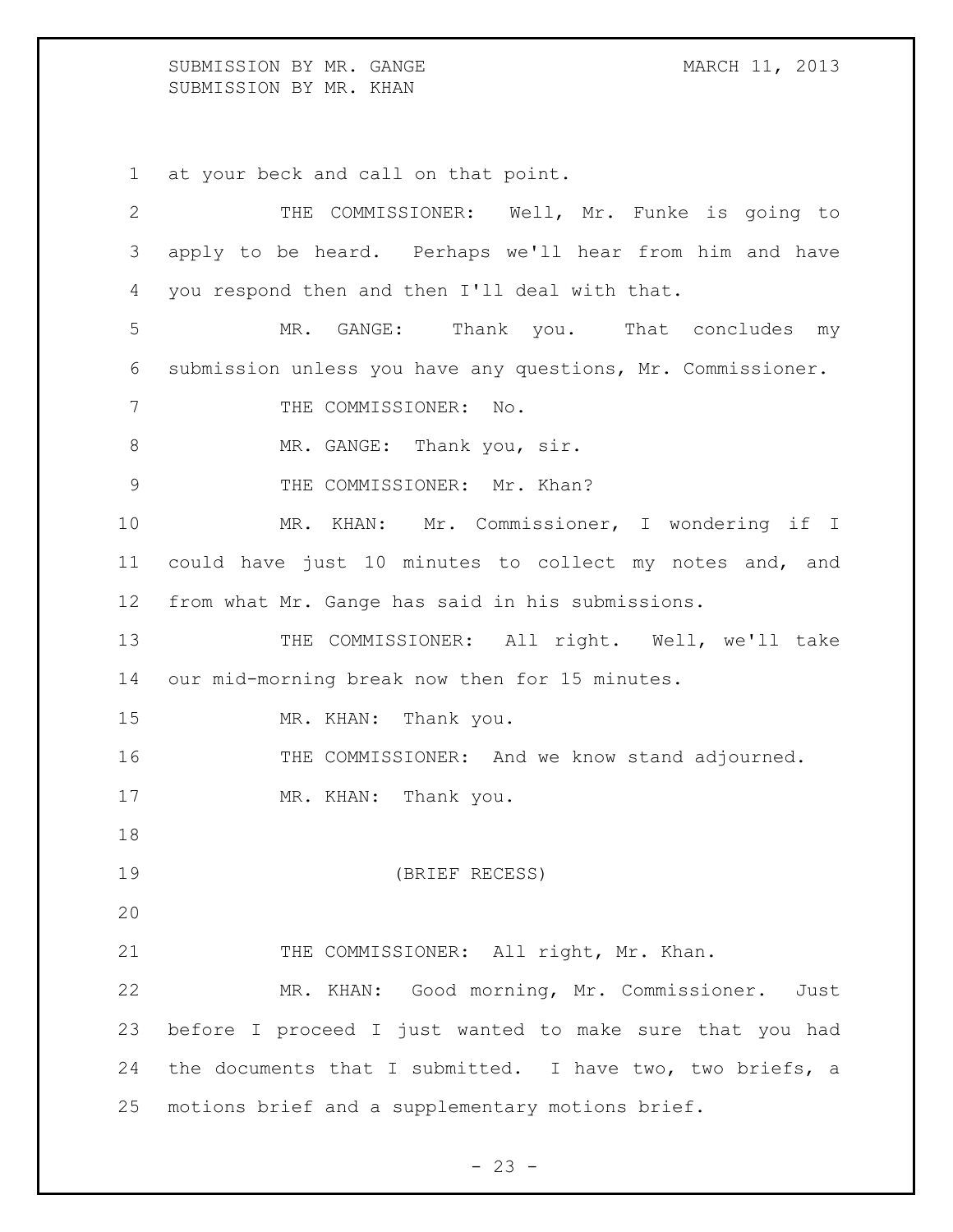THE COMMISSIONER: I think I do. Just one moment. There was a -- I have your motion brief and the affidavit of, of Bobbi Lee. MR. KHAN: Right. And I filed, I subsequently filed a supplemental motion brief. THE COMMISSIONER: All right. Well, it will be here somewhere then. I thought I had that. Wait a minute, I may -- it may be here. Yes, I have it. MR. KHAN: Great. And of course the transcript of the cross-examination has been filed. 11 THE COMMISSIONER: Pardon? MR. KHAN: The transcript of the cross- examination has been filed. 14 THE COMMISSIONER: Yes. MR. KHAN: I take it you've had an opportunity to read both my motions brief and the supplemental brief, Mr. Commissioner? THE COMMISSIONER: I'm not certain I've read the supplemental brief. I may have, but I'm not, I'm just not certain I have. MR. KHAN: Okay. The briefs are, they don't, they're not repetitive. The motions brief deals with preliminary issues that I have raised, that being res judicata. The supplemental brief deals with the merits of the case itself. So it goes to the Dagenais/Mentuck

 $-24 -$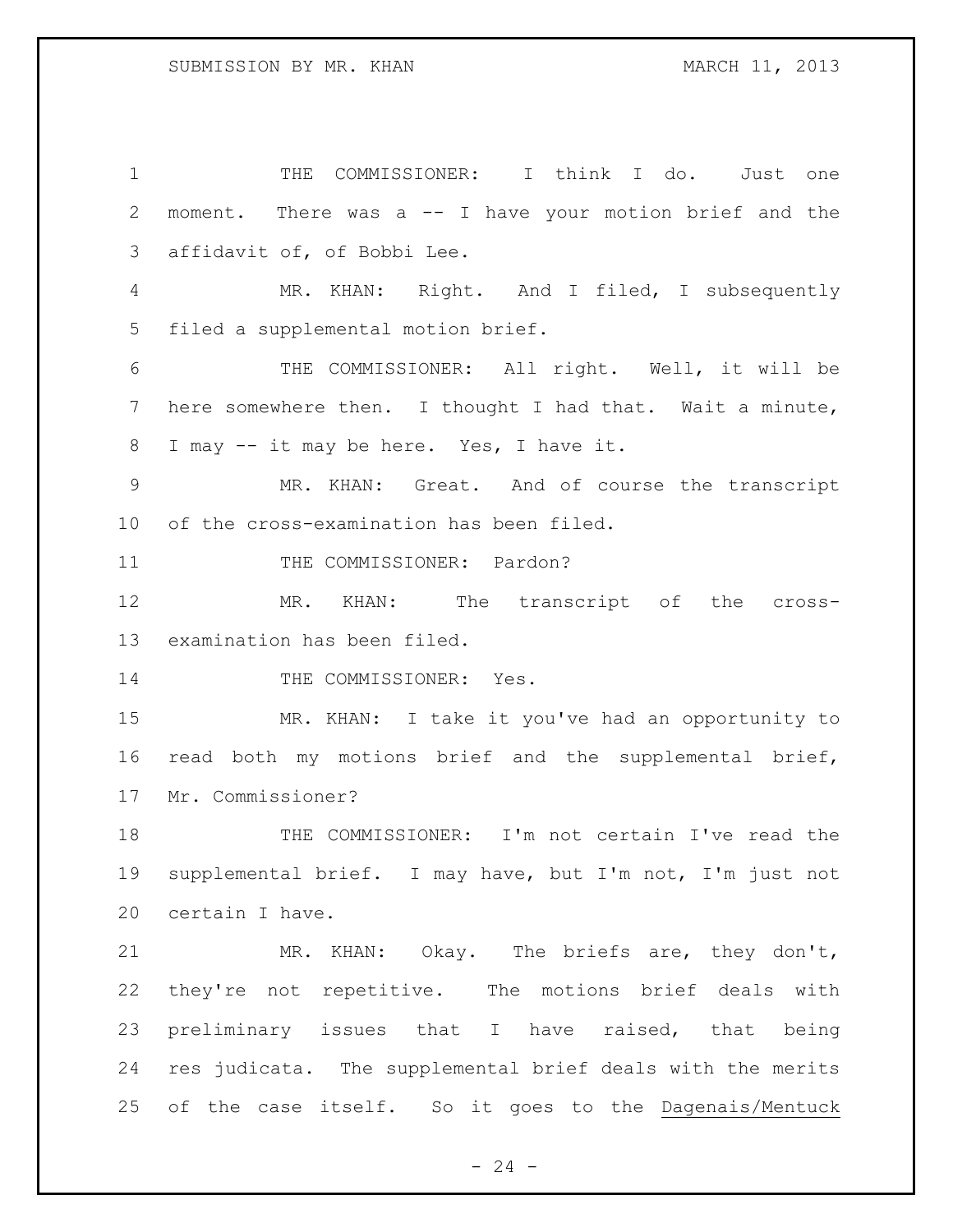test as well as the SOR.

 THE COMMISSIONER: No, I don't, I don't think I have read the supplemental brief.

MR. KHAN: Okay.

 THE COMMISSIONER: But you certainly have the privilege to argue it.

 MR. KHAN: Okay, thank you. Now I don't, I don't want to go through all of the materials regarding, and the case law regarding publication bans. I think that's been dealt with in great detail back in July of 2012. My motion, my supplemental brief just attempts to just go through some of, what I think are some of the relevant portions, but otherwise I believe the commission is well aware of the law.

15 THE COMMISSIONER: Well I can tell you this, that other than the res judicata issue that's dealt with in your first brief, I am most interested to know why you're opposing this motion, having heard the reasons put forward by Mr. Gange.

 MR. KHAN: Okay. Well, Mr. Commissioner, with respect, it's our position that this motion, like any other application, must be decided on the merits of the case. Here there is evidence in fact submitted before you. You must look at the law and determine whether and how the law applies to the facts. In our respectful view the facts are

 $- 25 -$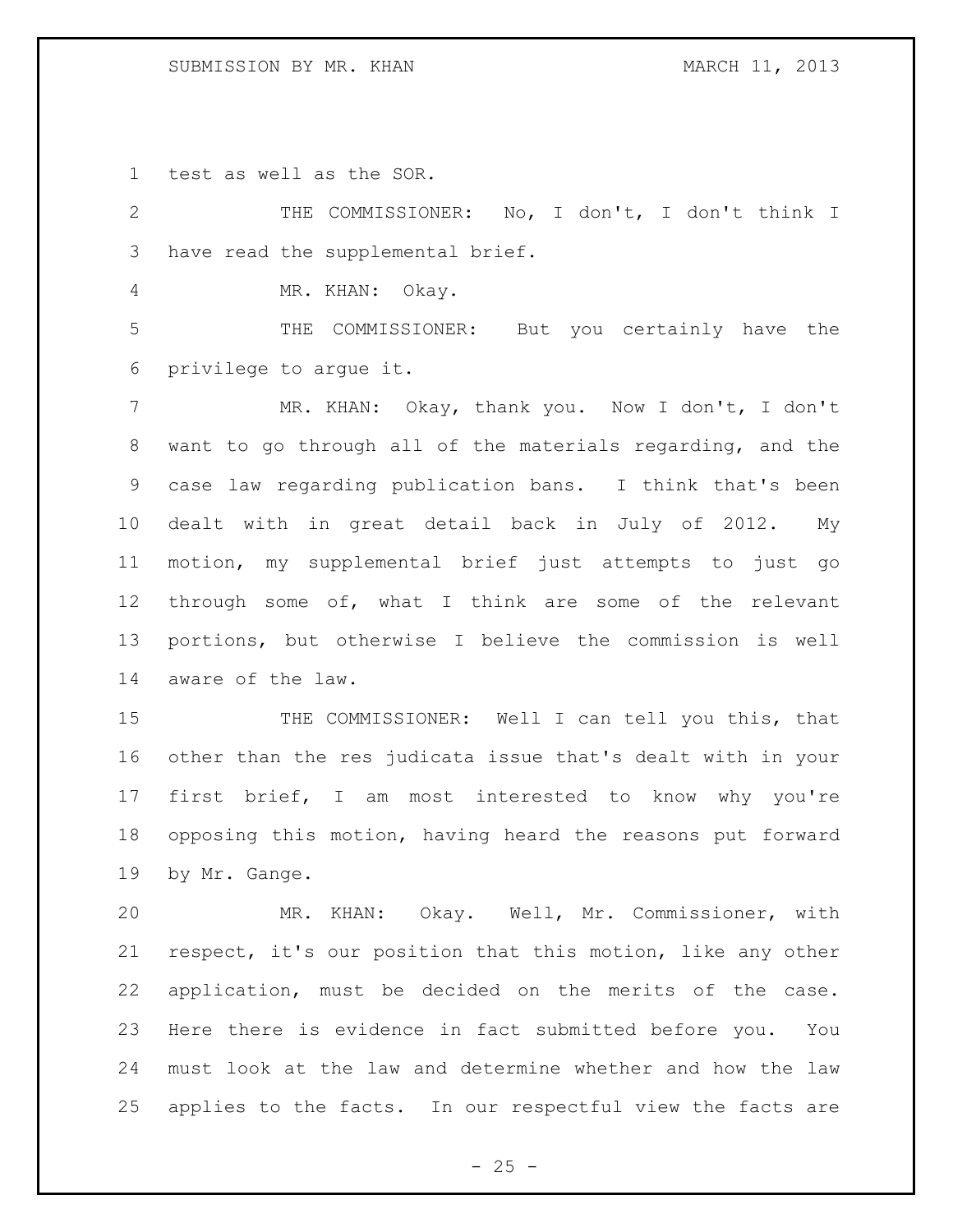### SUBMISSION BY MR. KHAN MARCH 11, 2013

 simply insufficient to warrant the granting of an order. Firstly, the issues that are before you today have already been decided by the commission. We've dealt with this back in December of 2011. We've also dealt with this in July of 2012. MS. WALSH: I'm not sure, is your microphone on? 7 MR. KHAN: Is my mic on? Can you hear me? 8 THE CLERK: (Inaudible). 9 THE COMMISSIONER: No, I --10 MR. KHAN: Have you been able to hear, Mr. Commissioner? 12 THE COMMISSIONER: It hasn't been on but I think it's now on. 14 MR. KHAN: Okay, perfect. 15 THE COMMISSIONER: So we'll just move it up just a bit. 17 MR. KHAN: How's that, Mr. Commissioner? THE COMMISSIONER: I think that will be fine. MR. KHAN: So we've, we've dealt with these issues already. Also is, quite frankly -- unlike the Morin case, the Morin case that was brought up by Mr. Gange, the evidence before you is simply evidence of concerns. There's no link between the risk that's alleged and the publication ban. In the Morin case, and that's at, that's at tab 4

 $- 26 -$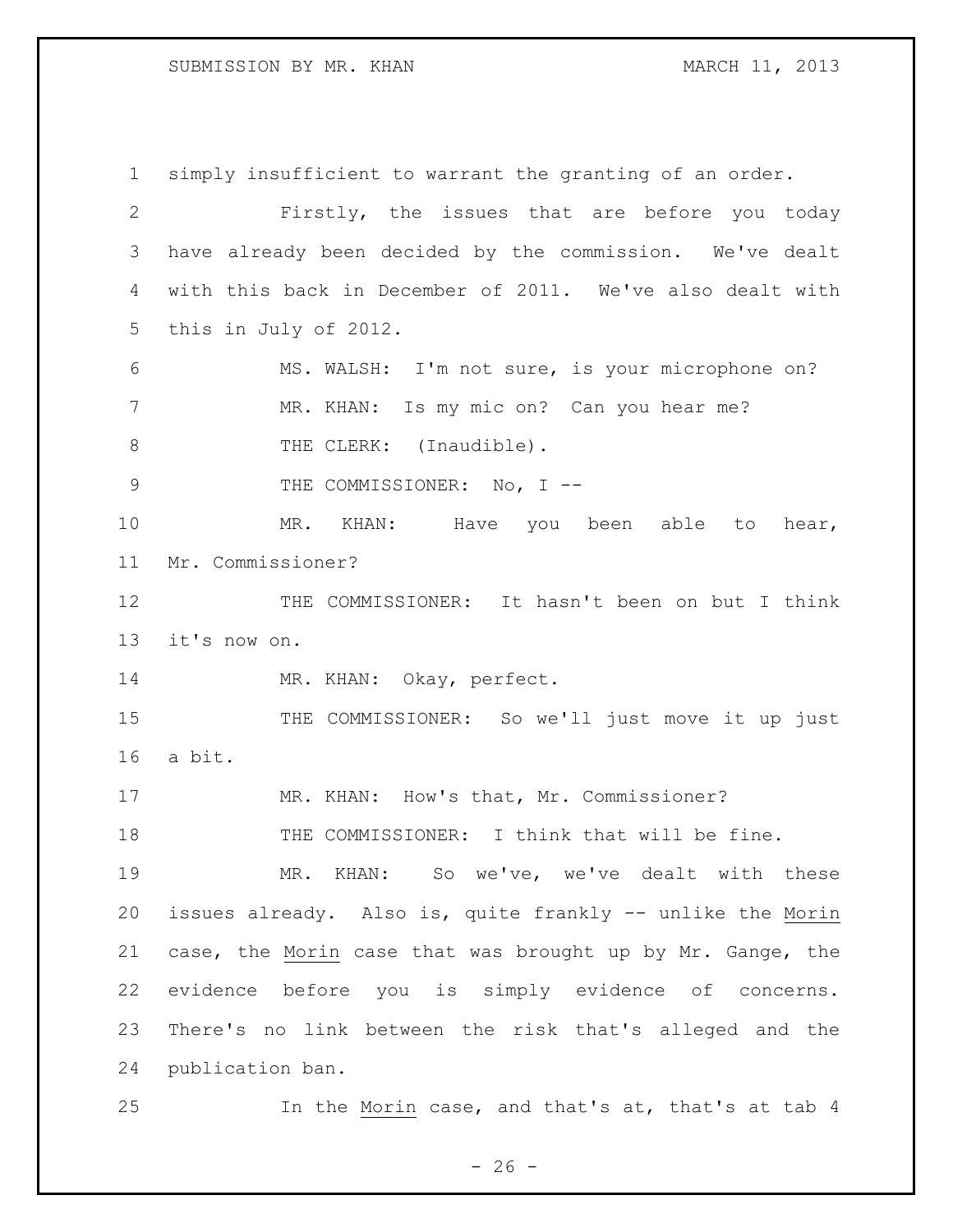### SUBMISSION BY MR. KHAN MARCH 11, 2013

 of Mr. Gange's supplemental motions brief, that case dealt with the revocation of a publication ban order. So there was an existing publication ban order in place. Now 4 Mr., Mr. Gagne explains how he thinks this case is exactly on point. I actually agree also that it's exactly on point. But the point being, the evidence before the court in that case was very specific and it was very clear and it linked a risk to prior publication ban.

 So in this case we have actually a wonderful example of, of a situation where a person testified without a publication ban and was able to provide evidence as to the impact of their identity being publicized widely.

 If I could bring to your attention paragraph 8 of that case and paragraph 8 actually goes through the evidence that was before the court. One is that Mr. X was threatened with death and that's in paragraph 8. So he was, he was physically threatened. He was constantly harassed by his fellow employees. So we know who this harassment is from. The evidence is detailed. In the workplace he was assaulted in the sense that a fellow workman deliberately dumped a bucket of bolts all over him. So he suffered a physical assault. Fires were set beside him, cigarette butts were thrown at him. He suffered from their vandalism. It goes on and on. Also what's very important and which we don't have here, is there is, there

- 27 -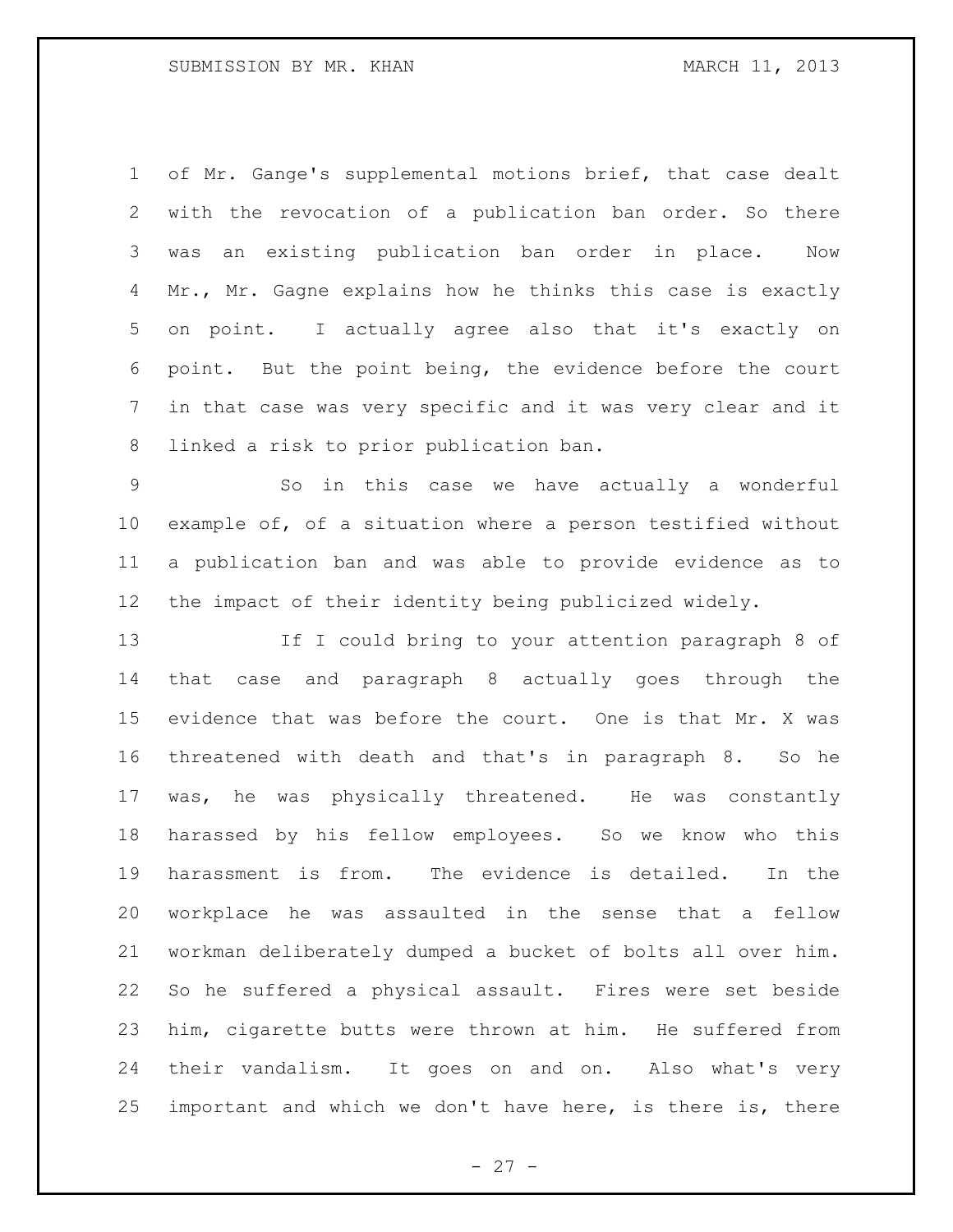is psychological evidence as to his mental state and that's key. Mr. Commissioner, nobody doubts the concerns that the applicants have, that's not at issue. I think it's easy for anyone to be put to, to consider what it would be like and testify. The same applies to all, I mean clearly nobody --

7 THE COMMISSIONER: Well, why, why is it your client doesn't want those names made public, when they'll give evidence in the public forum, everything they can be reported will, will go into the newspapers or on the television or on the radio. But the fact of the matter is that if Mr. Gange's motion were granted their identity would not be known to those that they associated with in the workplace and at school. I want to know why your client wants to put those people through that when they are, they had nothing to do with this grievous, disastrous murder and they're linked by family and want to put that event behind them so it's not known to all those we associate with today. This is some years later. Why is it your client takes the position that they shouldn't get the protection they're seeking?

 MR. KHAN: Mr. Commissioner, the commissioner doesn't want to -- my client does not want to put them 24 through that. The issue is with respect to one of, one of the applicants. It's anticipated that that applicant will

 $- 28 -$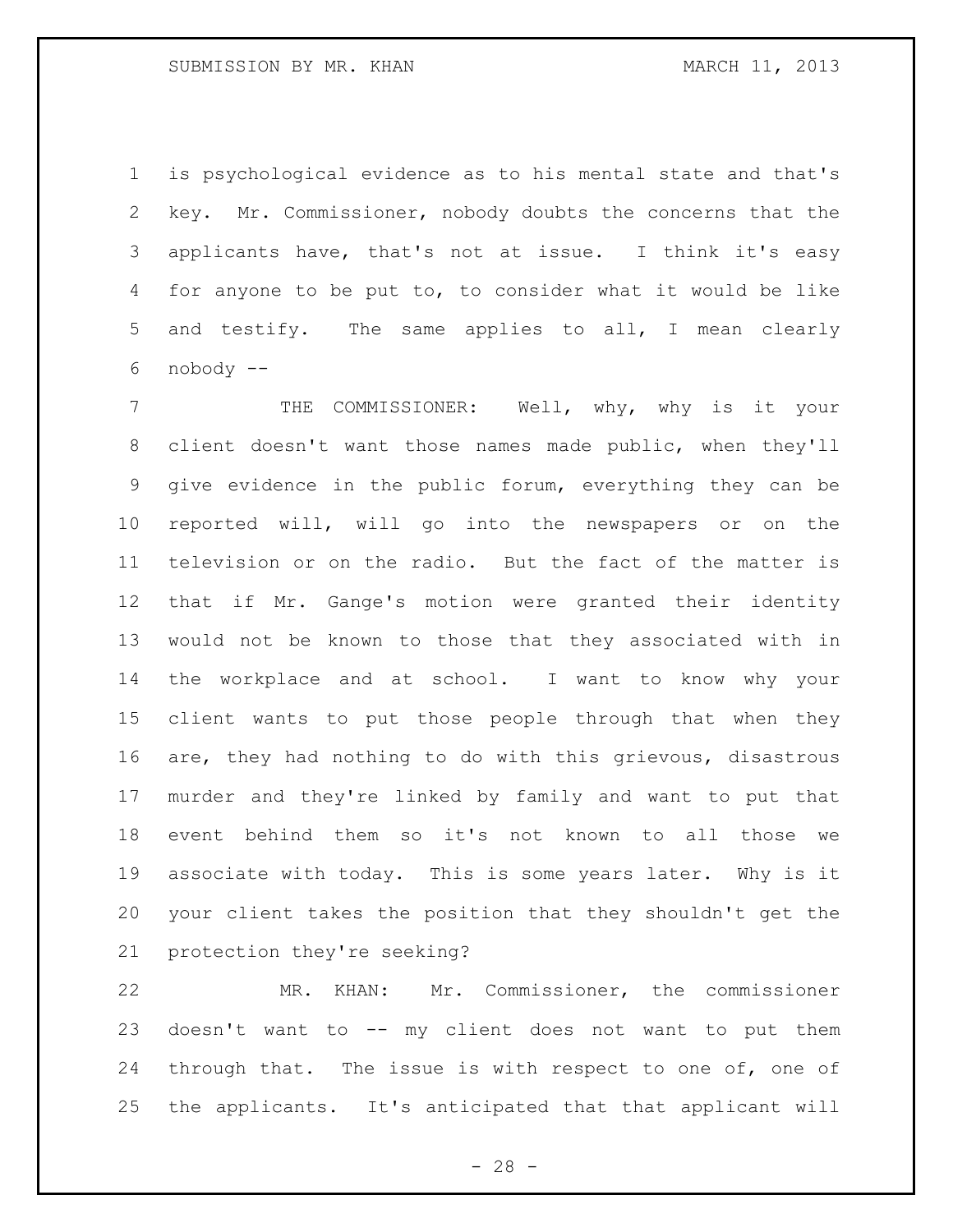be providing evidence that's inconsistent with other evidence that will be brought forward during this inquiry. 3 The evidence that these applicants are providing are not, they're not peripheral. It's relevant evidence. And in addition, if the, if an order was granted on this evidence, it would be inconsistent with the, with the decisions you've already made on publication bans. If this evidence were sufficient to grant the publication ban, quite frankly any of the witnesses we're about to, that are about to testify could provide similar, similar type of evidence.

 THE COMMISSIONER: Where's the inconsistency with this order if it were to be granted with what I've already said and done?

14 MR. KHAN: Well, Mr. --

15 THE COMMISSIONER: You just said --

MR. KHAN: Yes, yeah.

17 THE COMMISSIONER: -- it would be inconsistent.

 MR. KHAN: Well, Mr. Commissioner, in your ruling on publication bans you made it clear that the evidence has to be well grounded, the risk has to be well grounded in the evidence. That's clear. I don't see how that's, how that applies here.

 THE COMMISSIONER: Well, do you want to refer me to a particular paragraph in my publication ban ruling? MR. KHAN: Well, first of all, Mr. Commissioner,

- 29 -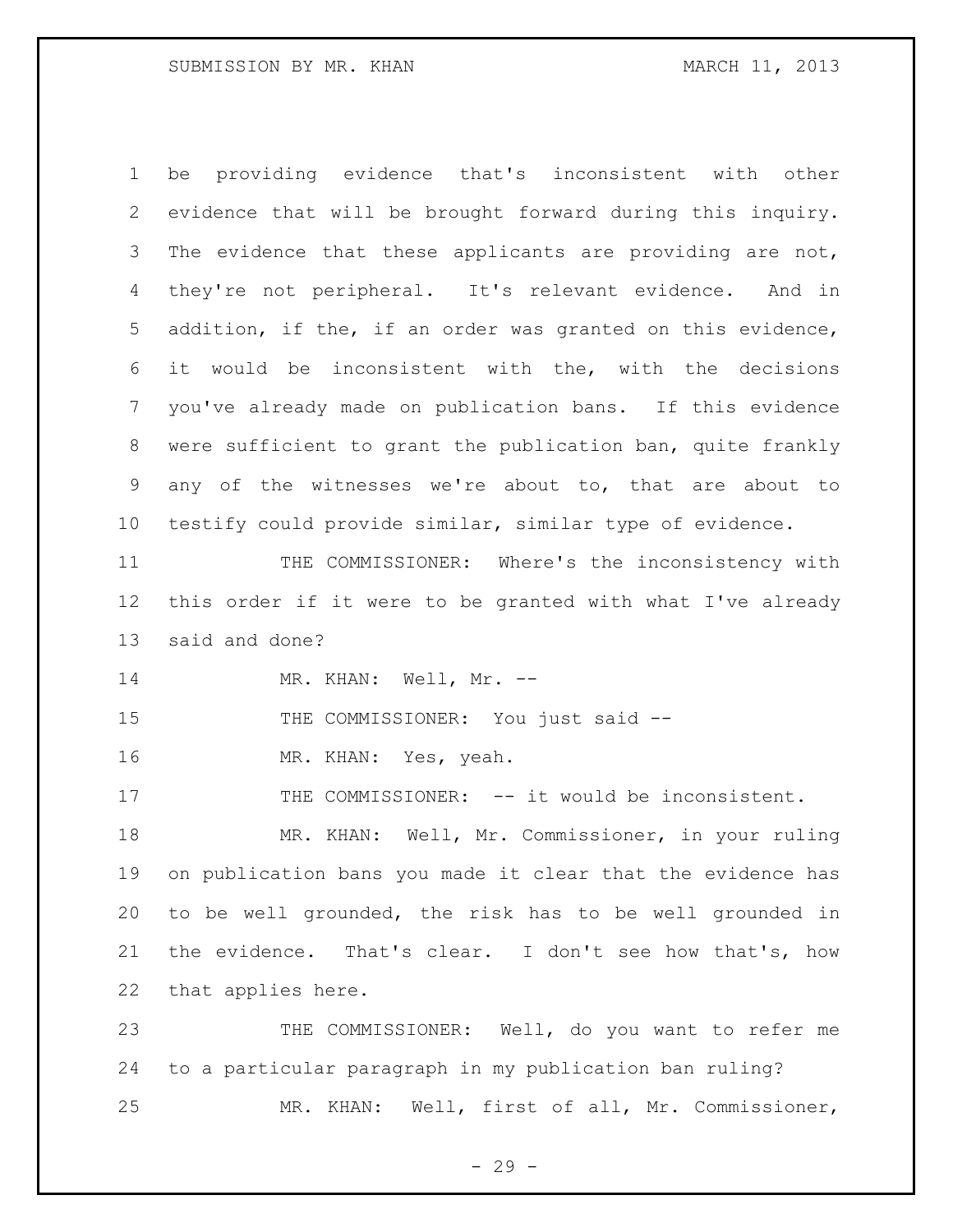### SUBMISSION BY MR. KHAN MARCH 11, 2013

 it's the general acceptance of the Dagenais/Mentuck test, that the evidence has to be well founded. And I apologize, I didn't highlight the --

 THE COMMISSIONER: What you're saying is what Mr. Gange has put in front of me doesn't meet the test?

MR. KHAN: It just doesn't meet the test.

7 THE COMMISSIONER: All right.

8 MR. KHAN: And we have to consider, Mr. Commissioner, that this case, this inquiry, has -- we've gone to the Court of Appeal on two occasions. We've had a number of preliminary motions. This inquiry will set, will set a precedent for future inquiries as well. I mean we have often quoted Mr. Ruel in his book on public inquiries which makes reference to public inquiries how the law applies, how inquiries are held. Publication bans at a public inquiry, is -- I mean this is an issue that will apply in the future and any decision this commission makes on a publication ban based on the evidence that's before it will affect or may possibly affect future inquiries.

 THE COMMISSIONER: Well I doubt you're ever going to get a repeat of the fact patterns that we're dealing with here.

 MR. KHAN: I, I hope not, Mr. Commissioner, but there have been a number of inquiries that deal with, unfortunately that have dealt with deaths, deaths of

 $- 30 -$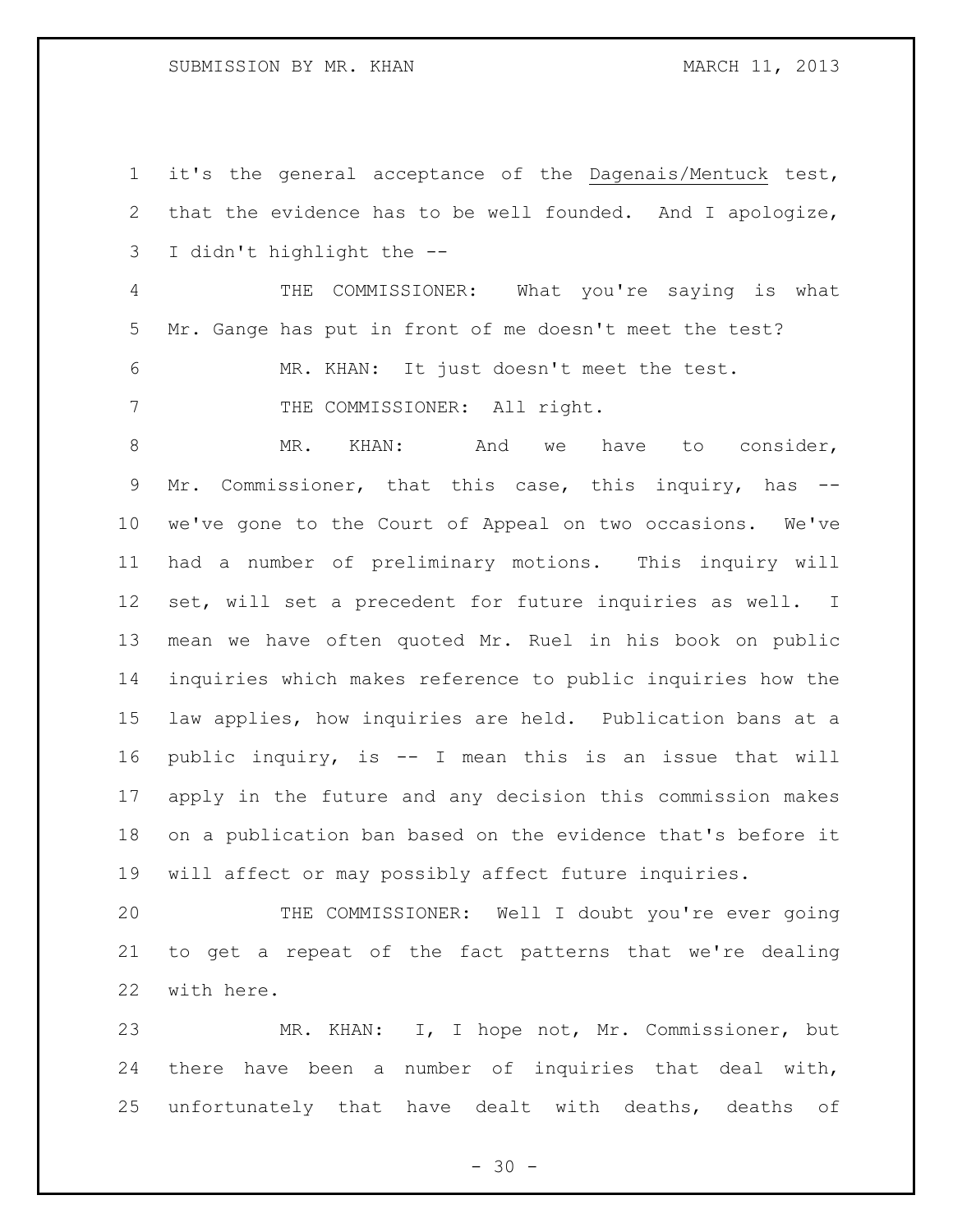infants. There has been an inquest in Manitoba that has dealt with deaths of infants. I do think it's possible that there will be future inquests or inquiries across Canada that deal with, certainly with deaths of infants, that deal with situations where witnesses have observed or have knowledge on those deaths in the way that we have here.

 And, Mr. Commissioner, the onus, the onus remains on the applicant. Mr. Gange has made a lot of reference to 10 the fact that his evidence is unchallenged. Firstly, there's no reverse onus. The case of Mentuck at paragraph 38, which was, which was often quoted --

13 THE COMMISSIONER: Paragraph 38 of?

 MR. KHAN: Paragraph 38 of the Mentuck decision, R. v. Mentuck.

16 THE COMMISSIONER: Oh Mentuck itself.

17 MR. KHAN: Yes.

18 THE COMMISSIONER: Yes.

 MR. KHAN: It clearly states that first of all, the lack of any evidence opposing a ban doesn't really matter and secondly, there doesn't need to be anyone opposing the publication ban. Your analysis, Mr. Commissioner, is the same whether or not I'm standing here, whether or not Mr. Funke is standing here. The considerations you have to make, I don't need to bring them

 $- 31 -$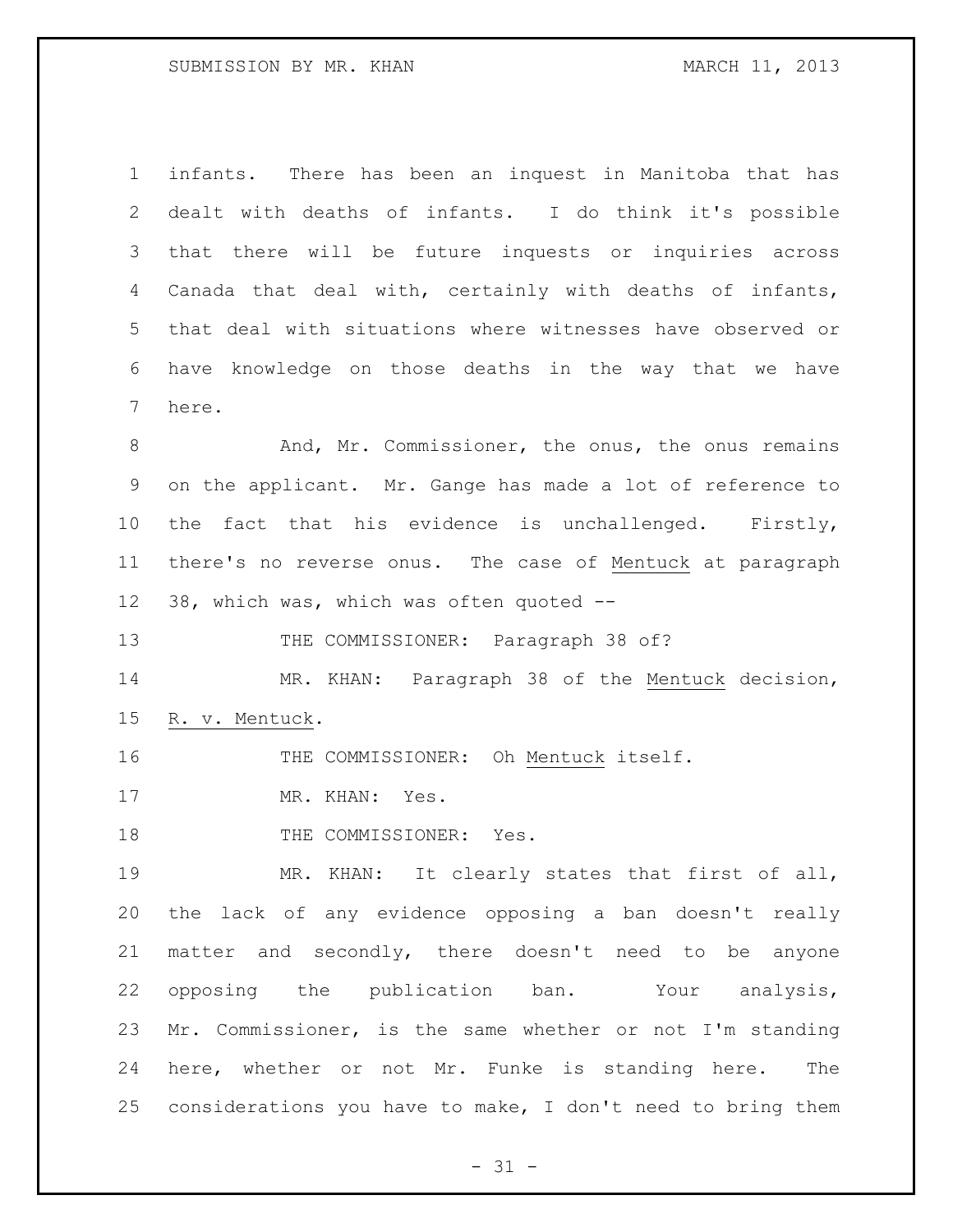forward essentially. As Mr. Kroft said in July, the same applies. Mr. Kroft explained he did not need to be here before you, neither does anyone else. With respect, the decision must be made based on the evidence before you, Mr. Commissioner. And clearly it's a sympathetic situation, that's clear, but unfortunately there's no evidence that would certainly would have assisted in making this determination. One which I would expect would have been somewhat easy to obtain would be psychological evidence. There's none before you.

 There is no doubt that the applicants have concerns, have anxiety and have concerns of their mental health in testifying, there's no doubt about that, but those are concerns. There's no hard evidence before you, Mr. Commissioner, otherwise you're making assumptions and the decision shouldn't be based on assumptions, with respect, Mr. Commissioner.

 Mr. Gange talked about the contextual application of the test. There's no doubt that is the law if you look at it from a contextual basis, but that doesn't change the fact of the onus remains on Mr. Gange, doesn't change that.

 Now, Mr. Commissioner, with respect to the first part of the Dagenais/Mentuck test, one element that's crucial is that the evidence be well rounded, the risk be well rounded in the evidence. If I could bring you to

 $- 32 -$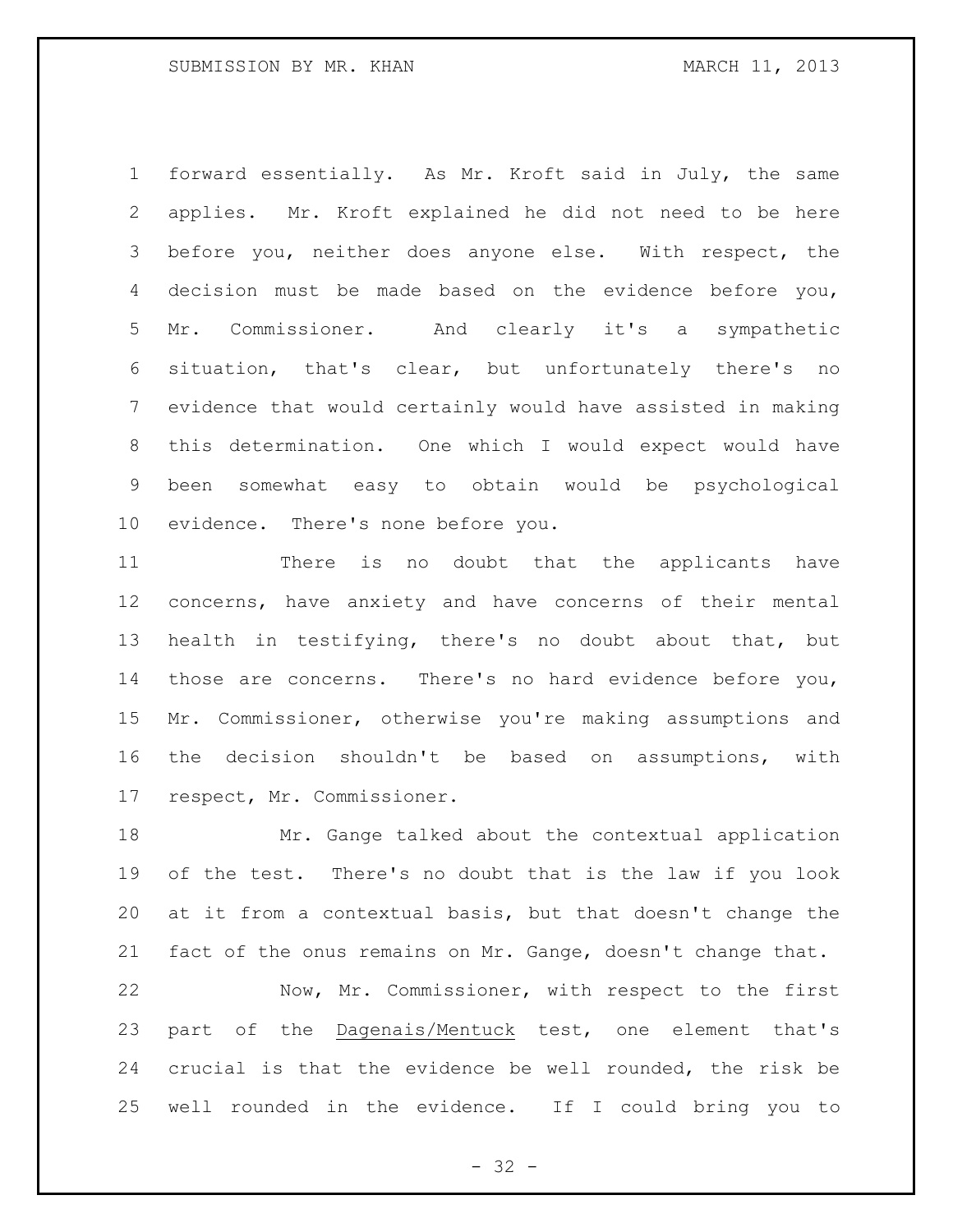page 7 of the supplemental motions brief and I'll start at paragraph 12. Now, Mr. Commissioner, before I continue, I just want to advise that I'm sure that you'll be reading my supplemental motions brief and I don't want to spend the entire morning reviewing it. I think it's quite detailed in terms of the law that's applicable and the facts that are before you but I will go through a few points. So let's go through the risks that are raised by the applicants. Do you have it before you, Mr. Commissioner? 10 THE COMMISSIONER: Yes. MR. KHAN: At paragraph 12? 12 THE COMMISSIONER: Yes. MR. KHAN: Well clearly they have risk for their safety and well-being without the protection of a publication ban. They also have concern that they will, concerns that they will suffer from verbal and physical harassment. DOEs #1 and #3 are concerned that they will lose their employment. And then there's a general concern for their mental health and physical health and safety. So those are, those are the concerns raised. If we go to the next page, let's go through the

 evidence that's before you, Mr. Commissioner. Now it's clear that they've testified and Mr. Gange has advised you, they testified in the criminal court and their names were publicized with respect to that testimony. So that, that

 $- 33 -$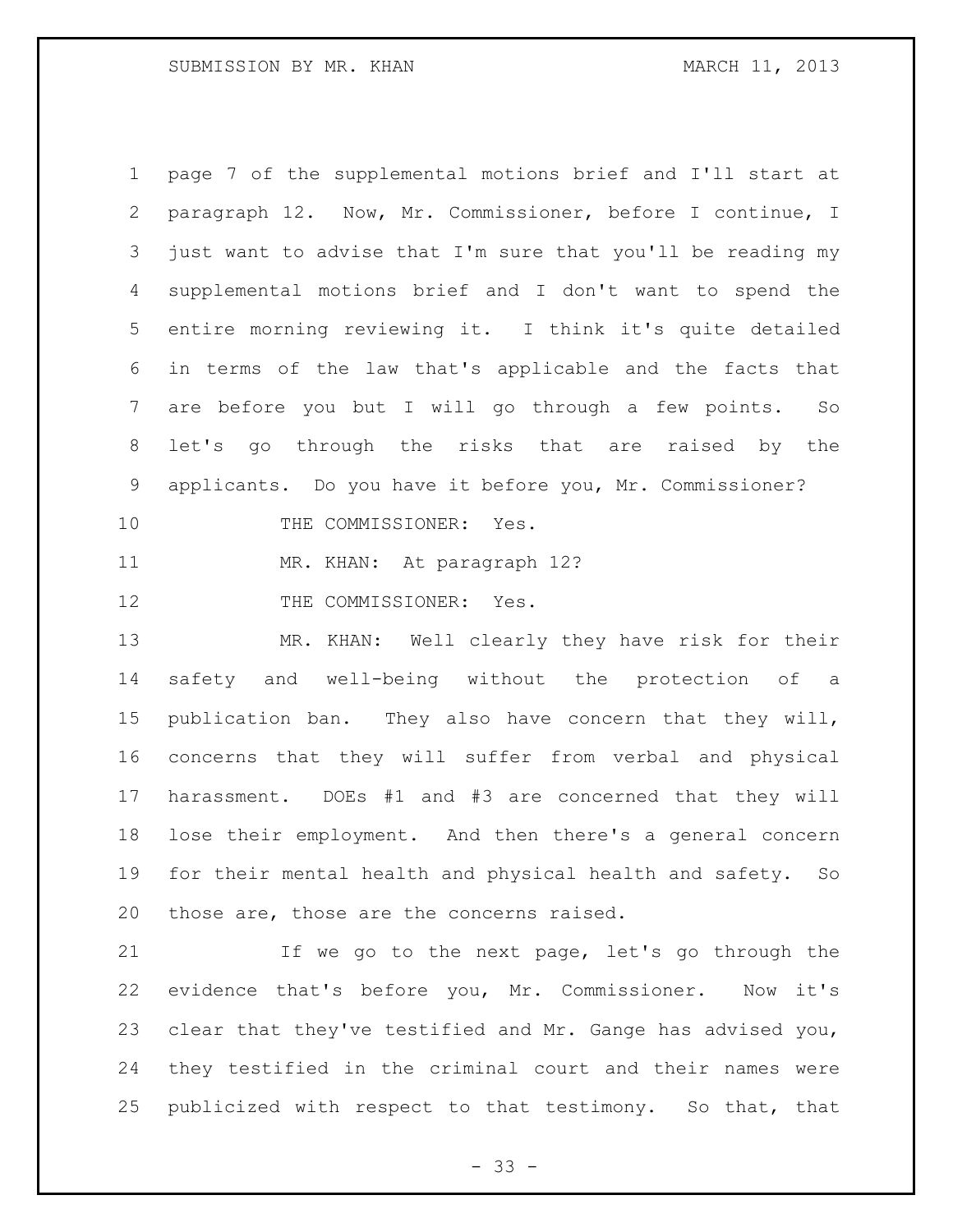we, that we know.

| $\sum_{i=1}^{n}$ | At paragraph 18 they explain they have                       |
|------------------|--------------------------------------------------------------|
|                  | 3 experienced instances of harassments, of harassment after  |
|                  | 4 Wes McKay was arrested and that's at paragraphs 3 of each  |
|                  | 5 of the affidavits. I'm sure you've read the affidavits and |
|                  | 6 the affidavits are almost identical with some differences  |
|                  | 7 in DOE #3 and DOE #1 affidavits, but otherwise they're     |
| 8                | quite similar. The importance of this, Mr. Commissioner,     |
| 9                | is that there is no leave to the publication of their --     |
|                  |                                                              |

# 10 THE COMMISSIONER: No what?

 MR. KHAN: There's no leave to prior publication of the names. This harassment occurred after Wes McKay was arrested, not during the criminal trial. This harassment occurred after Wes McKay was arrested and not during the criminal trial. And it leads to certain questions that we don't have the details of, is how did these people, how were these people aware of the relationship and what, what constituted harassment in their, in their eyes? We don't have that information, Mr. Commissioner. And again, the onus is on the applicants. They're required to bring forth the best evidence.

 THE COMMISSIONER: And you say that they would need professional evidence?

 MR. KHAN: Not necessarily but with respect to this concern alone we can only make assumptions as to what

- 34 -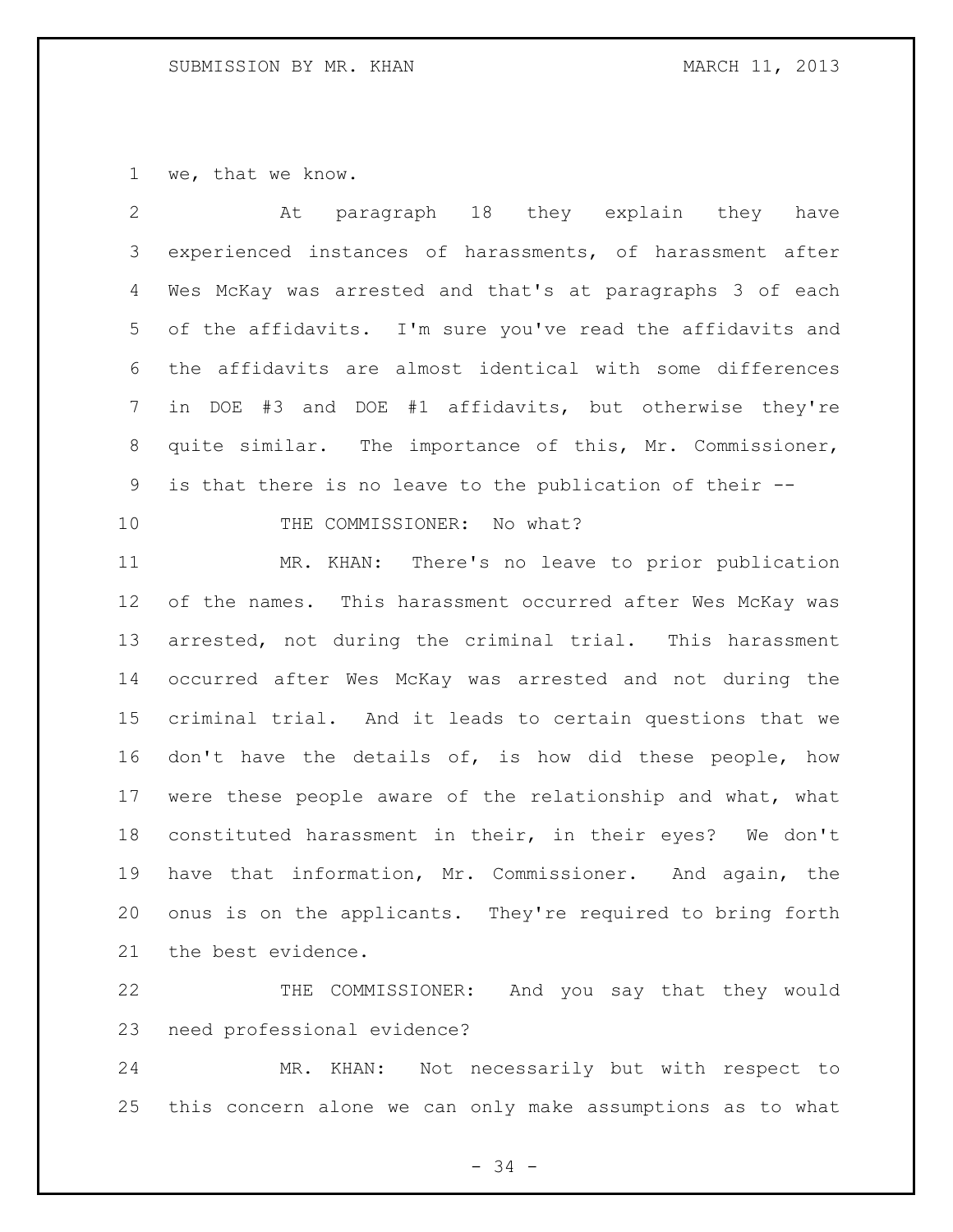they mean. We don't know what harassment means. Was it just someone calling them a name? Was it, was it more than that? We don't know. We don't know how these people were of the relationship. Were these family members of Wes McKay, for example. We don't know. So the evidence that's, that's put before you is, quite frankly, insufficient. We can only make assumptions as to what that could mean.

 When I refer to professional evidence, I'm referring more to the, in terms of concerns of mental health. Again, unfortunately there's nothing there and I can't imagine it would have been difficult to provide to you, Mr. Commissioner. I mean these, these individuals have experience, or have already experienced, having testified at a criminal trial. They've experienced, they've had prior experience of their names being publicized. Their names are still publicized and they're not difficult to find on the Internet. The motion itself is not seeking to stop anyone from going to the public record and reporting what's on the public record. It would simply have been helpful, Mr. Commissioner, if there was more detailed information and you're being asked to make a decision on this evidence.

 Unlike the Morin case, Mr. Commissioner, there's no evidence before you that explains what risks or harm of

 $- 35 -$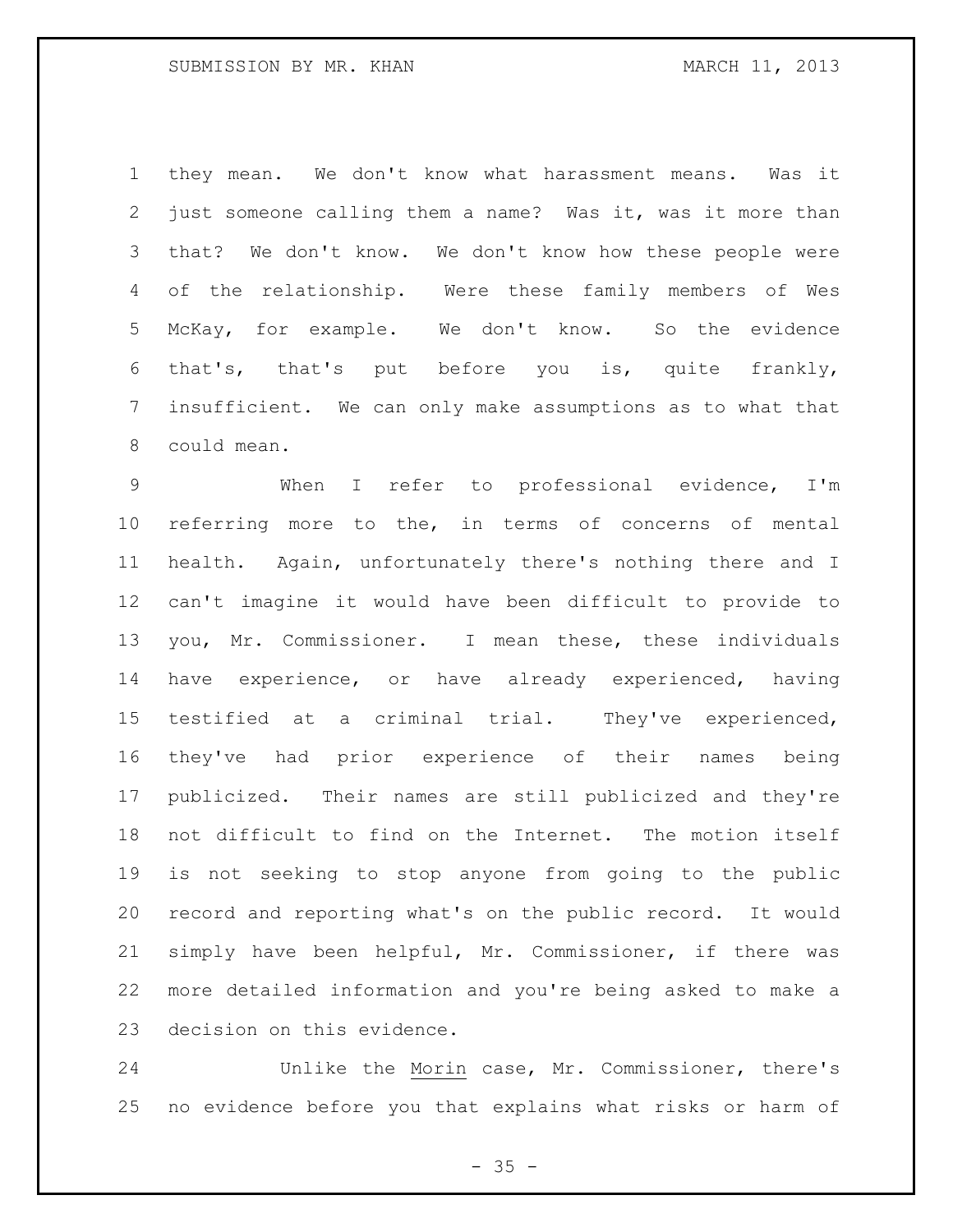SUBMISSION BY MR. KHAN MARCH 11, 2013

 any sort occurred as a result of prior publication of their names and again that's where I would say that the Morin case is on point. That case there was evidence, very detailed. 5 THE COMMISSIONER: Which case? MR. KHAN: The Morin case. 7 THE COMMISSIONER: Morin case, yes. MR. KHAN: Morin, sorry, I'm pronouncing it with a rolling "R". That doesn't, that simply doesn't exist here. And, Mr. Commissioner, in your ruling on redactions in December of 2011, you also made reference to the fact that the identity of these individuals simply cannot be protected. That's already been decided upon. THE COMMISSIONER: Refer me to where that is, please. MR. KHAN: Yes. I believe it's page 8 or 9 of the redaction ruling. I'll bring you to the exact page. It's at page, it's at page 9. 20 THE COMMISSIONER: Yes. MR. KHAN: And it's in the large paragraph in the center. 23 THE COMMISSIONER: Starting the next category? MR. KHAN: Yes. 25 THE COMMISSIONER: Yes.

 $- 36 -$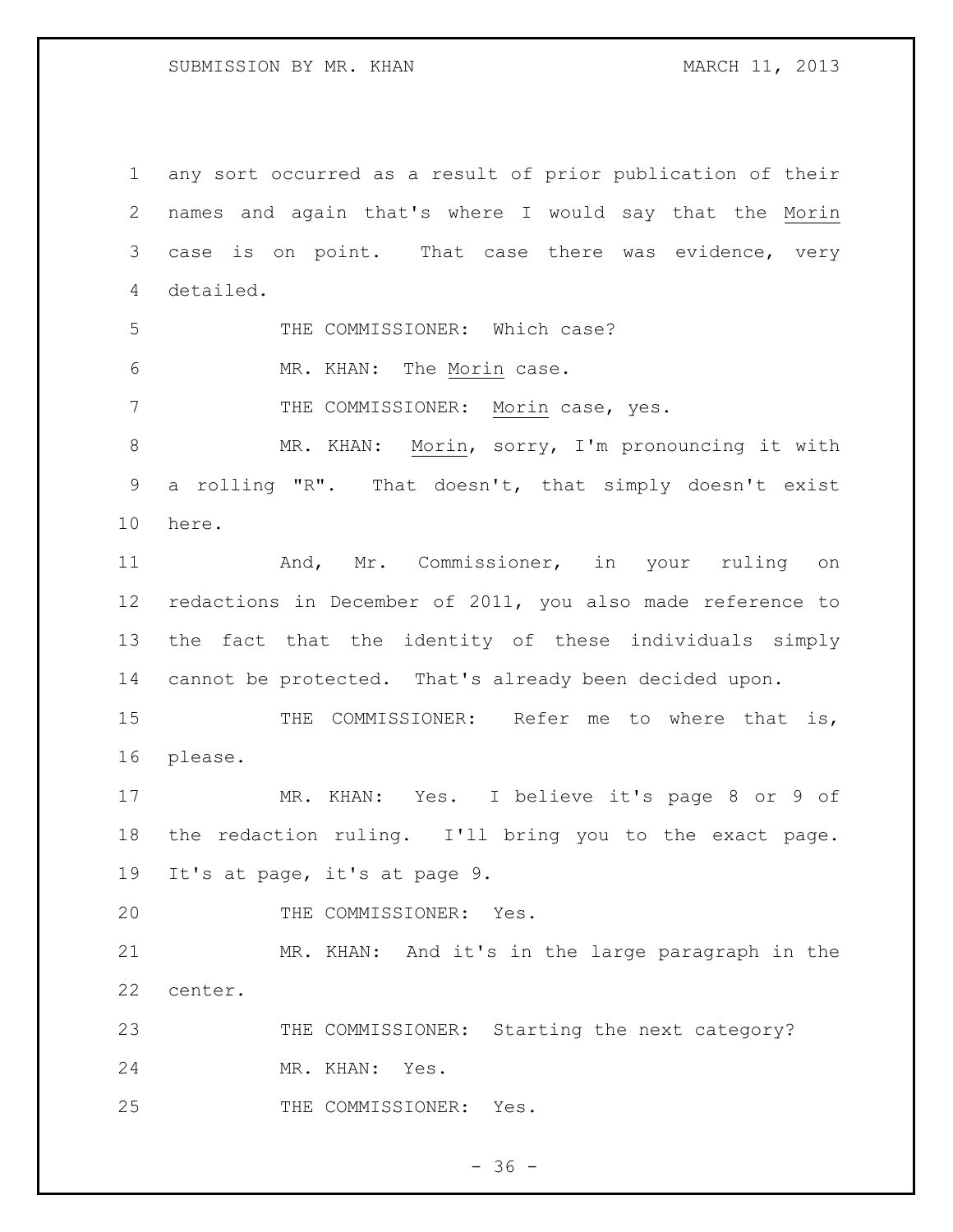1 MR. KHAN: Starting the next category -- one, two, three -- five lines down. THE COMMISSIONER: Yes. MR. KHAN: "One instance where it cannot be avoided is in the case of Phoenix Sinclair herself. Another is the 8 b two sons of the male participant in the murder of Phoenix Sinclair. 10 They gave evidence at the criminal proceeding and their identity is 12 known and cannot be protected." So with respect, Mr. Commissioner, this commission's put its mind to it, to this issue. THE COMMISSIONER: But I did go on to say that I am mindful that prior to or during the public phase of the inquiry it could become apparent that the identity of a child named in one or more of the documents is relevant to the work of the inquiry and that a lifting of a redaction of that name should be considered. An application for such an order could be made to me on notice at an appropriate time. And I closed the decision by saying if there are any unresolved issues they could be submitted to me for a resolution.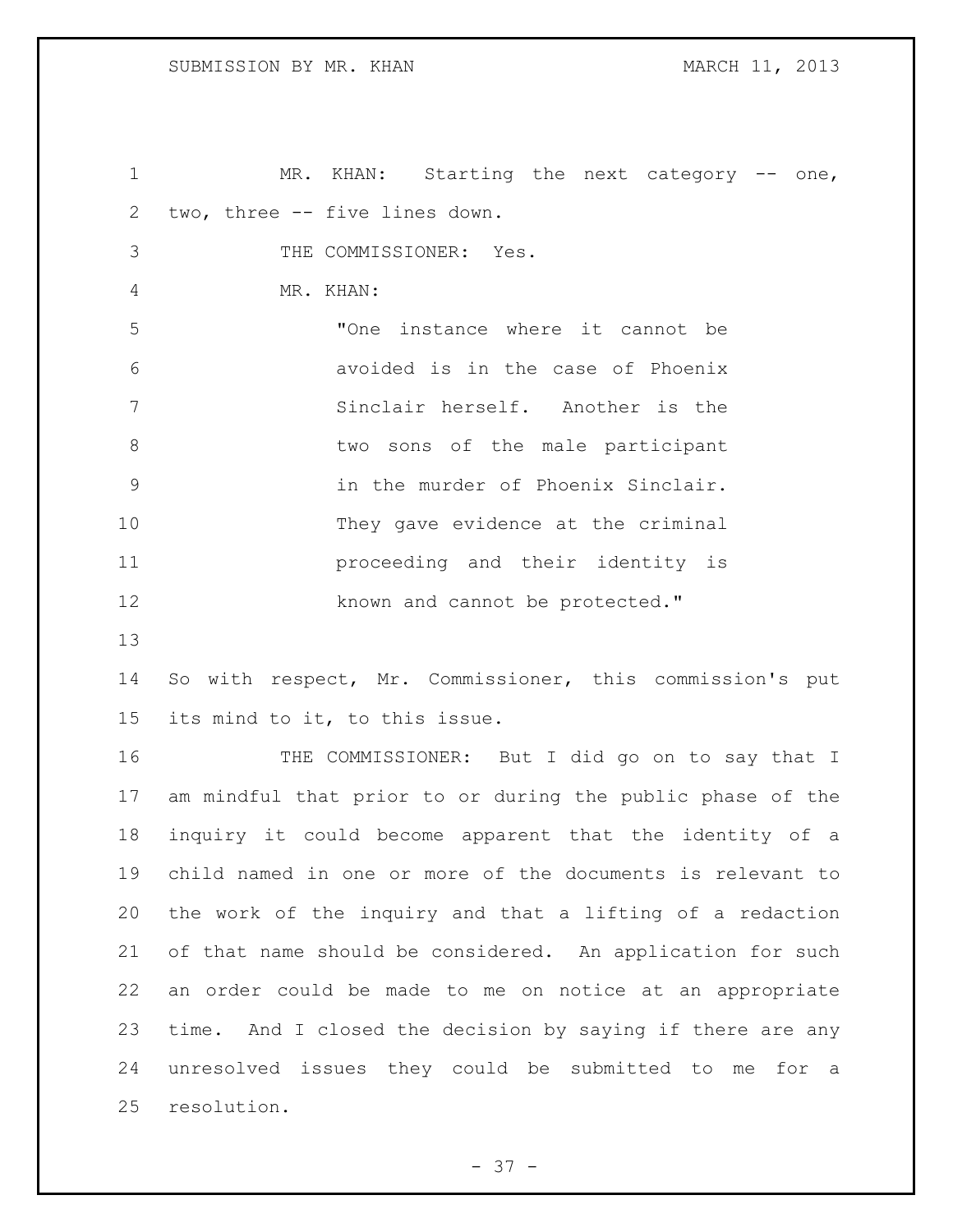MR. KHAN: Right. The remaining of that paragraph, Mr. Commissioner, my understanding refers to names that were redacted pursuant to your order and were then decided to be unredacted. THE COMMISSIONER: Well I guess all I'm saying is I don't view that, I don't -- in light of that passage and the one that's the last sentence in the decision, it would not appear to me to have been a final decision, so as to speak. MR. KHAN: I understand. And, Mr. Commissioner, the redaction order was continued on July 6th of 2012 and that was as a subsequent, as a consequence of the motion brought by the department. 14 THE COMMISSIONER: Yes. MR. KHAN: And at that stage nobody raised any issues either and I would submit that it's at that point that that became a final decision because clearly this redaction order in and of itself on December 2nd referred to simply redaction before the documents were distributed and so there was the issues of how to deal with these documents before they were tendered during the, during the inquiry. That motion was meant to deal with that. The order was granted, so then that continued, basically became 24 a publication ban order. And so I would submit that that, the rationale therefore applies and it continues.

- 38 -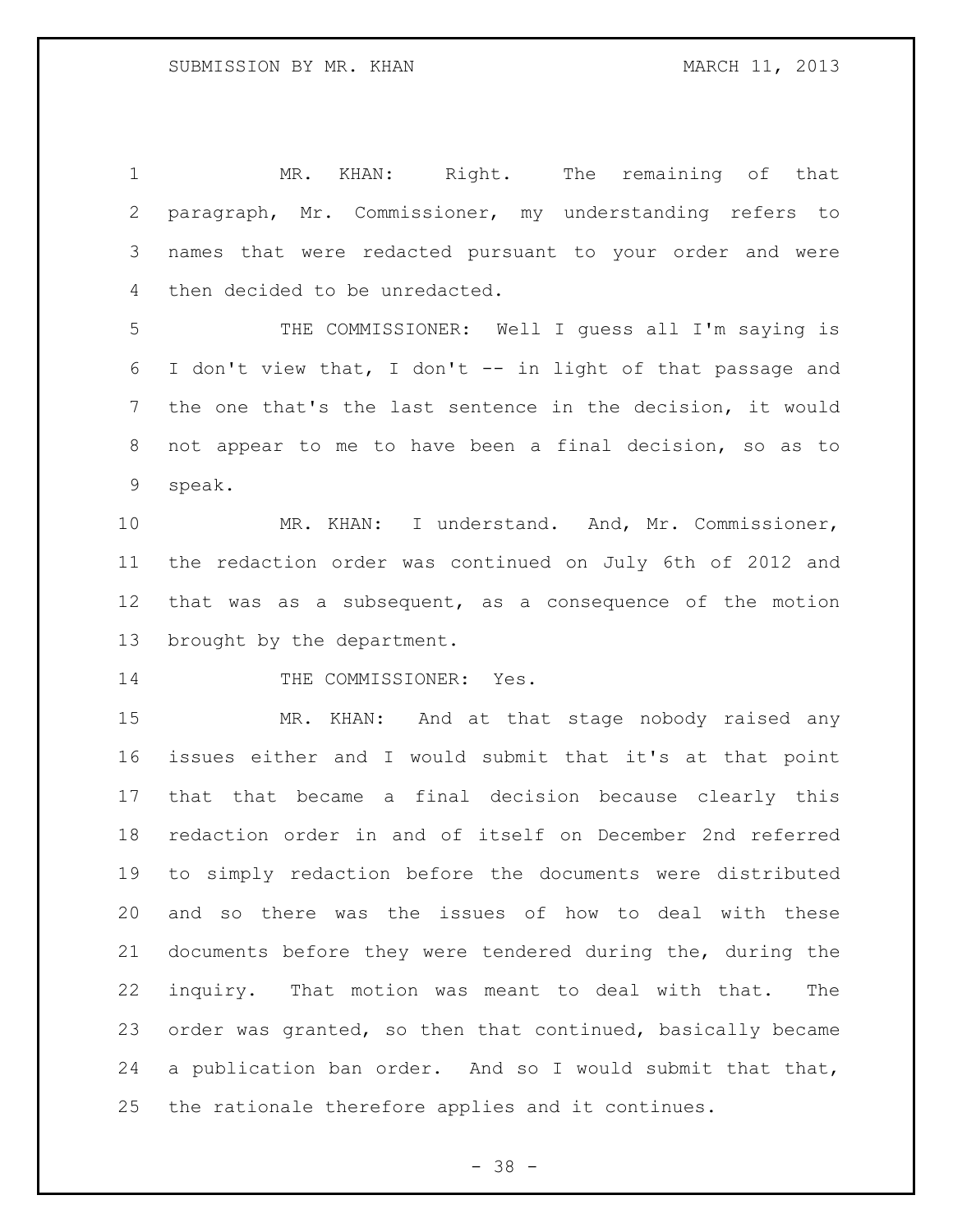Mr. Commissioner, not only do the risks raised by the applicants, they must also -- they cannot be merely subjective. There's a certain sense of reasonableness that's required and that's, and that's a principle I think that applies in all, in all evidence when applications are being made before any sort of judicial or quasi-judicial body. And what I'm referring to is the concern that they may lose employment if, if somehow their identities are made public. With respect, if an employer were to fire somebody because they testified at this inquiry or because they somehow had some, some former relationship or somehow related to an individual who was then something bad, I think the employment laws are quite clear on that issue.

 THE COMMISSIONER: Well wouldn't that be sad if one of these boys lost their, lost their job because of the publication that flowed out of here with their names being attached on the street. Wouldn't that be a sad occasion when these boys ultimately did their duty?

 MR. KHAN: I think that would be horrible, but I think the employer would themselves be in a bit of hot water if they were to fire someone on that basis. And the evidence doesn't explain why they think they would lose their job on that basis. Have they, have they lost employment in the past for the same reasons? Does their supervisor or their employer have a specific view with

- 39 -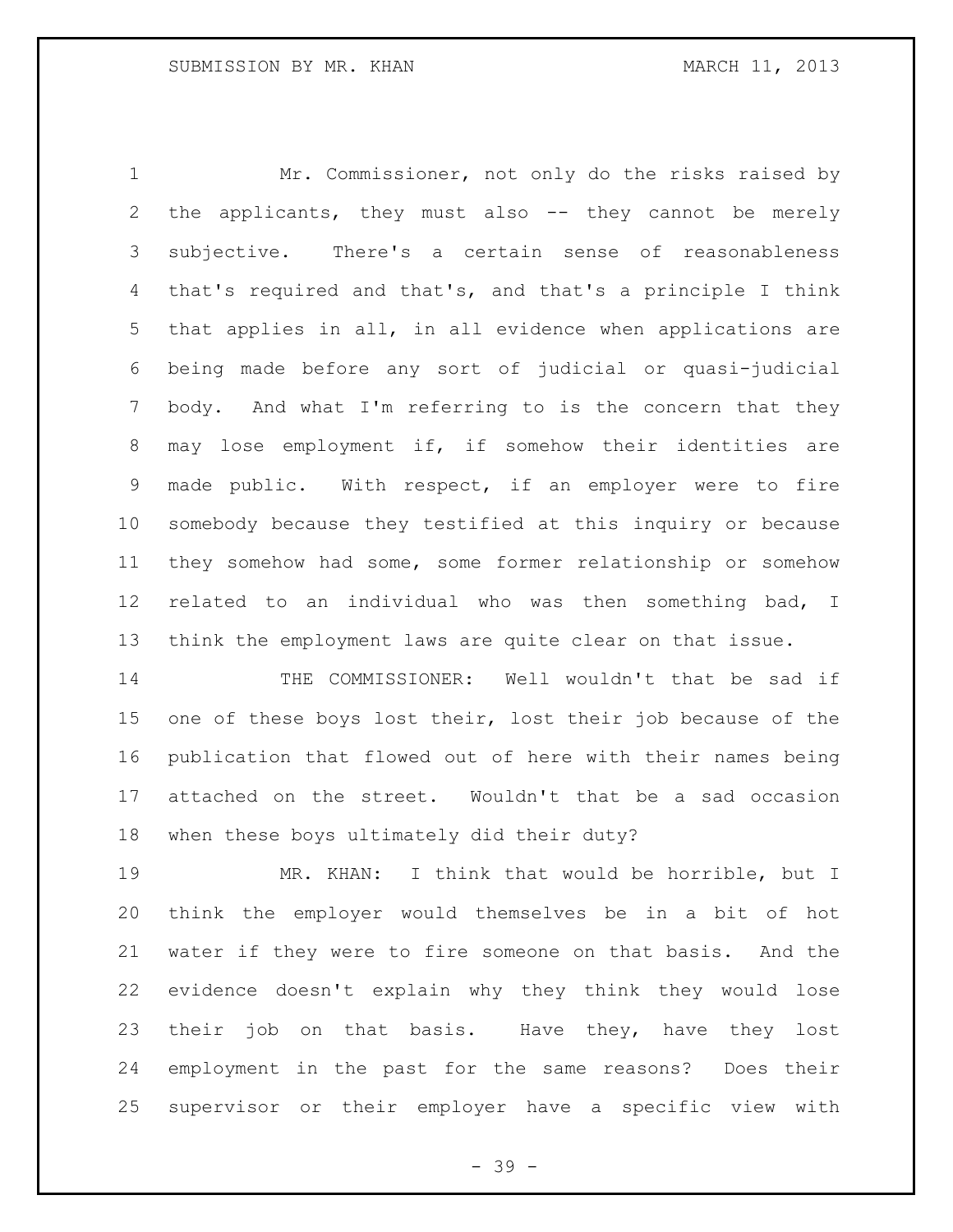respect to this matter? We don't know. With respect, it's speculation and again if an employer were to do, take such action, I think they would find themselves in some legal issues, with some legal issues.

 And, Mr. Commissioner, as part of the second half of the Dagenais/Mentuck test, we're required to consider what limit or how far we should go with respect to the publication ban. Now the publication ban being sought by the applicant is really the most extreme ban you can obtain or that has been granted at this hearing, at this inquiry. Only the SORs have been granted a publication ban to date and those SORs are subject to specific protection under the Child and Family Services Act which we've gone through in a fair amount of detail.

 The concerns raised by the applicants deal with the publication of their identities. The applicants are seeking that they'll testify by videoconference. The law is pretty clear that we want -- if a publication ban is going to be ordered, it should be as minimal as possible. I don't think there is a basis to provide the drastic remedy they're seeking when perhaps alternatives exist. And, Mr. Commissioner, I would submit that that also has to be considered prior to making a publication ban.

24 THE COMMISSIONER: What alternative do you have in mind?

 $- 40 -$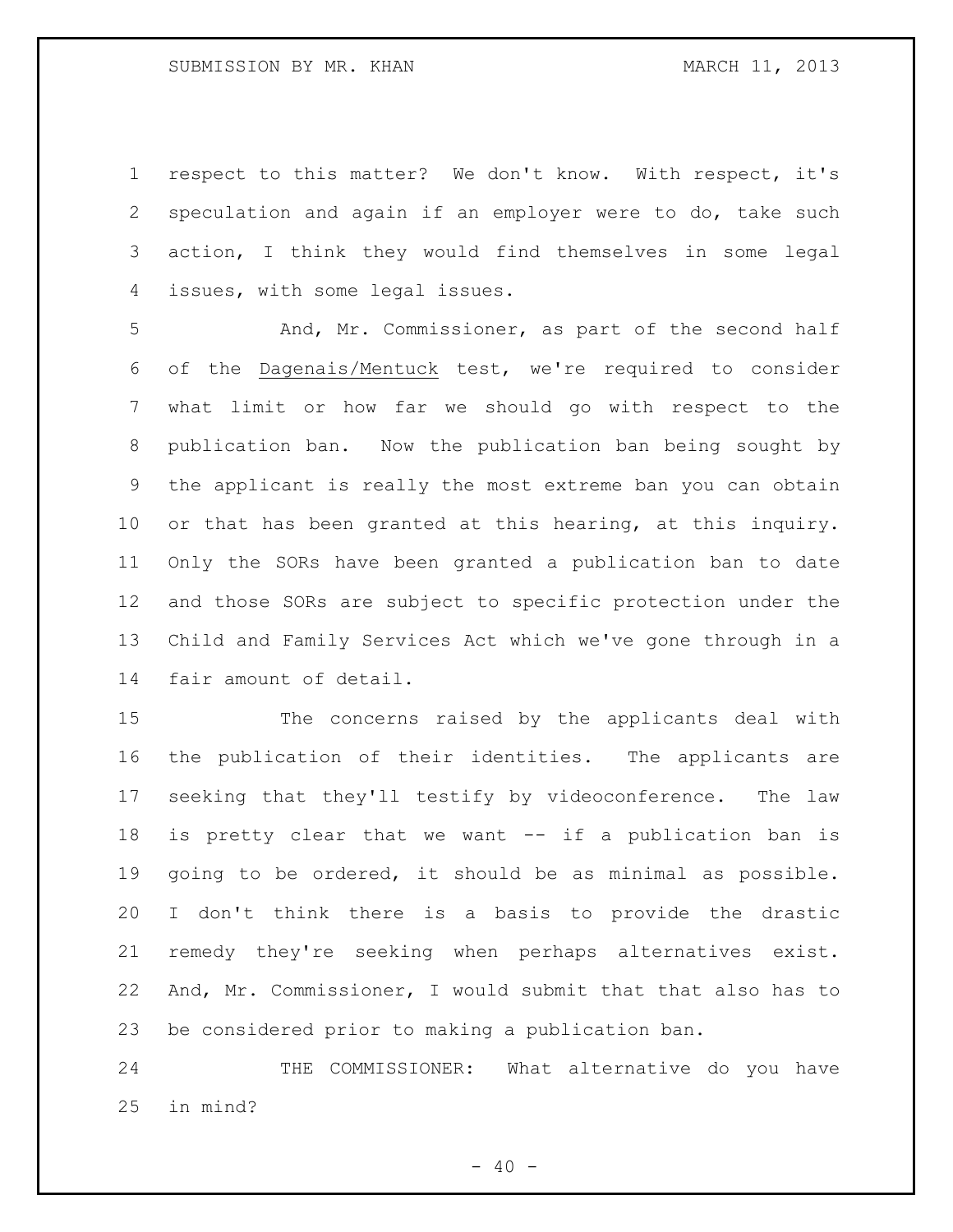MR. KHAN: Well, for example, they can still testify, the media would not be allowed to disclose their identities. That was the publication ban that was being sought by, by the, by all the social workers in July. In July those motions dealt with witnesses testifying in person, with simply that the media not be allowed to disclose their identities. The rules, and I don't have, I don't have the act provision with me but the rules provide for in-camera hearings. So, Mr. Commissioner, if you felt that a hearing should be held in-camera, that could be done.

 And this leads us to the issue of the SOR application. With respect, SOR determinations have already been done. My understanding of the process at this inquiry was that SORs had been identified by commission counsel at the outset prior to the disclosure of the documents. Those names have been redacted. I go through in a fair amount of detail the law on SORs and having read the transcript of July 6th when Mr. Gange presented his application on behalf of the SORs he represents, I do wish to add for the record more detail on the law. And, Mr. Commissioner, if you want to follow me I'm going to refer to my supplemental brief.

23 THE COMMISSIONER: Yes.

 MR. KHAN: At page 17, it starts at paragraph 43. Now an informant or a source of referral is a person who

 $- 41 -$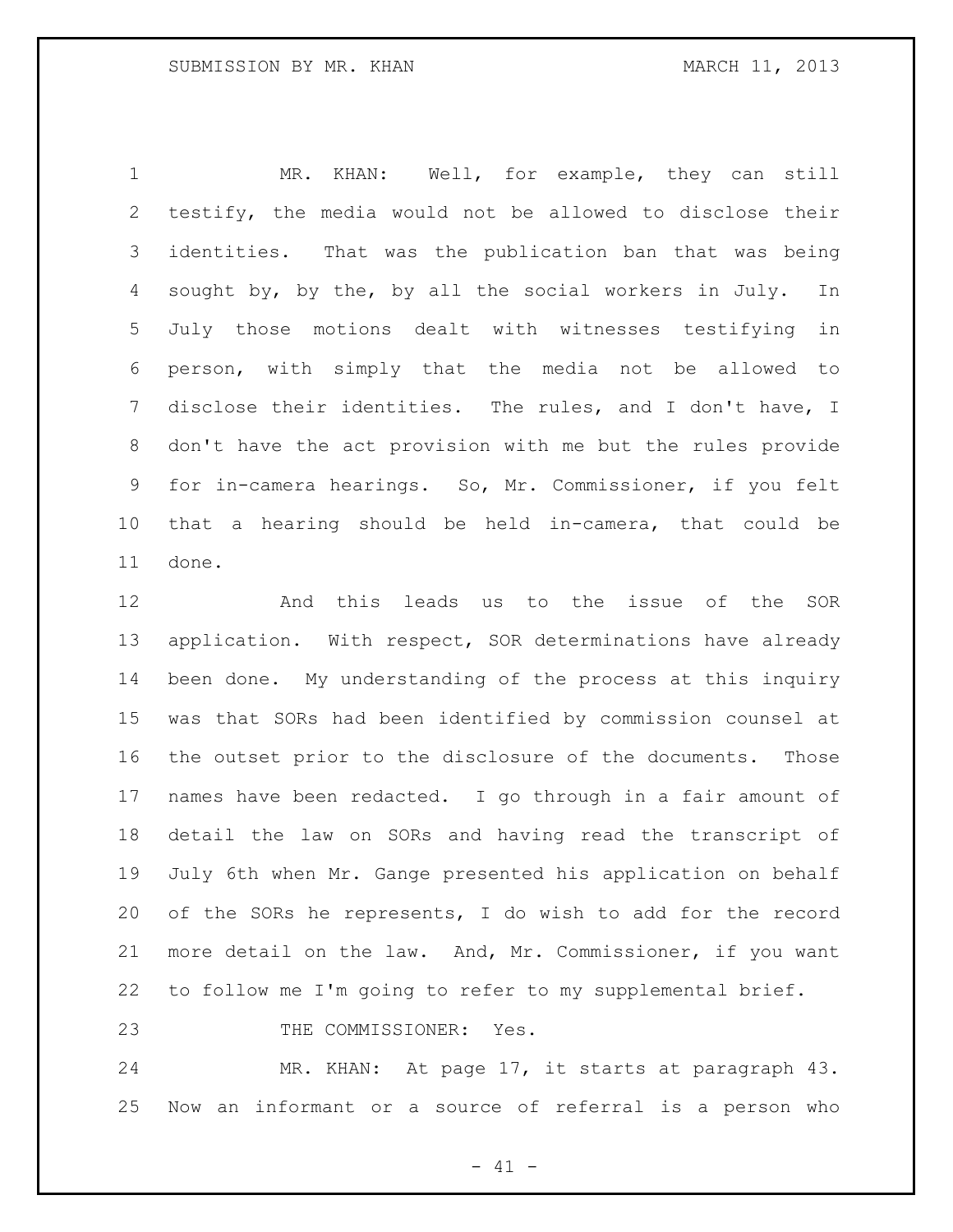because of a reasonable belief that a child is or might be in need of protection is under a legal obligation to report the information to an agency, parent or guardian of the child.

 Now apart from the confidentiality provisions of section 75 and 76, the protection that's given to an informant relates only to, and is only against the parent of that child or the person who has placed that child in need of protection or believed to have placed that child in need of protection.

 So there's two key points to this. One is there must be a reasonable belief that a child is or might be in need of protection. The act goes through that at section 17 and it's on the following page, at page 18. Section 17 provides a concise statement of what is a child in need of protection and that is,

 "Where the life, health or emotional well-being of the child is in endangered by the act or omission of the person."

 Section 17(2) goes through examples of what could constitute a child in need of protection.

What's also important is a closer look at section

 $- 42 -$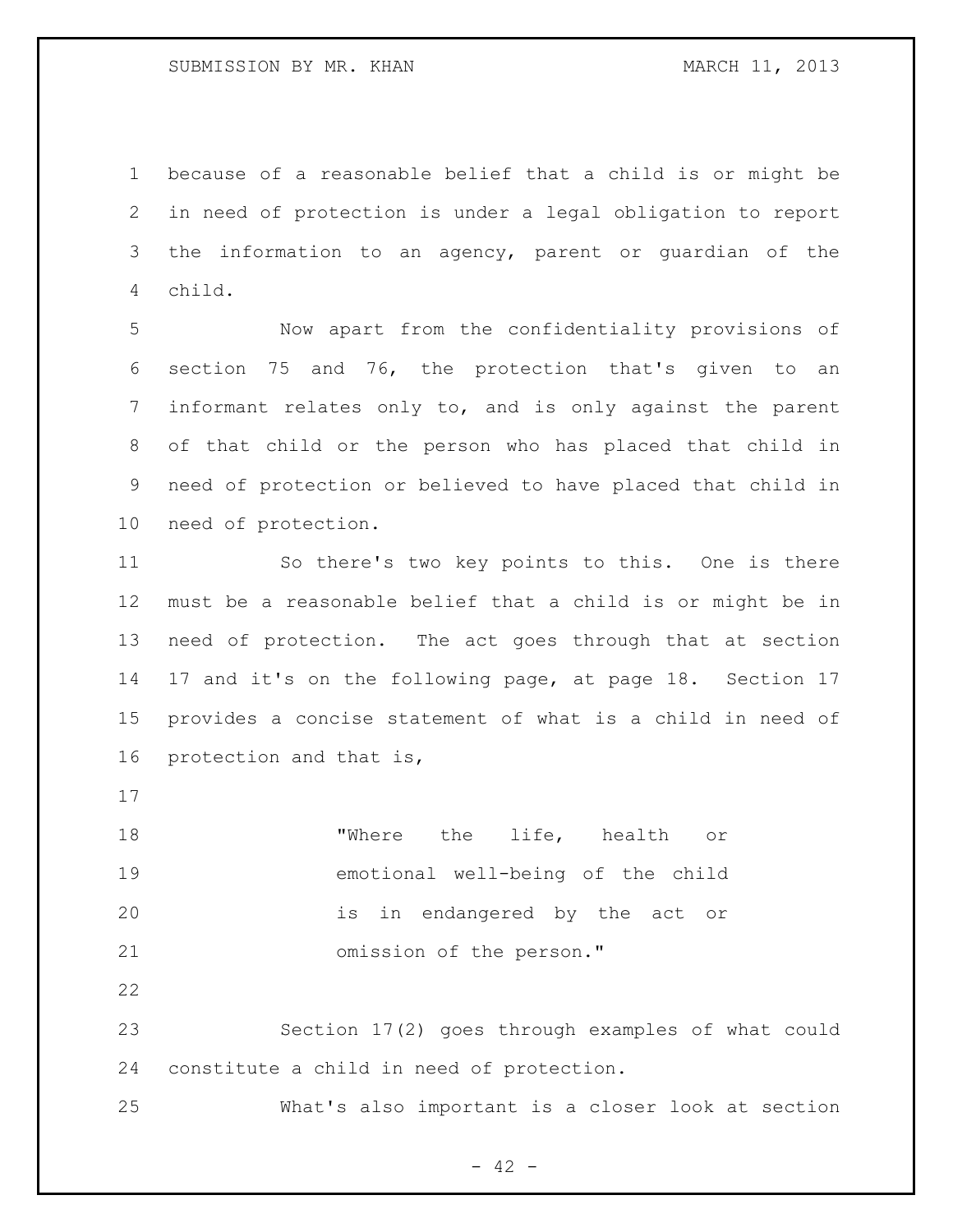SUBMISSION BY MR. KHAN MARCH 11, 2013

 18.1, that's at paragraph 47 on the following page. This is the section that deals with what protection is given to an SOR under the CFS Act and I've bolded the relevant portion of that section: "... no person shall disclose (a) the identity of an informant ..." So here SOR, "(i) to the family of the child ... or (ii) to the person who is believed to have caused the child to be in **need of protection** ..." That's where the protection lies. Otherwise, protection of SORs are governed the same way witnesses or documents, records, information under the act were governed by section 76 and by section 75 if a matter is to go to trial. So we really have three different umbrellas of protection: The one afforded specifically to SORs is very limited. It says that information can be disclosed to the parent or the person who has caused that child to be in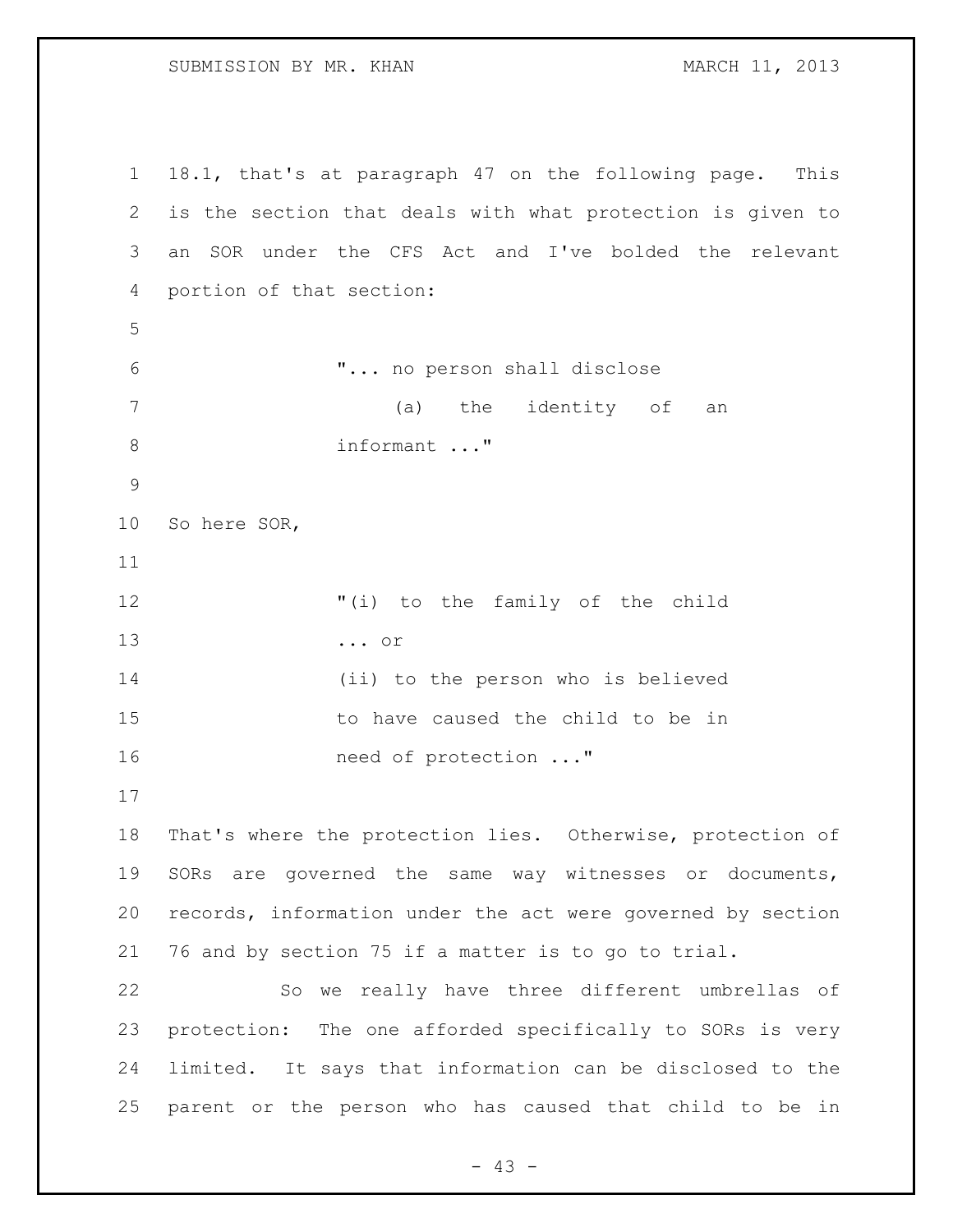### SUBMISSION BY MR. KHAN MARCH 11, 2013

 need of protection but that, but the identity of the informant can be released to other people if it's required under the act and that would be under section 76(3)(g) of the Child and Family Services Act. I believe it's paragraph (g).

 THE COMMISSIONER: Seventy-six brackets what? MR. KHAN: Sub (3) --

8 THE COMMISSIONER: Yes.

9 MR. KHAN: -- (g).

 THE COMMISSIONER: Where a disclosure or communication is required for the purpose of this act.

12 MR. KHAN: Right.

13 THE COMMISSIONER: Right.

 MR. KHAN: Sort of a catch-all provision. And indeed, Mr. Commissioner, information, all information that's created under the act is confidential under section 76, but of course in dealing with collaterals or when it's required, information can be released. So SOR protection only deals with the parents and the person who has placed the child in need of protection. Otherwise, they're covered by section 76. Really a large umbrella protection under the act.

 And I think this is helpful just to understand the protection afforded to SORs. In CFS, in Child and Family Services trials, SORs of course must testify if

 $-44 -$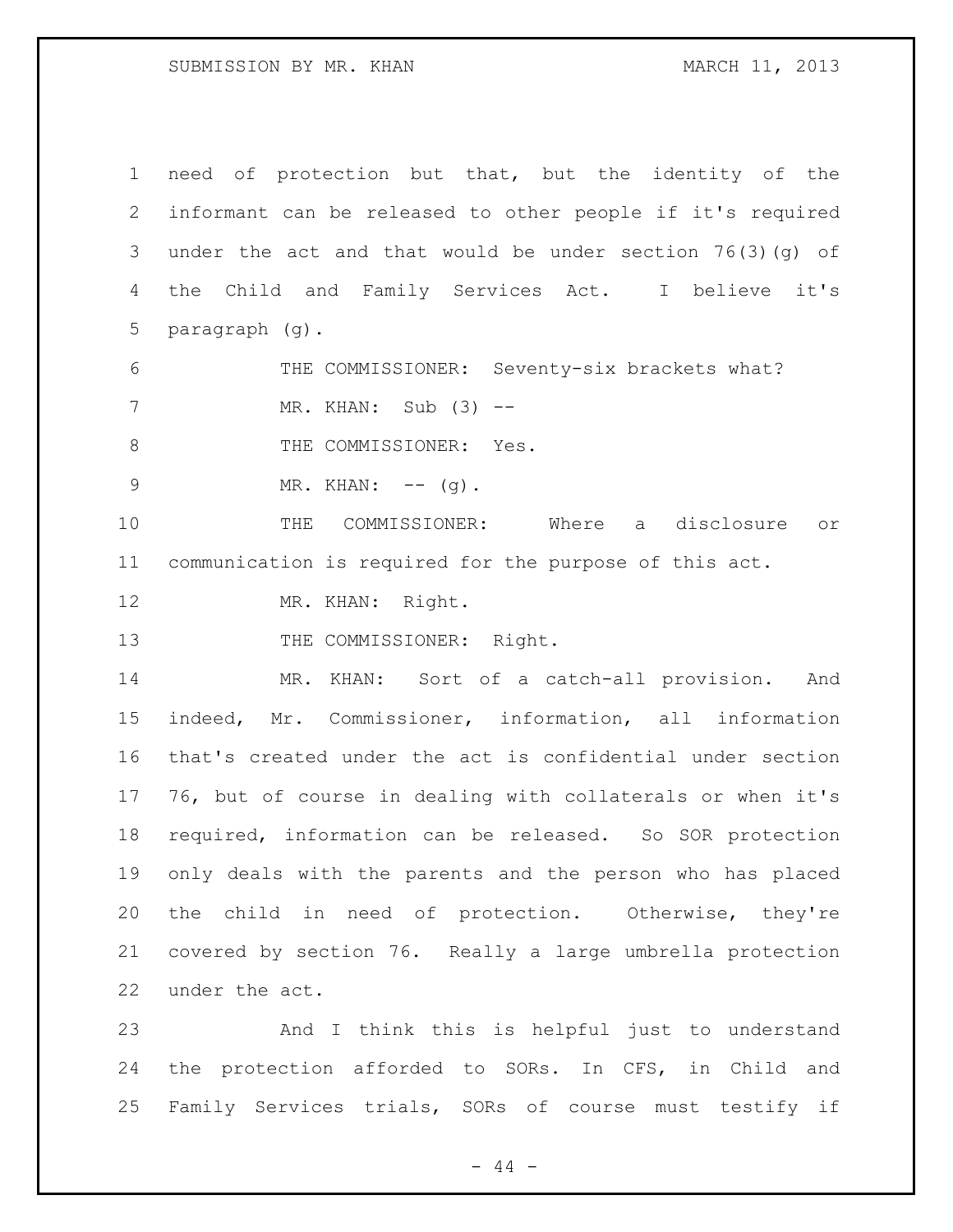they're required to testify. The protection afforded to them at a CFS trial is governed by section 75 of the Child and Family Services Act. That refers to the publication of witnesses. So under section 75 the media is not permitted to publish the names of the witnesses under the act. So if that was the case here, Mr. Commissioner, we would be, we wouldn't be acting contrary to how CFS matters are dealt with. So in other words, if, if the witness, if the witnesses' names were not allowed to be, would not be allowed to be publicized then SORs would be, in the sense would be treated the same way they would otherwise be treated under the Child and Family Services Act. The way SORs are treated at this inquiry is beyond the treatment they receive at a Child and Family Services trial. So with that in mind, Mr. Commissioner, my submission is that the treatment given to SORs is really an extreme one. It goes beyond what the law otherwise would be giving to them at this public inquiry.

 Now DOE #3, for her to be considered an SOR under the act, we have to look at both the information she provided and her belief at the time. Mr. Commissioner, my research of the law on SORs hasn't brought up any cases, so we're dealing with somewhat of a novel issue here. I haven't been -- there may exist some case law. I haven't been able to find case law specifically on SORs, certainly

 $- 45 -$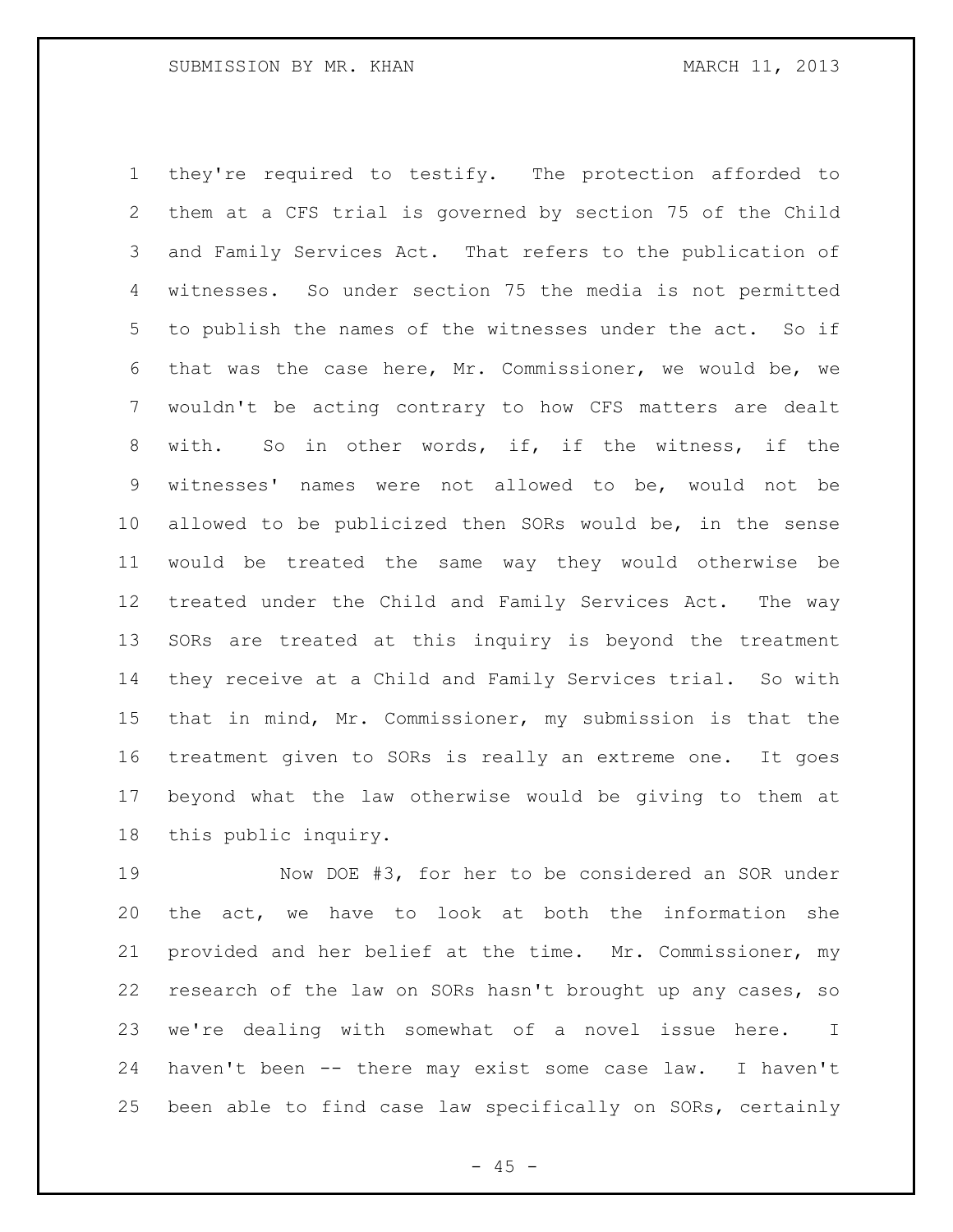not in Manitoba. We've looked a little bit across, across the country in terms of what case law exists on SORs. But it's clear that from reading the act the person must believe that the child is or might be in need of protection. That's not the case here. The applicant DOE #3 believed the child to be deceased and reported that.

 Contrary to what Mr. Gange has submitted, Mr. Commissioner, the evidence is not that, the evidence before you is not that Intertribal treated that call as an abuse, as an abuse call. The evidence is that they treated it as a death and that they reported that immediately to the police. So this -- so there was -- the evidence before you is not that there was a child who might, or is or might be in need of protection. That's not why the call was made and that's not how the call was treated and by virtue of that, it doesn't make the, it doesn't make DOE #3 an SOR. We're expanding the definition to something it doesn't apply to. If we did, then the relevant provisions of the Fatality Inquiries Act somewhat has no meaning. The Fatality Inquiries Act requires -- the obligation to report a death is found in the Fatality Inquiries Act and that also is discussed in my supplemental brief. If everybody who reports a death of a minor, so if anyone reports the death of an individual under 18 is now subject to the, the limited confidentiality protection of the Child and Family

 $- 46 -$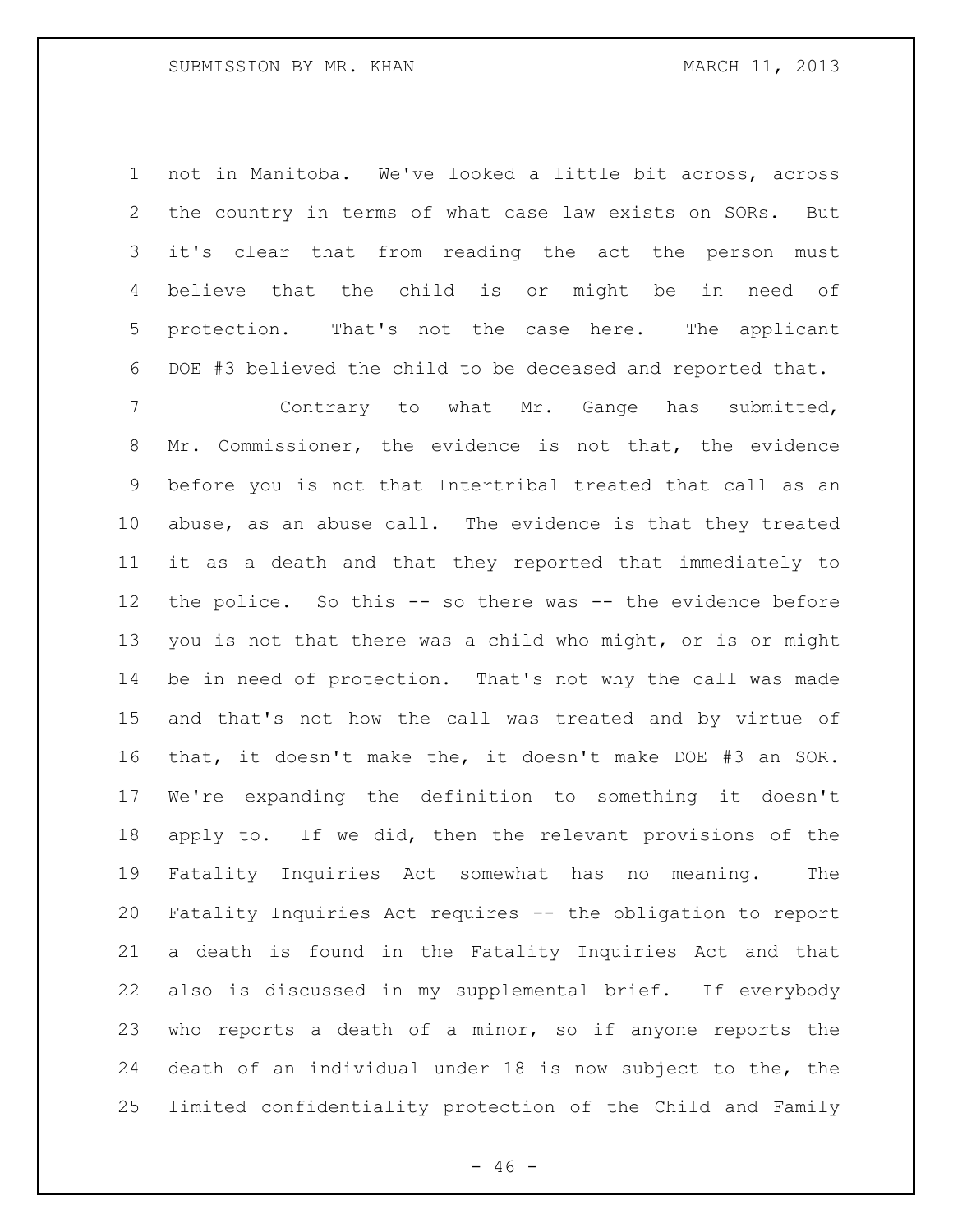Services Act, I think it would somewhat be adding meaning to the Fatality Inquiries Act that the legislature did not put in that act.

 Now on that point, Mr. Commissioner, the case law that Mr. Gange refers to is not, is not the arguments that I have brought forward. Those are the arguments that Mr. Funke has brought forward. So Mr. Funke is in a better position to deal with the interpretation of the Fatality Inquiries Act, so I'll leave that to him. I didn't, I haven't presented that case law to you, that's Mr. Funke.

 THE COMMISSIONER: But in an SOR application it's the protection of the informant that's --

13 MR. KHAN: That's correct.

14 THE COMMISSIONER: -- critical, is it not?

15 MR. KHAN: Yeah, and you have to look at why, why the protection of the informant exists.

17 THE COMMISSIONER: And why do you think that is? 18 MR. KHAN: Well, I think policy reasons are pretty clear. This is to encourage individuals who normally would have a close relationship or be in a close relationship perhaps with families where children are in need of protection and they report that and it's obvious.

 THE COMMISSIONER: So it wouldn't be known that they were the whistle blower?

MR. KHAN: That's correct.

- 47 -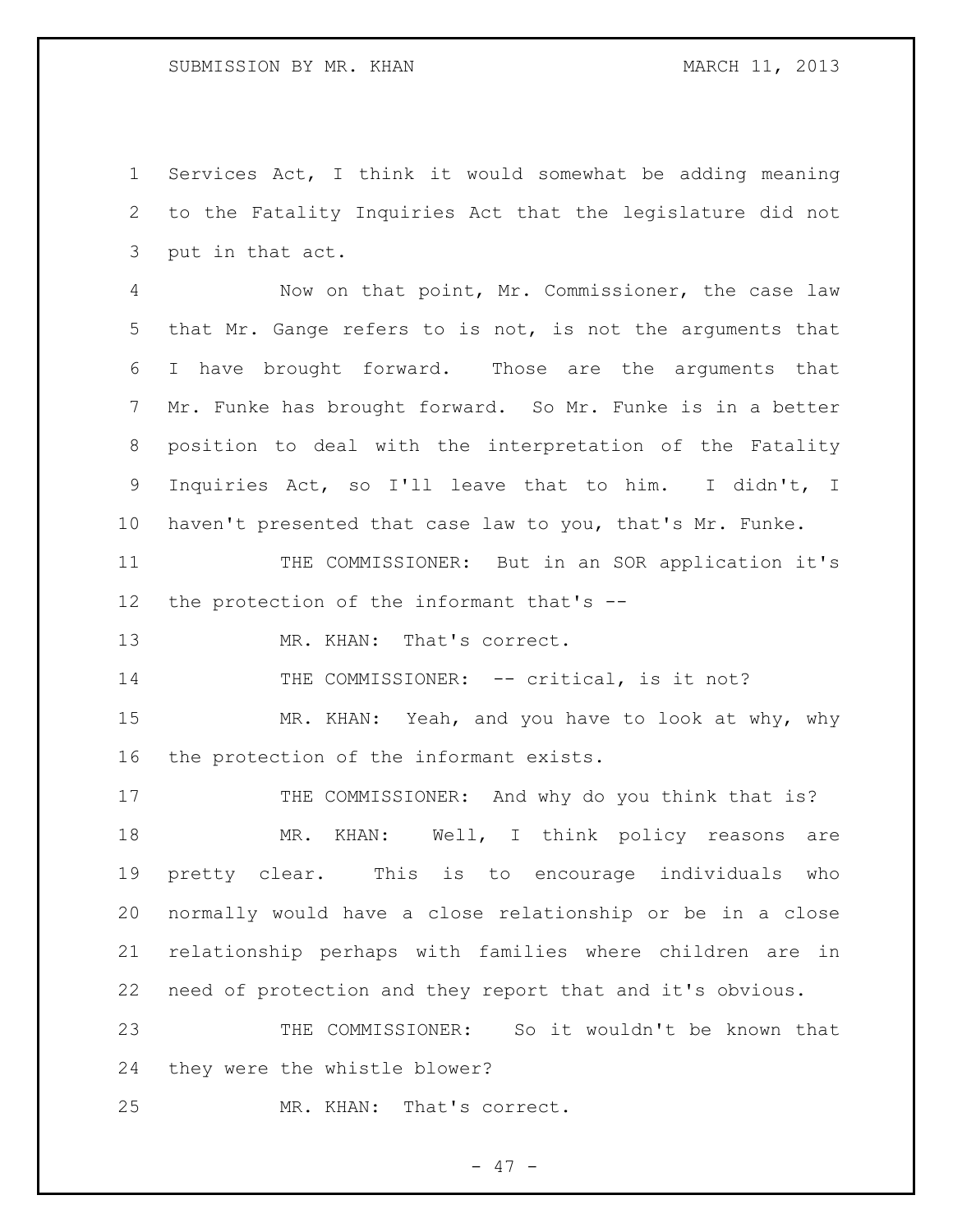THE COMMISSIONER: Well then isn't that same protection, shouldn't that same protection be available to report that as a result of abuse, death has occurred and the child is now deceased?

 MR. KHAN: The death of a minor, and here we're dealing with the death of a child, but by implication to deal with any death of a minor with respect is different. It's not the same thing. It doesn't require the same type of protections and certainly reporting a death, one should not obtain the same protections as you can obtain under the Child and Family Services Act. An informant under the Child and Family Services Act does not always testify. In many cases perhaps, perhaps most cases, those informants are never known to the family because the evidence that's required in a Child and Family Services matter is that there was a need of protection at the time of apprehension, that there's a need of protection at the time the order was granted and that the plan is in the best interests of the child. That's what's required for an order under the Child and Family Services Act. Criminal matters are very different. The informant is always a witness in a criminal matter and I would submit that the legislature had that in mind when they drafted the legislation.

 Mr. Commissioner, you've read my arguments on res judicata?

- 48 -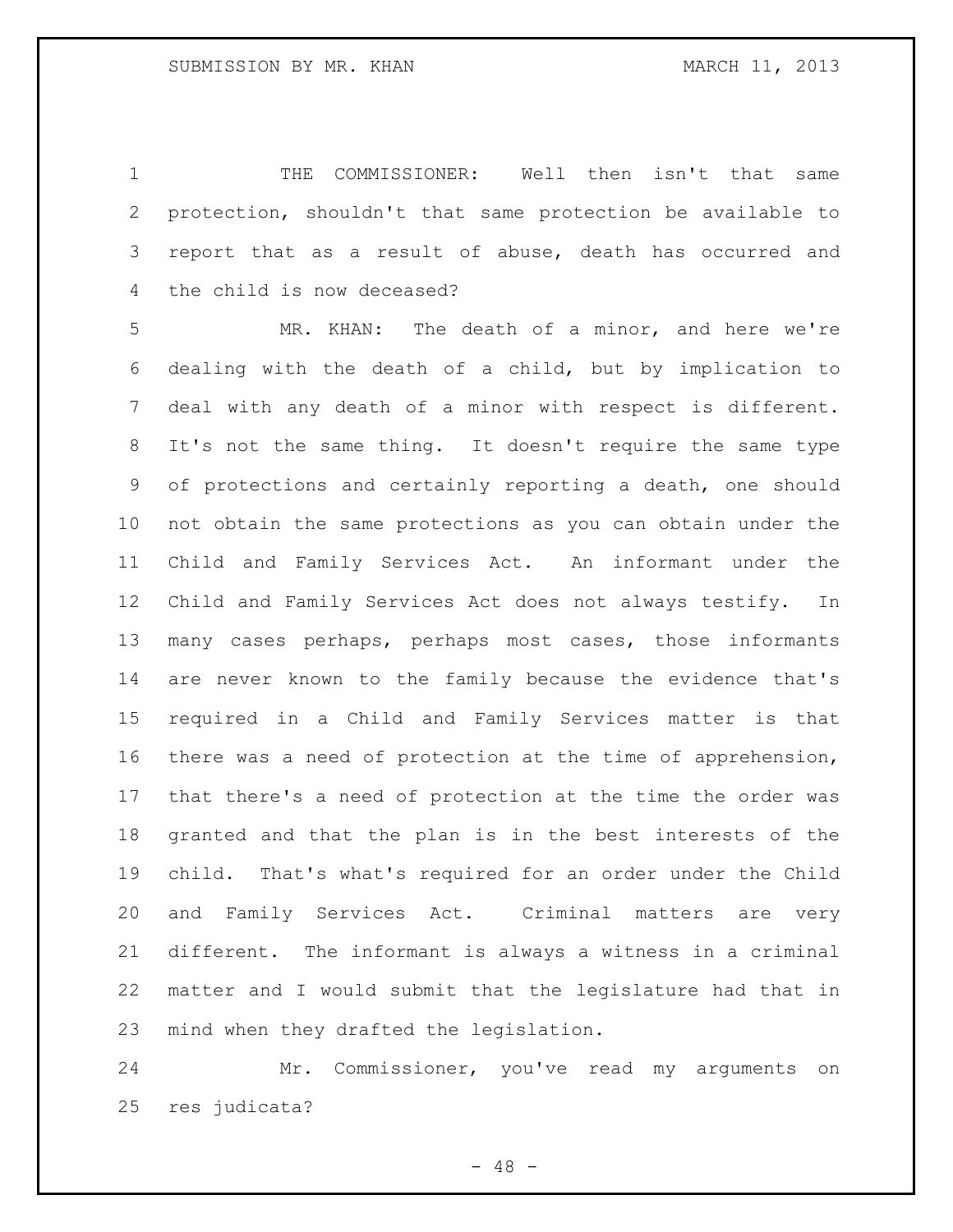1 THE COMMISSIONER: Yes. MR. KHAN: Okay. I don't think I need to go further into it apart from my comments that these decisions have already been made. THE COMMISSIONER: Oh, I'd like to hear you as to, as to what makes res judicata applicable here. MR. KHAN: Okay. Well with respect to the SOR issue. THE COMMISSIONER: You're through with the SOR issue, are you? 11 MR. KHAN: Yeah, so I'll --12 THE COMMISSIONER: Yeah, all right. 13 MR. KHAN: -- I'll finish up with the SOR issue. 14 THE COMMISSIONER: All right. MR. KHAN: It's a decision that's already been made by the commission, by this commission. 17 THE COMMISSIONER: You're going to res judicata now? MR. KHAN: Yes. So the determination of the status of DOE #3 has already been determined, has already been made. THE COMMISSIONER: All right. I want you to take me to where it is that I've made a decision that prevents me dealing with this now based upon the res judicata principle.

 $- 49 -$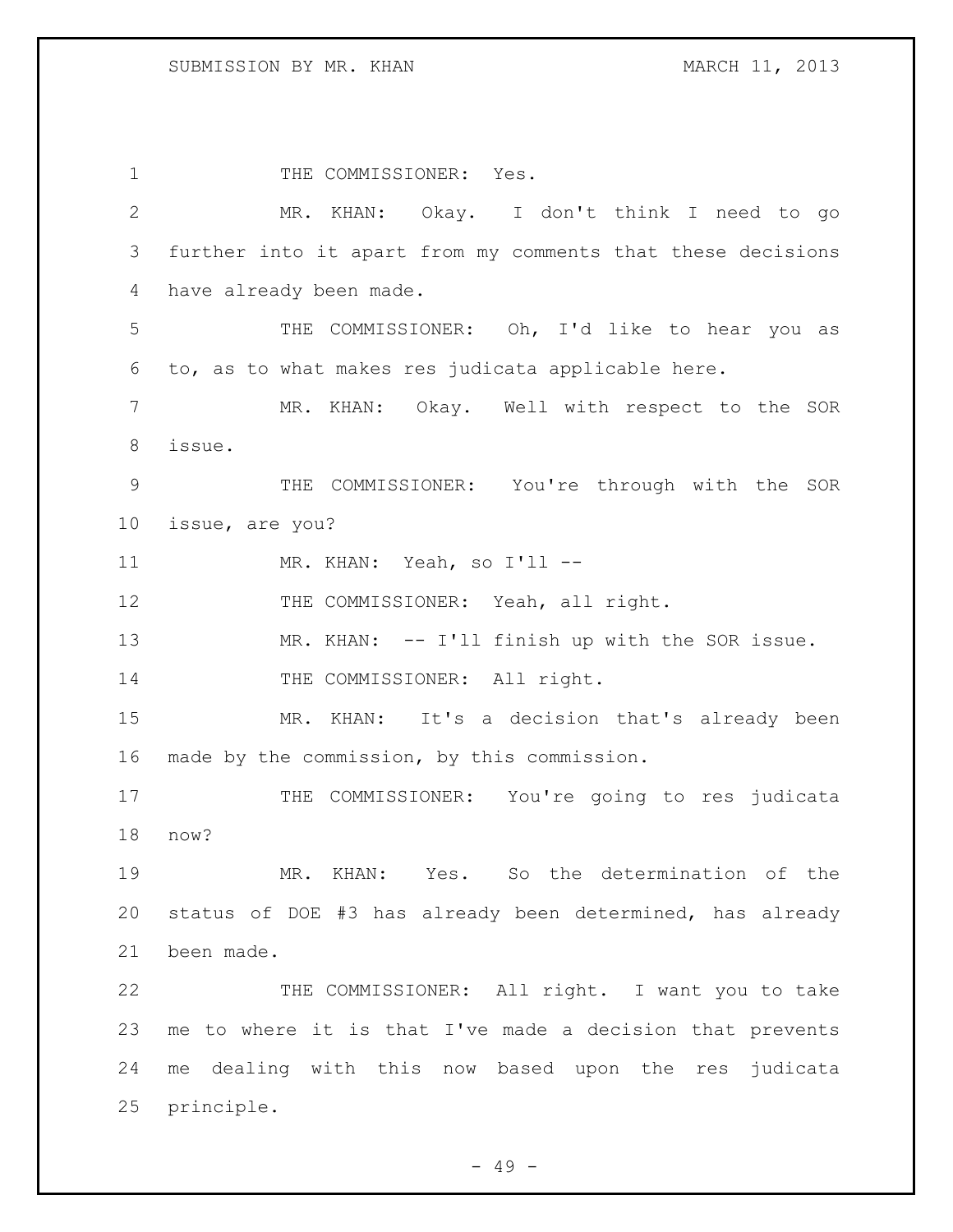MR. KHAN: Okay. I'll start with the ruling on redactions. THE COMMISSIONER: The redaction decision? MR. KHAN: Yeah. THE COMMISSIONER: Yes. MR. KHAN: And I'll direct you back to page number 9 in that same paragraph. 8 THE COMMISSIONER: Yes. MR. KHAN: Oh sorry, it's the line above that paragraph, so right at the top of the page. 11 THE COMMISSIONER: Yes. 12 MR. KHAN: It starts with "I agree". 13 THE COMMISSIONER: Yes. MR. KHAN: So this was, Mr. Commissioner, this was after your review of the policy reasons behind why section 18 exists and why source of referrals should be redacted and you write, Mr. Commissioner: "I agree and before distribution of the documents the identities of those determined by Commission Counsel as falling within the 'informant' category will be redacted."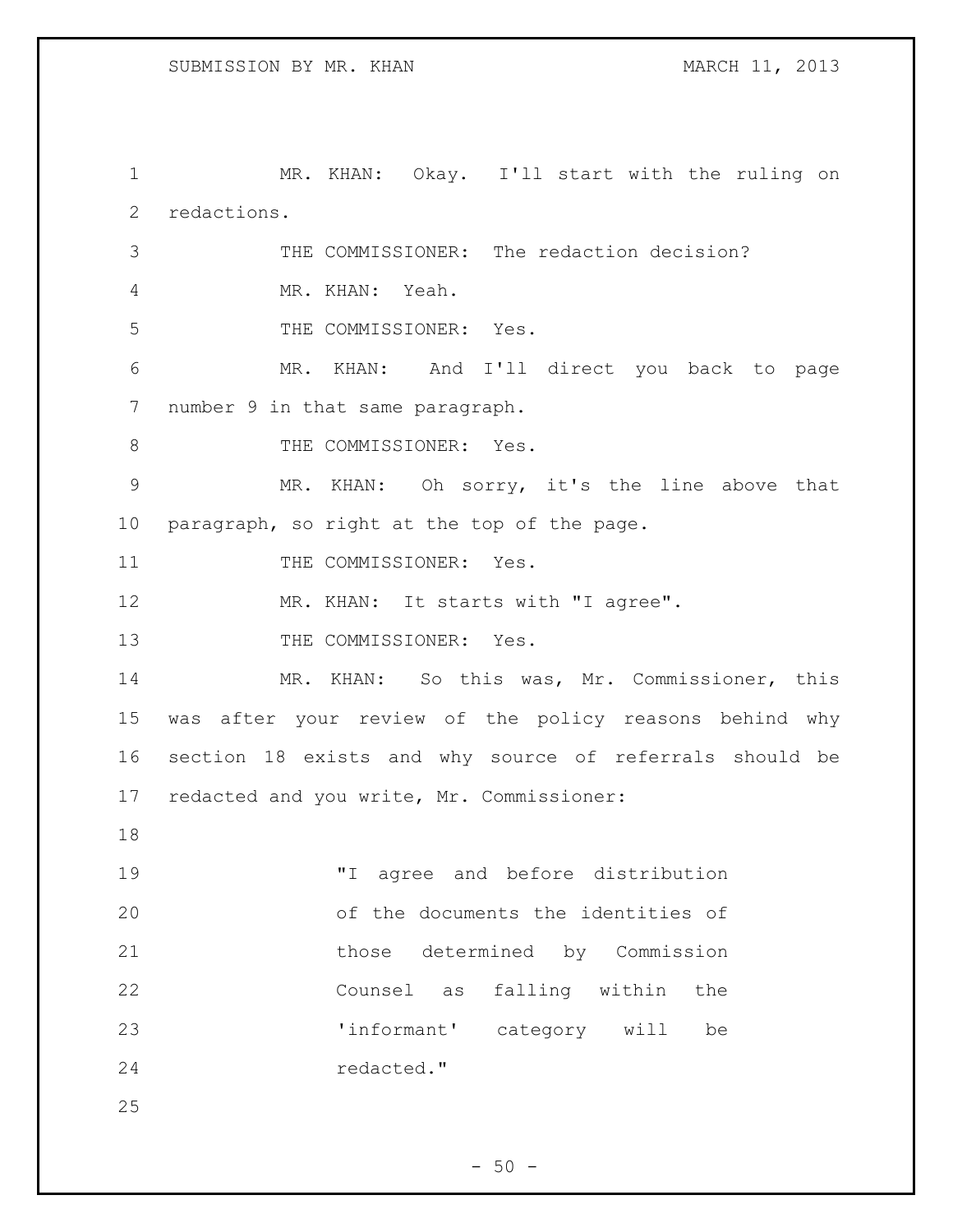So that there was a direction to do so and, Mr. Commissioner, the documents that were provided, they were redacted. In fact, the law requires that they be 4 redacted because they cannot be, they cannot be divulged. They can be divulged to my client, they can be divulged to the department, they can be divulged even to Mr. Gange. Oh no, in fact they cannot be divulged to Mr. Gange.

 THE COMMISSIONER: But we're not dealing with any documents on Mr. Gange's motions before me this morning, are we?

 MR. KHAN: Well there are some documents that have already been tendered before the inquiry that disclose the names of the applicants, so it would have to apply retroactively to those documents and to, and to the transcripts.

 THE COMMISSIONER: But the motions in front of me relate to the appearance of those witnesses in this hearing room. Isn't that what his motions deal with? Instead of them coming into the public forum to reveal their identity, he's asking that their identity not be disclosed but still give their evidence in the public forum in a reportable form.

MR. KHAN: Right.

 THE COMMISSIONER: Documents don't come into that, do they?

 $-51 -$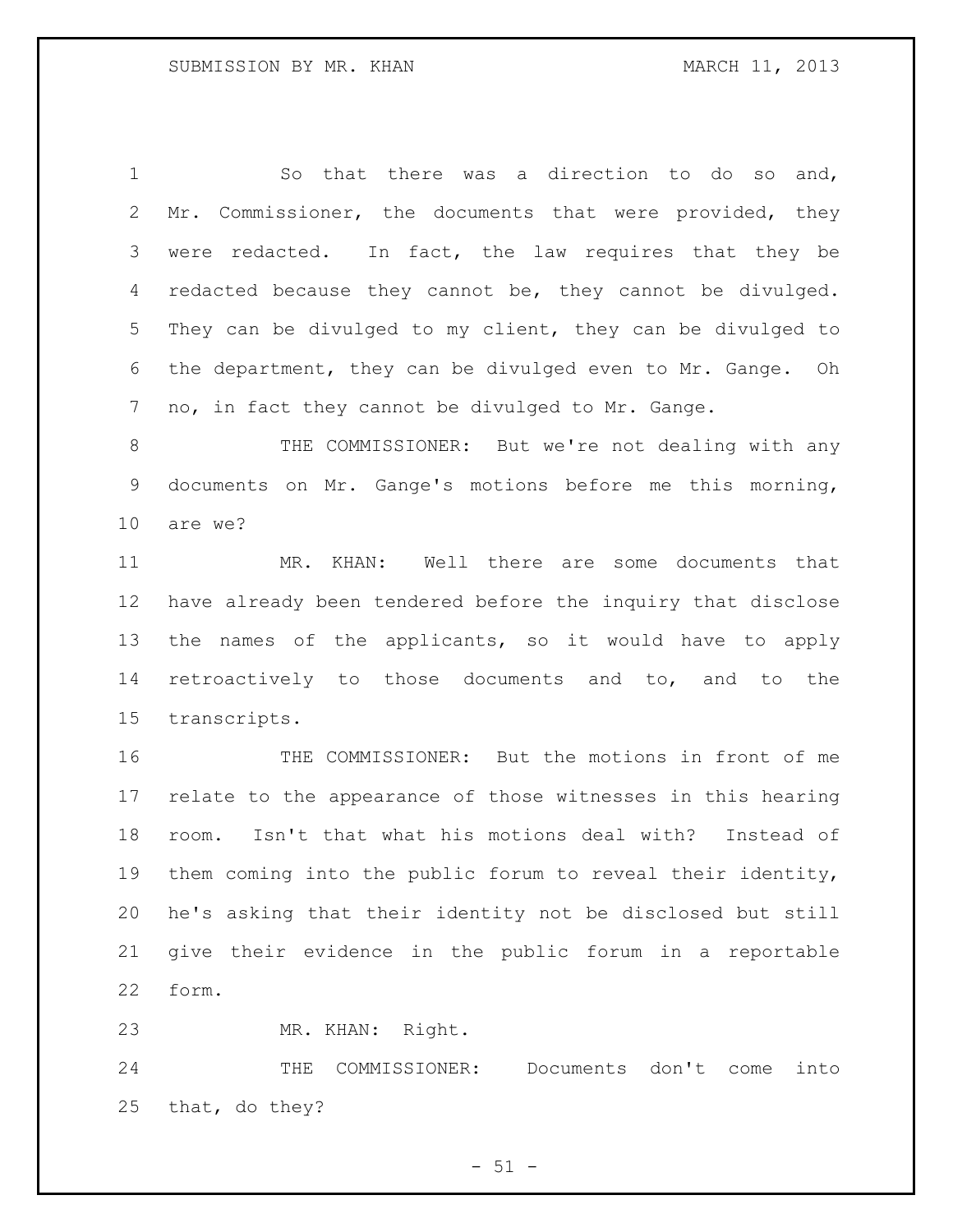MR. KHAN: Well documents will be tendered, they're going to need, they're going to need to be redacted, documents with the applicants' names on them. THE COMMISSIONER: Yeah, okay. MR. KHAN: But what I'm referring to is the fact that on the res judicata argument this is an issue that's already been dealt with. Commission counsel has, and the commission has already determined who are the SORs. In fact, they're legally required to do so. What Mr. Gange is essentially saying in his second motion, that's the motion on the SOR, what he's essentially saying is that commission counsel made an error. I say that with respect. I don't agree. I don't think there is any because the law requires that those determinations be made. 15 THE COMMISSIONER: What about, what about SORs 1, 2 and 4 who, for whom SOR status is not be sought? MR. KHAN: No, they weren't seeking a publication ban. 19 THE COMMISSIONER: Yes. MR. KHAN: So Mr. Gange isn't saying that one, two and three are SORs, he's saying that -- sorry, one, two and four are SORs. He's saying that number three is an SOR. The argument, with respect, is somewhat, somewhat odd because the interpretation of an SOR given at this inquiry

includes both the person who physically, who actually made

 $- 52 -$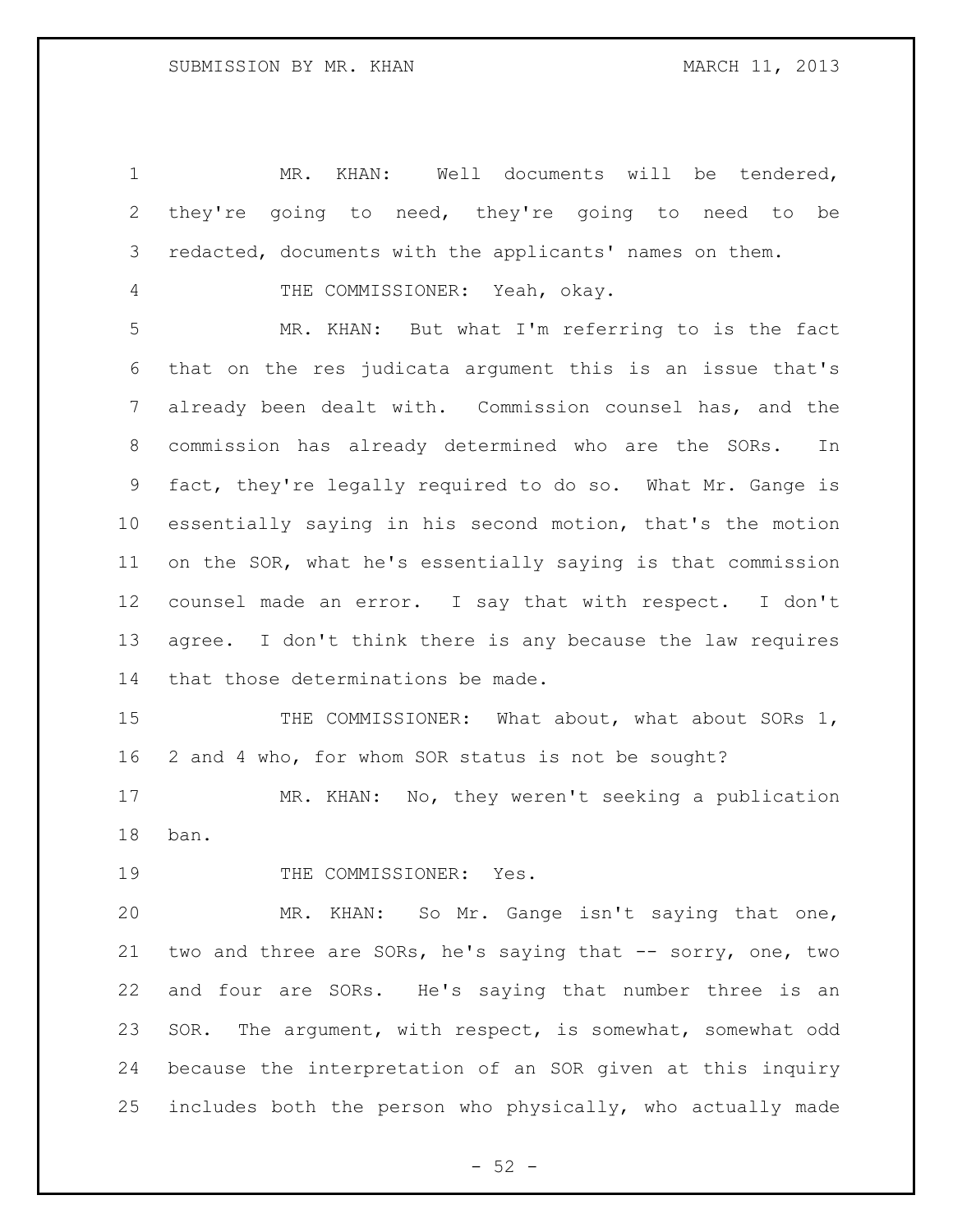a call to an agency but also the individuals who provide information to the caller. So, for example, there was the SOR, I don't recall the numbers, the numbers, it will come back to me, but there was a situation that the two witnesses who testified, one SOR did not call the agency, provide information to a foster parent who was also an SOR. They were both granted SOR status. That's a determination made by the commission. I would submit that that's in accordance with the policy rationale behind, behind the SOR provision of the CFS Act. Mr. Gange isn't, isn't seeking that numbers one or two be granted SOR status, yet they are the ones who provided the information to SOR #3. He's only saying that SOR #3 is an SOR. Regardless --

 THE COMMISSIONER: So I'm saying where in my redaction ruling are you referring to related to DOEs 1, 2 and 4, with respect to what Mr. Gange is asking for on behalf of those three clients? You say that there's an order made that prohibits him from receiving the relief he's asking on behalf of those clients.

 MR. KHAN: And that deals with the publication ban, res judicata with respect to the publication ban. And I can get to that now but I would prefer to finish on the SOR issue.

24 THE COMMISSIONER: Well, but are you saying that the, the redaction -- your point on the application of

 $-53 -$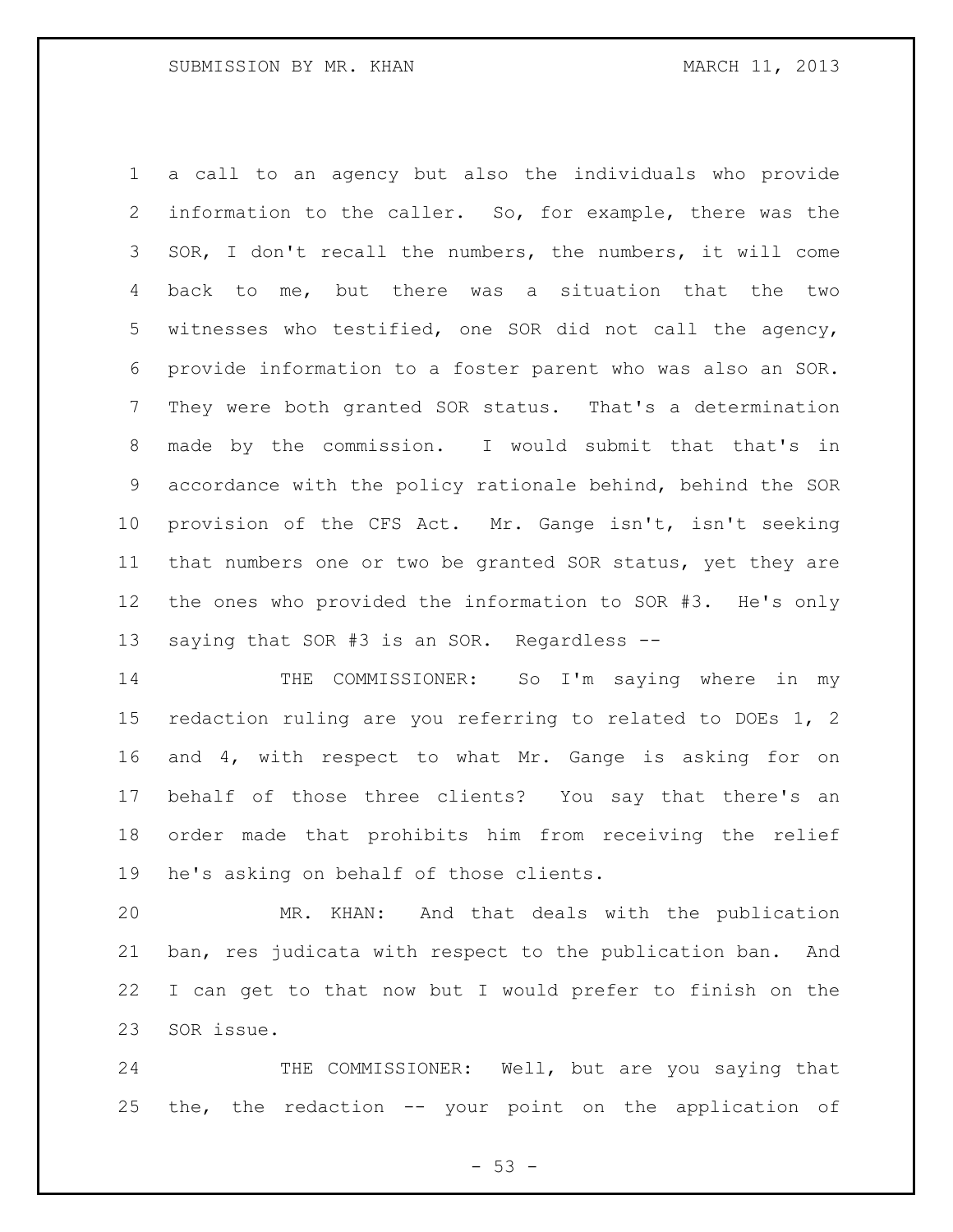res judicata relating to the, what I said in the redaction decision relates only to SORs, is that what you're saying? MR. KHAN: No, no. I'm only bringing your attention to that paragraph because I'm only, right now I'm only arguing res judicata with respect to SOR status for number three. 7 THE COMMISSIONER: Well --8 MR. KHAN: I will get to res judicata as it applies to one, really one and two. THE COMMISSIONER: Well, does there -- 11 MR. KHAN: There is no -- number four, from my understanding, hasn't been dealt with previously. THE COMMISSIONER: Well are you saying one and two were dealt with in the, in the redaction decision? MR. KHAN: Yes. THE COMMISSIONER: As well as number three? 17 MR. KHAN: Yes. 18 THE COMMISSIONER: All right. MR. KHAN: But I'll continue with, with number three, whether or not this commission has already determined that she is not an SOR. I'm not sure if I'm losing you on this, Mr. Commissioner. THE COMMISSIONER: No, I'm not sure I follow you but I'm prepared to listen and learn and endeavour to follow you.

 $-54 -$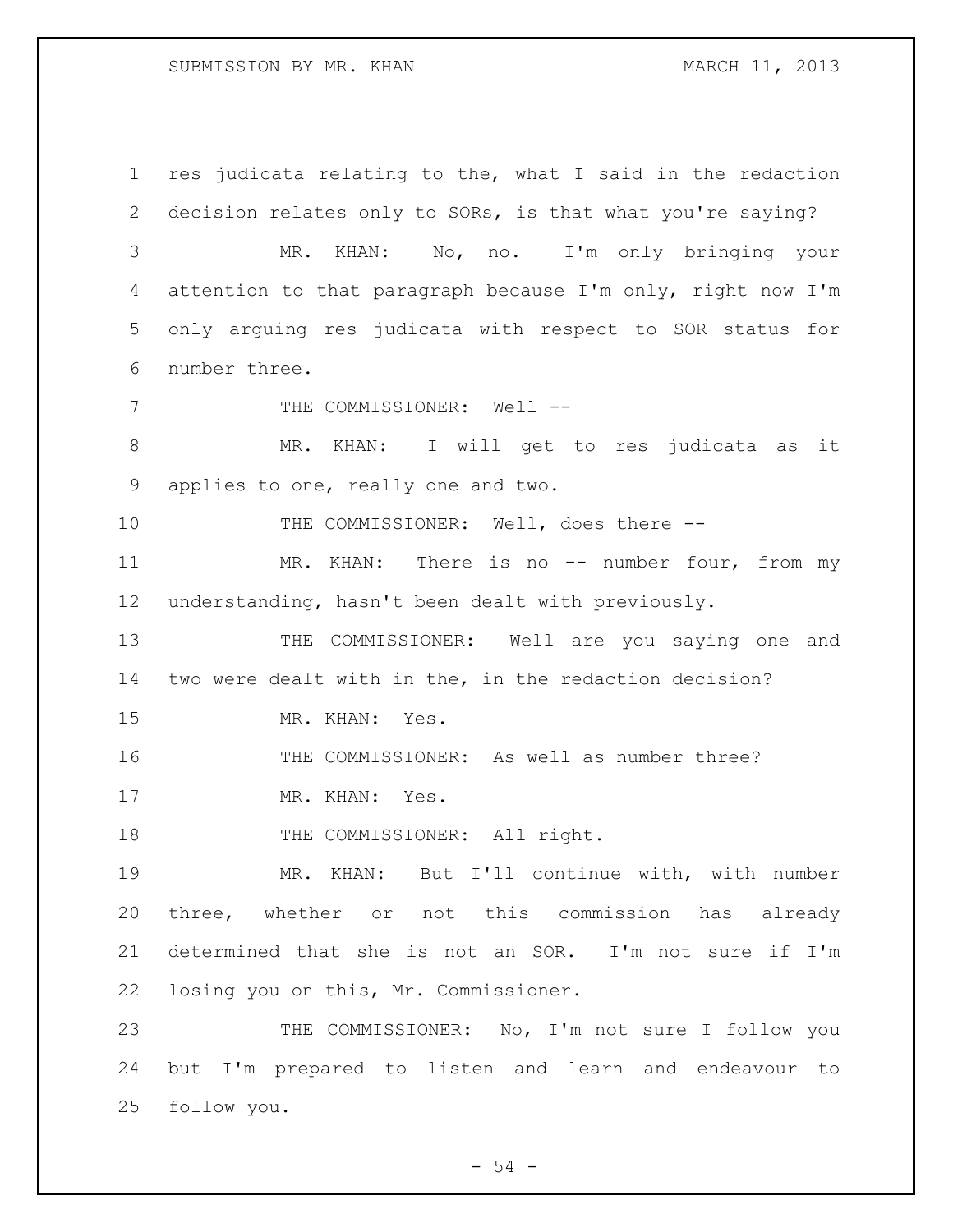MR. KHAN: Can we go to the, my motions brief? 2 THE COMMISSIONER: Yes. MR. KHAN: It's at paragraph 4, there starts my written arguments -- THE COMMISSIONER: Yes. MR. KHAN: -- with respect to DOE #3. 7 THE COMMISSIONER: All right, go ahead. MR. KHAN: Well firstly we're arguing that the issue has been, the issue has been determined, that, that a determination as to whether DOE #3 is an SOR has already been made. That's my reference to page 9 just now of your redaction, ruling on redaction, that there was a direction that commission counsel determined who are the SORs and that's the part I agree, and before distribution of the documents the identities of those determined by commission counsel as falling within the informant category will be redacted. So that's where it starts from. So there was -- it was already determined at SOR 9, sorry, that DOE #3 is not an SOR by this commission. THE COMMISSIONER: By the omission of commission counsel? MR. KHAN: Yes. Now that decision was final in terms of commission counsel's determination on that. This, this ruling on redaction again was continued on July 6th of 2012. At that stage the documents had already been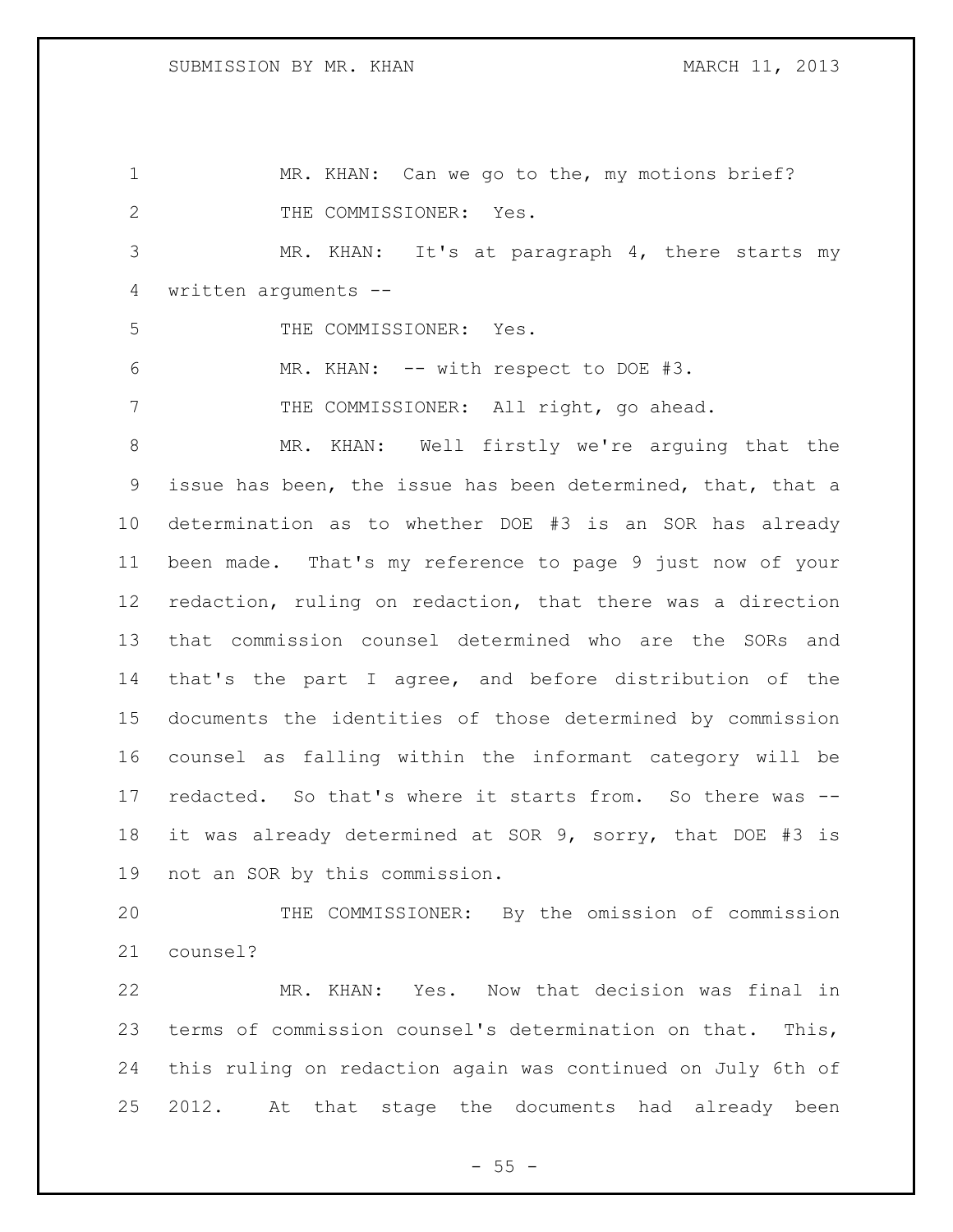distributed to the parties and DOE #3's name was not redacted and that's because DOE #3 is not an SOR. I don't think there can be any doubt that the commission as well as the parties are aware of the law and SORs, the legal significance and the obligation to not disclose those names. In this case the only party that they would not be permitted to disclose those names to would be the party represented by Mr. Gindin and that's the father, because remember the SOR provision provides that the identity of the informant cannot be provided to the family of the family, of the child who is in need of protection. So in this case that's Mr. Sinclair. That has been done and there's no issues with it because once again DOE #3 is not an SOR.

 Despite the name being unredacted when the documents were disclosed and that this issue was revisited on July 6th, 2012, no concerns were raised by any of the parties, including Mr. Gange who was present. So at this stage, with respect for Mr. Gange to be saying that DOE #3 is now an SOR, he's essentially saying that this commission made an error. He's asking the commission to revisit its determination. One, is that there was clear opportunity to bring this earlier.

THE COMMISSIONER: Pardon?

MR. KHAN: One is there was clear opportunity to

 $-56 -$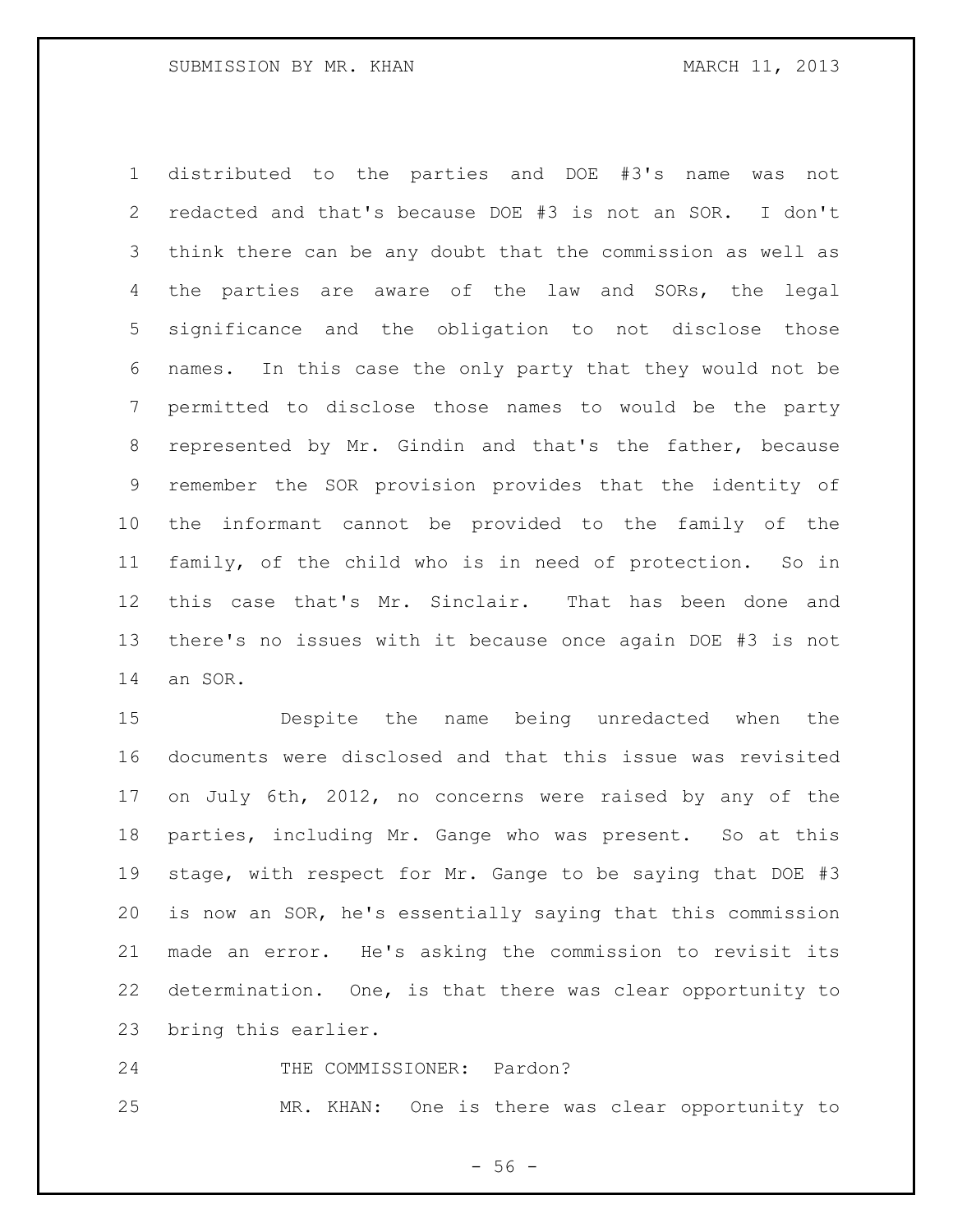bring this issue up earlier, and number two -- well, again, it's already, essentially it's a final decision on the issue.

 Now, Mr. Commissioner, in accordance with that determination or that non-determination, this inquiry has proceeded with DOE #3 not being considered an SOR and DOE #3's name, and in fact DOE #1's name has been disclosed during the publication ban hearings.

 THE COMMISSIONER: Was that some way prejudicial to your client?

 MR. KHAN: No, if anything it's prejudicial to Mr. Gange's client because --

13 THE COMMISSIONER: Well he's not complaining.

14 MR. KHAN: But the point being, Mr. Commissioner, that Mr. Gange is now seeking an order with respect to SOR, sorry, with respect to DOE #3 where this inquiry has already disclosed the identity of that individual. That fact, with respect, weighs against the motion itself. Just like the fact that the publication of the names was already, is already widely known, their names have been, have been recently publicized, both on January 16th during the examination of commission counsel and through documents tendered by the commission or at the commission. There are a minimum of four occurrences of that occurring, Mr. Commissioner. We have document, commission disclosure

 $-57 -$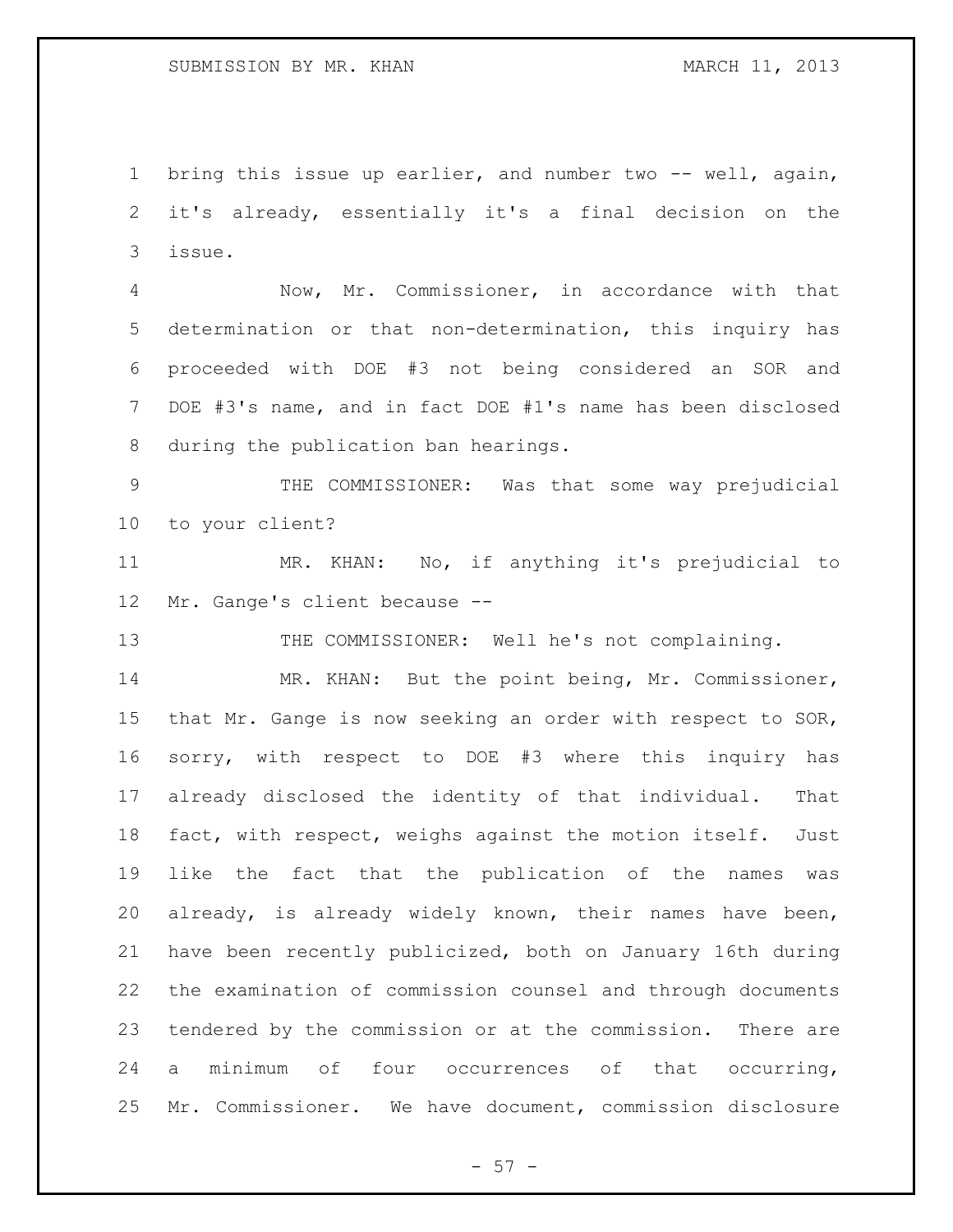779, and this is in my materials, by the way, 781 --

 THE COMMISSIONER: Is this in your brief or supplemental brief?

 MR. KHAN: It's in my, well I have the reference in my book of documents. It should be my supplemental brief. But just to go through the documents, it's 779, 781, 1801 in the (inaudible), 1801, and also through questioning and that's at the transcript of January 16th. And I make reference to that in paragraph 21 of my supplemental brief.

 THE COMMISSIONER: Yeah, the trouble was that supplemental brief wasn't filed until, it's dated the 7th of March and I unfortunately, I didn't, I didn't receive it  $11$   $-$ 

 MR. KHAN: No, it wasn't -- yeah, it wasn't filed till the 8th.

17 THE COMMISSIONER: Pardon?

MR. KHAN: The 8th --

THE COMMISSIONER: It was filed on Friday.

MR. KHAN: -- your office received it on the 8th,

yes.

 THE COMMISSIONER: Yeah, it didn't get to me and that's my problem, I haven't had a chance of reading it, but I will be reading it of course before I adjudicate. MR. KHAN: Thank you.

- 58 -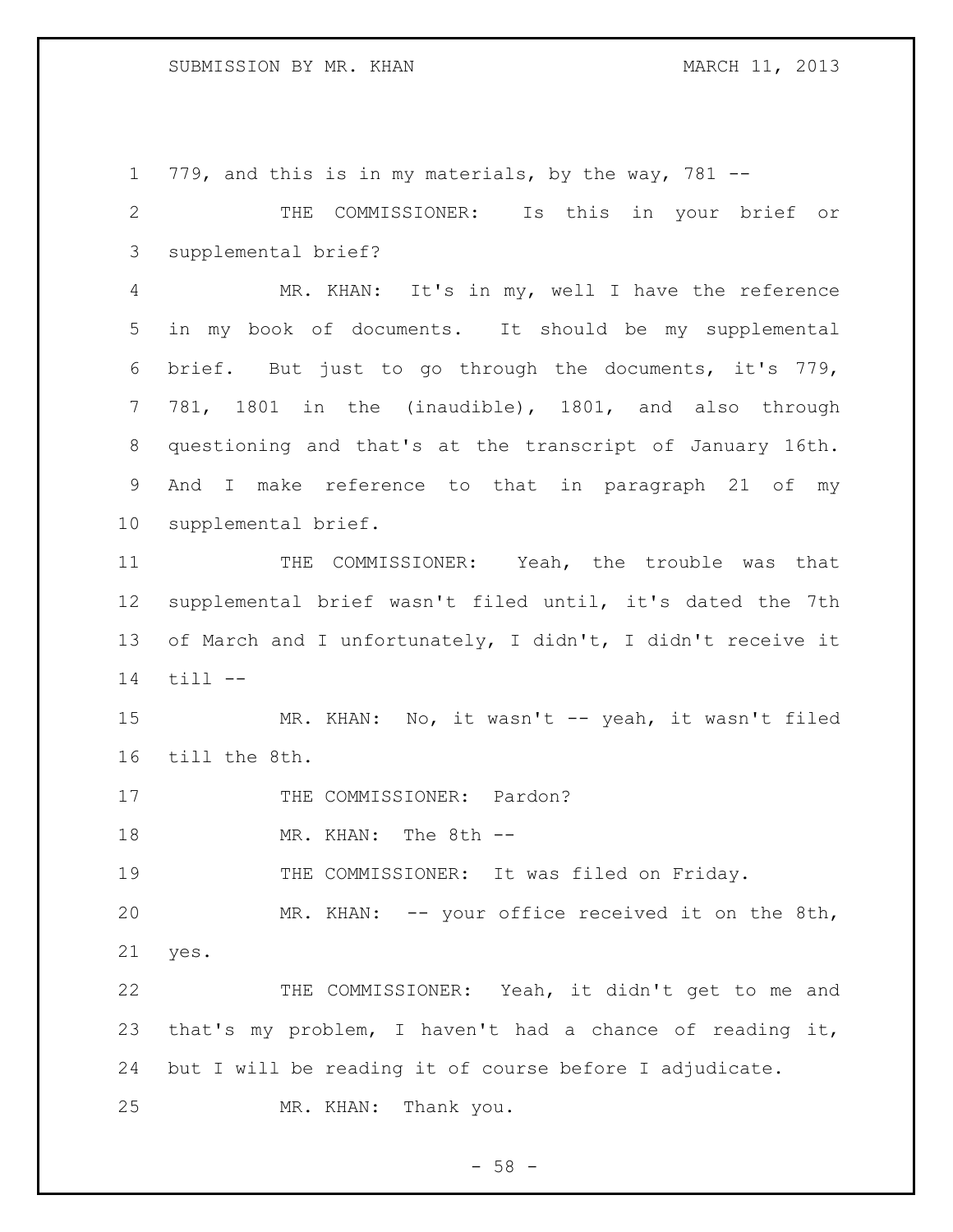1 THE COMMISSIONER: So you're going to paragraph what of it?

 MR. KHAN: At paragraph 21, make reference to, to the documents I've just referred to.

THE COMMISSIONER: I see.

 MR. KHAN: So now this doesn't deal specifically with, with whether or not DOE #3 is an SOR, but I think it's a factor that, that's relevant, it's a fact that's relevant with respect to the overall relief sought by the applicants. So we're dealing with the situation, Mr. Commissioner, the fact situation where the names are widely, have been widely published already in the media. They're easily accessible. They're all on -- it's on the Internet. There's the public record that's available. The applicants are not seeking to restrict anyone from making any reference to the public record. So my understanding of the motion is that an individual could go to the public record and simply repeat what's in the public record. Mr. Gange specifically says during the cross-examination of DOE #3 that the publication ban refers to evidence at this inquiry. So on top of that we've got a situation where this inquiry has already proceeded, having disclosed some of these identities. So these are the facts that we're presented with, Mr. Commissioner. I think, I think that's relevant with respect to the effectiveness of the ban.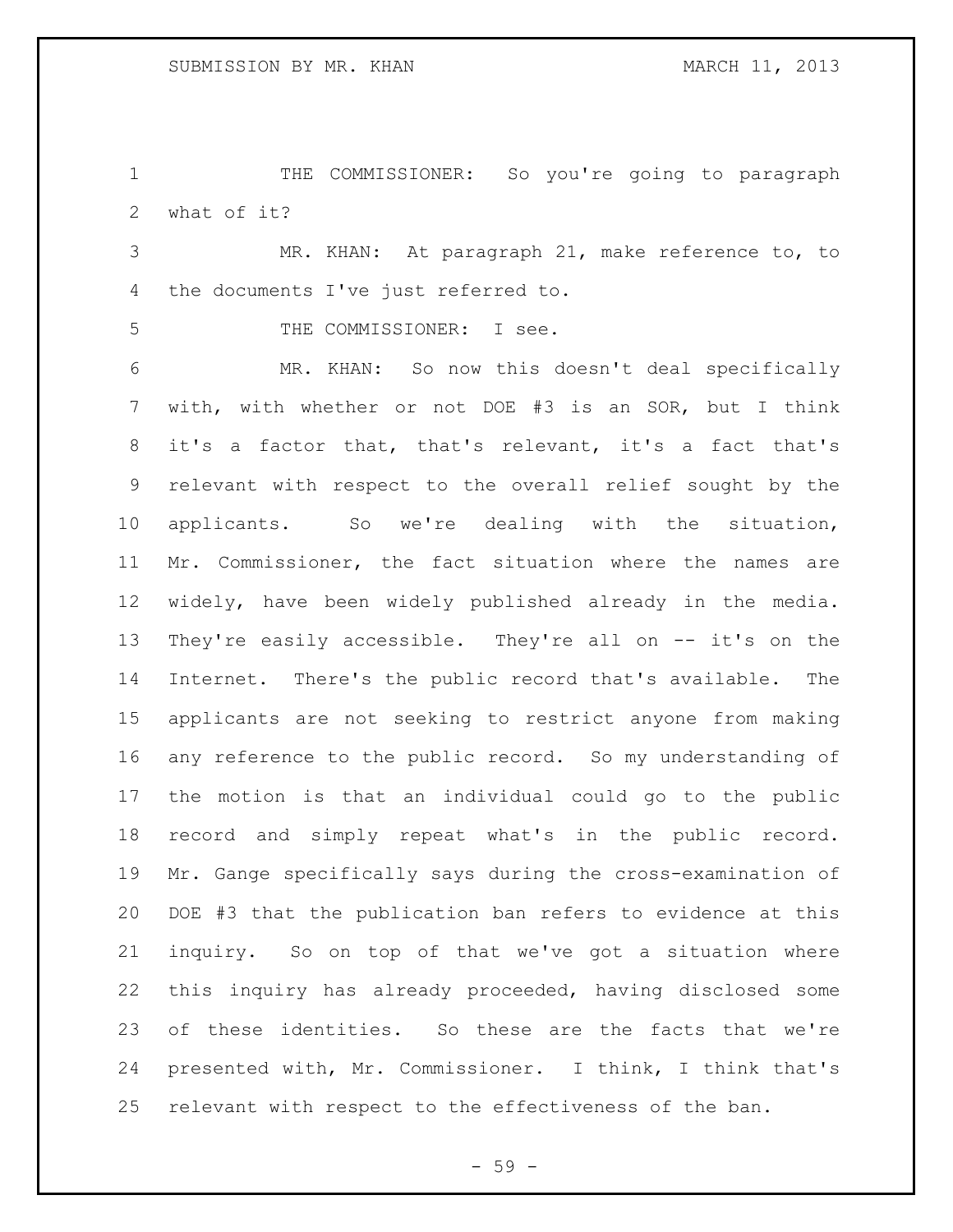Now with respect to res judicata on the publication ban issue ... THE COMMISSIONER: You change to a consideration of res judicata applying to the application with respect to the publication ban? MR. KHAN: Yes. 7 THE COMMISSIONER: Yes. MR. KHAN: Firstly, my arguments do not deal with 9 DOE #4, they deal with DOEs #1, 2 and 3. THE COMMISSIONER: And what do you say about number 4? MR. KHAN: I don't have any submissions with respect to DOE #4. I'll leave it to the commissioner to make a determination based on the evidence before it on number 4. But -- 16 THE COMMISSIONER: You're not making it -- MR. KHAN: On res judicata I'm not. 18 THE COMMISSIONER: You're not -- MR. KHAN: No. My -- unless I have missed something, my understanding is, Mr. Commissioner, you haven't ruled on DOE #4. THE COMMISSIONER: Okay. Now I want you to take me where, where it is and what I've said that makes it applicable. MR. KHAN: Okay. So we'll start off with the

 $- 60 -$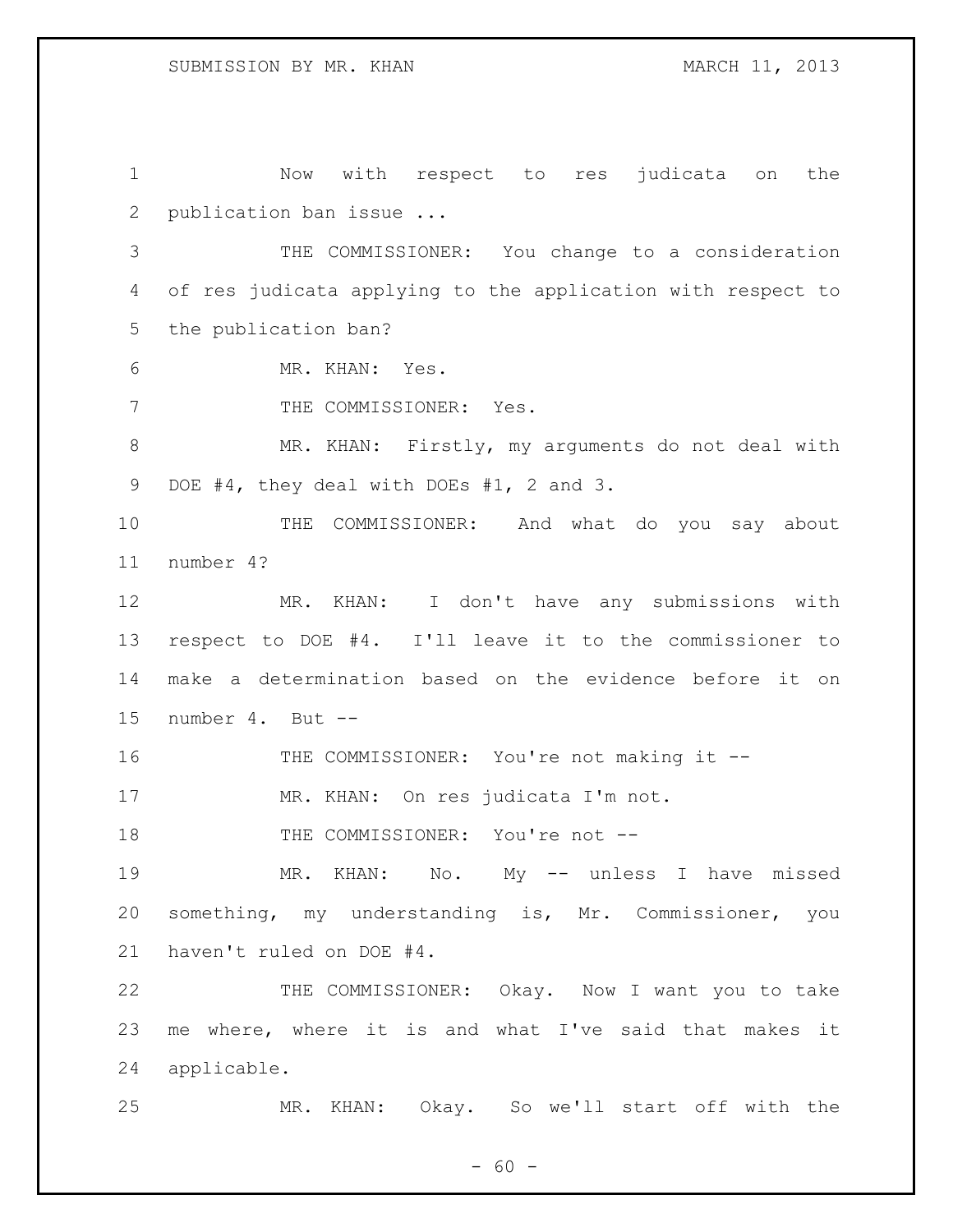same page, that's page 9 of your ruling on redaction. 2 THE COMMISSIONER: Yes. MR. KHAN: And, and the same paragraph, that's the large paragraph in the middle. 5 THE COMMISSIONER: I'll just find that now. Yes. MR. KHAN: And it's the same quote I referred to at the beginning of my submissions and that's at the top middle of that paragraph: "One instance where it cannot be avoided is in the case of Phoenix 12 Sinclair herself. Another is --" 14 THE COMMISSIONER: Just a minute now, which sentences are you referring to? MR. KHAN: It's five lines down in the middle paragraph. 18 THE COMMISSIONER: Yes. Starting with what? 19 MR. KHAN: One, one instance. THE COMMISSIONER: One instance, all right. MR. KHAN: So, "One instance where it cannot be avoided is in the case of Phoenix Sinclair herself. Another is the

 $- 61 -$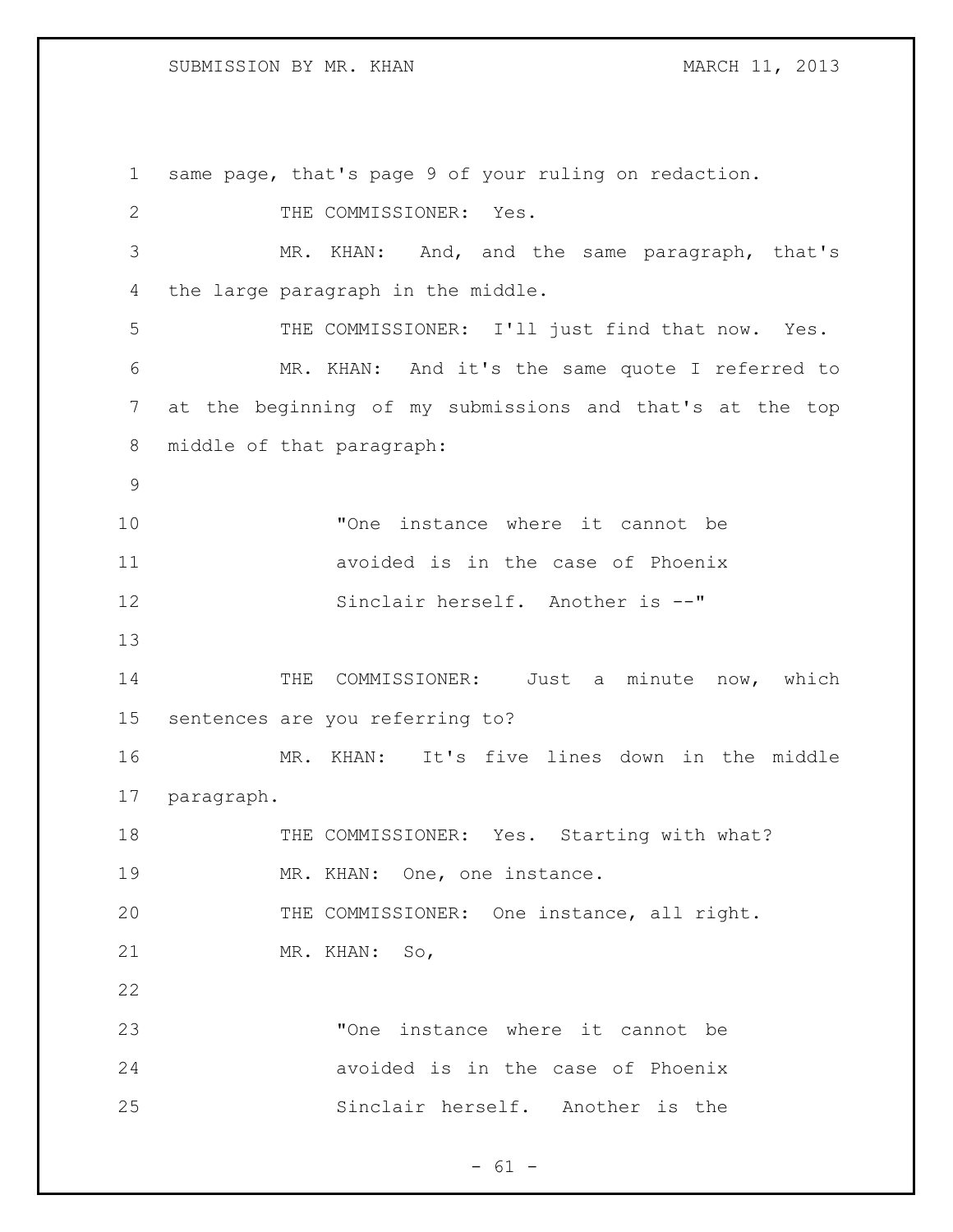two sons of the male participant in the murder of Phoenix Sinclair. They gave evidence at the criminal proceeding and their identity is 5 known and cannot be protected." Now we have discussed this and I'm aware of your comments when you make reference to the last paragraph of your decision which, where you write: 11 TH there are any unresolved **issues**, they can be submitted to me for a resolution." So we start there. This order was continued during the publication ban hearings of July 6th. So my submission, Mr. Commissioner, is at that stage this now no longer applies to redaction of documents, it's part, it's part of your publication ban rulings. At that time there were no, no submissions made on that aspect, no concerns were raised. The applicants, in particular, did not, did not make any submissions on this point. That's on July 6th, the publication ban hearings.

24 THE COMMISSIONER: But why wouldn't this be an unresolved issue that's now being submitted to me for a

 $- 62 -$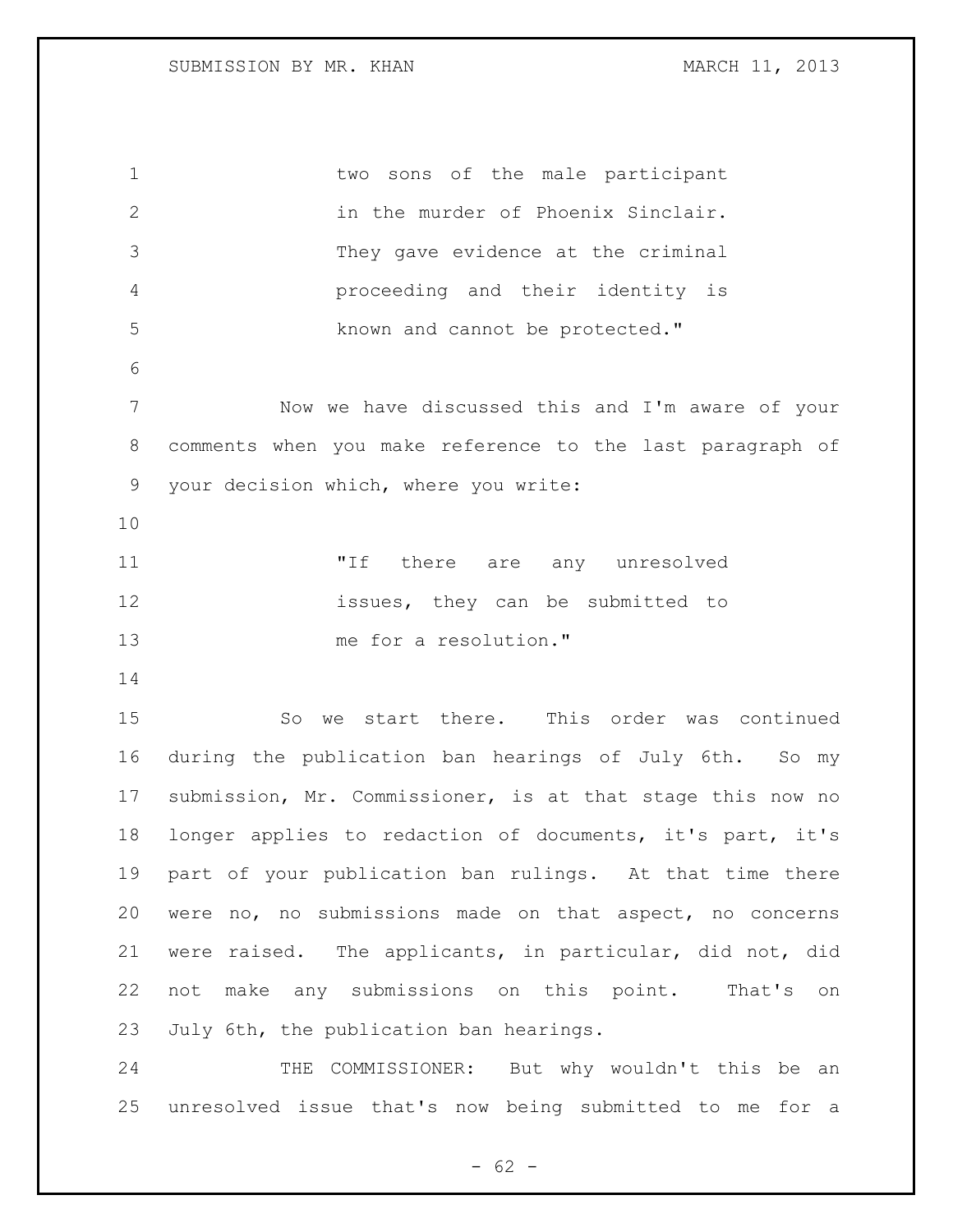### SUBMISSION BY MR. KHAN MARCH 11, 2013

 resolution, i.e., the current Gange motions? MR. KHAN: Well, the whole principle behind res judicata is that there is finality to the issues. THE COMMISSIONER: Yes. MR. KHAN: The finality, I would submit that occurred on July 6th. THE COMMISSIONER: Well, show me where on July 6th. MR. KHAN: Yes. That's at tab 5 of my authorities, Mr. Commissioner. 11 THE COMMISSIONER: Page what of, of the publication ban ruling? 13 MR. KHAN: Oh, that would be -- we're at page 182, it's July 6th. 15 THE COMMISSIONER: Page 182. Well now a copy of what I have only has 57 pages. MR. KHAN: Well, Mr. Commissioner, in my -- I have two books of authorities. In the first one I pull out the excerpt and that's at tab number 5. THE COMMISSIONER: Does commission counsel know what pages of that? MS. WALSH: I confess, I'm not following what Mr. Khan is doing, sorry. MR. KHAN: Oh that's okay. I can give you my copy, Mr. Commissioner. I have an electronic version with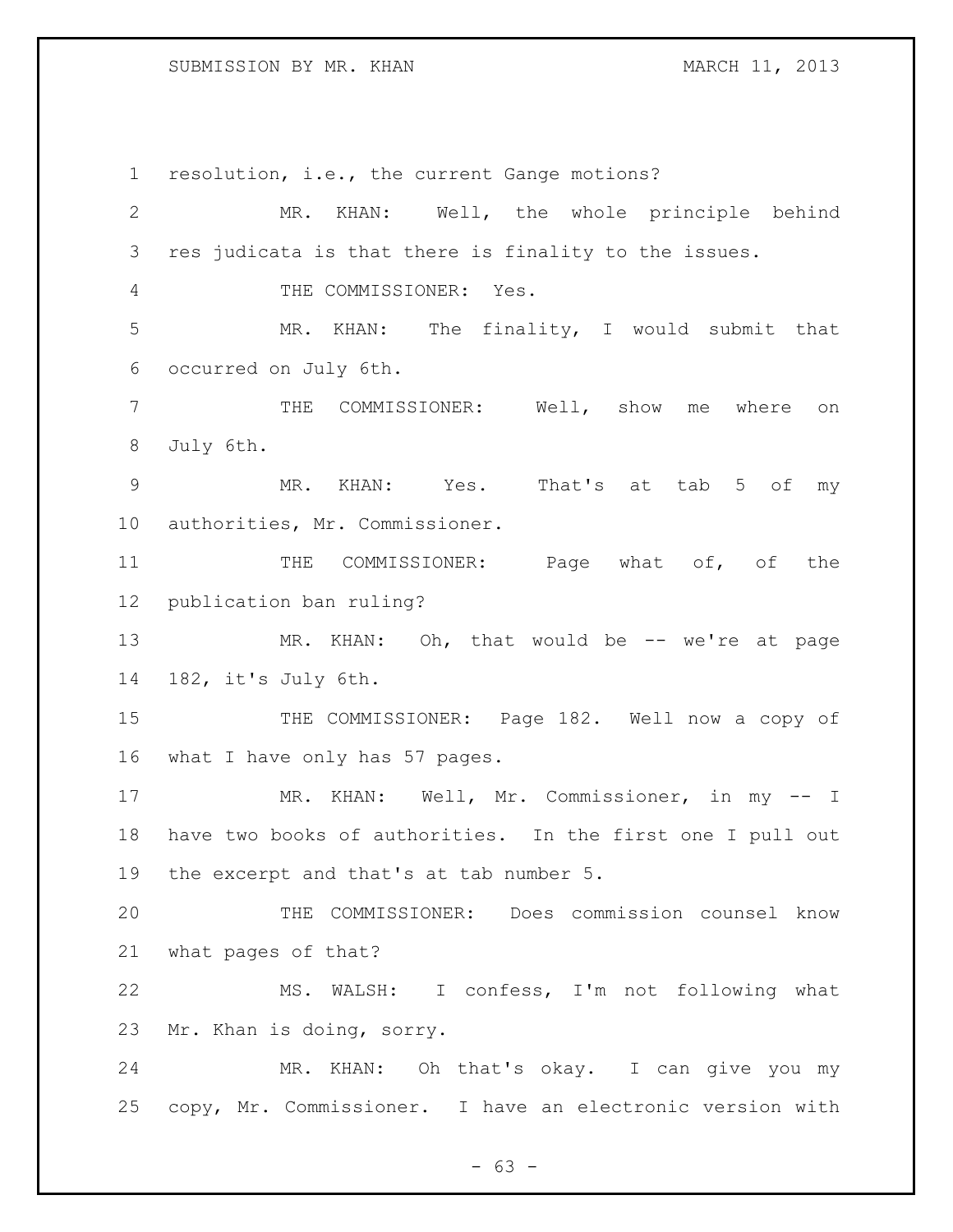me. THE COMMISSIONER: Well, here's my copy of the publication ban. Find it for me in here, will you? MR. KHAN: Oh no, I'm referring to the transcript, Mr. Commissioner. THE COMMISSIONER: Oh, oh, oh. MR. KHAN: Your order was made on the spot during, during the, during the hearing and I'll, I'll bring you to it. THE COMMISSIONER: Is it not in the publication ban what you're referring to? 12 MR. KHAN: There is reference to it. THE COMMISSIONER: That was made on the 12th of July. You're talking about a transcript on the 6th of July? MR. KHAN: The 6th of July. 17 THE COMMISSIONER: Oh, all right. 18 MS. WALSH: That is tab 5, which you should have in front of you. THE COMMISSIONER: Pardon? MS. WALSH: You should have tab 5 in front of you in Mr. Khan's materials. 23 THE COMMISSIONER: In what book, in what book -- MS. WALSH: The same book that had your publication ban decision. Your publication ban decision is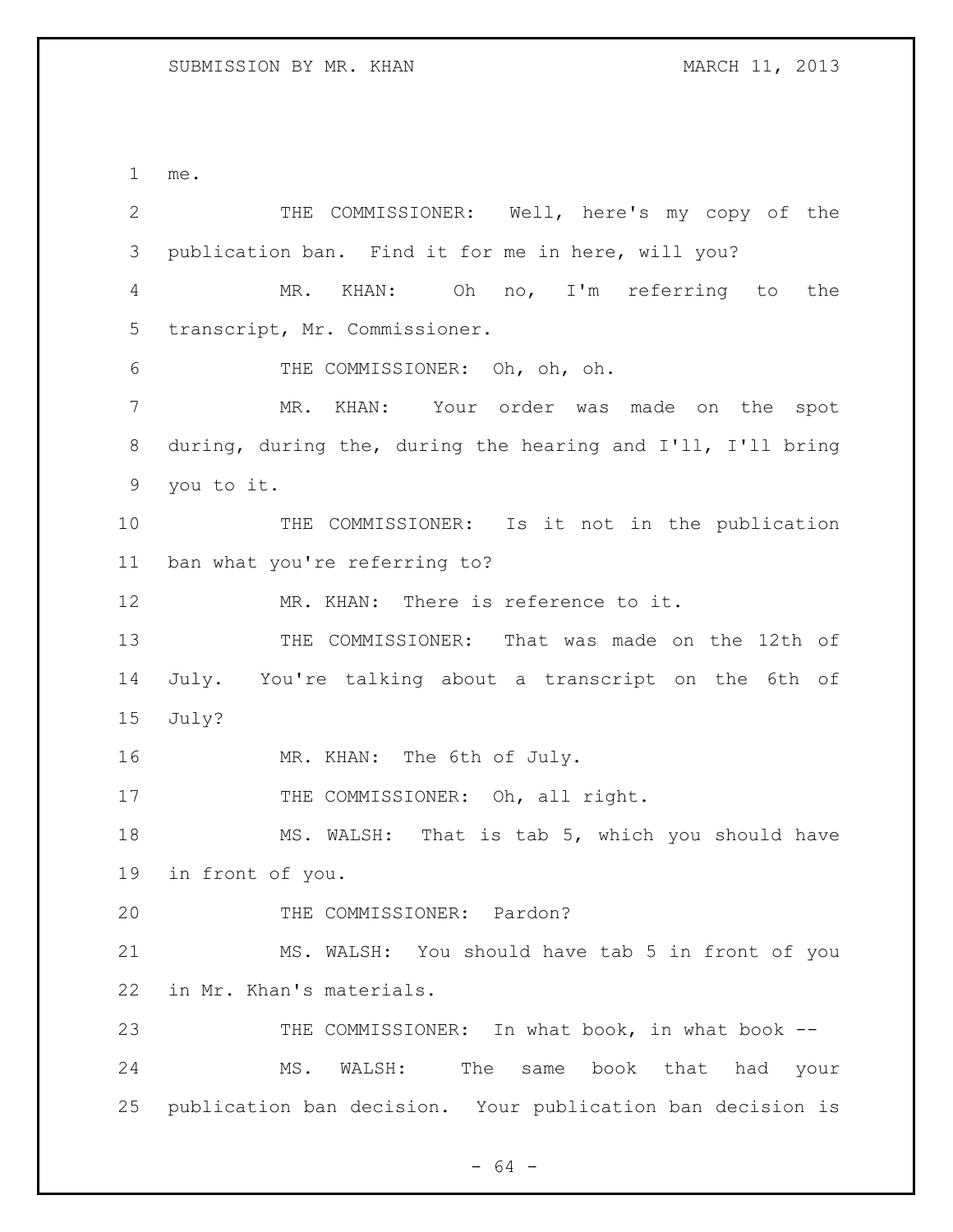## SUBMISSION BY MR. KHAN MARCH 11, 2013

 tab 6, so if you were looking at that ... THE COMMISSIONER: Well, in which, in which volume though? MS. WALSH: It's in volume 3 of 4. THE COMMISSIONER: And tab what? MS. WALSH: Five, I think is where Mr. Khan is. MR. KHAN: Yes. 8 MS. WALSH: Yeah. MR. KHAN: Thank you. 10 THE COMMISSIONER: All right. Okay, Mr. Khan, I have page 182 in front of me. MR. KHAN: Okay. So at the bottom of 182, Mr. McKinnon begins to present his motion and at the top of 183 and in the body of 183, Mr. McKinnon explains, explains the motion and that's that the ruling on redaction continue. On page 184, at line 16 and the lines after that it's noted that there are no objections to the motion. And on page 185, at line 7, Mr. Commissioner, the transcript reads: "I think that's a reasonable and if you require a formal order why 23 I so direct at this point." So the order is made right there.

 $- 65 -$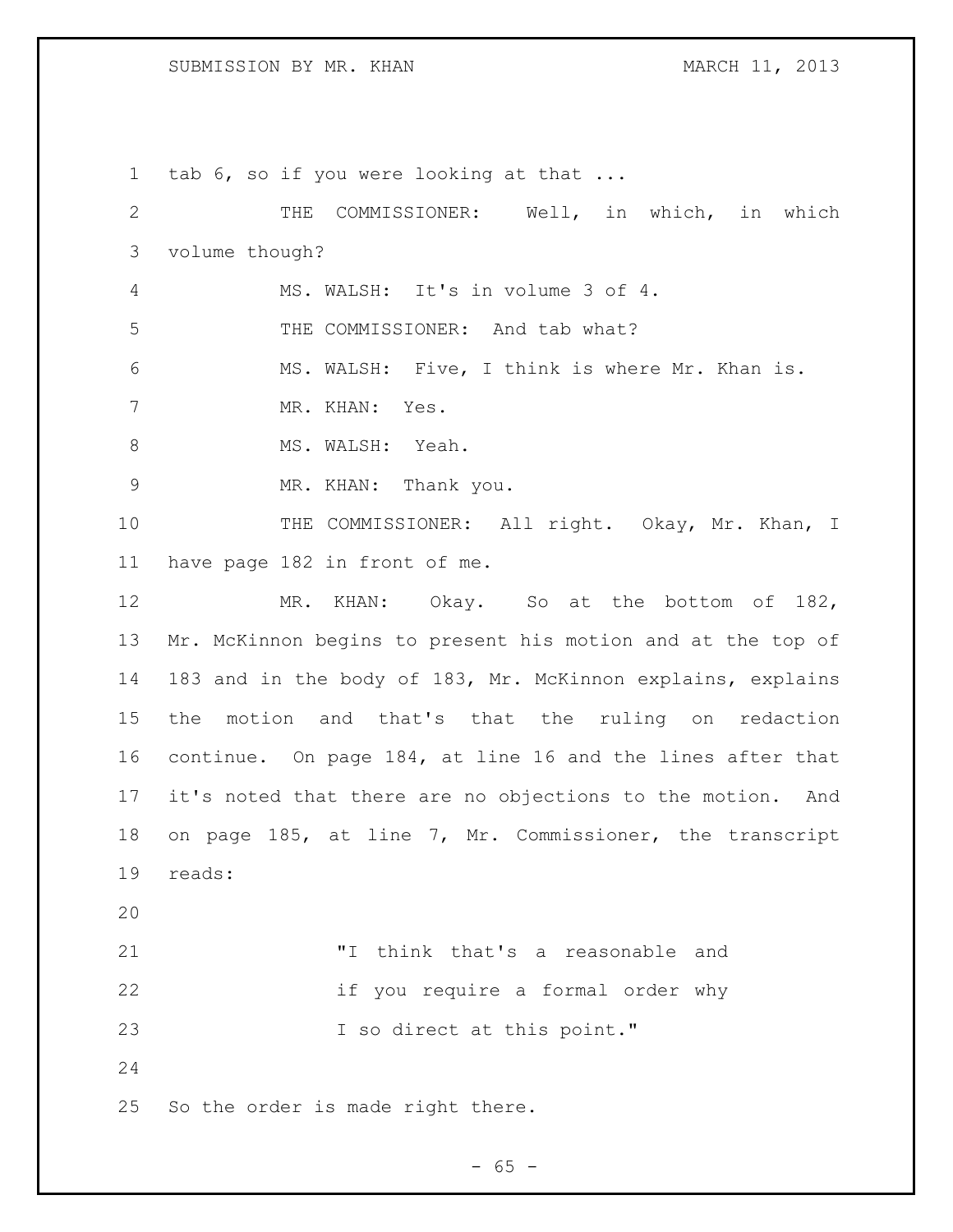1 THE COMMISSIONER: And the order was what?

 MR. KHAN: That the, that the ruling on redaction continue during the public hearings.

 THE COMMISSIONER: Well, then wouldn't it, wouldn't that last provision also apply as part of it that further applications could be made? If there are any unresolved issues they can be submitted to me for a resolution? Wouldn't that continue to apply as part of that original order that you say was confirmed on the, on the 6th of July?

 MR. KHAN: Well, Mr. Commissioner, there must be 12 some finality to the decisions. If not, it seems to me we can revisit each motion at any time.

 Mr. Commissioner, I just wish to point out that submissions were made on behalf of DOEs #1 and 2 on the, on the ruling on redaction of December 2nd, 2011. So Mr. Gange did, did make some, rather cursory, but he did make submissions on that point. Mr. Commissioner, the commission put its mind to, to DOEs #1 and 2, and so I would say the rationale continues to apply. Further, by extension that rationale applies to DOE #3.

 Mr. Commissioner, the briefs cover the rest of my arguments. I don't think it's necessary for me to review anything further and there's nothing further I wish to point your attention to. Just in conclusion, I would

 $- 66 -$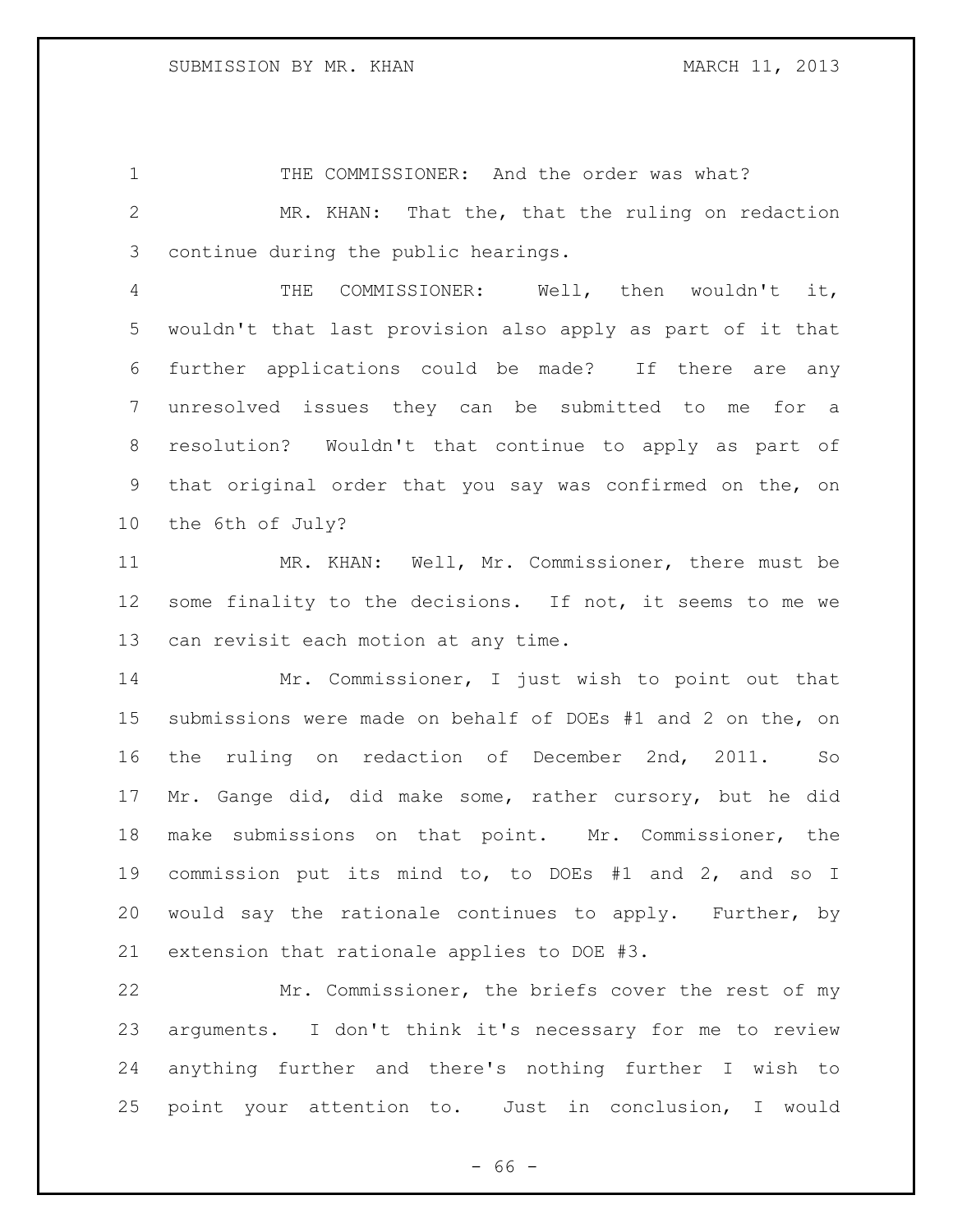submit that the decision on this issue must be based on the evidence that's before the commission and the evidence, unfortunately, falls well below the standard that's required under the Dagenais/Mentuck test. THE COMMISSIONER: Your client wants these four witnesses to appear here and be publically displayed? MR. KHAN: No. We're saying that the evidence doesn't meet the standard. THE COMMISSIONER: Well then you're saying that your client's position is that these four witnesses should come into this forum and be physically here and examined rather than by video? MR. KHAN: Yes. 14 THE COMMISSIONER: That's, that's -- would be the position of your client? MR. KHAN: Yes. 17 THE COMMISSIONER: Okay, I understand. 18 MR. KHAN: We're not asking --19 THE COMMISSIONER: I'm not sure I understand why, but I do understand the position they take. But I'll look 21 at the res judicata argument, of course. MR. KHAN: Thank you. And those are my submissions. 24 THE COMMISSIONER: Thank you, Mr. Khan. MR. KHAN: Thank you.

- 67 -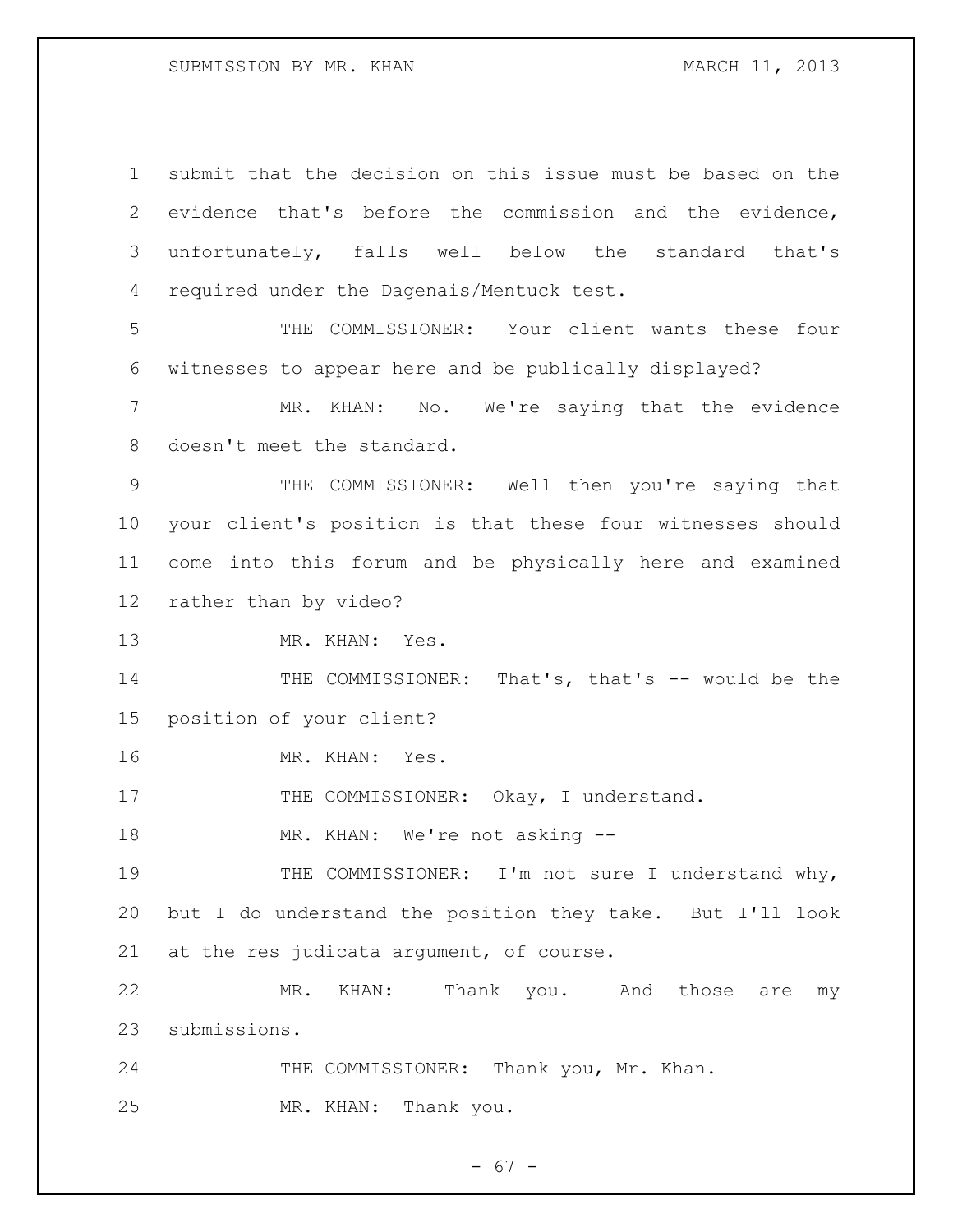THE COMMISSIONER: Now, Mr. Funke, I guess the first question is why I should hear you but I think Mr. Gange wants to say something.

 MR. GANGE: Well, I'm just not sure about the procedure, Mr. Commissioner. It may be that the proper timing of this should be that I should respond to Mr. Khan's argument. Mr. Funke's argument is, he's bringing a separate motion as to being granted standing to be able to make a submission. Now, I'm -- again, you're the one in charge of, of the order and if you think that it would be better that Mr. Funke make his motion and then I respond to his motion and, and if you rule in Mr. Funke's favour, then you would hear his argument and then I would respond to Mr. Funke's argument and Mr. Khan's argument, that's fine. It just seems to me that it probably is cleaner and tidier if I respond right now to Mr. Khan's argument, as Mr. Funke's argument is going to require a very separate and distinct analysis. So whatever you think is the appropriate way of proceeding.

 THE COMMISSIONER: Any comments on that, Mr. Funke?

 MR. FUNKE: I can advise, Mr. Commissioner, that from my perspective it makes no difference whatsoever. I'm prepared to proceed right now if you want to hear from me or if you'd prefer to have Mr. Gange reply to Mr. Khan's

 $- 68 -$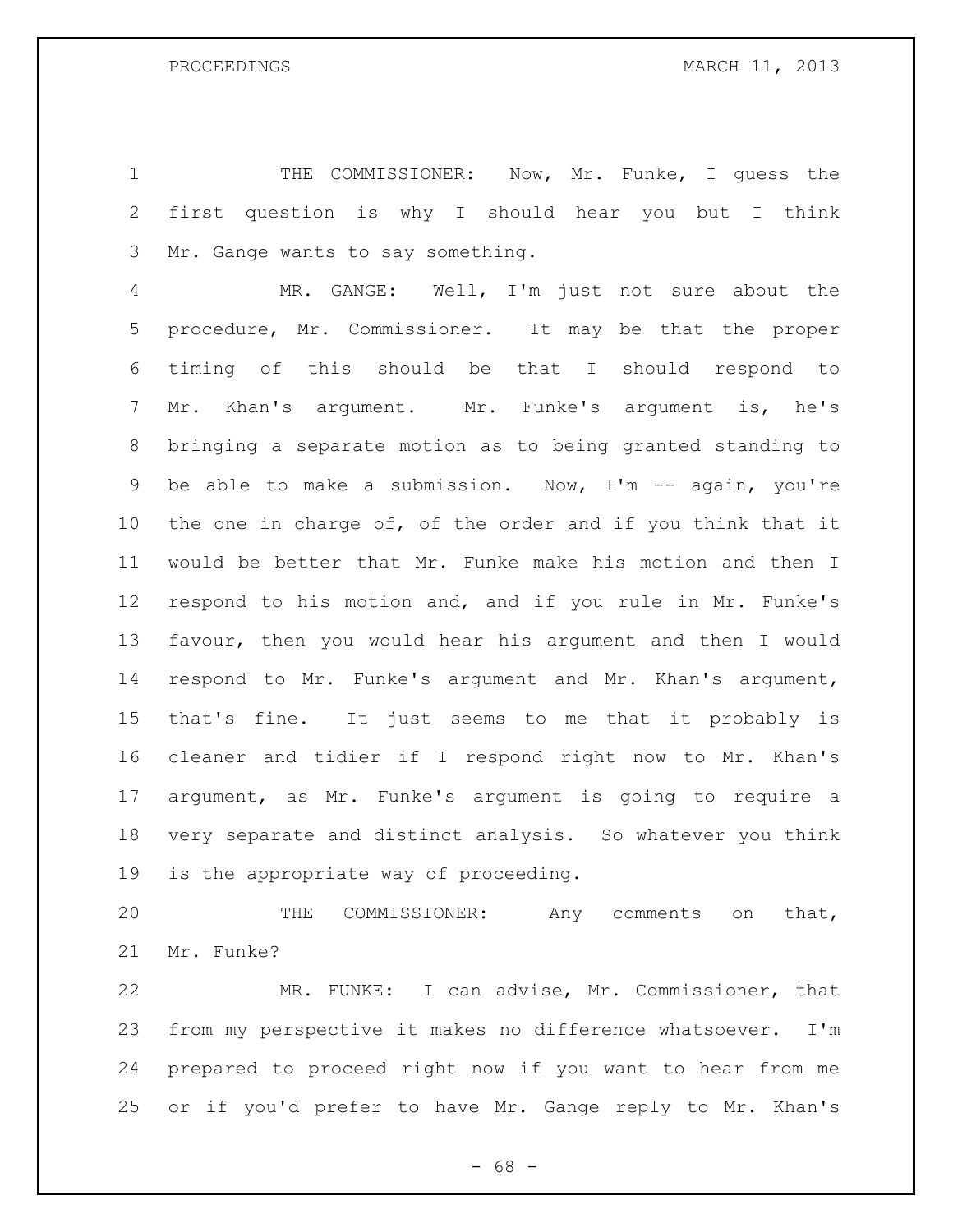REPLY BY MR. GANGE MARCH 11, 2013

 submissions, I'm content with returning this afternoon. It makes no difference to me whatsoever. THE COMMISSIONER: All right. Well having heard that, and I take it that Mr. Gange's preference is to respond to Mr. Khan now. MR. GANGE: It would be.

 THE COMMISSIONER: Well then I'll hear you now. 8 MR. GANGE: Okay, thank you.

 Hopefully this mic is working as well. Thank you, Diane.

11 THE COMMISSIONER: Yes.

 MR. GANGE: Mr. Commissioner, let me deal first with res judicata. You asked Mr. Khan several times where in your ruling you've made a decision. You haven't. And of course you haven't because these applicants have never made a motion to be granted a publication ban. And if they've not made a motion for a publication ban, there is no ruling that you have made that can be considered to be a final decision. So that your, your question of Mr. Khan on several occasions was where in my ruling have I made a decision and Mr. Khan could not respond to you on that, other than to say that in paragraph, or page 9 dealing with redactions there's a comment. That's it. But res judicata -- the problem with Mr. Khan's argument is that it's a fundamental misapprehension of what the rule or

- 69 -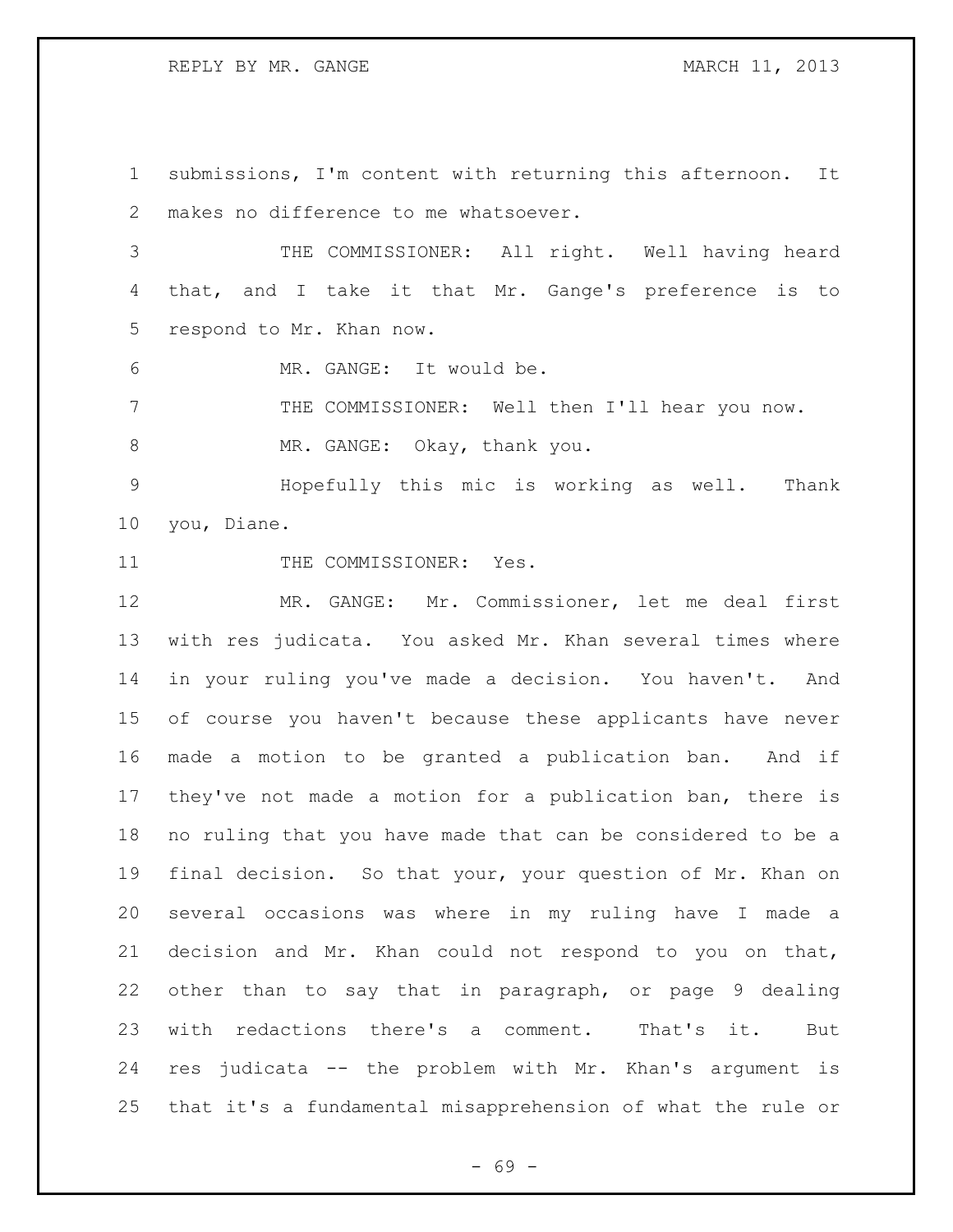res judicata is. Res judicata is primarily a matter dealt with in civil courts where a lawsuit has been brought and decisions have been made and then following that decision there is a subsequent lawsuit brought. That's not what is happening here. You are in the middle of a very fluid process. What is happening today in March of 2013 is very far away from what was happening in July of 2012, because of the evidence that has been submitted, because of the development of, of the production of documentation, and so at no time did, did DOEs #1, 2, 3 or 4 ask for a publication ban. And because they did not do that, there is nothing that has been decided by you that could be said to be res judicata and all that Mr. Khan could respond to, your questioning of him, was that there must be some sort of finality. Well, I'm sorry, but that is not res judicata.

 If you look at the Glenko case, which is an excellent review by Madam Justice Hamilton of the law of res judicata that Mr. Khan has provided it to you, there are certain things that must be spelled out. There must be an action and it must involve the same parties. There must be a final decision or issues ought to have been decided. Well none of those things apply here because this is not civil litigation. And one of the cases that my learned friend provided to you was the decision which, which in my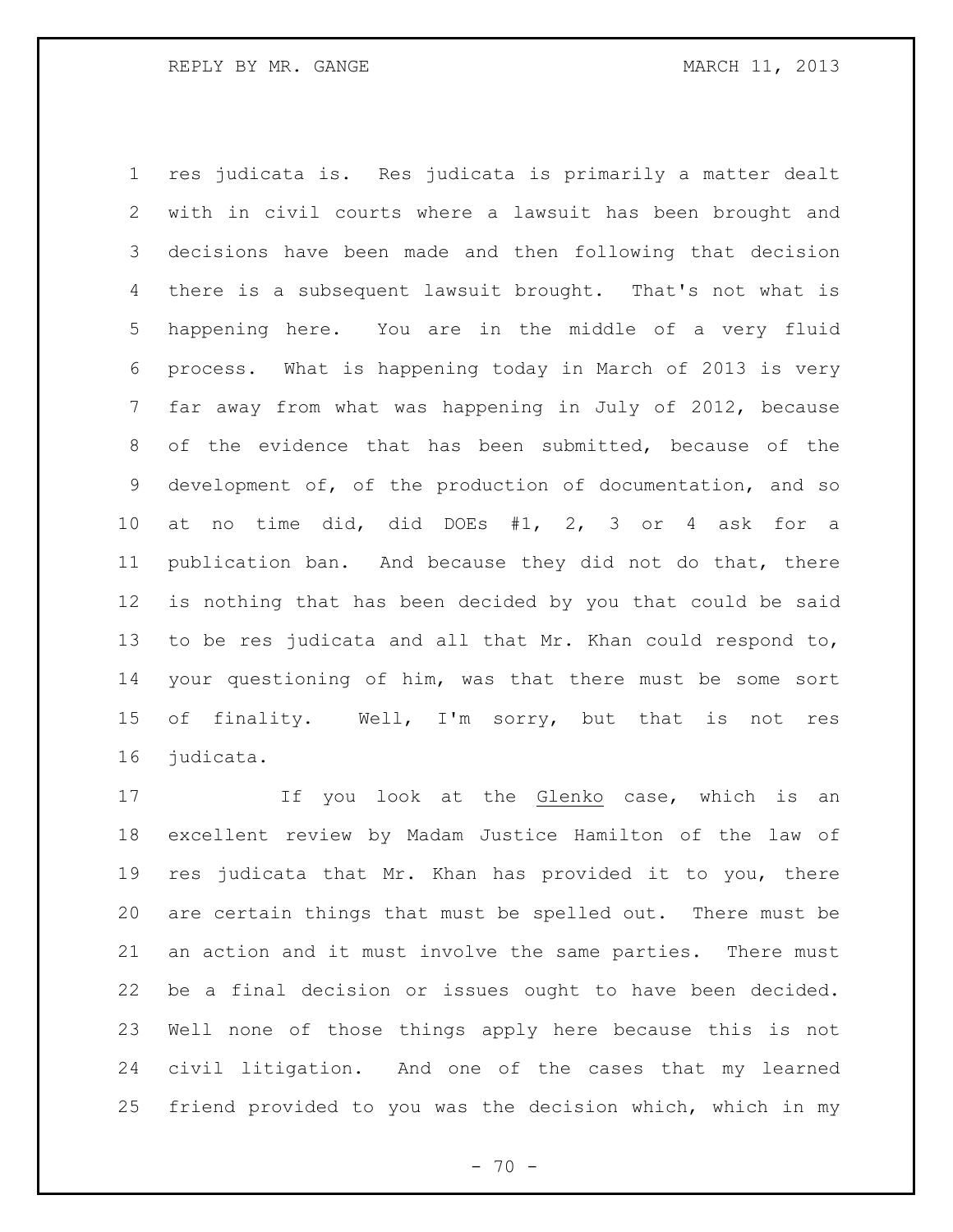learned friend's first book of documents was included at tab 9 and it was a decision -- you don't have to go there because it's -- the point is just so self evident. It's a case called R. v. Martin and it was dealing with a decision regarding whether a ruling at a voir dire could be revisited. And the court set out the various factors, that is the question to be decided in the second proceeding is the same question that has been decided in the first proceeding. Mr. Khan's argument fails on that point. The question decided in the first proceeding is fundamental to the decision in the first proceeding, not collateral to the decision. Well because there is no decision about this, about the publication ban, it could not be considered to be fundamental to the first decision.

 The question decided in the first proceeding includes all subject matter encompassing the question whether decided expressly or by necessary logical consequence. Again, it fails.

 It then goes on to say that, because in this case an application was brought saying well the court decided this on the basis of issue estoppel and the court said well there's no appeal in a preliminary hearing so there's no, there's no ability to test the decision so that if further information comes about and the court has to look at this issue, they're not stopped, they're not estopped from doing

 $- 71 -$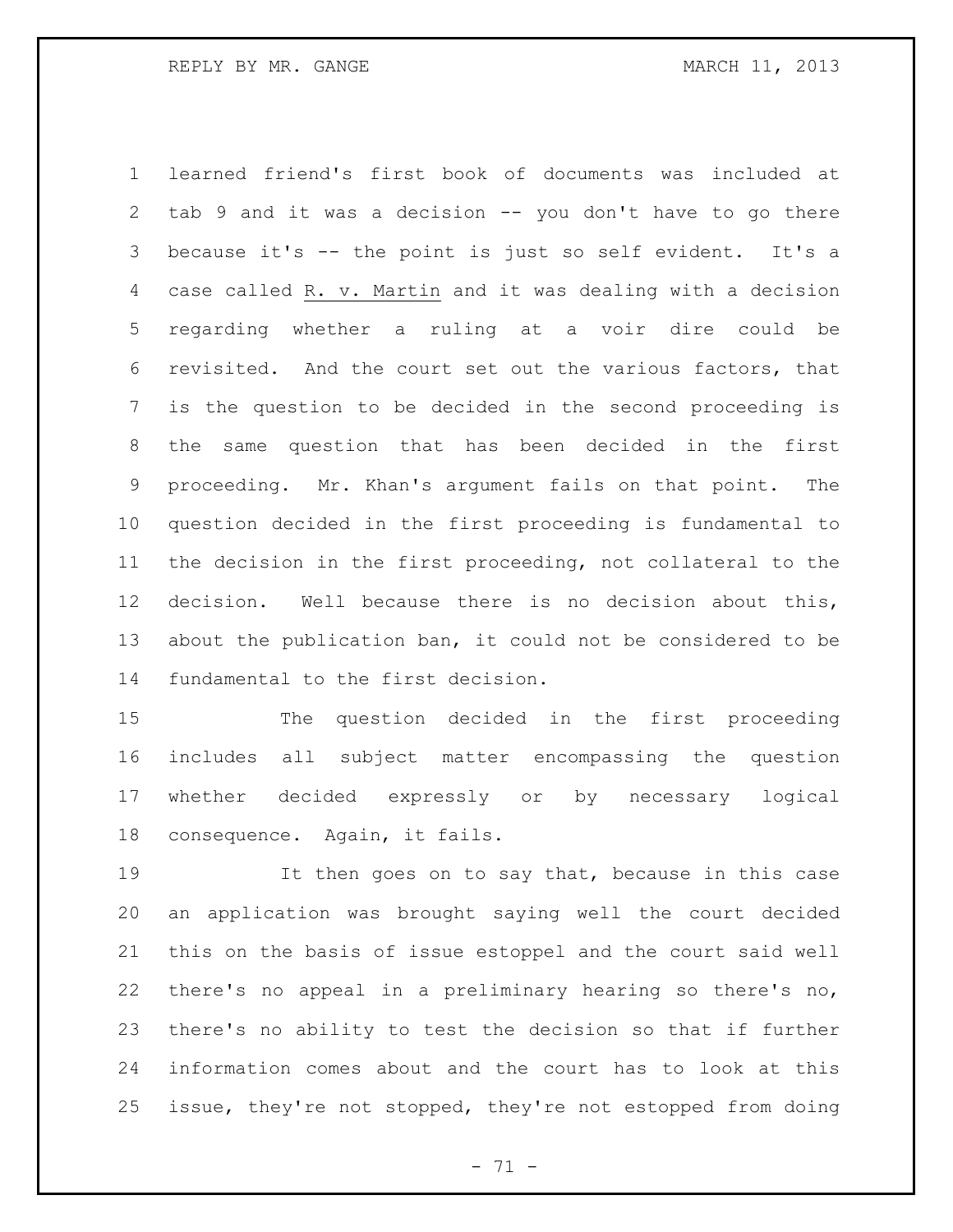so. You have never made a ruling so that under any kind of analysis the question of res judicata or issue estoppel is completely irrelevant and is not a legal principle that is before you because the necessary foundation for the argument has not been established.

 I have a couple of comments to make in response. You asked Mr. Khan on several occasions why is it that his client wants these four people to appear in this room and there was no answer. The closest that Mr. Khan came was to say that one witness will testify in a manner that is inconsistent with other witnesses that are going to testify before you. That may be. That's the nature of the public inquiry, that there is going to be differences of memory and differences of recollection and that is going to happen. Witness -- DOE #3 is going to give evidence. I expect that is going to be different than that that is going to be provided by Mr. Khan's witnesses.

18 THE COMMISSIONER: Well, that's not the first time that's happened.

 MR. GANGE: Absolutely, it's not. And it is not a reason to drag DOE #3 through this process, given the nature of her testimony, given the nature of her involvement. But that is the only explanation that Mr. Khan gave you to, other than to say that the evidence must be satisfactory. And I said it in my original

 $- 72 -$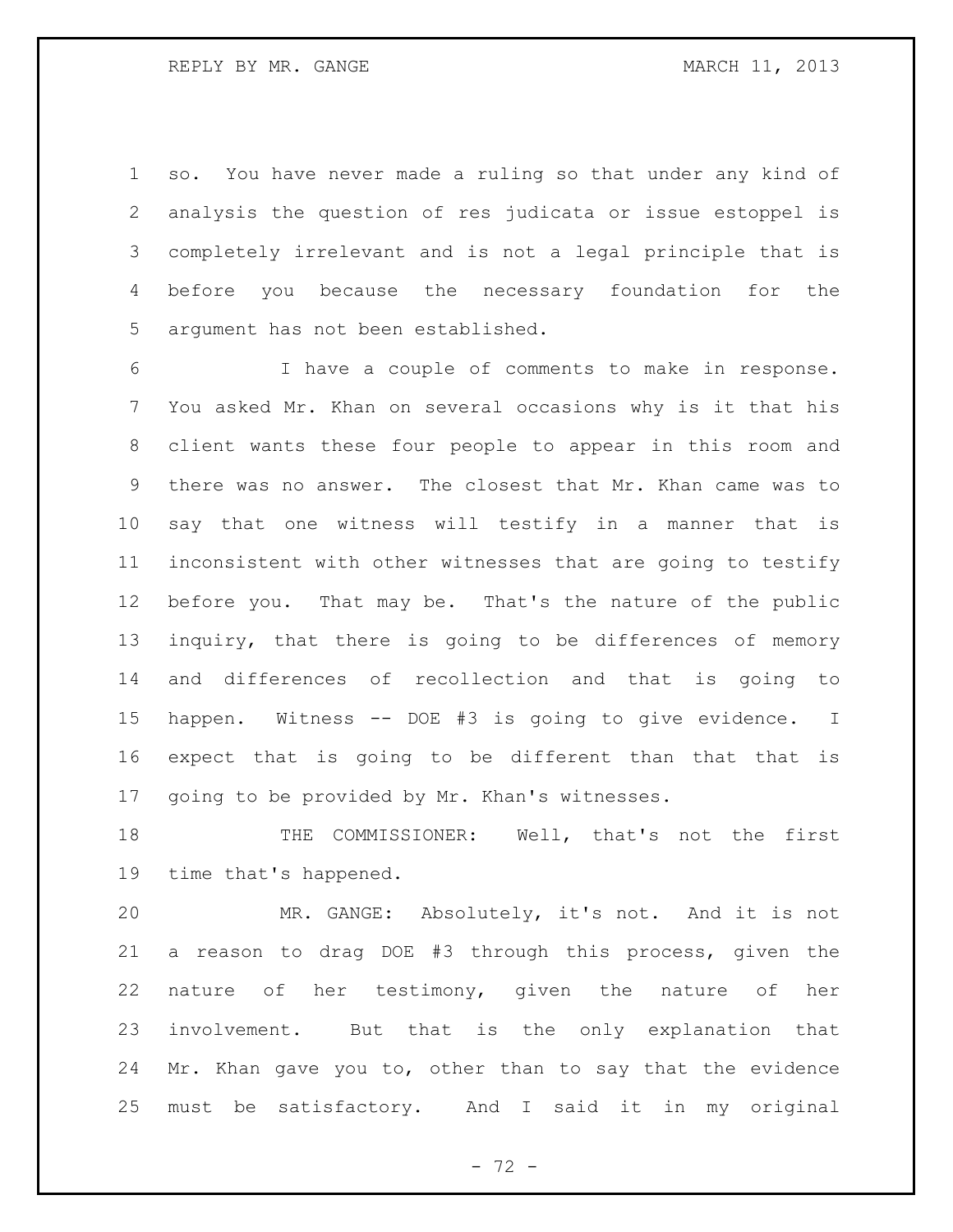REPLY BY MR. GANGE MARCH 11, 2013

 submission and I don't want to run the wrath of you saying to me, Mr. Gange you've already gone over that. The evidence is more than sufficient to justify this publication ban.

 You asked Mr. Khan what alternatives there were and I was fascinated by the response because Mr. Khan said that what could be done is that the evidence could be given 8 in camera. So no press, no witnesses -- pardon me, no spectators. It seems to me that the proposal that I have made is much less restrictive to the open court policy than Mr. Khan's suggested alternative.

 Mr. Khan argues that, that section 75 of the act is where this really, where the justification comes into play and section 75 certainly does say that records made under this act are confidential and no person shall disclose or communicate information from the record in any form where disclosure or communication is required for purposes of this act. It seems to me, Mr. Commissioner, that what you have been attempting to do is to balance the legislative restrictions and requirements that were not really designed for commission of inquiry under the Child and Family Services Act. They're designed for criminal proceedings. And what you -- it strikes me that what you've been trying to do is to attempt to make this hearing consistent with the protections that are given under the

- 73 -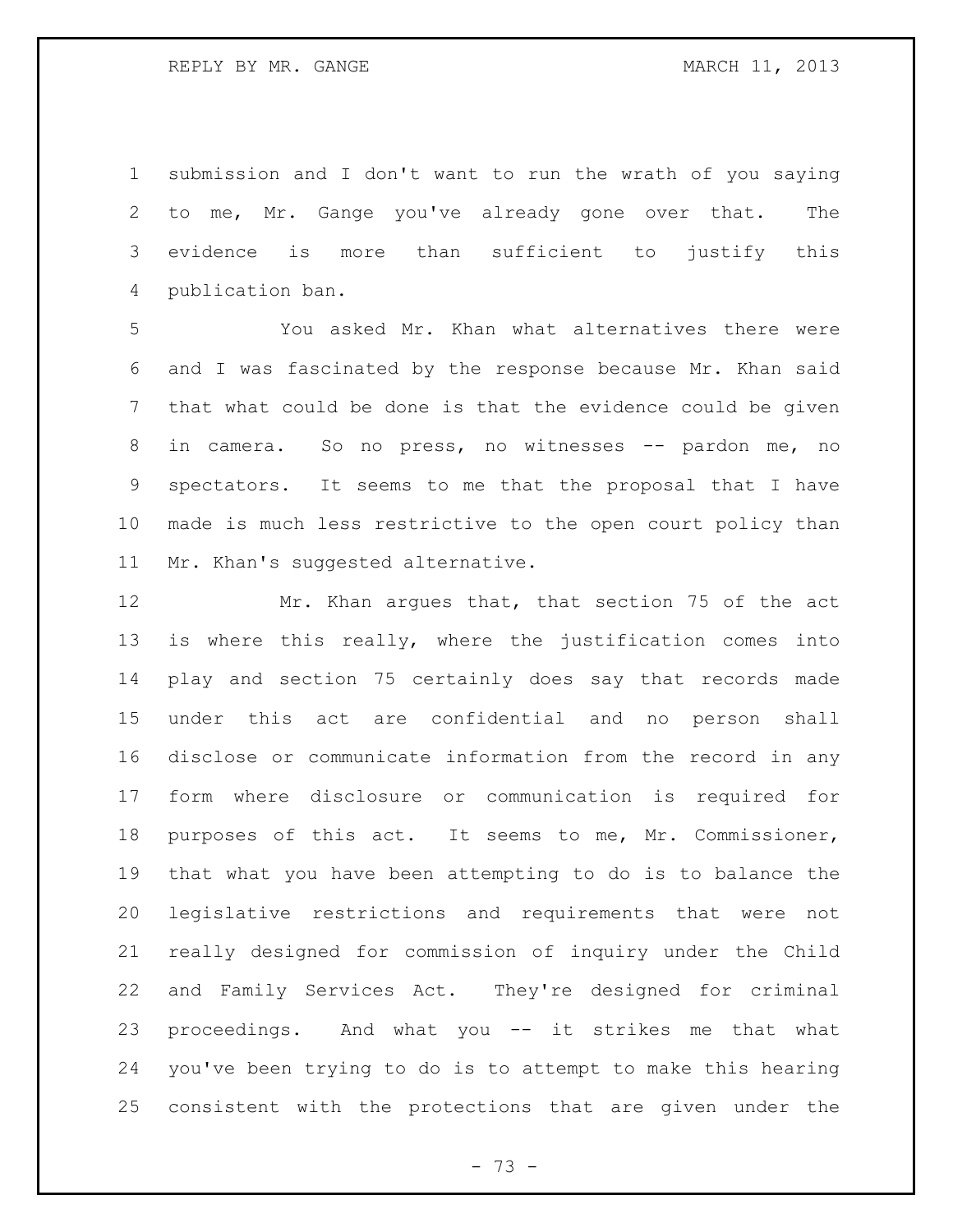REPLY BY MR. GANGE MARCH 11, 2013

 Child and Family Services Act. Section 75(2) says that, "No press, radio or television report of a proceeding under Part II, III or V shall disclose the name of any person involved in the proceedings as a party or a witness or disclose any information likely to identify any 11 such person."

 That's what the act says. Well, you're not proceeding under, as I understand it, under parts 2, 3 or 5. You're doing a commission of inquiry that is established pursuant to an order in council. But you have been attempting to provide the protection to people as much as possible as is afforded by this act. And it strikes me that again the proposal that we've made, that these people testify, that the press be allowed in the room, that spectators be allowed in the room, that anybody interested in this proceeding be allowed to hear the witnesses and the only restriction is they cannot see them and they cannot have their names. Seems to me that pursuant to section 75 and pursuant to the powers inherent in your appointment,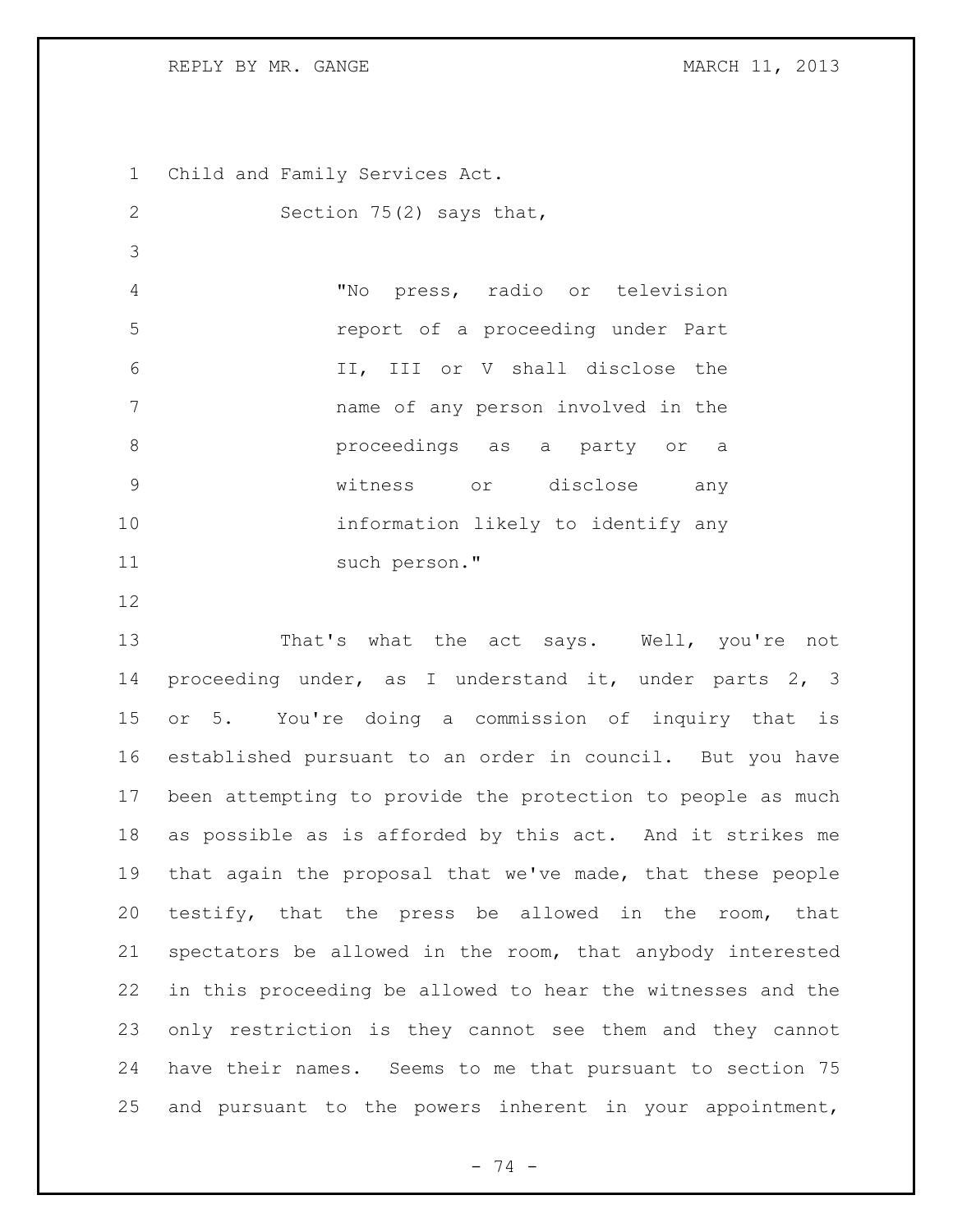you have the authority to do what is being requested.

| $\mathbf{2}$ | My learned friend says that this is not, that               |
|--------------|-------------------------------------------------------------|
| 3            | #3 is not an SOR and that, that Intertribal treated<br>DOE  |
| 4            | this as a death. Well they did, but let's not forget there  |
| 5            | were two other children in that house. When DOE #3 made     |
| 6            | that phone call there were two other children there. And I  |
| 7            | believe that the evidence, if you haven't already heard it, |
| 8            | I believe that the evidence that you are going to hear is   |
| 9            | that those two children were apprehended as a result of the |
| 10           | information that was provided by DOE #3. Is she an SOR?     |
| 11           | Absolutely.                                                 |
| 12           | COMMISSIONER: Is there evidence before me<br>THE            |
| 13           | that there were two other children in that house?           |
| 14           | MR. GANGE: There's going to be.                             |
| 15           | Mr. Commissioner, and I apologize for<br>MR. KHAN:          |
| 16           | interrupting, but what Mr. Gange is now arguing is not in   |
| 17           | evidence before you at all. He's adding evidence to his --  |
| 18           | THE COMMISSIONER: No, there's no evidence --                |
| 19           | MR. KHAN: -- his arguments.                                 |
| 20           | THE COMMISSIONER: -- in front of me that I'm                |
| 21           | aware of that there were two other children in that house   |
| 22           | at that time.                                               |
| 23           | MR. GANGE: And I just say that I believe that's             |
| 24           | the evidence that is going to come to you.                  |
| 25           | THE COMMISSIONER: But I don't think I can take              |

- 75 -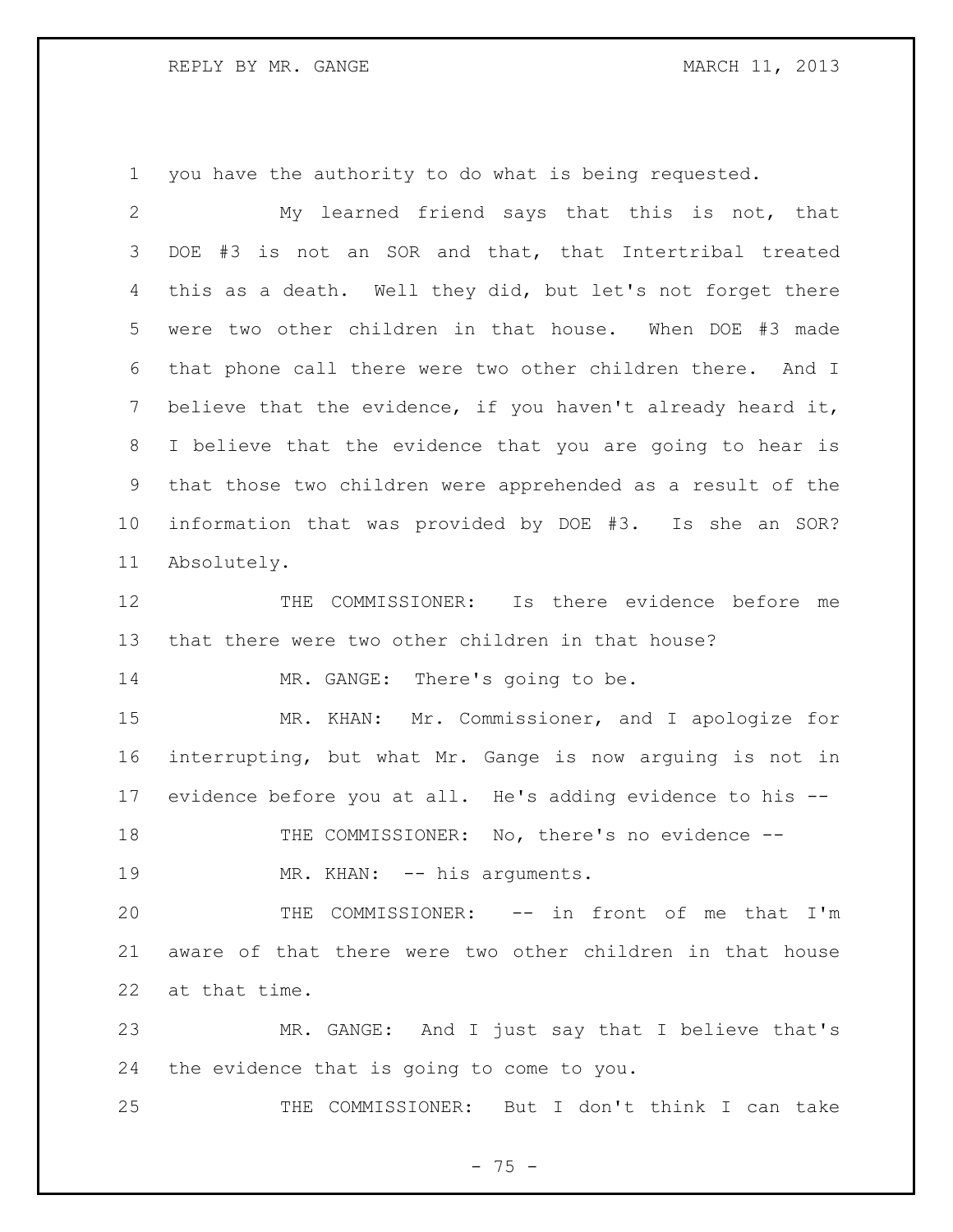REPLY BY MR. GANGE MARCH 11, 2013

that into account because --

| $\mathbf{2}$    | MR. GANGE: Okay, fine, fair enough. Thank you.              |
|-----------------|-------------------------------------------------------------|
| $\mathfrak{Z}$  | MR. KHAN: Thank you, Mr. Commissioner.                      |
| 4               | MR. GANGE: Thank you.                                       |
| 5               | THE COMMISSIONER: I haven't heard it.                       |
| 6               | MR. GANGE: Thank you, Mr. Commissioner. I then              |
| 7               | will move on.                                               |
| $8\,$           | With respect to the documents that have already             |
| 9               | been submitted, it, it may be, Mr. Commissioner, that when  |
| 10 <sub>o</sub> | -- that in considering this matter, I, quite frankly, was   |
| 11              | not aware of the documents that Mr. Khan put in through his |
| 12              | book of documents, the second book of documents which       |
| 13              | arrived, well I saw it last night.                          |
|                 |                                                             |
| 14              | COMMISSIONER: Which documents are you<br>THE                |
| 15              | referring to?                                               |
| 16              | MR. GANGE: Documents number 11, 12, 13 and 14               |
| 17              | $or$ $--$                                                   |
| 18              | THE COMMISSIONER: Eleven, 12 --                             |
| 19              | MR. GANGE: Eleven, 12, 13.                                  |
| 20              | THE COMMISSIONER: And thirteen. Now at those                |
| 21              | tabs?                                                       |
| 22              | MR. GANGE: Yes. At the tabs in the book of                  |
| 23              | documents, volume 2 --                                      |
| 24              | THE COMMISSIONER: Yes.                                      |

- 76 -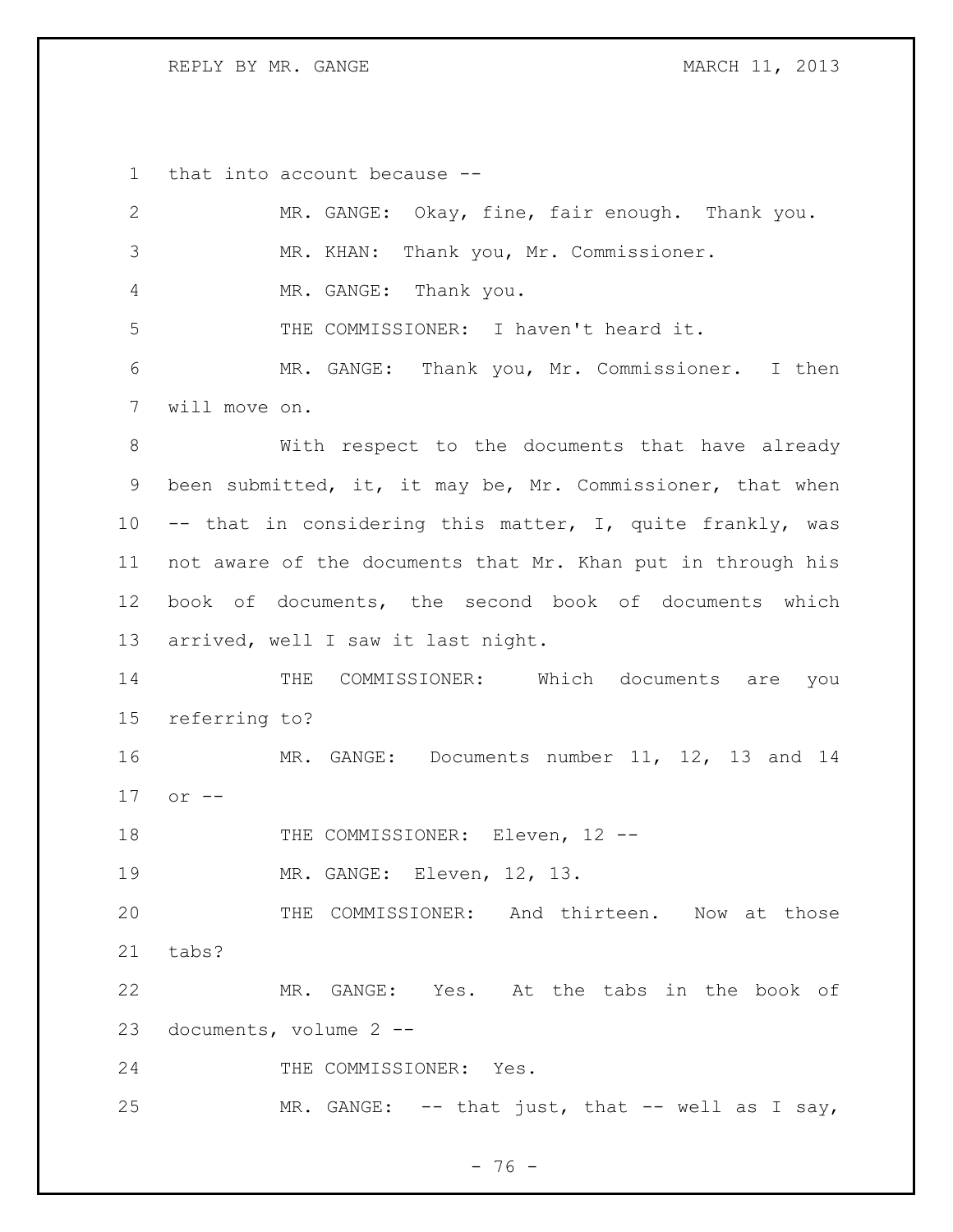REPLY BY MR. GANGE MARCH 11, 2013

 I saw it last night for the first time. I don't know that you've seen it at all.

3 THE COMMISSIONER: No, I just -- it's been placed here today for the first time.

 MR. GANGE: Yes. It may be that if your, if Your Honour makes the ruling that I am requesting, I suspect that you may have to make a ruling to, to order that redactions be made with respect to those documents that have been placed on the public record.

 THE COMMISSIONER: I'd ask commission counsel, you follow that, do you?

12 MS. WALSH: Yes, Mr. Commissioner.

13 THE COMMISSIONER: And if Mr. Gange is correct and if we get to that point, you'll deal with that in the public forum, I take it, you'll make that request?

 MS. WALSH: Well, I think Mr. Gange is making that request right now.

18 MR. GANGE: I am. I think that it falls -- as I said, Mr. Commissioner, I was not aware that there were documents on the public record in this hearing.

21 THE COMMISSIONER: Well, my problem is I don't know what documents they are. That's why I'm saying --

MR. GANGE: And, and I believe that --

24 THE COMMISSIONER: That's why I say I'll look to commission counsel to give me guidance on that.

- 77 -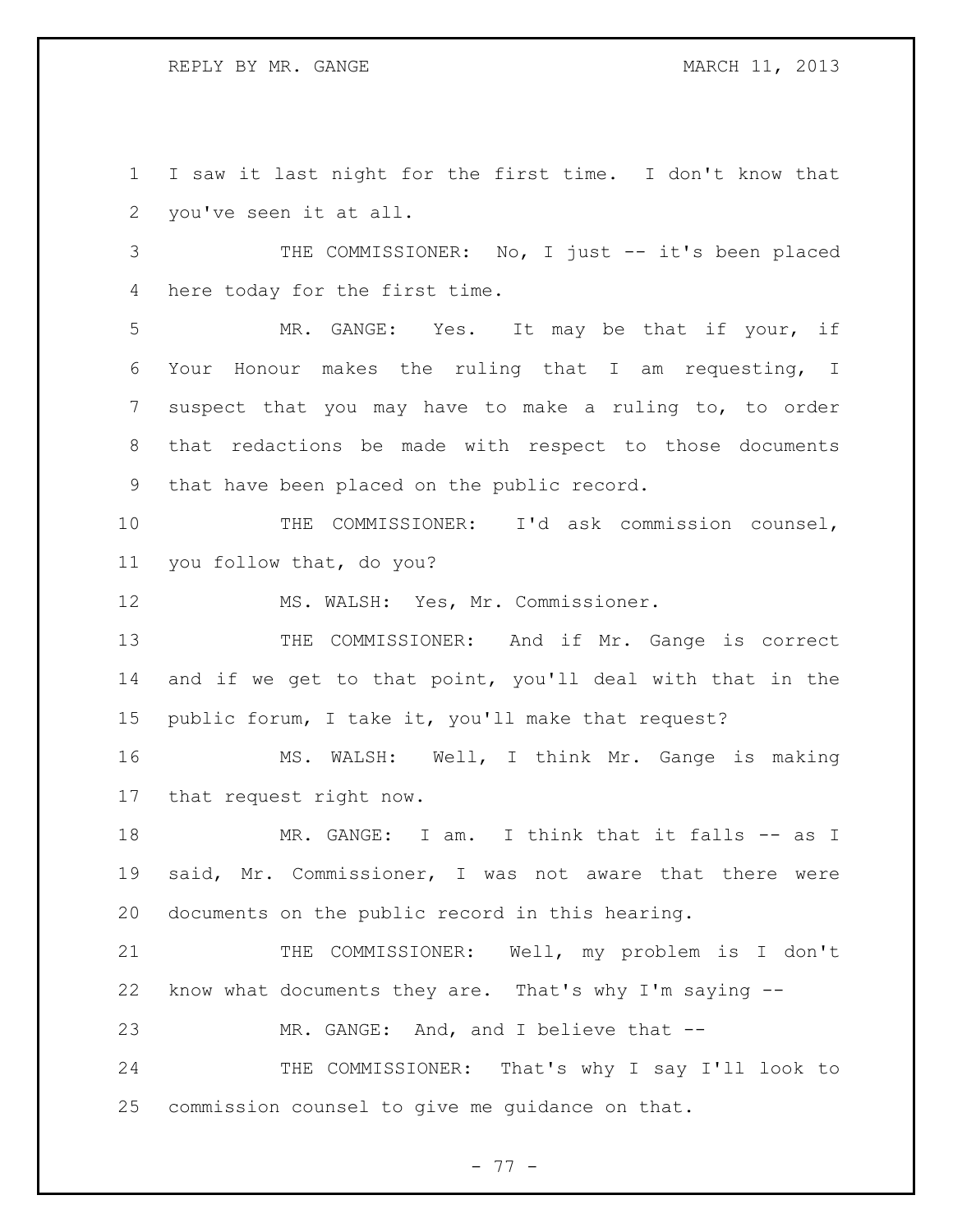## REPLY BY MR. GANGE MARCH 11, 2013 SUBMISSION BY MR. FUNKE

1 MR. GANGE: Thank you.

 THE COMMISSIONER: Do you know what the documents are?

 MS. WALSH: Not off the top of my head, but we would certainly be able to search and find them.

 THE COMMISSIONER: All right. Well then we won't lose track of that point if we get to that point, if we get there.

 MR. GANGE: Thank you. And the final point that I would make is my learned friend, Mr. Khan, says that I should have requested that DOEs #1 and #2 be named SORs as well. I don't -- he may be right on that. DOE #3 does receive the information that she relies upon in calling Intertribal. She does rely upon the information provided by DOEs #1 and #2. I did not make that as part of my application. He may be right that I should have, but I think that the evidence with respect to the publication ban is satisfactory and I don't believe that I need to go any further. Those are my comments in response.

THE COMMISSIONER: Thank you, Mr. Gange.

 Now I'll hear Mr. Funke on your, your right to be here, that is to participate.

MR. FUNKE: Thank you, Mr. Commissioner.

 I take issue, first of all, with Mr. Gange's description of these proceedings as a motion that I'm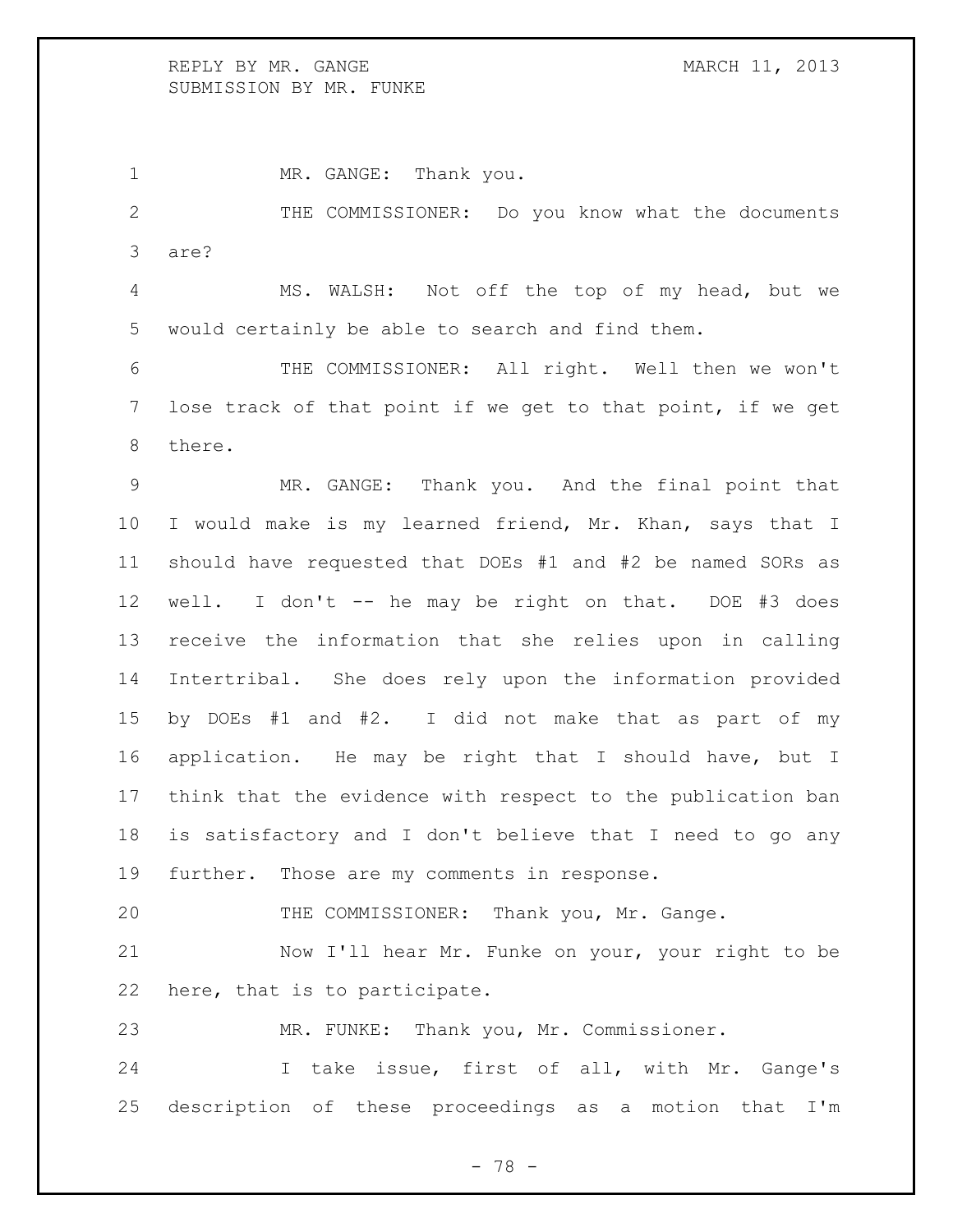making on behalf of the AMC and SCO to participate in this aspect of the inquiry. I don't believe that I require to make a motion. An application was previously made before you.

 THE COMMISSIONER: You're coming forward as counsel for an intervenor.

 MR. FUNKE: Exactly. I've already made an application to act on behalf of my clients, the AMC and the SCO, during phase one as an intervenor and during phases two and three as parties.

 THE COMMISSIONER: Isn't the only question as an intervenor do you have status to take part --

13 MR. FUNKE: Absolutely.

14 THE COMMISSIONER: -- in this phase one proceeding.

 MR. FUNKE: Absolutely. And rule number 10, or paragraph 10 of the rules and procedures of this inquiry, say that you have the authority to determine the participation of the various parties and intervenors at any stage of the inquiry. I see no distinction between the applications that are being made today by Mr. Gange on behalf of his clients, compared to the applications that were made on July 4th, 5th and 6th before you when the original publication ban and SOR applications were made. They are dealing with the very same issues, exactly the

- 79 -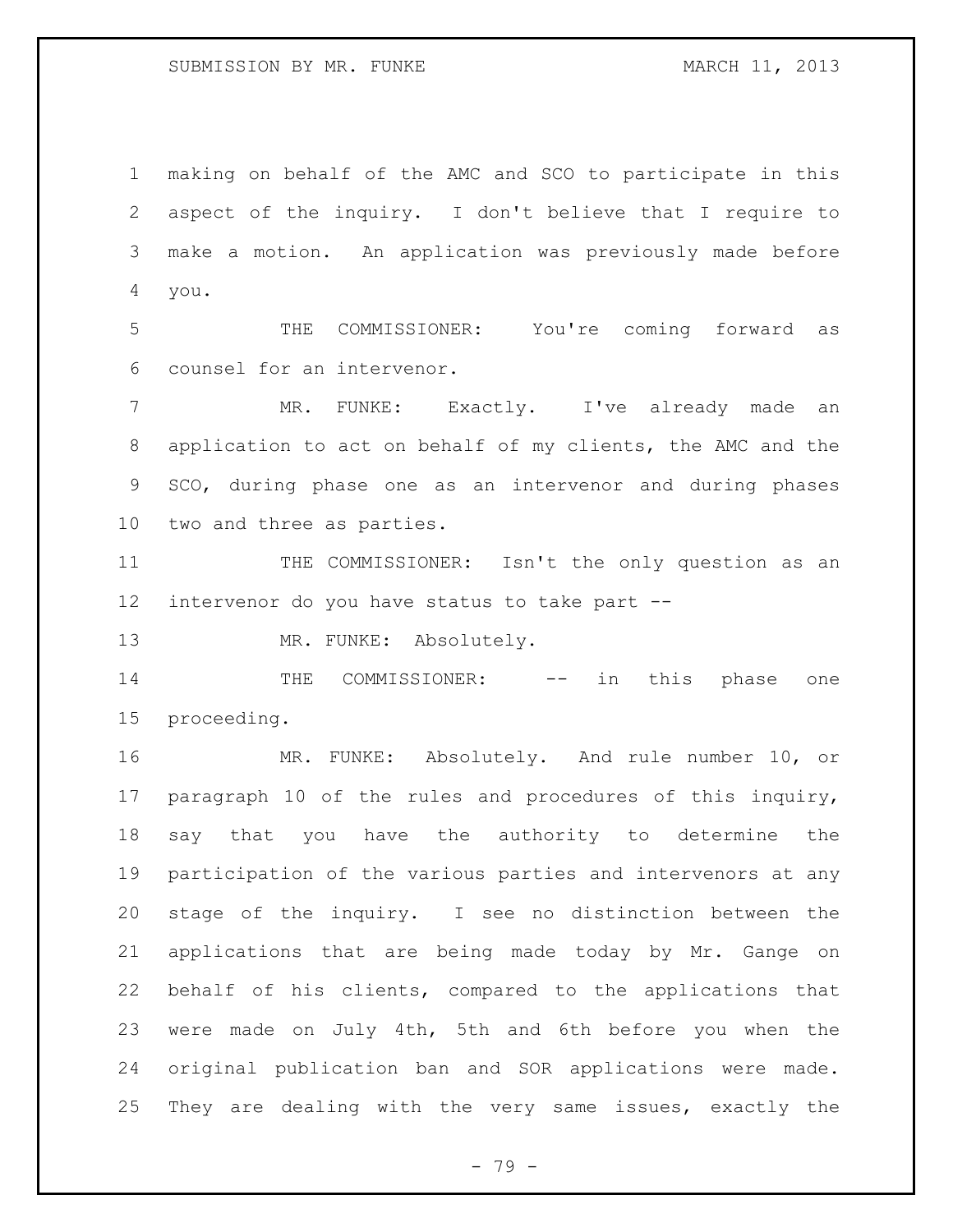## SUBMISSION BY MR. FUNKE MARCH 11, 2013

 same issues. And you heard from me at that time with respect to my client's position on the, both on the SOR applications and the publication ban. My position is, is that you sent a precedent that I have standing to make submissions on these matters.

 Now I respect the fact that we are intervenors only for phase one and as a result, I do not intend to repeat any of the submissions made by Mr. Khan and I'll deal exclusively with matters that I bring a different 10 perspective or, or submissions that are distinct from those submissions that you've already heard.

12 THE COMMISSIONER: Yes, I had the advantage of getting your material.

14 MR. FUNKE: Okay, very good.

15 THE COMMISSIONER: Yeah.

 MR. FUNKE: And I apologize, my material was filed on Friday and the reason --

 THE COMMISSIONER: Somehow it got to me but Mr. --

MR. FUNKE: Very good.

21 THE COMMISSIONER: -- Mr. Khan's -- although I wouldn't have expected to have got this big book --

MR. FUNKE: No.

24 THE COMMISSIONER: -- several hundred miles from here.

 $- 80 -$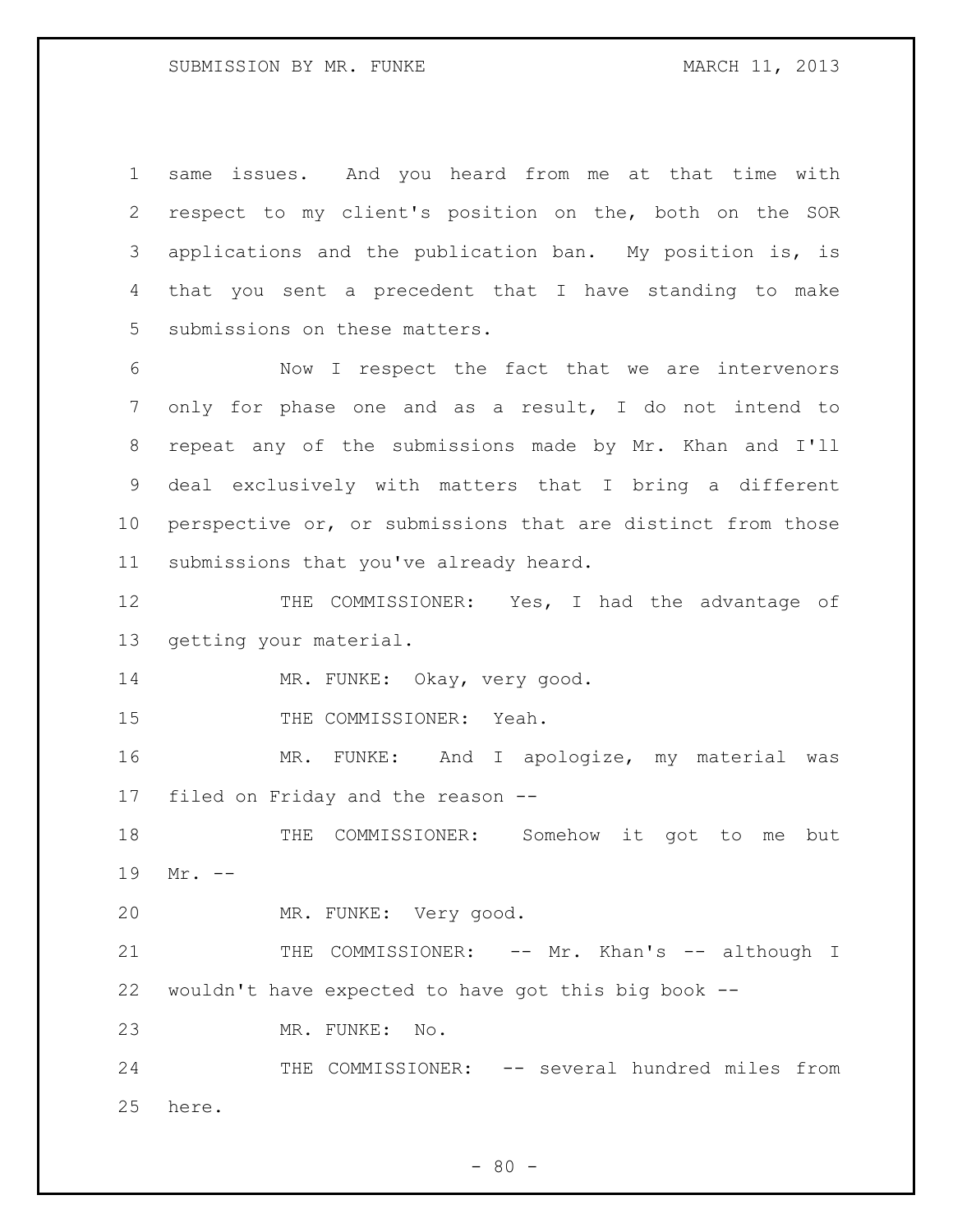MR. FUNKE: Sure. And I can advise that the reason why materials were filed on Friday was in part because of Mr. Gange's objections to our participation at this application and because he raised concerns about me repeating submissions made on behalf of Intertribal CFS, I waited to file my materials until I had the benefit of reviewing Mr. Khan's submissions and then I could determine which of the submissions I anticipated making fell outside the material that he had already covered and as a result, my written material only deals with issues not raised by Mr. Khan. And to, and as I indicated in my written submissions, not only do we agree with but we adopt the submissions made on behalf of Intertribal CFS by Mr. Khan both in his written submissions and placed before you in oral testimony today.

 Mr. Gange objects to my participation saying that the Queen's Bench rules require that I meet some further and other tests and with respect my submission is that you're not bound by the Queen's Bench rules. You have the inherent authority to determine the rules of your own process at this inquiry, you have done so and as I indicated earlier, paragraph 10 of your amended rules and procedures are quite clear with respect to your ability to determine my level of participation at any, at any point in the inquiry. Having already made that determination with

- 81 -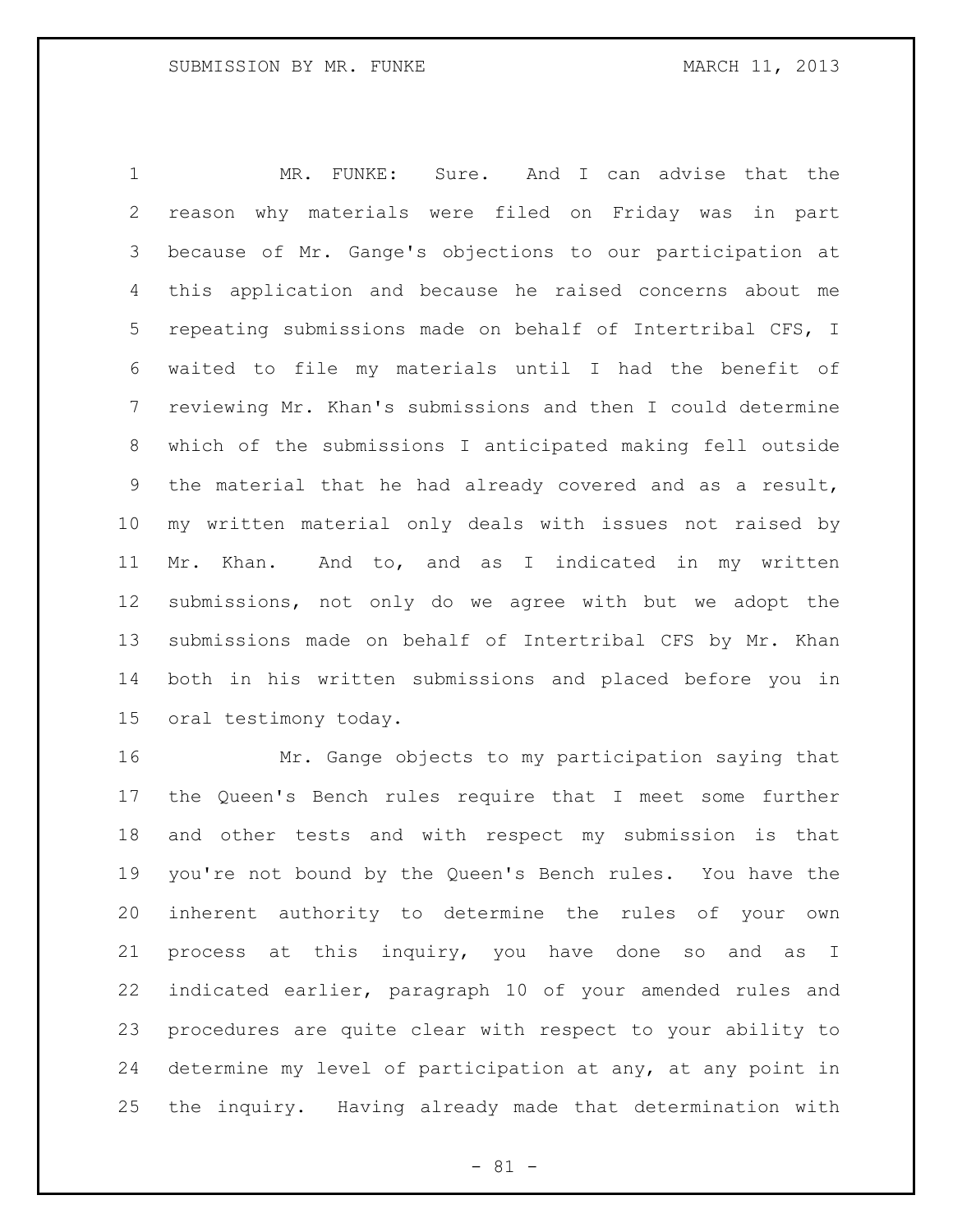respect to the hearings on July 4th through 6th of last year, I don't see why my involvement at this point should be any different. So that's my, those are my submissions on the issue of whether or not we have standing for this motion.

 THE COMMISSIONER: Thank you, Mr. Funke. I'll hear Mr. Gange.

 MR. GANGE: Thank you, Mr. Commissioner. An intervenor is, is a party, is an entity distinct from a party. A party has standing and can participate at all levels and as Mr. Funke properly states, you, in the rules and procedures, have the obligation to make a decision as to whether or not an intervenor can take part at any stage of this part of the process.

 It is true that we made reference to the Queen's Bench rules, but only for the purpose of saying this is what an intervenor is. The Queen's Bench rules have been interpreted and the rules with respect to intervenors are very well known. They've been well developed over a period of time. It is true that in July of 2012, Mr. Funke was given the opportunity to make submissions.

 THE COMMISSIONER: Does the record show whether there was a discussion about that or how --

 MR. GANGE: Well let me say this, there was no objection. This is an application that I've brought and I

- 82 -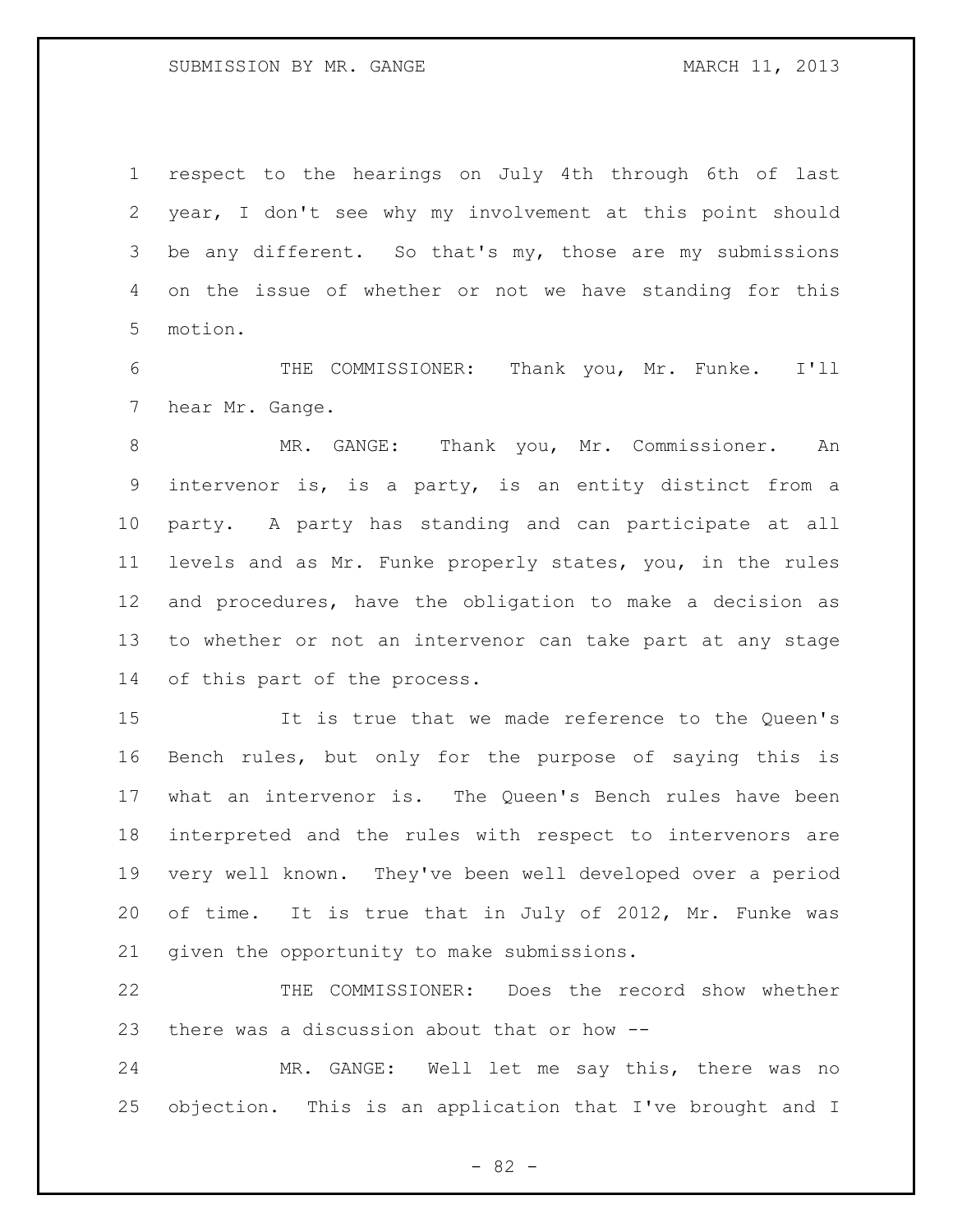am making an objection and I am saying that the only parties that have standing to make comments with respect to the publication ban are those entities that are parties. So now, an intervenor in law, in terms of when an intervenor is, is pursuant to the rules, whether they be Queen's Bench rules or whether they be the rules of procedure, are they adding something to the process? Is there a reason why an intervenor has the right, when they don't have the standing as a party, to make submissions?

10 Let's say this, the press, so Mr. Kroft, representing the media, would have the right because his submission as a member of the press is distinct from the position that is being advanced by parties. The parties to his inquiry couldn't care less, generally speaking, about what the rights of the press are. That's unique to the press. And so when Mr. Kroft stood up and argued very vociferously, opposing the publication ban that was being requested by the MGEU, he was bringing a perspective that was different than anybody else could bring and that is when an intervenor is going to be given, pursuant to law, the ability to make a submission.

 So that we've given you, in the supplemental brief, so, Mr. Commissioner, we've filed a supplemental motions brief and at tab 3 we've provided to you the case, Greyhound Canada Transportation Corp. v. Motor Transport

- 83 -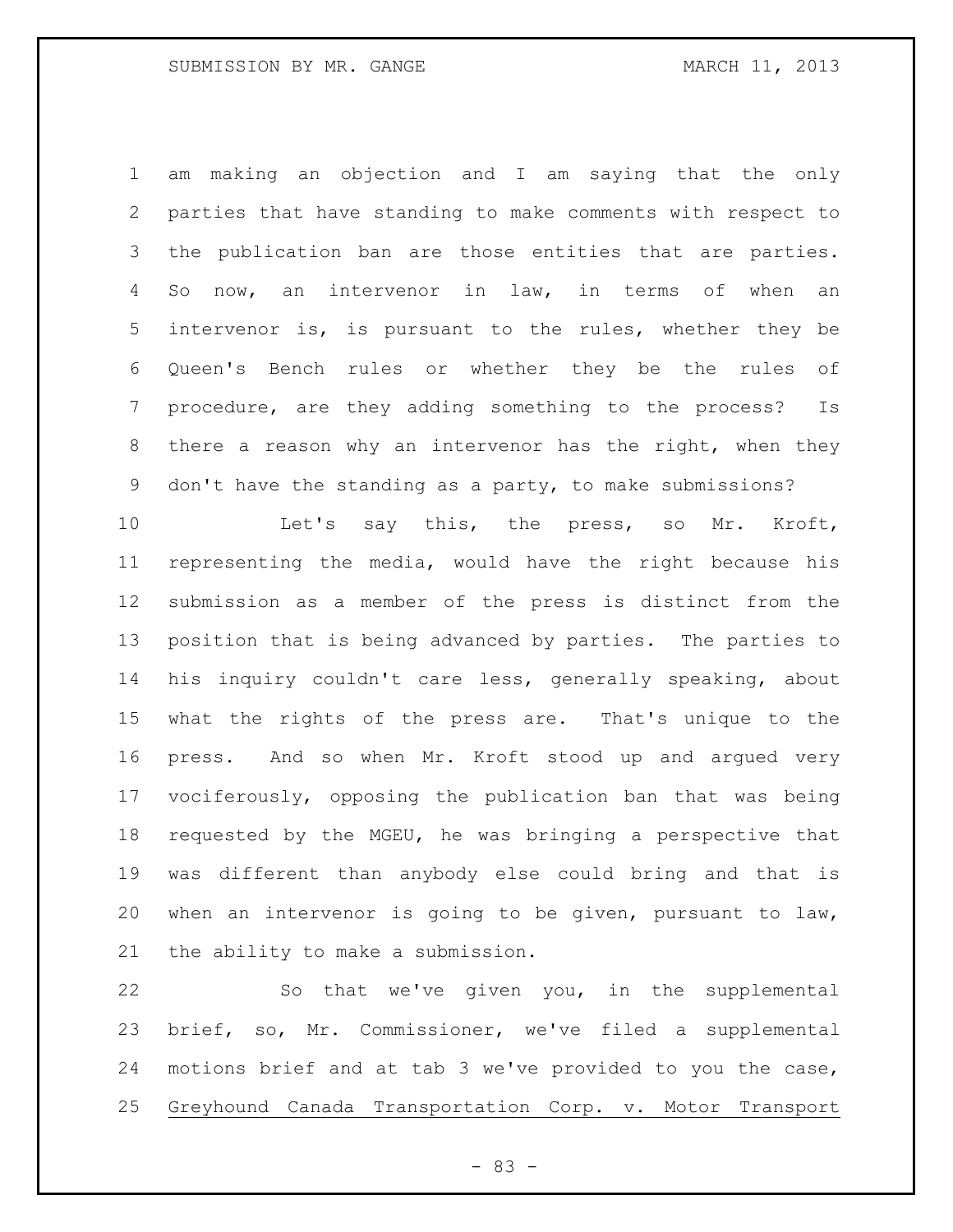Board. And in that case the Burntwood Regional Health Authorities sought leave to intervene at the hearing. The court said -- or pardon me, at the time the RHA had standing as a member of the public entitled to make submissions at the public hearings with respect to the fundamental process.

 Justice Hamilton wrote and said that while the RHA had an interest in the subject matter of the application and its participation would not unduly delay or prejudice the determination of the leave motion, its motion to intervene was not to be allowed. And the court said that what has to be shown is that the submission made by the intervenor will be useful or different from the arguments of the parties as to why its leave to appeal should be denied. That is the fundamental rule and it applies in all, it applies in regulatory hearings, it applies in court proceedings and it also applies at public inquiries.

 THE COMMISSIONER: What Mr. Funke says what he wants to advance is different than what Mr. Khan has put forward on his application.

MR. GANGE: Yes, he does.

23 THE COMMISSIONER: Or his response to your -- MR. GANGE: He does. However, I don't know if you've gone through the motions brief but the motions

- 84 -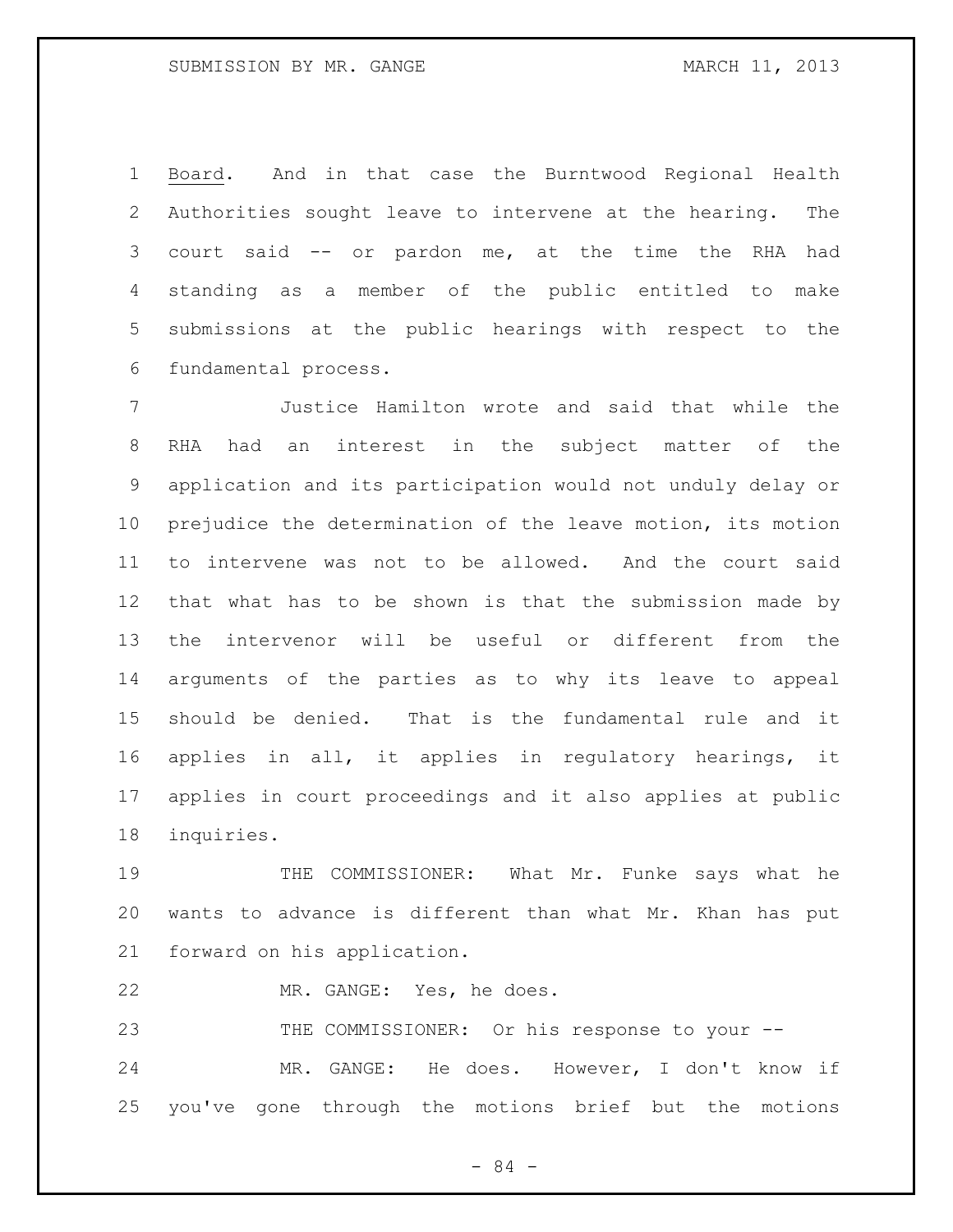brief, paragraph 3: 3 AMC and SCO adopt and rely upon the submissions contained in the motions brief filed by Intertribal Child and Family Services. Paragraph 5: 10 MMC and SCO adopt and rely upon 11 the submissions. Paragraph 6, 15 MMC and SCO adopt and rely upon 16 the submissions. 18 THE COMMISSIONER: So you're saying you're throwing your weight behind what Mr. Khan has said. MR. GANGE: That's right. This application is not to be decided by the number of people that come up to oppose it -- 23 THE COMMISSIONER: No, no, no, no. MR. GANGE: -- it's to be decided based on the submissions.

 $- 85 -$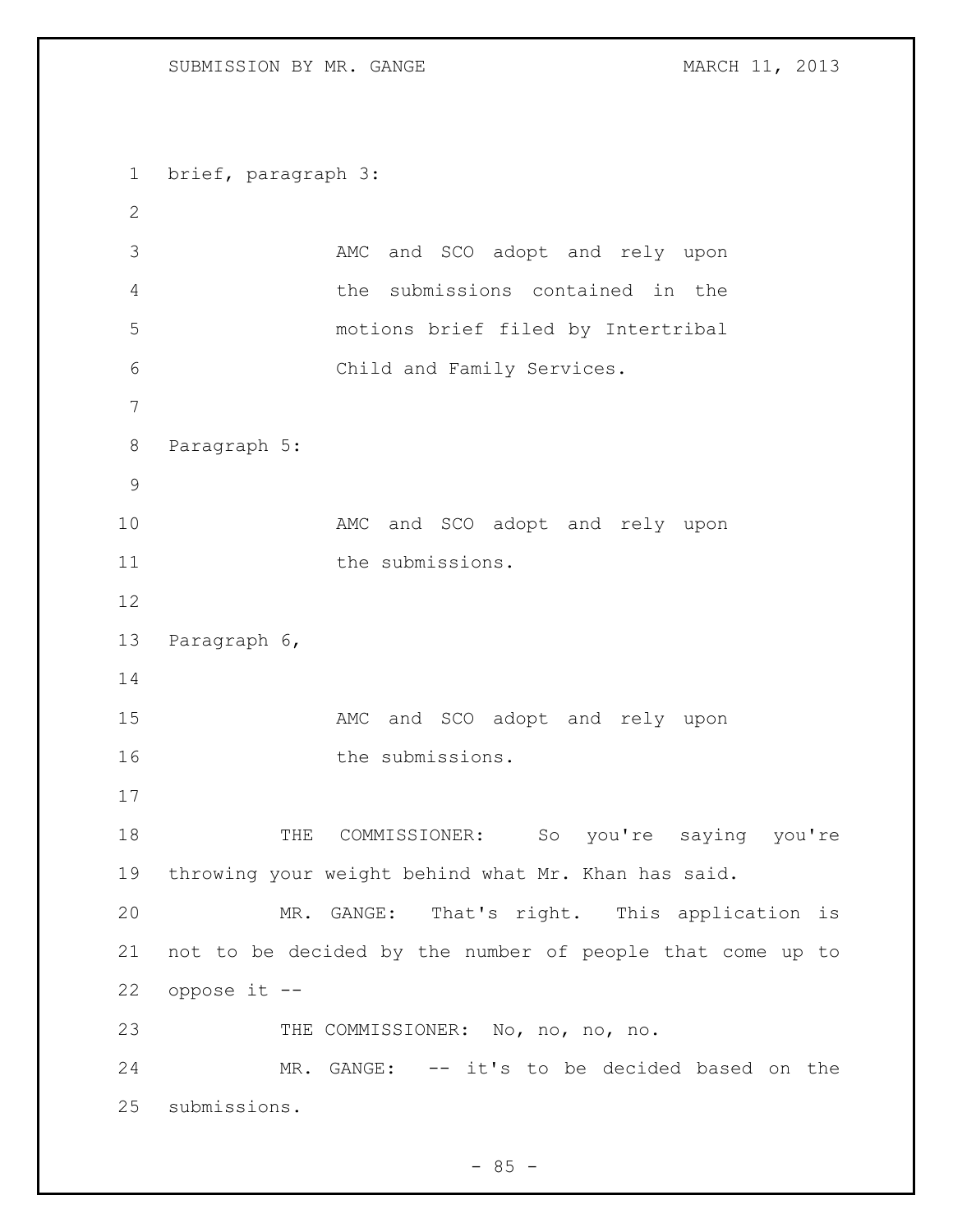Now I made reference to something that I attributed to Mr. Khan. Mr. Funke, very kindly, told me I was wrong, and that that submission with respect to the death of Phoenix Sinclair was his submission and not Mr. Khan's submission. That's correct. However, it is a submission that Mr. Khan could have made. It's not unique to AMC and SCO and that's the point, is it unique to those people, to those intervenors? And the answer to that is no, it's not. If it's a valid argument it should have been made by Mr. Khan and anything that could have been argued by Mr. Khan should have been argued by Mr. Khan and should not be argued by Mr. Funke. So is there a different perspective? I don't think so. And I don't see anything in here other than that argument which, as I say, could have been made by Mr. Khan. That's the reason why, with respect to the general rules regarding intervenor status, Mr. Funke's clients do not have the right to make a submission to you. That's my submission, Mr. Commissioner. Happy to answer any questions. THE COMMISSIONER: No, I'm going to -- 21 MR. GANGE: Thank you. 22 THE COMMISSIONER: Yes, Mr. Funke? MR. FUNKE: I don't know if you need to hear to hear further from me, Mr. Commissioner, but if you do I do have some brief comments in reply to Mr. Gange's

 $-86 -$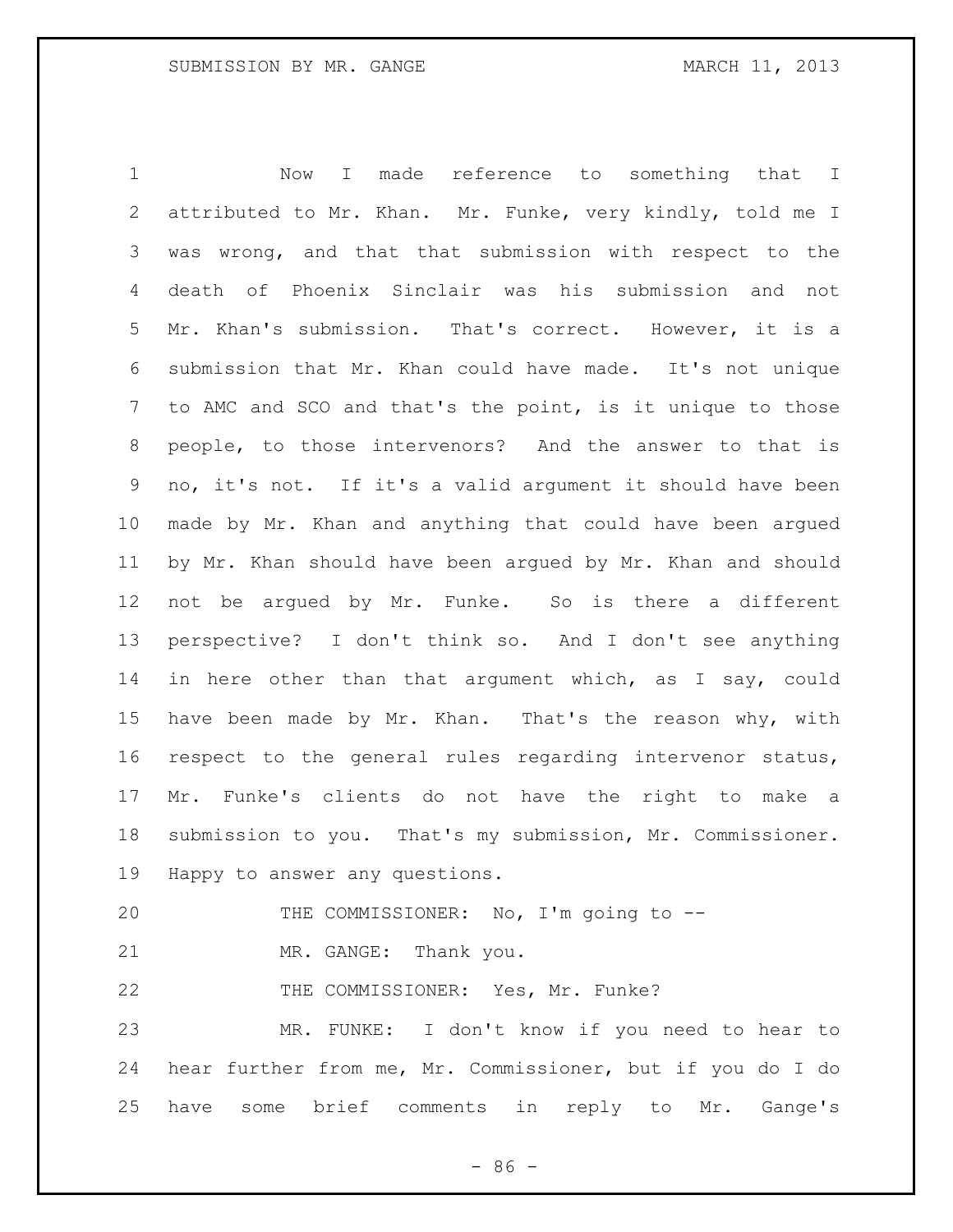submission.

 THE COMMISSIONER: Well, if you want to put them on the record, go ahead.

 MR. FUNKE: Certainly. Thank you. First of all, with respect to the different perspective that my client brings to this proceeding, it should be noted that Intertribal CFS has a very distinct and discrete interest in these proceedings with respect to the role of its agents. My clients, however, represent the tens of thousands of First Nation families in this province. My clients are the elected leadership of those families. As a result, my clients bring a wholly different perspective to this inquiry than does Mr. Khan's clients. Our clients have an interest in seeing the law properly applied and followed at this inquiry, particularly with respect to the public's right to know and to be fully informed and engaged in the process. So my client does bring a very distinct perspective and I made submissions at length on that during my July 6th submissions which you heard and received and referenced in your July 12th ruling.

 Secondly, with respect to the submission that my argument is not distinct from Mr. Khan's, I think that's entirely incorrect. Mr. Khan wasn't focusing on the meaning of child within the act as I do in my submissions. Mr. Khan was dealing more with whether or not section 17

- 87 -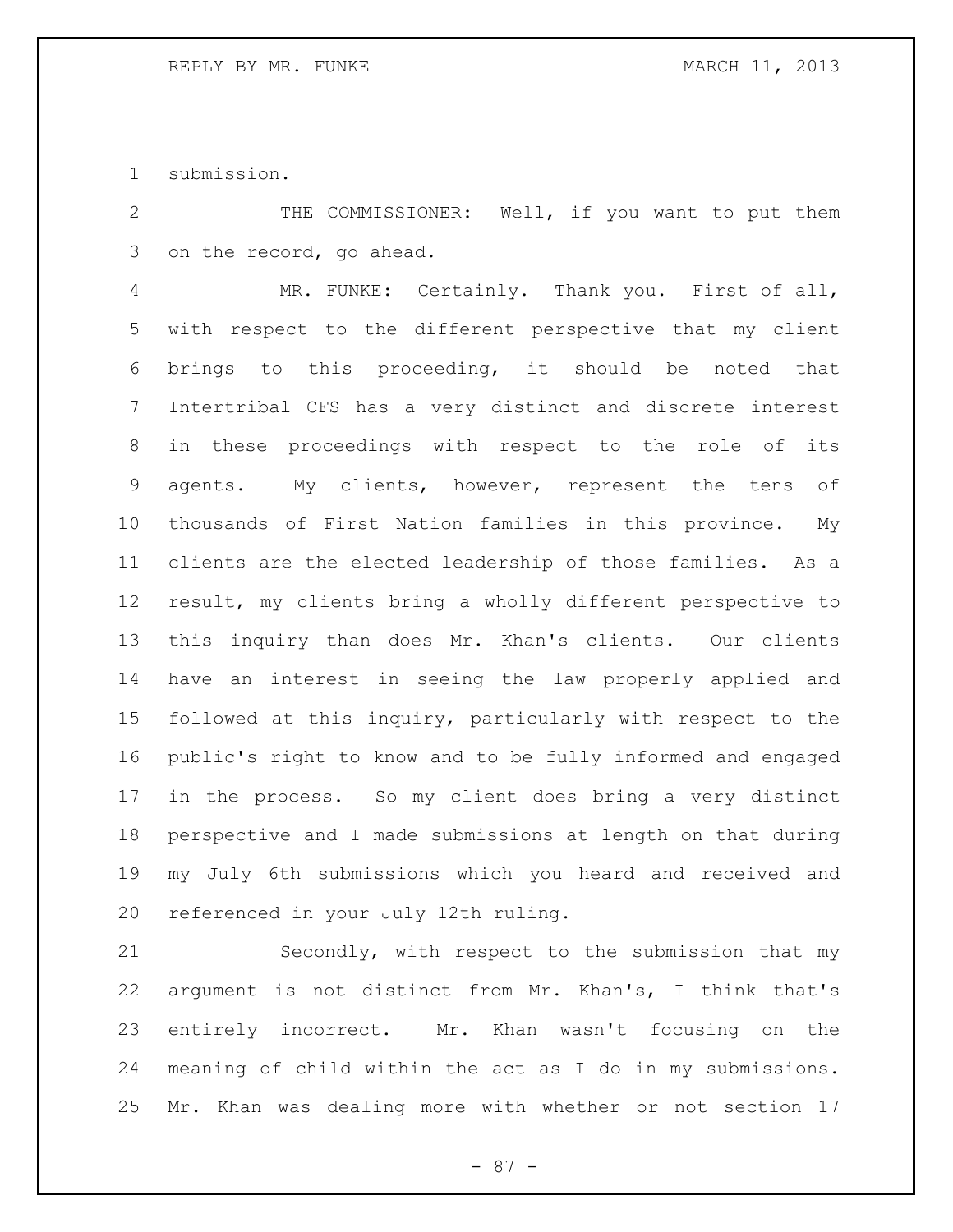applied in terms of in need of protection and that the Fatality Inquiries Act more appropriately placed the burden on, on DOE #3 to make the report that she made. And as I indicated in my written submissions, I adopt and rely upon Mr. Khan's submissions in that regard but I have further argument to make that wasn't addressed by Mr. Khan. Whether it could have been addressed by Mr. Khan or not is irrelevant, he didn't do it. It's a matter that my clients felt needed to be brought to your attention so that the proper application of the law could be followed. Those are my only other comments. Thank you.

 THE COMMISSIONER: Well, my belief is that there's no prima facie right invested in an intervenor to take part in this current proceeding in which these parties, Mr. Funke's clients, were denied standing as parties. However, I am cognizant of the fact that back some months ago when the publication ban itself relating to the social workers before me, I did allow the participation of the intervenor.

 I also have in front of me the remarks I made at the time that I granted the intervenor status saying this with respect to the four parties involved whose applications I -- and I'll read from that decision which was made on the 29th of June: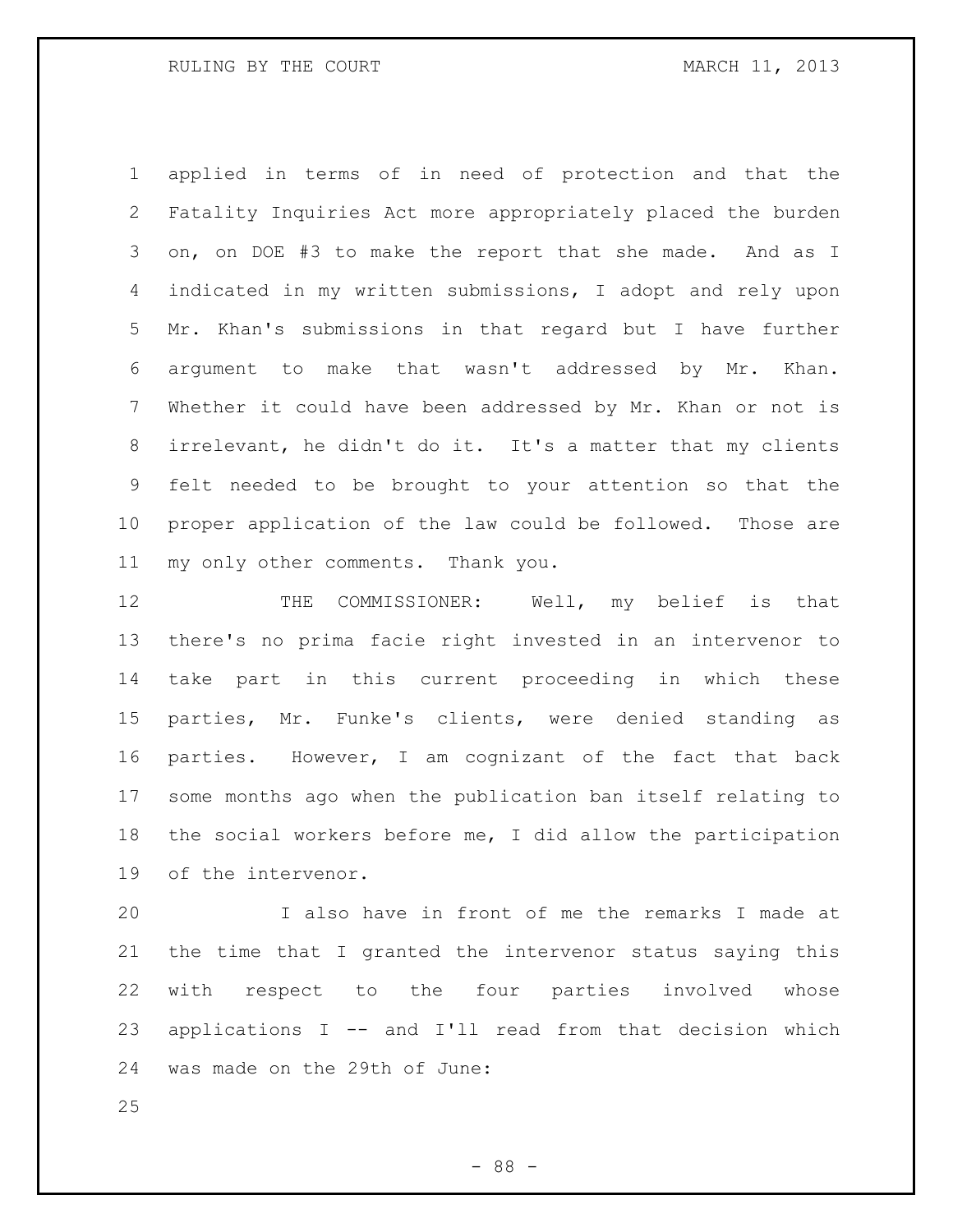"Because these four parties whose applications I am now addressing had neither responsibility for nor other involvement in the life of Phoenix, I limit their involvement to that aspect of the foregoing aspect of the inquiry's work. I 8 say that with the expectation that her life and death and the involvement of Phoenix and her family with the delivery of family welfare services will be, will be fully explored by the commission counsel and by those who had responsibility for her care and welfare. If circumstances should arise indicating that there is a need for the relaxing of that **19** limitation, that can be dealt with by application to me at the appropriate time."

 Having heard Mr. Funke that the argument he wishes to advance is separate and distinct from the position that has been taken by Mr. Khan, notwithstanding

- 89 -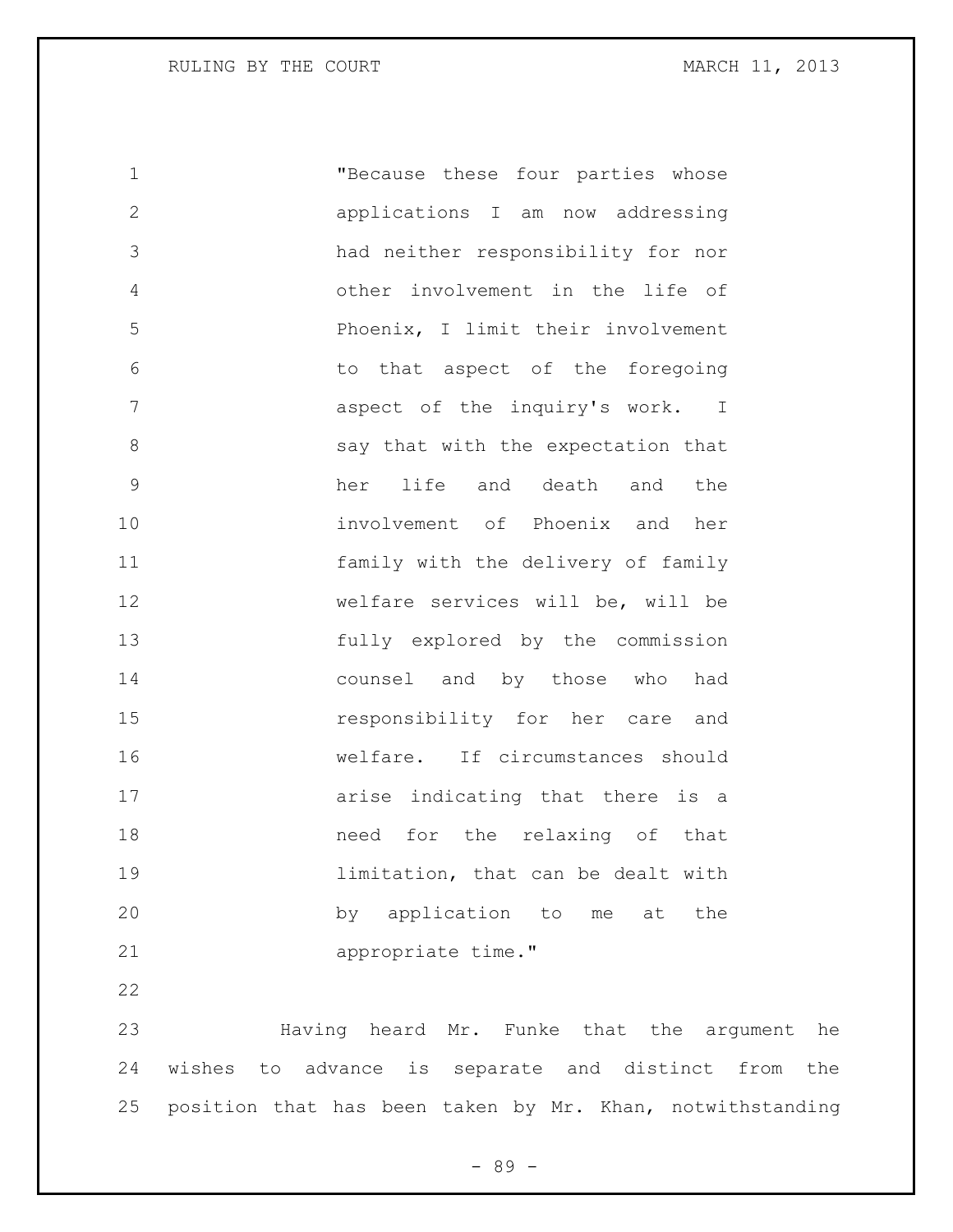the fact that his brief confirms his position of supporting that submission, what he wants to put before me is something separate and different.

 It is unusual that an intervenor would be participating in this way at this time, but when I made the order back on the 29th of June, I opened the door to an application that would allow this to occur. I always lean to wanting to hear and get the benefit of all of the assistance I can in having just, in making decisions that require my attention and when I weigh all those factors, it tells me that, that I should hear Mr. Funke on his limited participation with respect to grounds other than what has been advanced by Mr. Khan and therefore we will hear him 14 this afternoon when we -- we'll reconvene, I quess, at 2:15 and following his participation, Mr. Gange will have the opportunity to reply. So we'll stand adjourned now till 2:15 this afternoon.

(LUNCHEON RECESS)

21 THE COMMISSIONER: Now just before we start this afternoon, I just want to clear up one error I made this morning. When I referenced the standing hearing of the 29th of June and read a piece into the record from page 13, I should have been reading from page 19 because 13, what I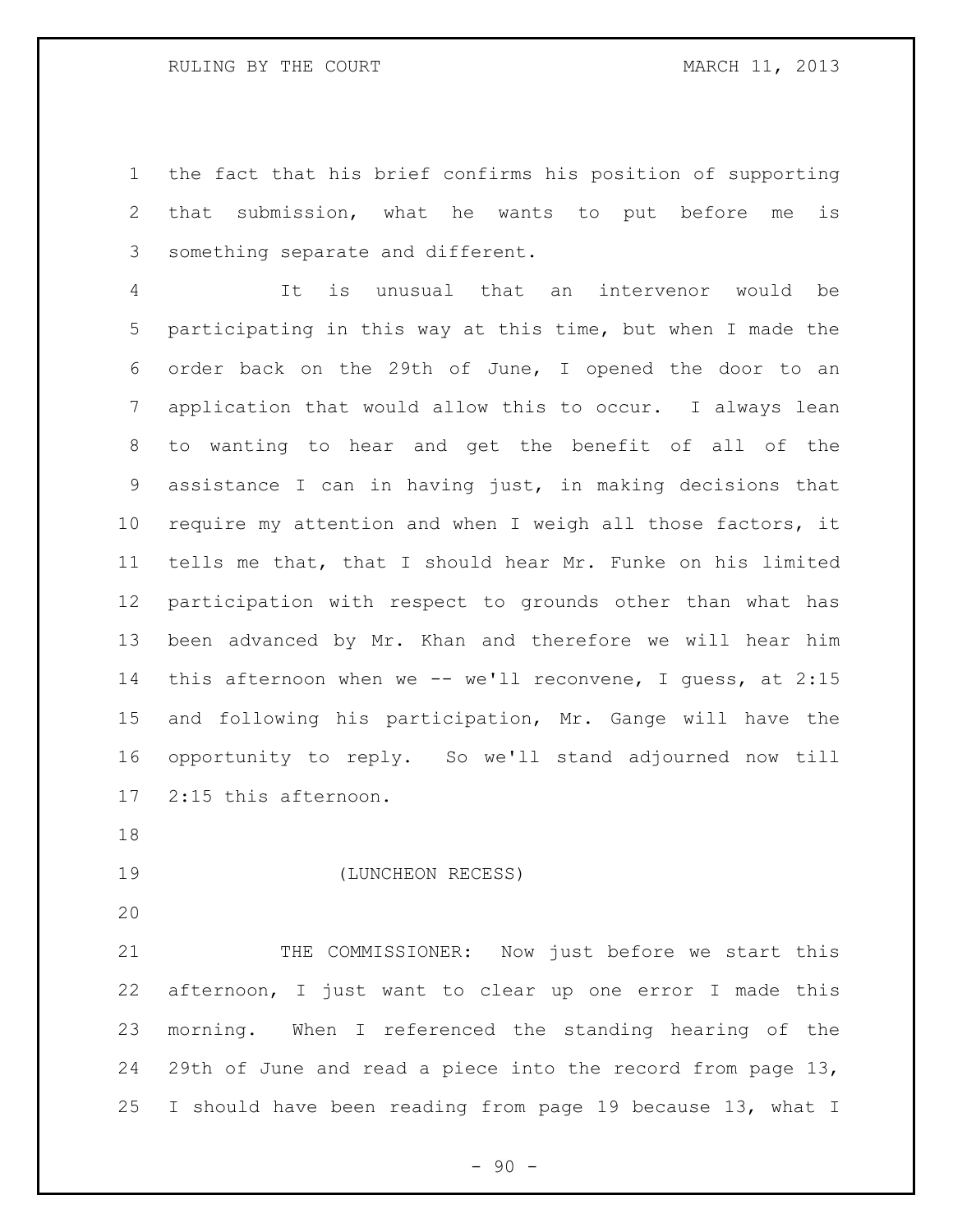RULING BY THE COURT **MARCH 11, 2013** 

 read out, related to the intervenor status afforded at that time to the authorities and ANCR, whereas on page 19 I said much same thing with respect to the Manitoba, Association of Manitoba Chiefs and the Southern Chiefs when I said:

- "I do not see the Association of Manitoba Chiefs having a direct 8 and substantial interest in the central and critical component of 10 the assignment given to me, in 11 that this applicant has had no involvement whatever in the facts surrounding the life and death of Phoenix Sinclair. The applicant has not met the test to be 16 afforded party standing."
- 

And then I went on and afforded the intervenor status.

 What I didn't add on that page, as I had on 13 with respect to the others, was the statement "if circumstances should arise" indicating that if there is a need for the relaxing of that limitation that can be dealt with by application to me at the appropriate time. I am exercising my jurisdiction, I suppose I could say, under the rules that the same (inaudible) going to apply here and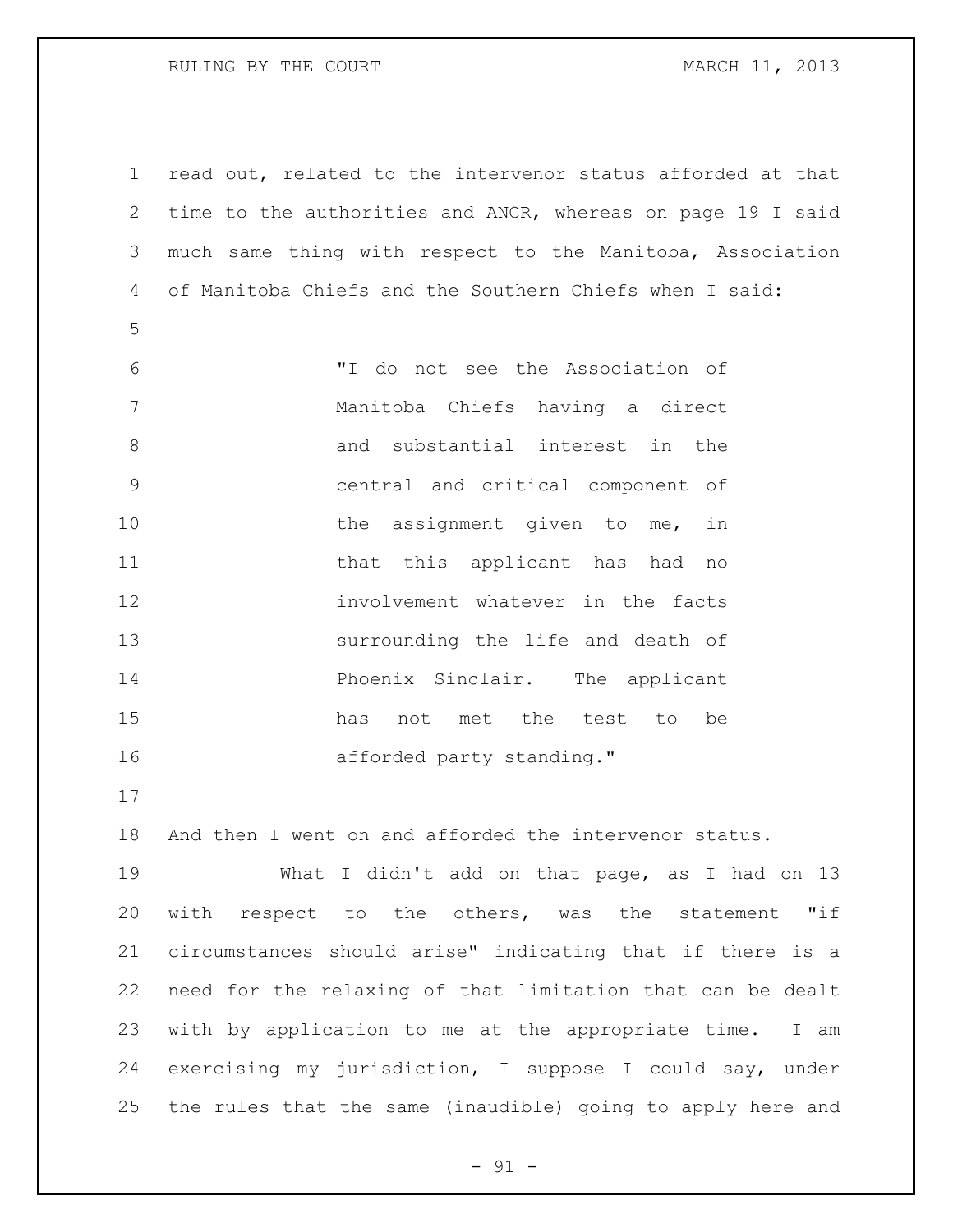we're going to carry on just as we were based upon that reasoning but in that I had made reference to the wrong page I thought I should just put the record straight.

 MR. FUNKE: Thank you, Mr. Commissioner. I can advise that that didn't cause me any concern whatsoever but I appreciate you clarifying it.

 THE COMMISSIONER: Well, I figured that one out myself and felt I better just make it correct. I made the mistake.

 MR. FUNKE: Consistent with my submissions earlier this morning and your indication that you wished to hear from me only on matters that were not addressed by Mr. Khan, what I'll ask that you do, Mr. Commissioner, is turn directly to page 10 of my written submissions that deals specifically with the issue of the SOR application on behalf of DOE #3 --

17 THE COMMISSIONER: Yes.

18 MR. FUNKE: -- and our arguments that she does not qualify under the act as an informant.

 And that brings me to my first point which is that the motion filed on behalf of DOE #3 by Mr. Gange seeks a declaration that she is a source of referral and therefore entitled to a publication ban in these proceedings with respect to the evidence that she may give. And as I indicated in my written submissions and I point

- 92 -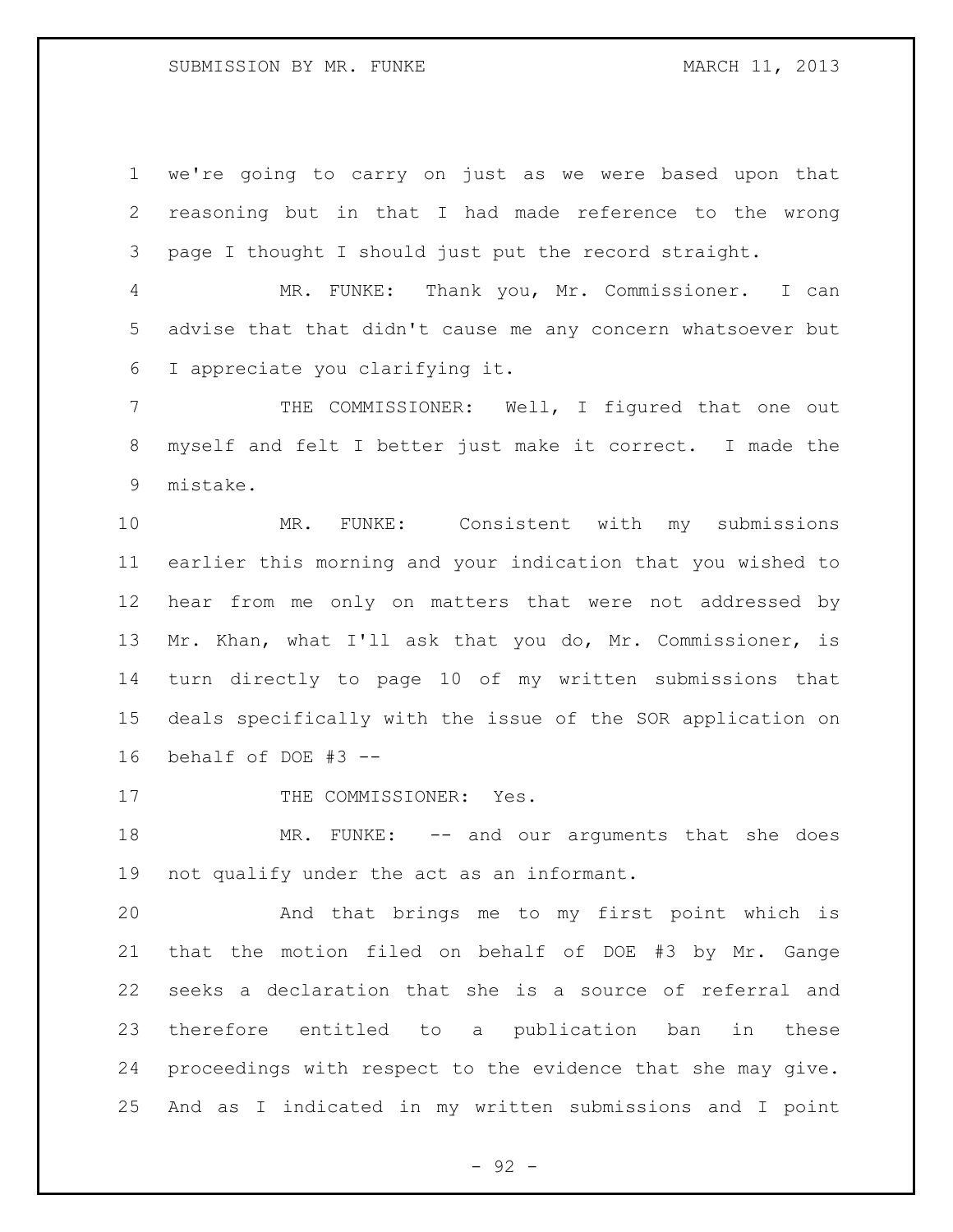out to you again today, is that a source of referral is a term that appears nowhere in the act. What the act refers to is an informant, as you've already indicated in your comments earlier this morning. The Child and Family Services Act sets out a framework for informants who come forward with child protection concerns. That framework is set out under section 17, 18 and 18.1 of the act. That framework has two different components. First is the requirement that a person with information which leads them reasonably to believe that a child is --

 UNIDENTIFIED PERSON: Turn the (inaudible), we can't hear you very well back there.

MR. FUNKE: Is this mic on?

14 THE COMMISSIONER: Is it now.

MR. FUNKE: Sorry.

 THE COMMISSIONER: Yeah, I guess I don't appreciate it's not coming over. When you're speaking directly to me I hear, but if that happens again let the speaker know.

 MR. FUNKE: Did everyone hear what I had to say or should I start over? I'm particularly concerned about Mr. Gange and his ability to respond. Are you --

MR. GANGE: I'm fine.

MR. FUNKE: You're fine?

MR. GANGE: I've been following what (inaudible).

- 93 -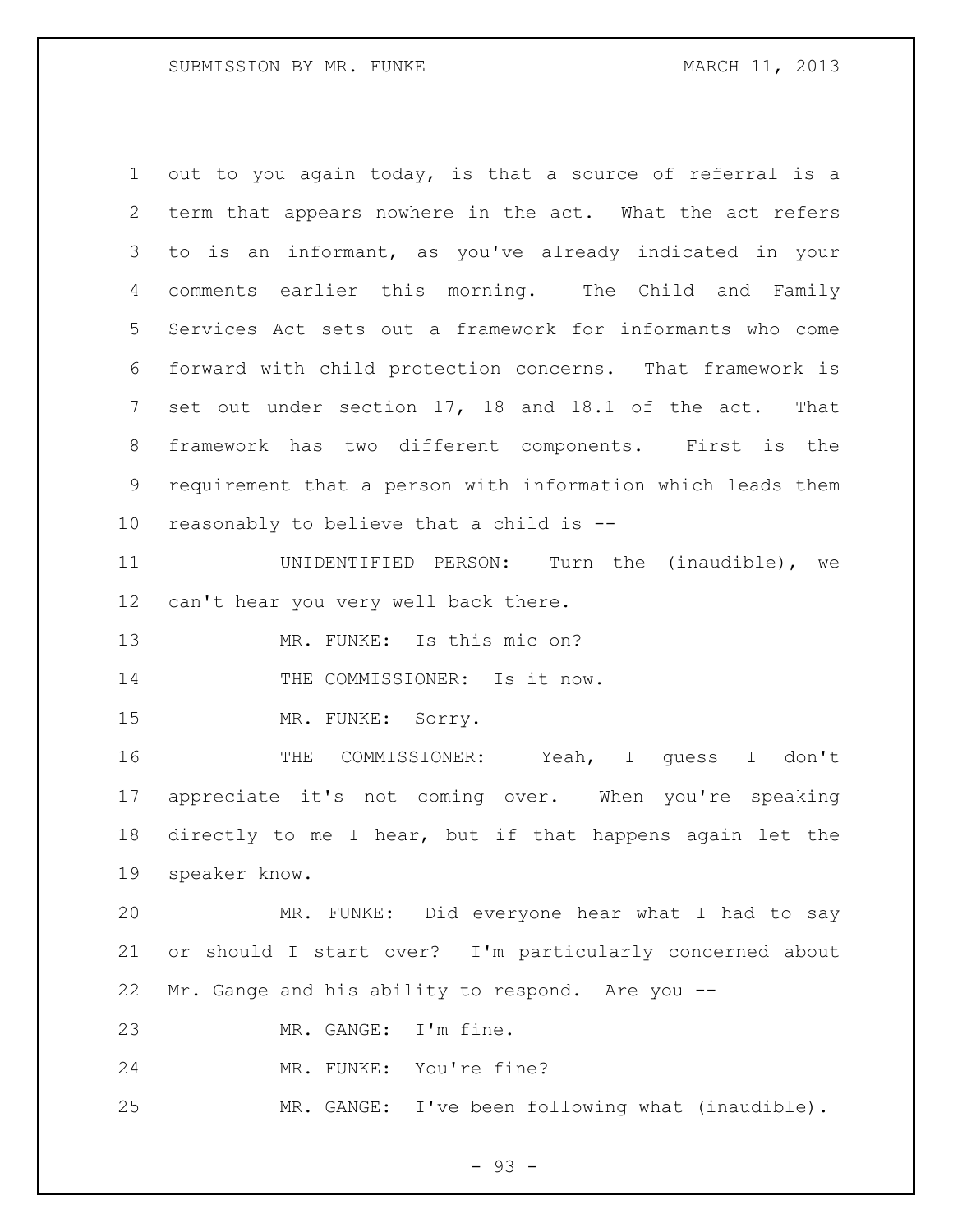MR. FUNKE: Very good. Perhaps I'll lean in a little bit. Is that better? UNIDENTIFIED PERSON: Yes.

MR. FUNKE: All right, very good.

 MS. WALSH: I think it was always on, it's just you need to raise the mic.

 MR. FUNKE: Raise it up more. We'll see if that improves.

THE COMMISSIONER: That's, that's much better.

 MR. FUNKE: Very good. So as I was saying, the framework has two components. The first component of that framework is the obligation that's set out under the act that requires a person who has information which leads that person to reasonably believe that a child is or may be in need of protection, that they must come forward forthwith and report that information either to a child welfare agency or the parent or guardian of the child. Section 18(1.1) modifies that and says where the concerns with respect to the parent or the guardian of the child, the person must come forward and report that to an agency.

 The second component of that framework is the protection that is afforded to a person who comes forward as a result of the obligation that's imposed under section 18. And with respect to the specific language that's used, I can refer you to page 11 of my brief,

- 94 -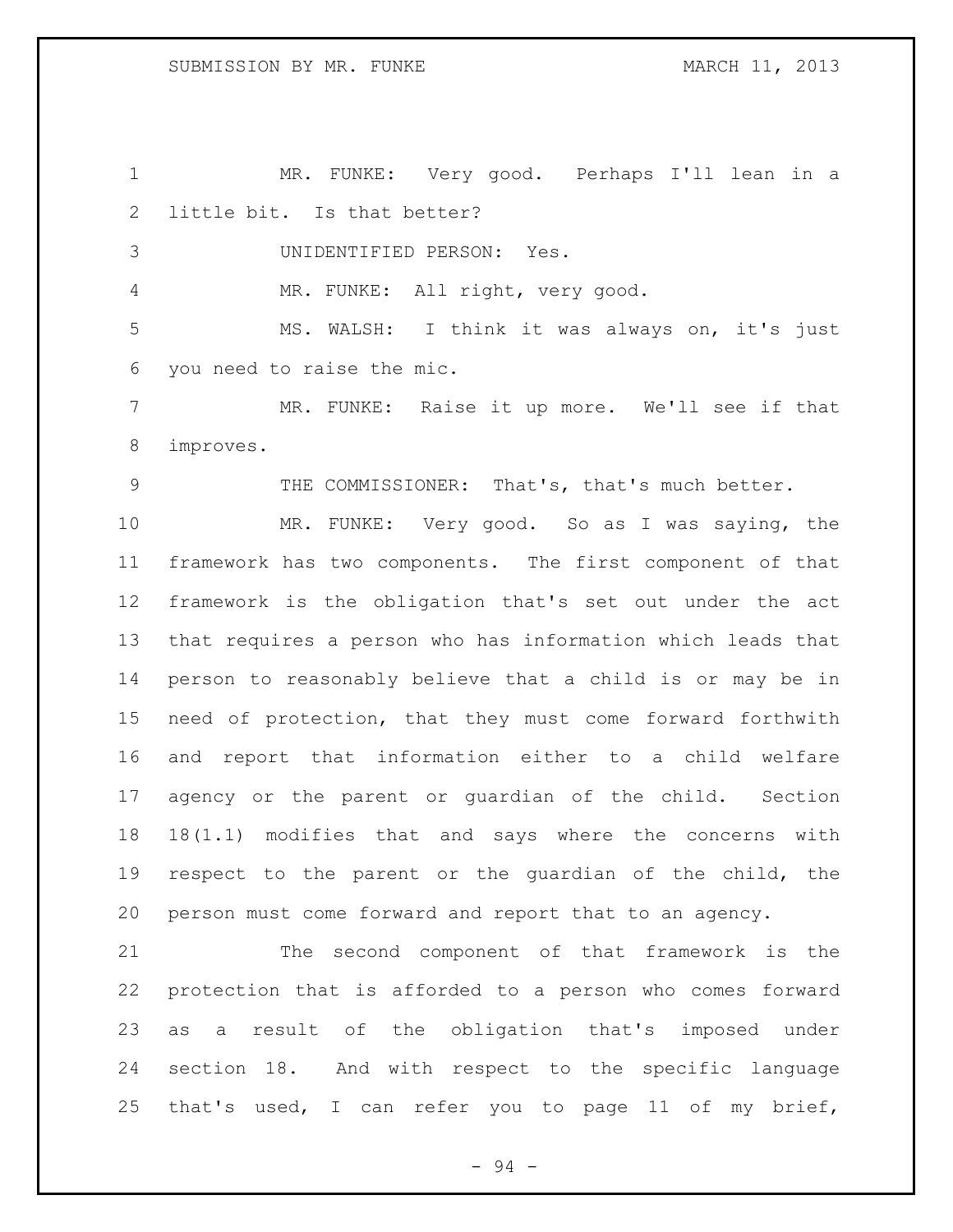paragraph 19, and that sets out the exact language of the requirement under 18(1) of the act. And it reads as follows: "Subject to subsection (1.1), where a person has information 7 that leads the person reasonably to believe that a child is or might be in need of protection as provided in section 17, the person 11 shall forthwith report the information to an agency or to a **parent or guardian of the child."**  Now section 17 deals with circumstances in which a child might be in need of protection. Section 17 is dealt with at paragraph 20 on page 11 of my brief as well. The relevant section is 17(1). 17(1) says: "For purposes of this Act, a child 21 is in need of protection where the life, health or emotional well- being of the child is endangered by the act or omission of a person."

 $-95 -$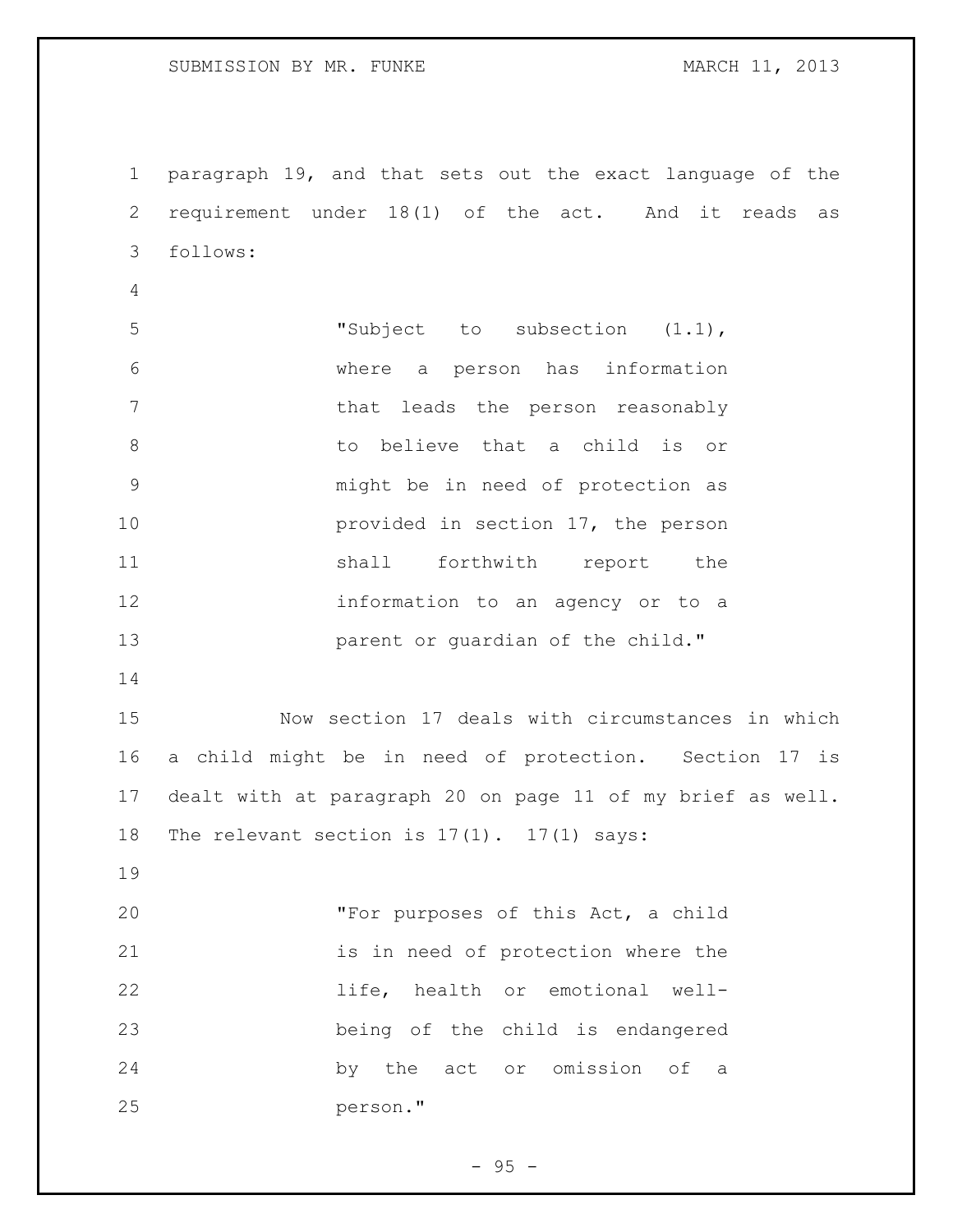## SUBMISSION BY MR. FUNKE MARCH 11, 2013

 So 18(1) imposes the obligation on a person to report a child who is in need of protection as defined within section 17 that I've just referred to. Now 18.1 is the second component of the framework which affords the protection that a person who makes a report under 18.1 is entitled to. 18.1 is referred to at paragraph 21 of my brief on page 12. And it reads as follows: "Except as required in the course of judicial proceedings, or with 12 the written consent of the 13 informant, no person shall disclose (a) the identity of an informant under subsection 18(1) or (1.1) (i) to the family of the child reported to be in need of protection, or (ii) to the person who is believed to have caused the child to be in need of protection; or (b) the identity of an informant under subsection 18(1.0.1) to the

 $-96 -$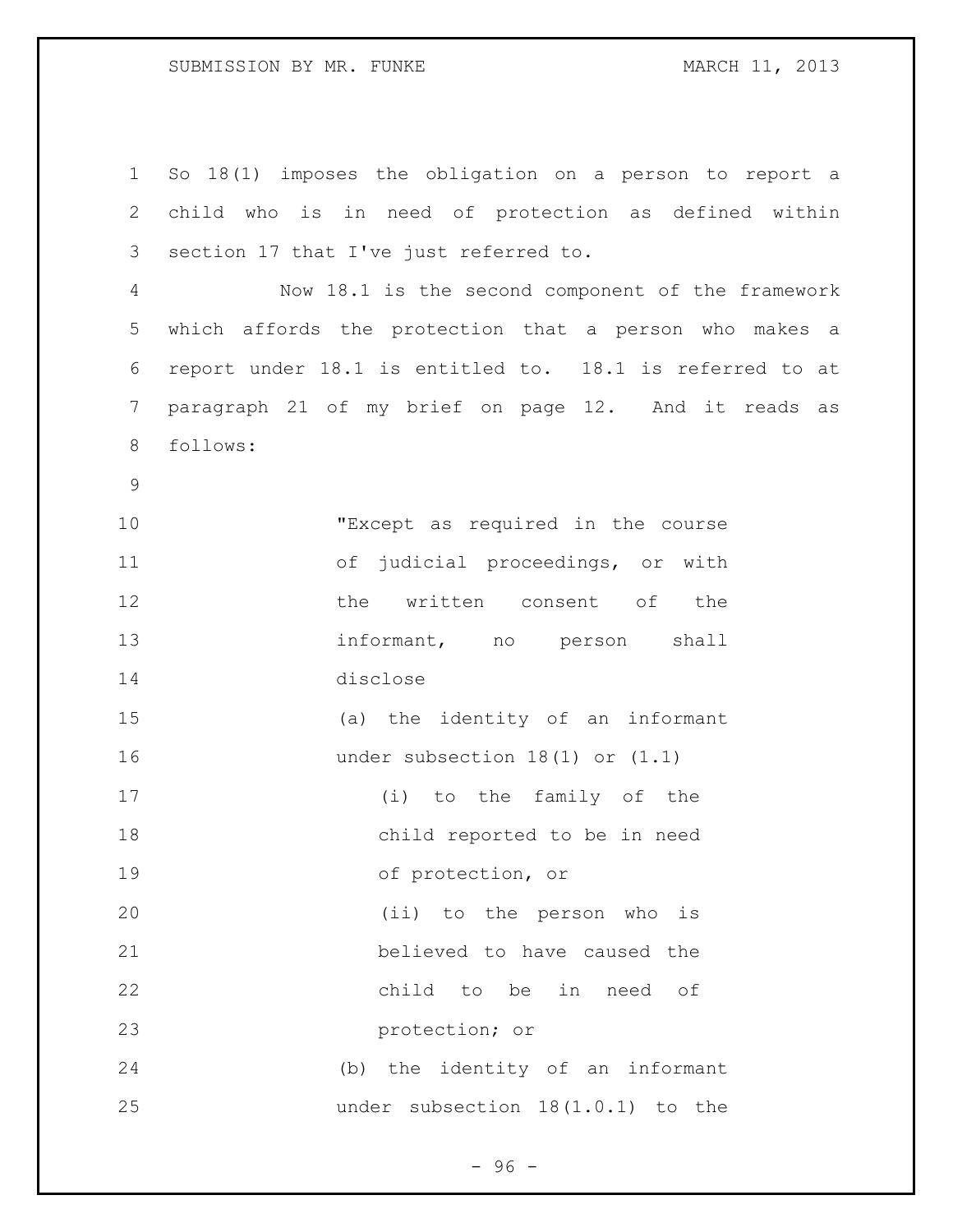person who possessed or accessed 2 the representation, material or recording that is or might be child pornography."

 Now the relevant passage in that is under 18.1(2)(a), the identity of an informant under subsection 18(1) or 18(1.1). It's not anyone who calls an agency and reports information. It's not anyone who calls the agency with a concern for a child. The protection is afforded only to someone who acts under an obligation under 18(1) or (1.1), which is, is that a person who has information which reasonably leads them to believe that a child is or may be in need of protection as defined under section 17. So it's a very narrow protection. In order to be afforded that protection you must first fall within the protected class of people and that is specifically informants under 18.1 or 1.1. So what we need to do is we need to look at that section and determine what are the criteria for falling within that narrow class of individuals.

 We submit that the witness DOE #3 is not entitled to the protections afforded under 18.1 because we say that she was not under an obligation to report the information that she had under either 18(1) or 18(1.1).

25 THE COMMISSIONER: Because?

- 97 -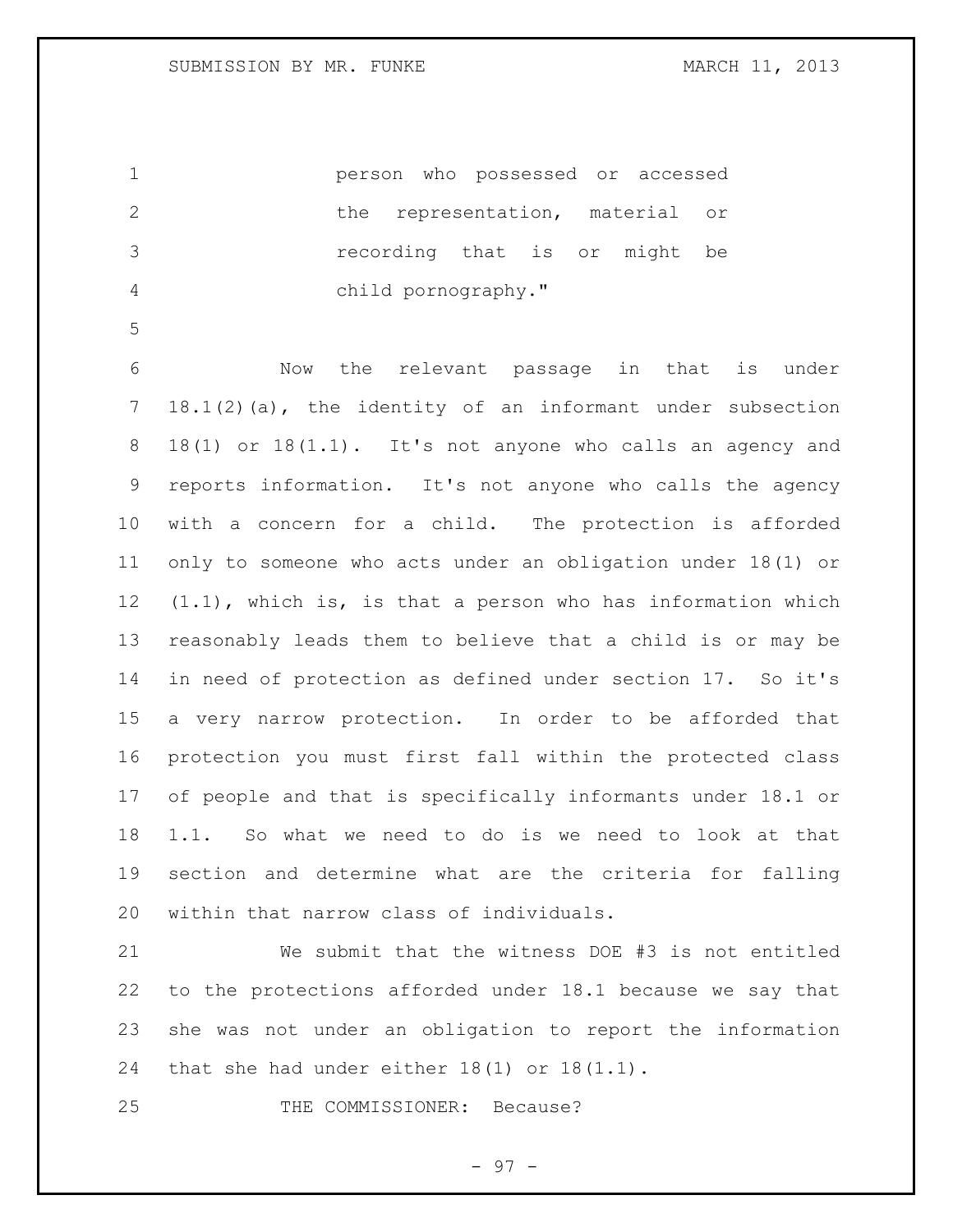MR. FUNKE: Because Phoenix was no longer a child at that time within the meaning of the act. She was already deceased and as such she falls outside the scope of the act.

 Now you have to remember, Mr. Commissioner, that the interpretation of this, of the term child has to be within the context of the act in which it appears and what's the purpose and intent of the Child and Family Services Act? It's for the protection of children and through the identification of child who might be in need of protection. With all due respect, Phoenix at that time had already died and she was outside the scope of anyone's protection at that point.

 The Child and Family Services Act is specifically about bringing services to bear to assist children and families who require assistance or, in circumstances where protection concerns exist, apprehend children from those people who are placing that child in need of protection. 18.1 deals specifically with the latter group of children, children who are in need of protection and must be apprehended from the circumstances in which they find themselves. You can't apprehend a child who's already deceased. A child who is already deceased is not in need of protection.

To examine that a little further, you need only

- 98 -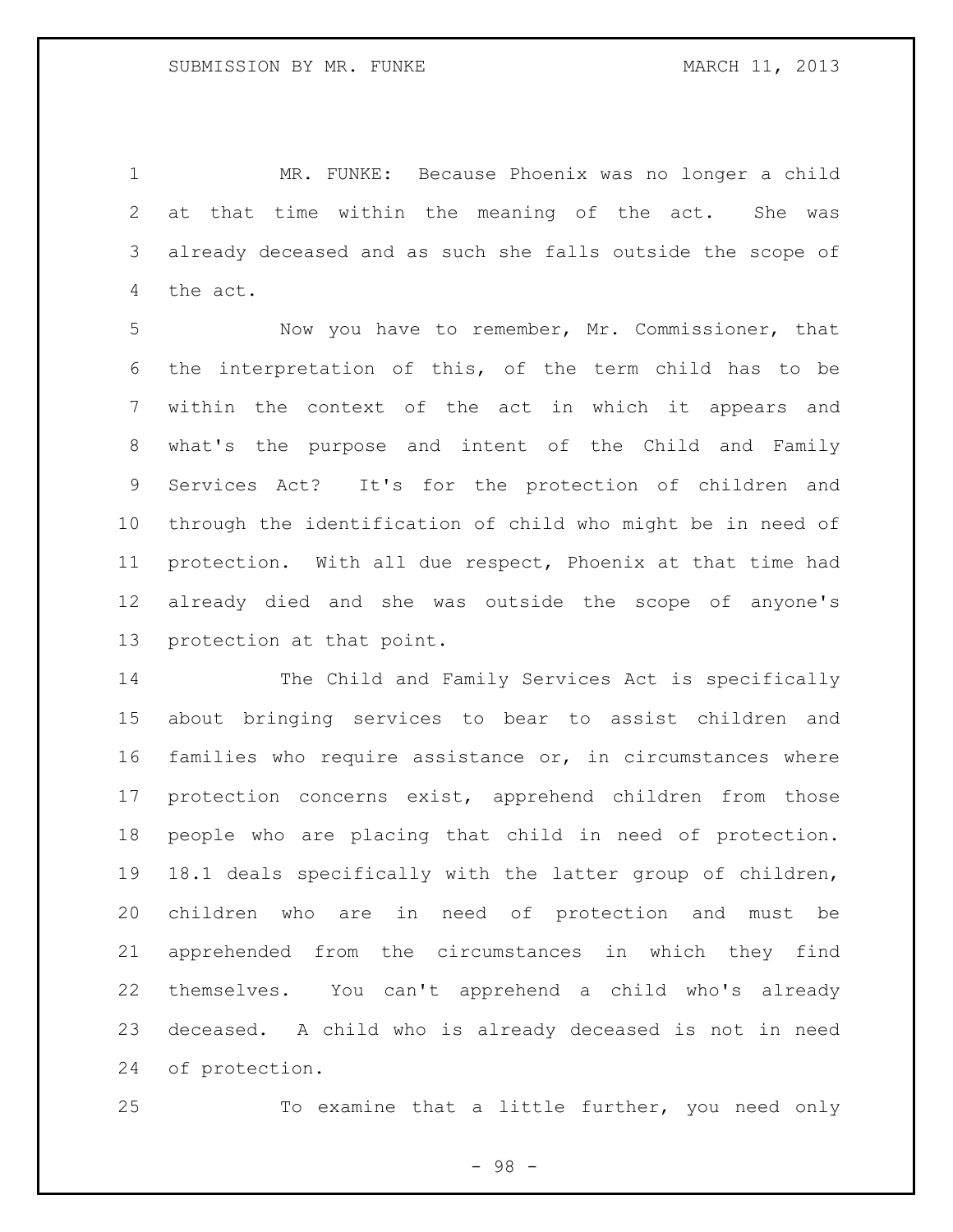| $\mathbf 1$     | look at the definition of a child under the act and under   |
|-----------------|-------------------------------------------------------------|
| 2               | section 1.1 of the act, the CFS act defines a child as a    |
| 3               | person under the age of majority. Our submission is, is     |
| 4               | that first of all in order to be a child you must be a      |
| 5               | person and as we all know, a person has rights and duties   |
| 6               | and obligations. A deceased person, or I'm sorry, a         |
| 7               | deceased cannot be a person in law and if you cannot be a   |
| 8               | person in law, you can't be a child within the definition   |
| 9               | of the act.                                                 |
| 10              | But the same analysis was undertaken by the                 |
| 11              | Alberta Provincial Court, Judge Allen, in the decision of   |
| 12 <sup>°</sup> | R. v. CBC Radio One, which I've included in my materials at |
| 13              | number 4. And Judge Allen in that decision goes<br>tab      |
| 14              | through an extensive --                                     |
| 15              | THE COMMISSIONER: What, what paragraph?                     |
| 16              | MR. FUNKE: Ninety-one, 92 and 99.                           |
| 17              | THE COMMISSIONER: Just a minute. Ninety --                  |
| 18              | I'll bring you to that in just a<br>MR. FUNKE:              |
| 19              | moment.                                                     |
| 20              | THE COMMISSIONER: No, but -- are you still on               |
| 21              | your brief?                                                 |
| 22              | MR. FUNKE: Yes.                                             |
| 23              | THE COMMISSIONER: At page 12?                               |
| 24              | MR. FUNKE: No, tab $4$ --                                   |
| 25              | THE COMMISSIONER: Oh, tab 4.                                |

- 99 -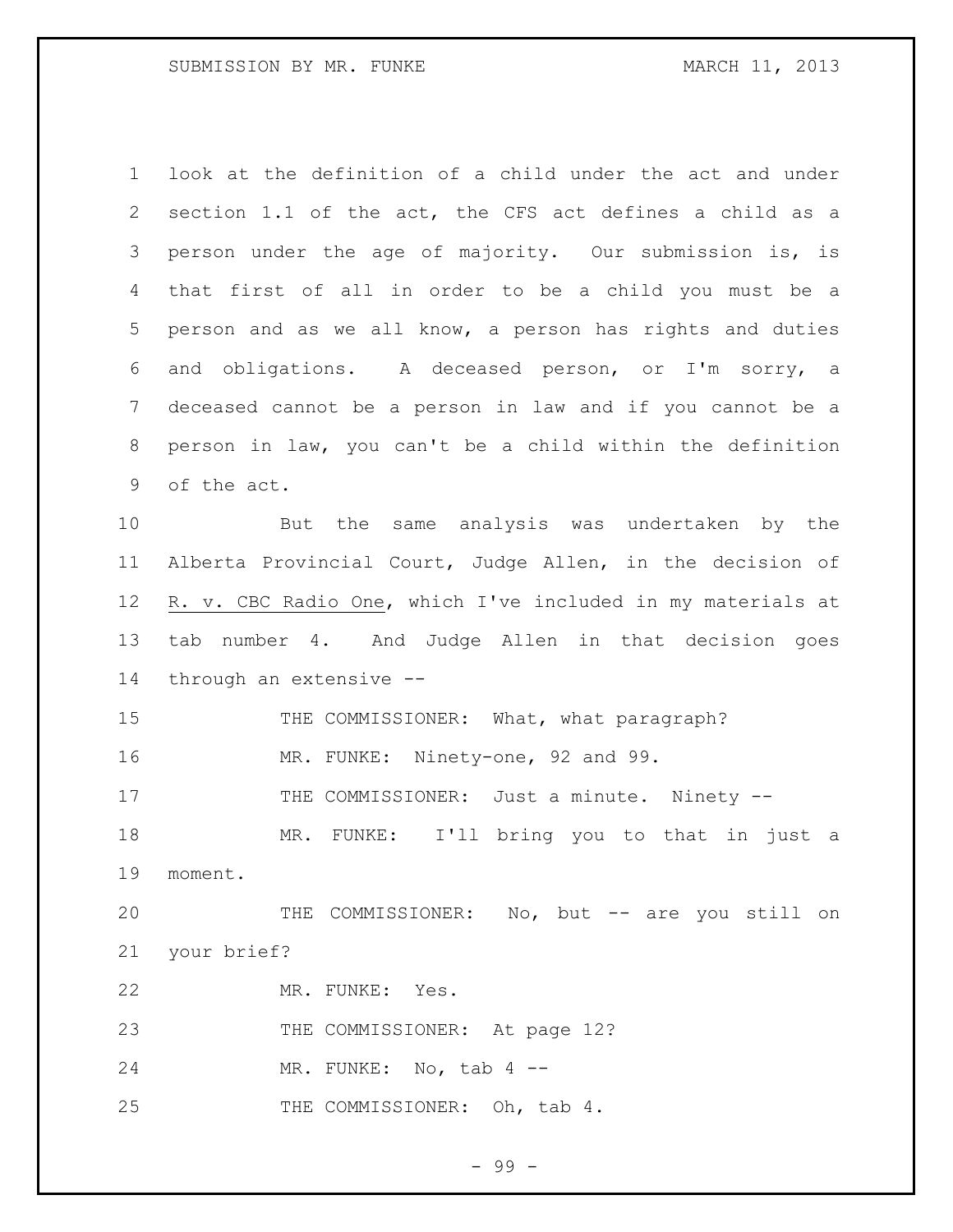1 MR. FUNKE: -- of my brief is the actual ad, I'm sorry, is the actual decision, I apologize. THE COMMISSIONER: This is not your book, I don't think. MS. WALSH: Mr. Commissioner, just in terms of how my materials are organized, if you've got Mr. Funke's brief -- 8 THE COMMISSIONER: Yes. MS. WALSH: -- the same binder that has the brief has the tabs with his authorities. 11 THE COMMISSIONER: Oh, okay. Well I have, I have -- 13 MS. WALSH: So it would be binder 4. 14 THE COMMISSIONER: I just printed these off on my home office printer -- MS. WALSH: But I think the, I think the staff also gave you four binders. 18 THE COMMISSIONER: Yes. MS. WALSH: So if you find binder four of four you'll find Mr. Funke's brief and authorities. It's a smaller binder. MR. FUNKE: Perhaps I can assist, Mr. Commissioner. In my brief I've actually reproduced -- MS. WALSH: Just give him a moment to find it then he'll --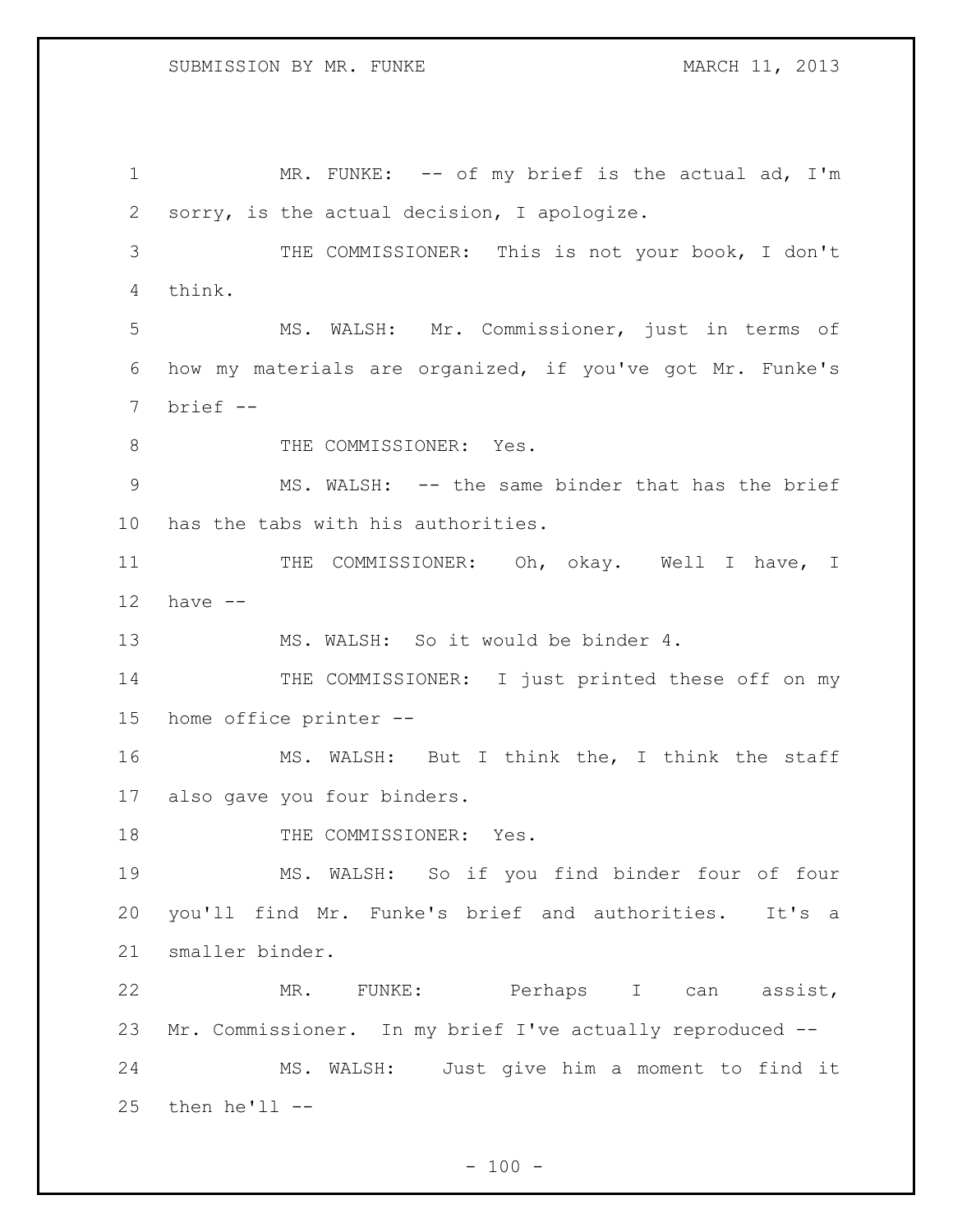SUBMISSION BY MR. FUNKE MARCH 11, 2013

1 THE COMMISSIONER: I have it. MS. WALSH: -- be able to follow you. MR. FUNKE: I was just going to say the paragraphs I'm referring to have been reproduced in my brief at page 13. If you'd like to turn -- THE COMMISSIONER: Oh, I've got page 13 in front of me. 8 MR. FUNKE: Okay. It's at paragraph 23 -- sorry paragraph 29, I apologize. So if you look at paragraph 29 on page 13 of my brief, I've reproduced a passage for your benefit. So before getting to this point, Judge Allen went through an extension analysis of the law on legislative interpretation and determined that a child within the meaning of that act meant as follows: "'Child' is defined as 'a person under 18 years.' I am in agreement with the view that the ordinary and grammatical meaning of the word 'child' does not include a deceased person ... In other words, if a report (for instance) concerns someone who is more than 18, or deceased, then the section does not serve to

 $- 101 -$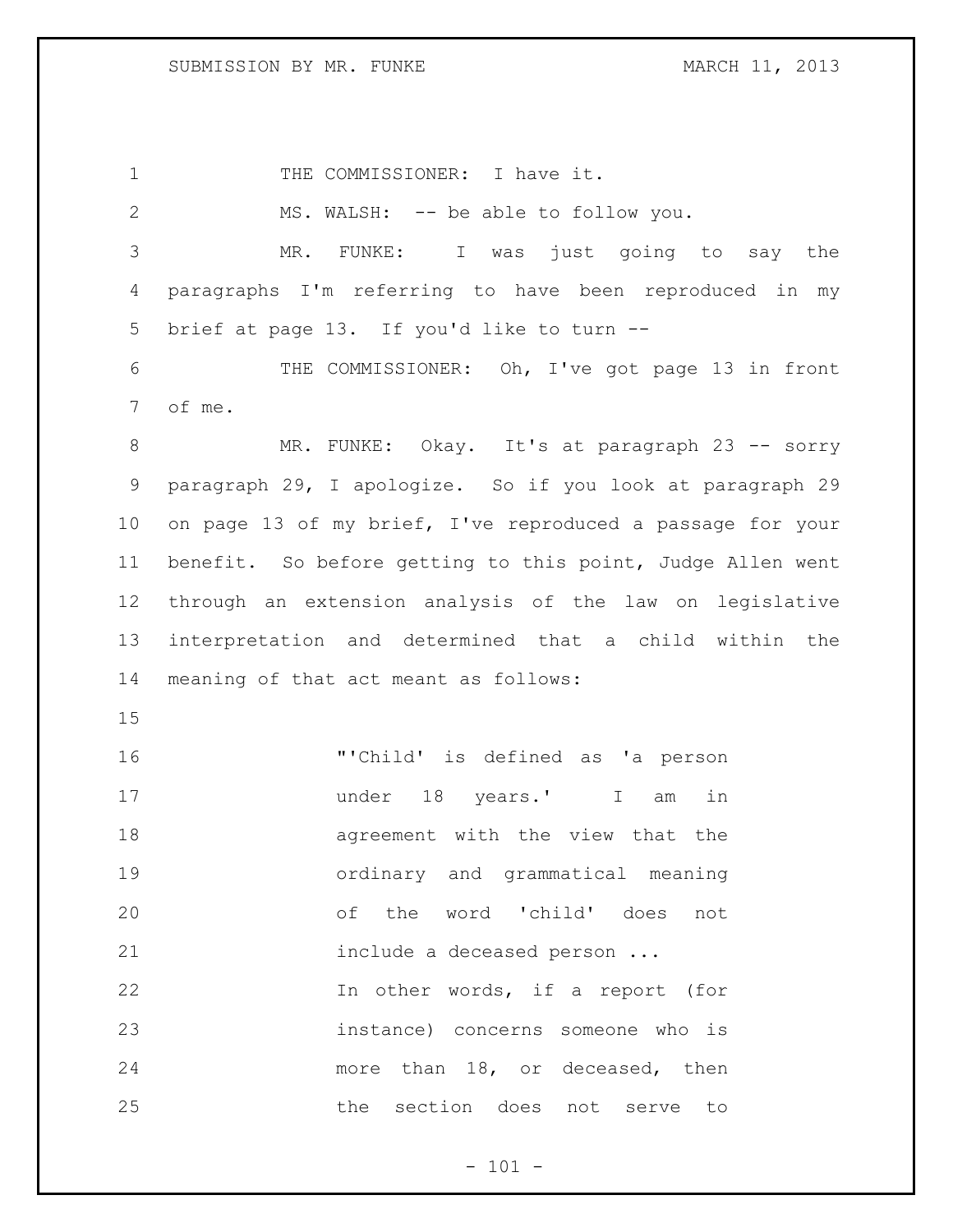```
1 protect that information ...
2 In summary ..."
3
4 He concluded at paragraph 99,
5
6 "... 'child' must be read in the 
7 context of the section, as a 
8 whole, as well as in light of the 
9 scheme in the Act. The section 
10 provides that the child is one who 
11 has come to the attention of the 
12 Minister or a director. The child 
13 must be alive at the time he or 
14 She has come to the attention of
15 the director or Minister. The 
16 subsequent death of the child does 
17 mot mean that the information
18 serving to identify the child can 
19 be published. The ban is
20 perpetual, unless one of the
21 exemptions in s. 126.2 is 
22 applicable."
23
24 Now what they were considering in that case was
```
 $- 102 -$ 

something very similar to this situation, where there was a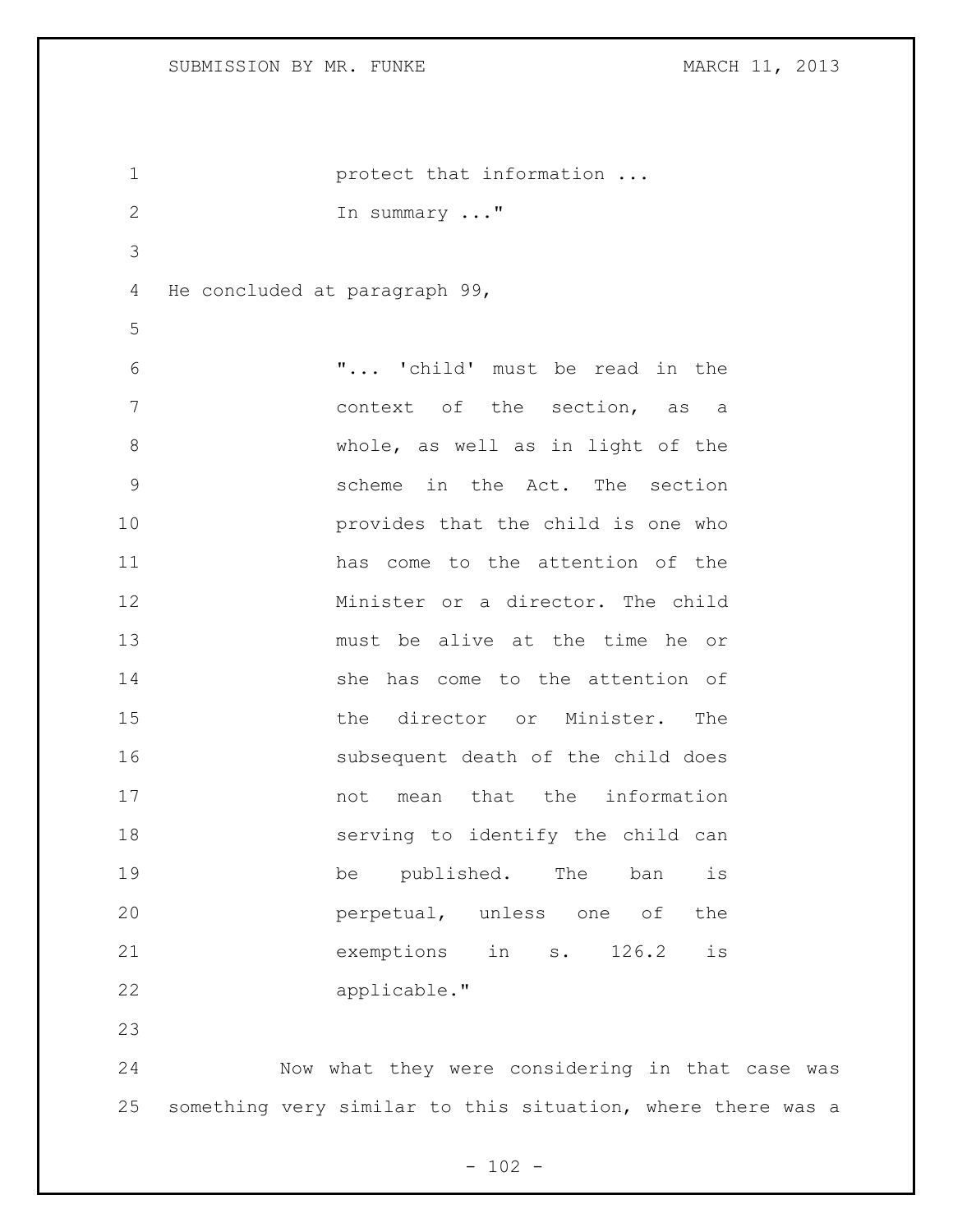publication ban that was being considered in circumstances where the child in that case was alive at the time that they came to the attention of the agency but subsequently died. In that case Judge Allen held that the publication ban was appropriate because the child was alive at the time that they came to the attention of the agency and the subsequent death of the child did not remove the obligation to protect that information. However, he distinguished that and said had the child not been alive at the time that 10 they came to the attention of the agency, then that protection would not be afforded simply because she's no longer a child. And the definition of child in that act is almost exactly the same as ours. Ours has a child under the age, a person under the age of majority and that act it says a child is a person under the age of 18. But otherwise, the intents and purposes of the acts are the same.

 In Alberta the act is called the Child Youth and Family Enhancement Act but it is essentially the same type of legislation as the CFS act is and has the same purposes and intent, it's for the protection of children, the identification of children in circumstance where either their families require additional services from the agency or in protection cases where they need to be apprehended because of the fact that they have either their life,

 $- 103 -$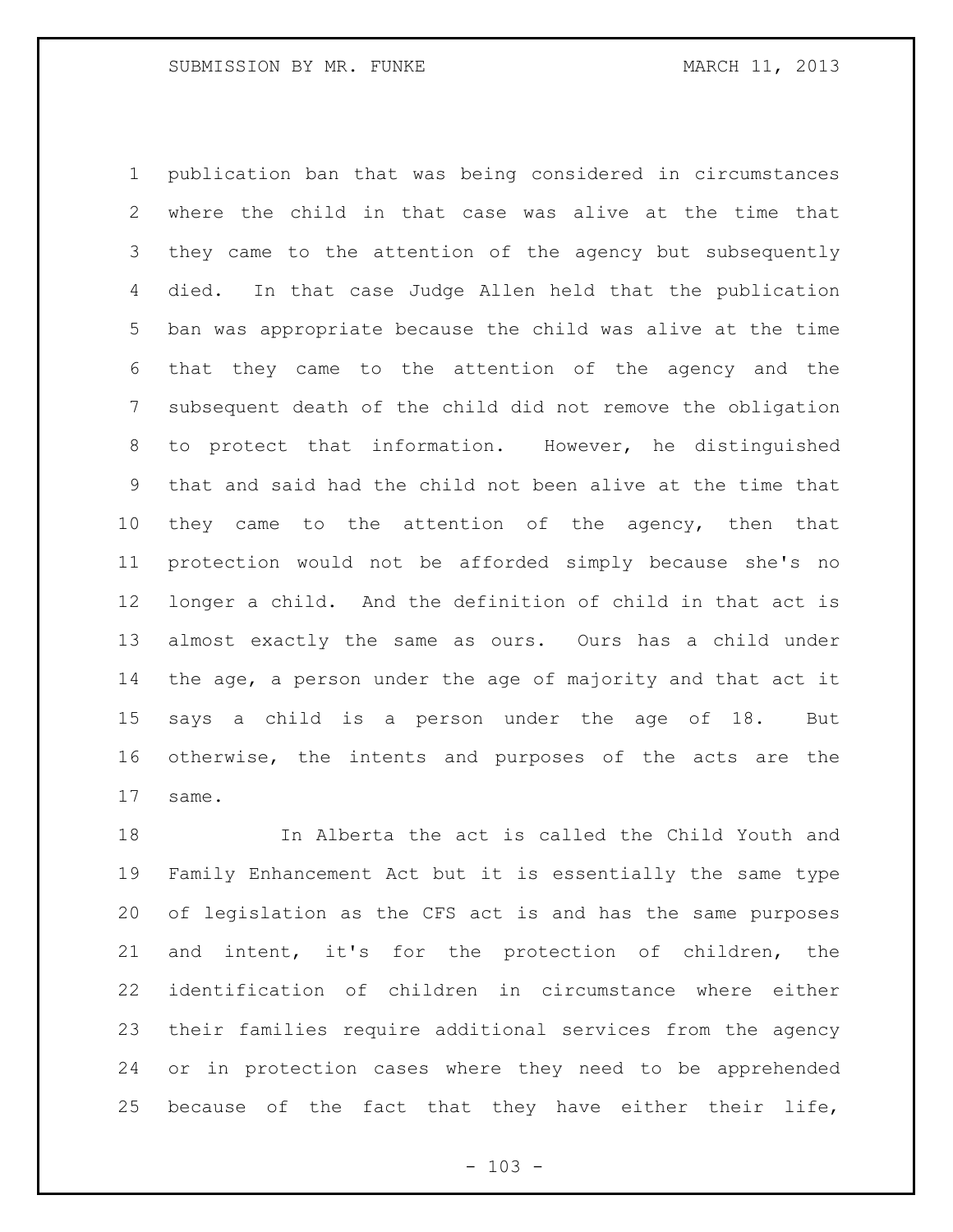well-being or health is jeopardized.

 So the analysis that Judge Allen goes through in that case is directly applicable, I submit, to this case before you. So our position is, is that because witness DOE #3 did not believe Phoenix to be alive at the time that she contacted the agency, she's been very clear about that. Her belief was that Phoenix was dead and had been dead for some time. The information that she received from her children was that Phoenix had died in the summer of 2005. She contacted the agency in March of 2006. She was cross- examined on this point during Mr. Khan's cross-examination and she confirmed that at the time she believed the information that her children gave her and that she believed that Phoenix had been murdered.

 More importantly, when that information was received by the agency, they confirmed Randy Murdock's notes from that telephone call, confirmed that she related to him that she believed the child was buried somewhere in the yard of Karl McKay. So there's no question that at the time that she was reporting that information she was not reporting a child that she believed at the time to be in need of protection, but rather she was reporting the death of a child that she had become aware of and that is significant, I submit, because the protections for reporting a child in need of protection do not apply unless

 $- 104 -$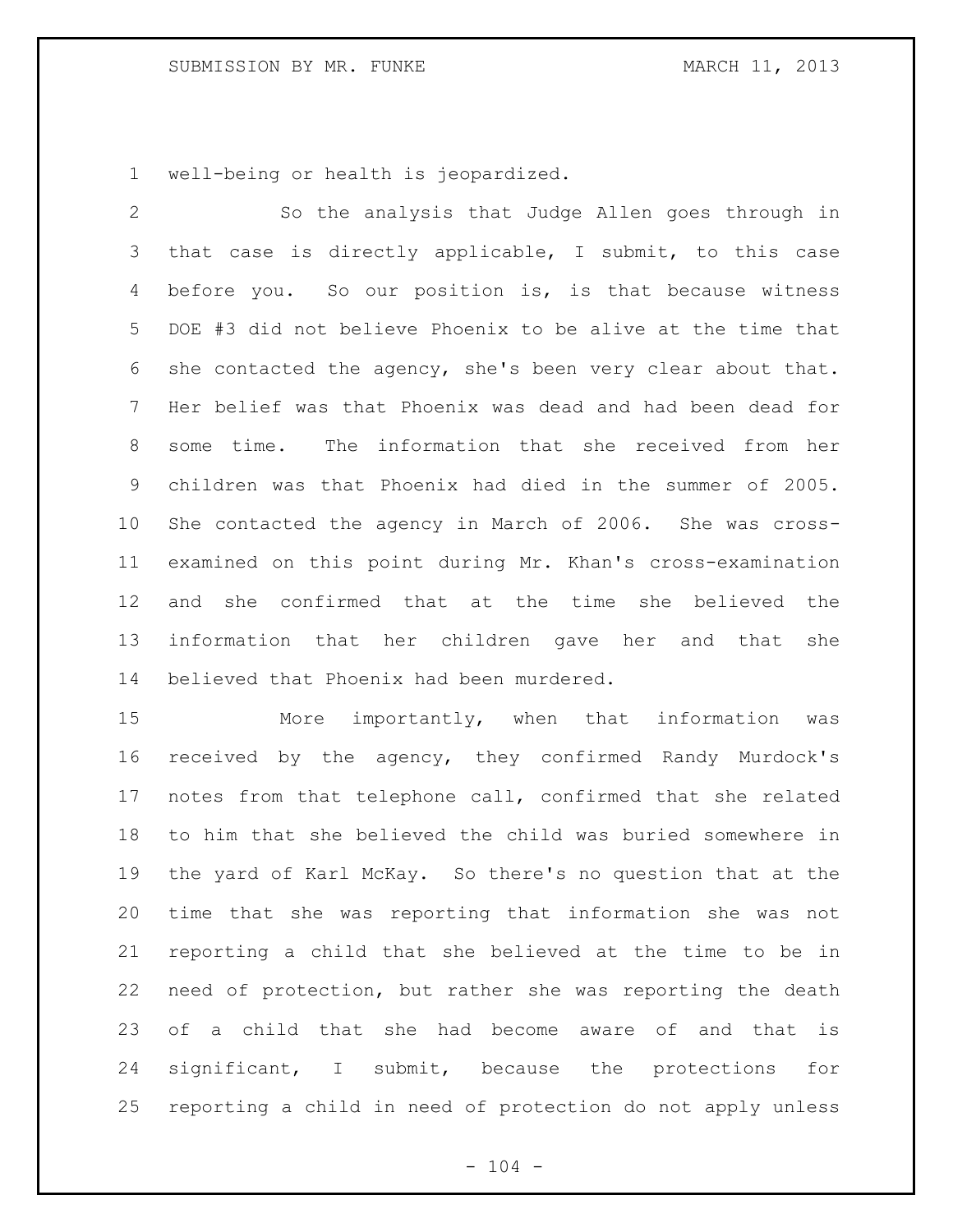you're calling to report a child in those circumstances. And the reason for that is important to understand and one of the questions that you put to Mr. Gange this morning was well what was the purpose of 18.1 in affording that protection. Mr. Gange suggested to you that it was an inducement for people to come forward because this protection exists. That is not the case. People are obliged to come forward to provide this information. It is not a situation where people need to be induced. There is a statutory obligation to come forward and if people do not they're subject to prosecutions and significant penalties including custodial dispositions if they breach that section of the act.

 So it's not a situation where people need to be encouraged to come forward, they have a legal obligation to do so when they are in possession of information that leads them to reasonably believe that a child is or may be in need of protection. No, the reason that there is protection afforded under 18.1, I submit to you, is because the voluntariness of their coming forward has been removed. They no longer have any free will in that regard, they have an obligation to come forward. It's not a matter of a voluntary involvement and because there's a statutory duty to do so, the legislature, in my submission, has afforded them protection because of the very fact that they can't

 $- 105 -$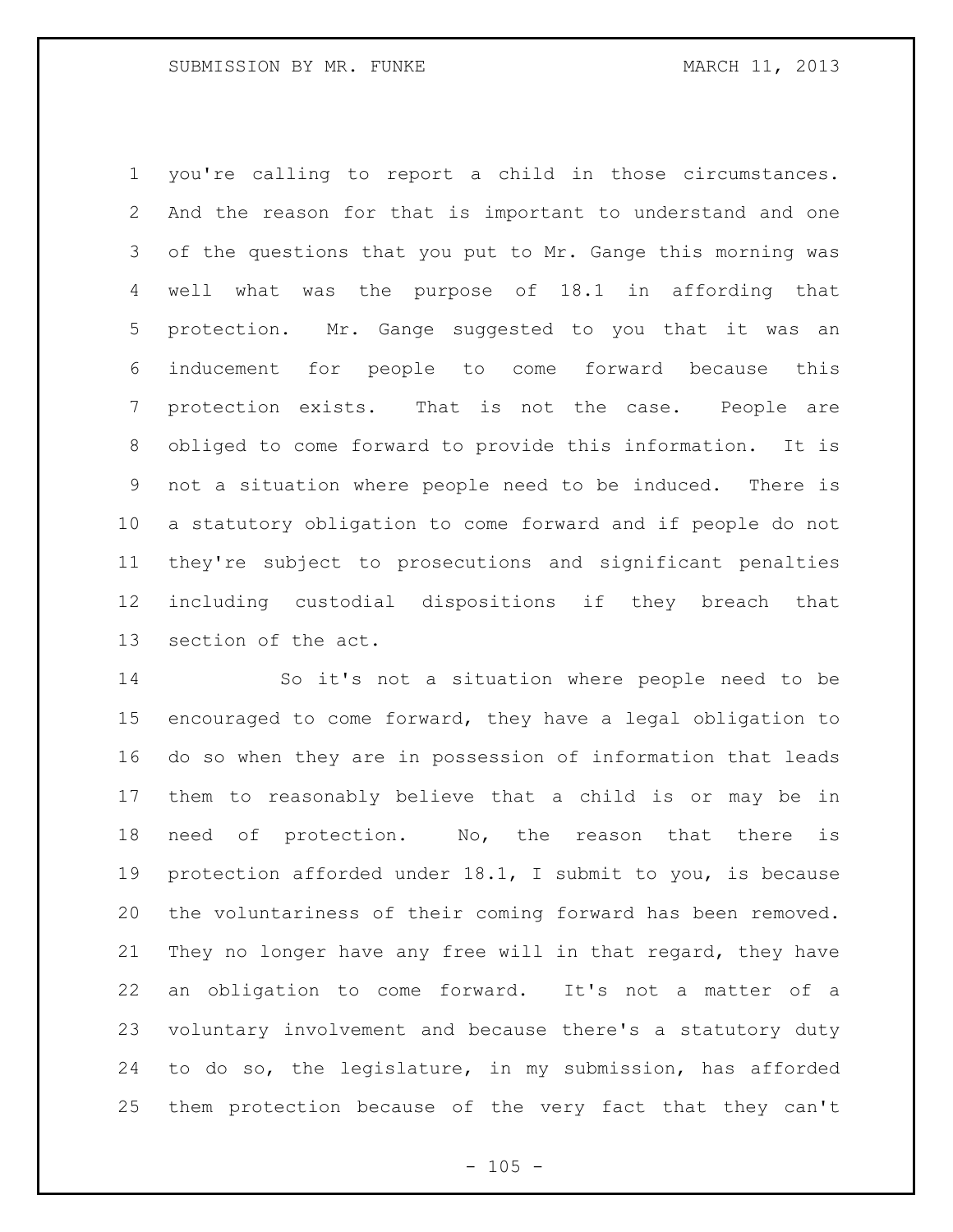choose whether or not to come forward. It's not an inducement. They have a legal obligation to do so.

 And that's a significant distinction between the Morin case and this one. One of the public policy considerations that the court looked at in Morin was the further and future effect of a decision, where if they remove that protection what impact would that have on other jailhouse informants coming forward and they were concerned because although Mr. Gange didn't refer to it as such, it's essentially the chilling effect that if other informants knew that by coming forward they would have their identities revealed that certain negative consequences may accrue to them as well and for that specific reason, the court considered the public policy implications of not granting the publication ban. That doesn't apply in this case. People don't have a choice whether or not to report that information. It's an offence punishable in summary conviction if they don't. It's a statutory obligation to come forward and report that information. It's not a situation where people need to be induced. There's a legal obligation to act.

 And that's why in order to be afforded that protection you need to be very clear about whether or not that person qualifies as an informant under 18(1) or 18(1.1). And I don't want to come across as being callous

 $- 106 -$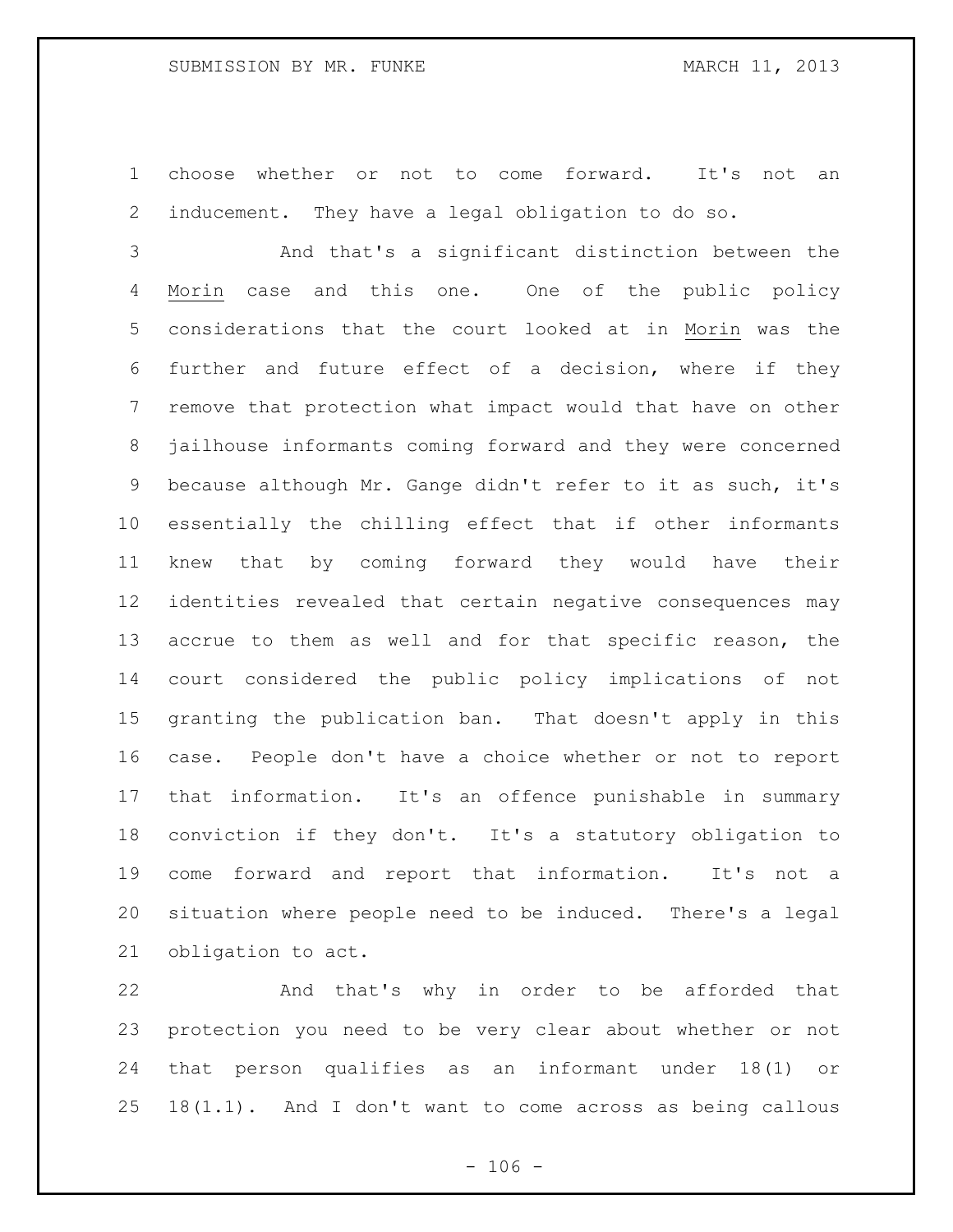or unsympathetic to the witnesses who have come forward and sought the publication ban, but these matters aren't determined on the basis of sympathy. THE COMMISSIONER: But now you just made reference to witnesses. You're speaking to Mr. Gange's -- MR. FUNKE: Yes. 7 THE COMMISSIONER: -- second application --8 MR. FUNKE: Yes. 9 THE COMMISSIONER: -- where there's one party involved. 11 MR. FUNKE: And that's fair. 12 THE COMMISSIONER: Yes. MR. FUNKE: I don't mean to be unsympathetic to DOE #3. Mr. Gange was quite correct, we all have sympathy for witness DOE #3. But these applications aren't determined on sympathy. They're determined on an application of the law to the facts whether or not the applicant has met the test that the applicant must meet and I submit to you that they have not. One of the comments that Mr. Gange also made this morning was that in response to my argument he submitted that whether the child is alive or dead, the protection that's afforded to the informant under the act should nevertheless apply. That clearly does not seem to be the intent of the legislature and once again, we have to follow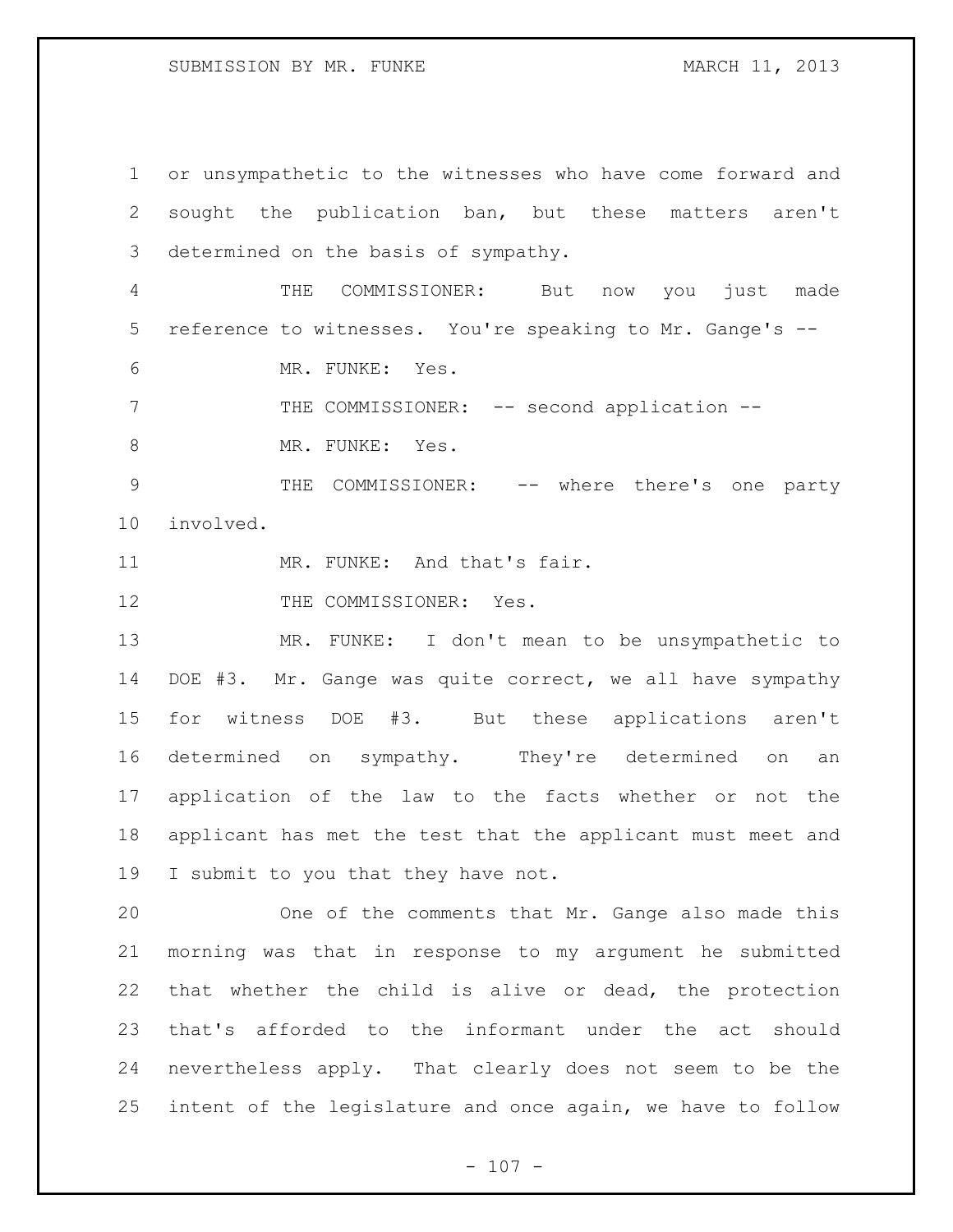what the legislature dictates in this regard in terms of the application of the act. Whether or not we have sympathies for DOE #3 again is not determinative. And although he's quite correct that the protection afforded under 18.1 is for the witness and not for the child that is the subject of the report, nevertheless you can't escape the requirement that at first must be information that is being provided under 18(1), which is has to relate to a child in need of protection. And as I've already indicated, a child who is deceased cannot be in need of protection, first of all because they don't have a life, health or well-being to protect within this meaning of the act and secondly because they're not a child within the definition of the act.

 Finally, I have one other comment to make with respect to the submissions that were made this morning relative to DOE #3. One of the exhibits filed to the affidavit of Bobbi Rachelle Lee, that was filed by Mr. Khan on behalf of Intertribal CFS relied upon him, refers to a number of media articles that have been published. The most recent article in his material was printed on November the 15th, 2012, less than four months ago, and that article refers to DOE #3 by name and very clearly sets out her relationship to Karl Wesley McKay. So that raises two issues. First, any publication ban that DOE #3 would be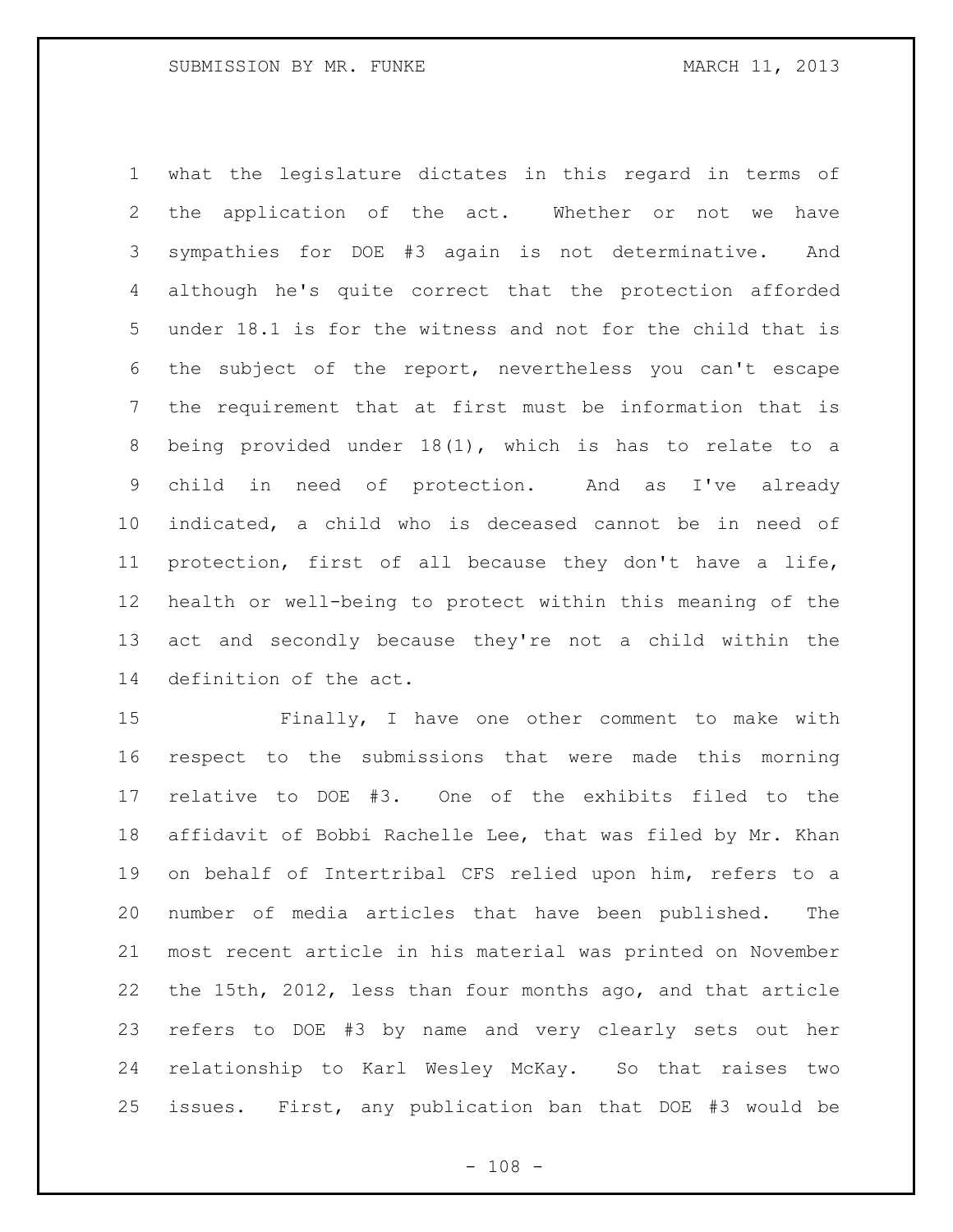entitled to would be, with all due respect, extremely flimsy even --

 THE COMMISSIONER: You're talking about the first motion now, are you?

 MR. FUNKE: No, no, because Mr. Gange has requested as part of his remedy as an SOR declaration a publication ban with respect to her identity because she's an SOR. So the difficulty is, is that were you to grant that remedy, it would be the flimsiest publication ban that one could consider because all anyone would need to do is have an Internet connection and have a rudimentary understanding of how to operate a search engine, type in the information that was now available in the event that a publication ban was granted because it would not preclude the media from reporting on the relationship between DOE #3 and Mr. McKay and a cursory search would result in an article that was published less than four months ago. So it's not a situation where we're dealing with articles that were published back at the time of the trial only, but rather very recent articles published in November of 2012.

 More of the point, where is the evidence that any negative consequences flowed as a result of the article that was published in November? There's no evidence that despite the fact that her name was published, that anything deleterious happened or anything that caused her any

 $- 109 -$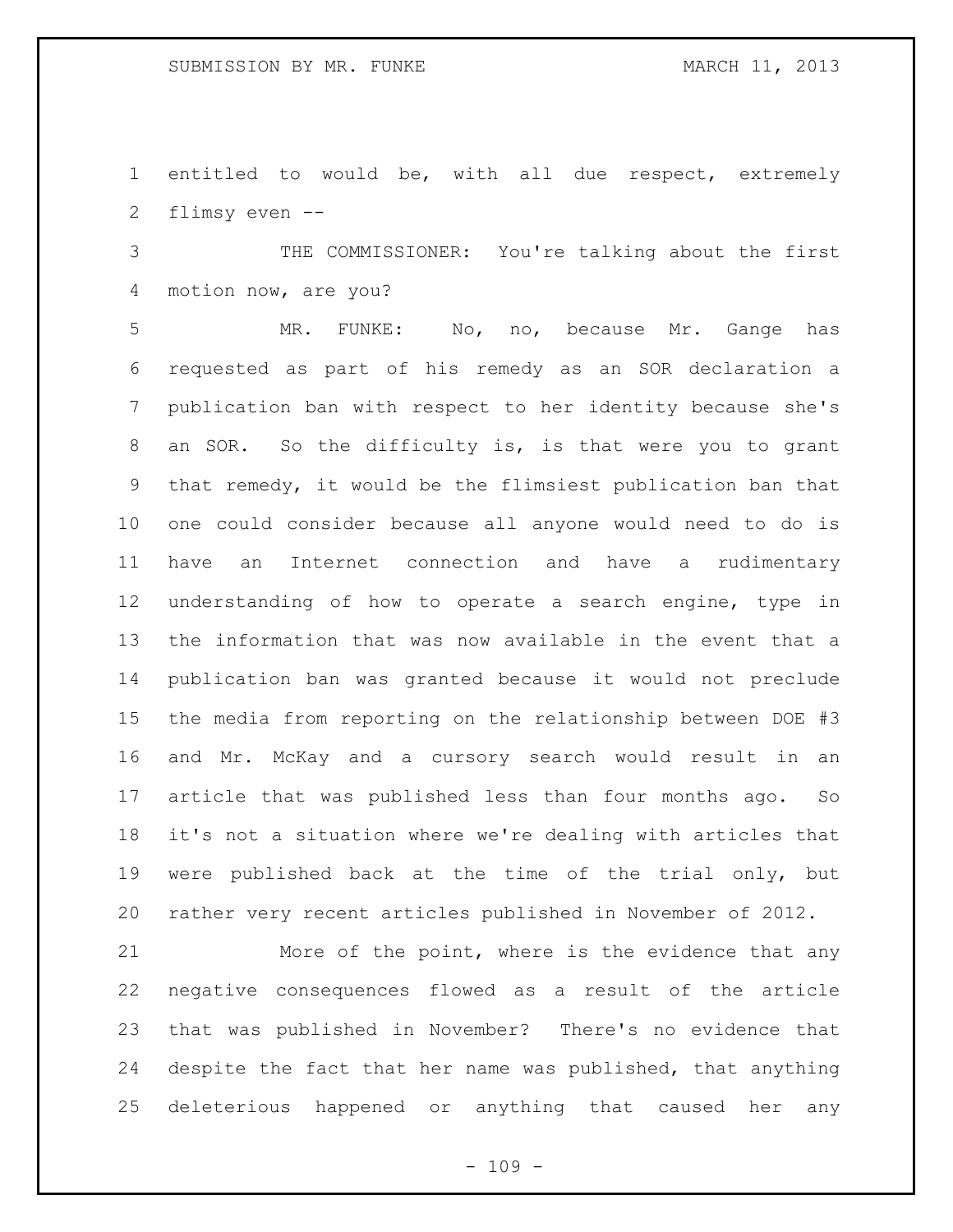## REPLY BY MR. GANGE MARCH 11, 2013

specific concern.

| $\mathbf{2}$    | So those are all of the factors that I would ask            |
|-----------------|-------------------------------------------------------------|
| 3               | you to consider, Mr. Commissioner, in my submissions with   |
| 4               | respect to the application for an SOR declaration as sought |
| 5               | by Mr. Gange on behalf of his client.<br>Subject to any     |
| 6               | questions or comments you may have those are<br>my          |
| $7\phantom{.0}$ | submissions.                                                |
| 8               | THE COMMISSIONER: No. Thank you, Mr. Funke.                 |
| $\overline{9}$  | Mr. Gange?                                                  |
| 10              | MR. GANGE: Thank you, Mr. Commissioner.<br>I'm a            |
| 11              | little bit surprised by the last commentary because that    |
| 12              | was material that was covered by Mr. Khan in his submission |
| 13              | in terms of the previous publication and I thought that the |
| 14              | ruling that you had made was that Mr. Funke was, was able   |
| 15              | to respond to matters that Mr. Khan had not brought up. So  |
| 16              | I'm a little bit surprised by that.                         |
| 17              | The fact of the matter is, however, that, that an           |
| 18              | article that is in the newspaper months ago is not the same |
| 19              | thing as having a witness testify in public with the press  |
| 20              | here, with the photographs, with the publication of the     |
| 21              | person's identity. It's a totally different perspective.    |
| 22              | So that the fact that her identity has been made known is,  |
| 23              | as I argued previously, quite irrelevant according to the   |
| 24              | Morin decision.                                             |

With respect to the argument that Mr. Funke

 $- 110 -$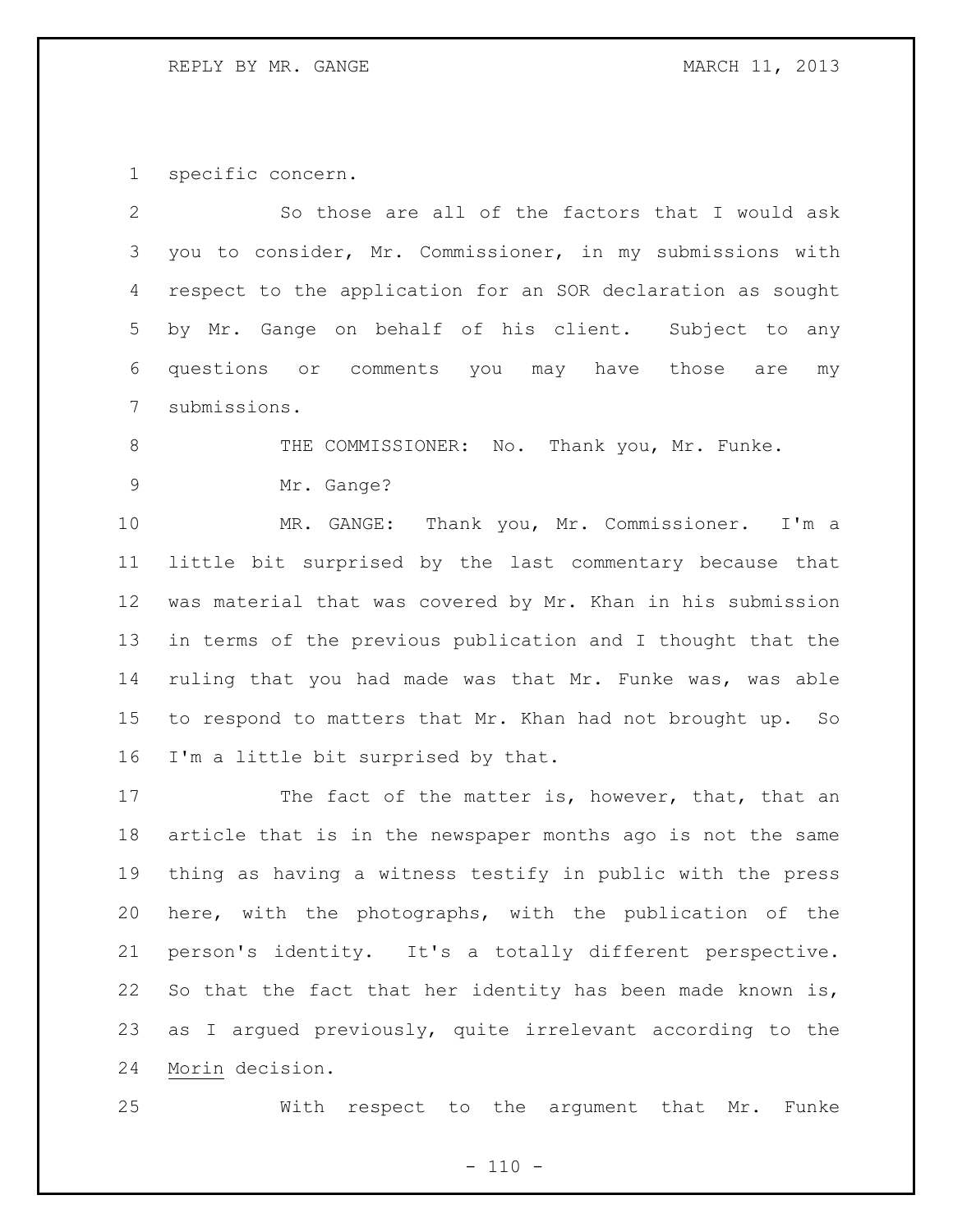REPLY BY MR. GANGE MARCH 11, 2013

 advised you that he would advance, which deals with section 18 and whether or not the fact that Phoenix Sinclair was dead at the time that DOE #3 made her call, as I've already touched on it and so I'm going to be very brief.

5 THE COMMISSIONER: Yes, you have.

 MR. GANGE: I'm going to be very brief. The protection that is afforded under section 18 is for the purpose of the informant and whether or not we use the words "informant" or "source of referral" in this hearing it seems to me from my limited experience the words "informant" and "source of referral" have been interchangeable so that the notice of application that was brought is, with all due respect, quite appropriate to have DOE #3 named as an SOR.

 I said in my initial submission to you that in my view, and I'm going to argue, I did argue that the CBC case was wrongly decided because of the fact of this, that -- well I'm not sure that it's wrongly decided in terms of the way that it was looking at it. That case was focusing on whether the identity of the child could be disclosed and so the court was looking at whether the identity would be, of the child would be protected. Now at the time that the report was made the child was alive and the court went through and said the child was alive when the report was made, died subsequently. If the child had been dead when

- 111 -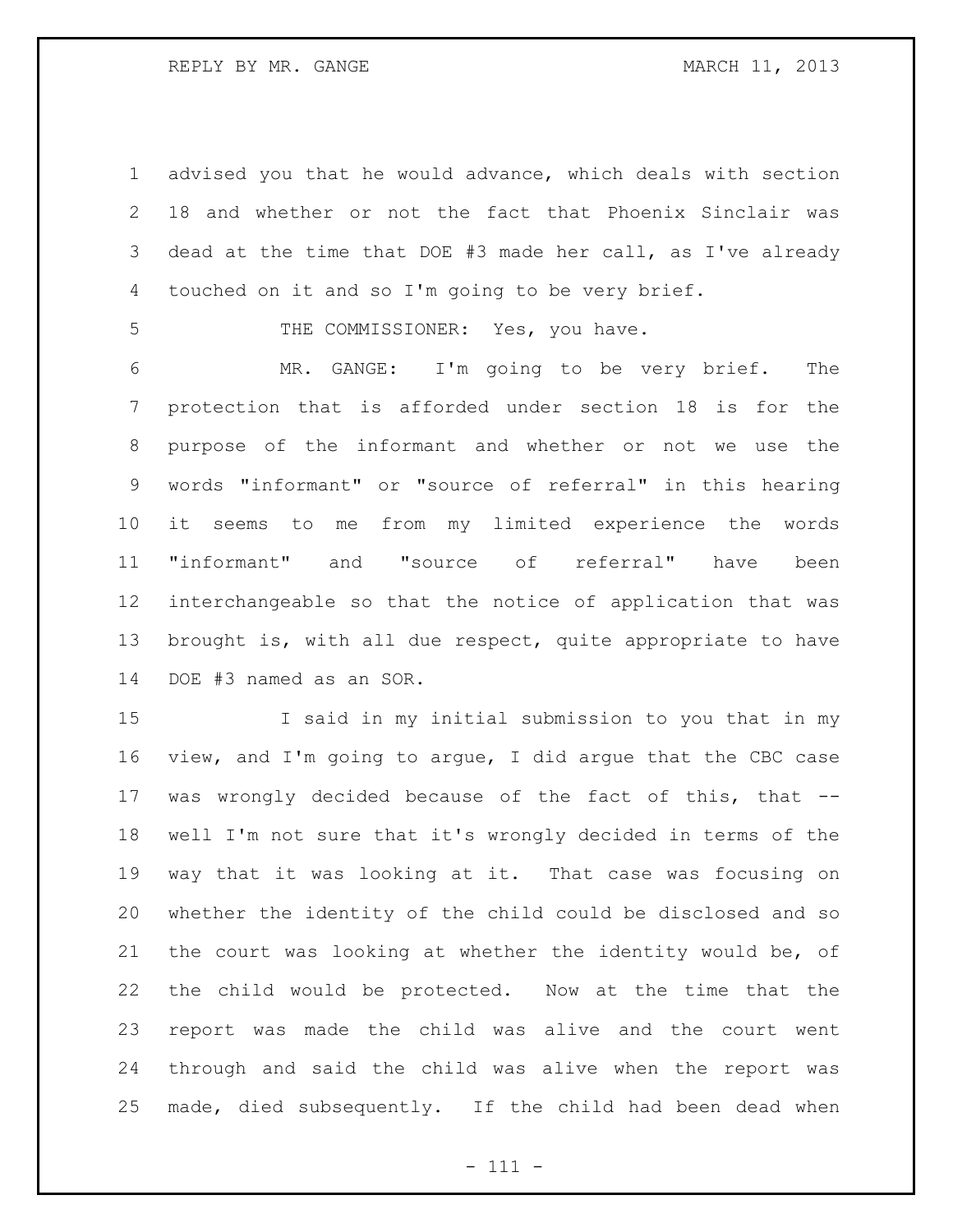the report was made then the identity of the child could have been released because it would not have been protected pursuant to that act. That's not what I'm talking about. I'm talking about the protection to the informant, the source of referral, and in that analysis what you have to do is to say well what is the purpose of section 18? And the purpose -- I do not believe that I used the word inducement or discussed that in any fashion in my argument this morning. It may be a case of early Alzheimer's but I don't believe that I made such a remark. What I said was that the purpose of the act is to protect the informant and when you look at those sections, there is no question that is the purpose. And what I said was that it made no sense to say that if a child is alive and a person makes a, a report of, of concern, that there would be protection, but if the child was dead and the person made the same kind of report, that there would be any lesser need for the protection of the informant. And the CBC case does not address that issue, so that you have to look at it from the perspective of DOE #3, when she makes that phone call should her identity be protected. There is no policy reason to distinguish between the two situations. There is a policy reason for distinguishing the identity of the child because in one case the child was alive and therefore should be protected; in the other case the child was dead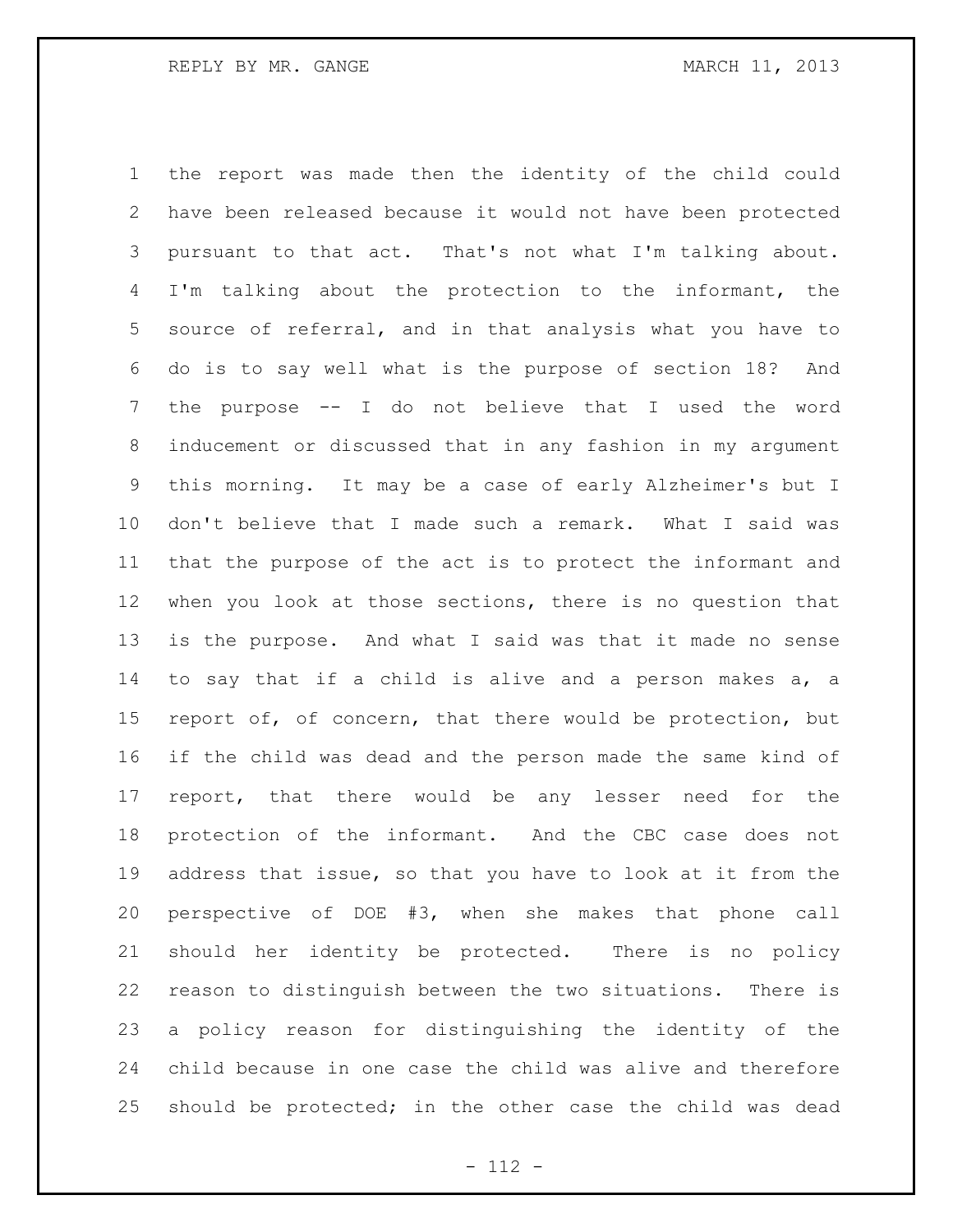## SUBMISSION BY MR. KROFT MARCH 11, 2013

| $\mathbf 1$     | and so the court in that decision said well they're dead    |
|-----------------|-------------------------------------------------------------|
| $\mathbf{2}$    | when that report was made, there is no need to protect that |
| 3               | child. Again, we're not -- we're talking about the person   |
| 4               | who is obeying their responsibility to advise a Child and   |
| 5               | Family Services agency of this situation.                   |
| 6               | That's my submission.                                       |
| 7               | THE COMMISSIONER: Thank you, Mr. Gange.                     |
| 8               | MR. GANGE: Thank you, sir.                                  |
| 9               | THE COMMISSIONER: All right. Commission                     |
| 10 <sub>o</sub> | counsel, anything else with respect to these two motions?   |
| 11              | MS. WALSH: Mr. Commissioner, I am advised by                |
| 12              | counsel for the media that he wants to put the media's      |
| 13              | position on the record.                                     |
| 14              | THE COMMISSIONER: All right. Mr. Kroft?                     |
| 15              | MR. KROFT: Thank you, commission counsel. Thank             |
| 16              | you, Mr. Commissioner. I won't be long. I did put the       |
| 17              | position of the media on the record on February 6th when I  |
| 18              | told you that the media would be sitting this one out, but  |
| 19              | that the media, that should not be taken as agreement that  |
| 20              | the evidence supports the motion. And I told you on         |
| 21              | February 6th, and I just want to make sure we're clear,     |
| 22              | that the basis for doing that were conversations I had      |
| 23              | first with Mr. Gange and then on February 6th and that was  |
| 24              | based on the understanding, which I think is still accurate |
| 25              | but I want to make sure, that the order that is sought, and |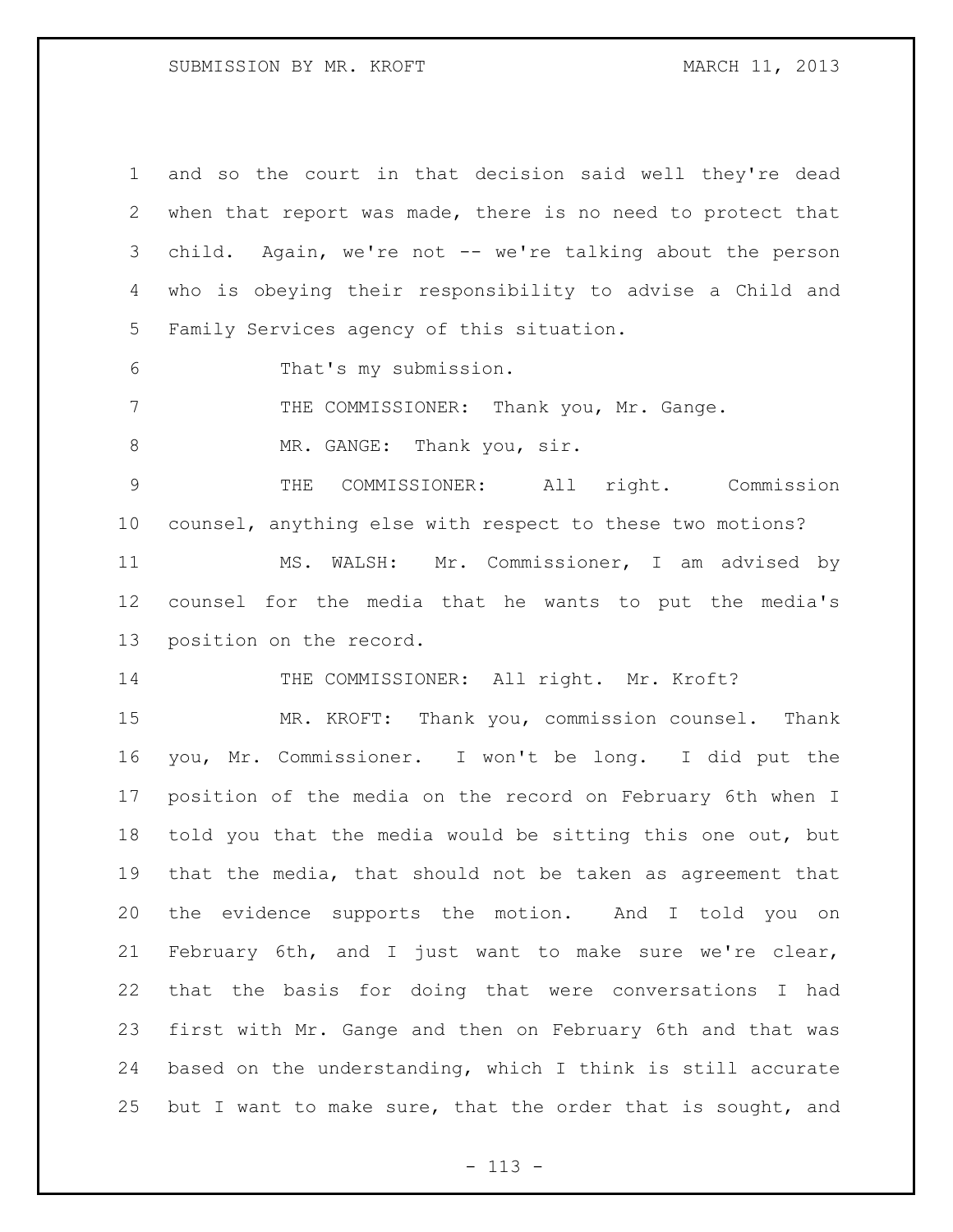the only order that is sought is going to allow audio evidence, if it's granted, to be available to the public and I wanted to say that because there was some discussion about alternative orders this morning. My --

 THE COMMISSIONER: No, my understanding is that that still stands.

7 MR. KROFT: All right. Next, that the order sought does not restrict the reporting of the witness's connection to Mr. McKay. I think that was already dealt with this morning.

11 THE COMMISSIONER: Yes.

 MR. KROFT: Next, the order sought does not restrict reporting of the substance of the evidence as opposed to the names.

15 THE COMMISSIONER: Correct.

 MR. KROFT: And finally, that if the evidence that is ultimately actually given by these witnesses goes beyond what has been disclosed as the expected evidence, the media group has the ability to move to you to ask you to either set aside or reconsider the order in light of the development.

22 THE COMMISSIONER: That's agreed?

 MR. KROFT: Yes. And on that basis the media is not participating. That's all I have to say.

25 THE COMMISSIONER: Thank you, Mr. Kroft. I think

 $- 114 -$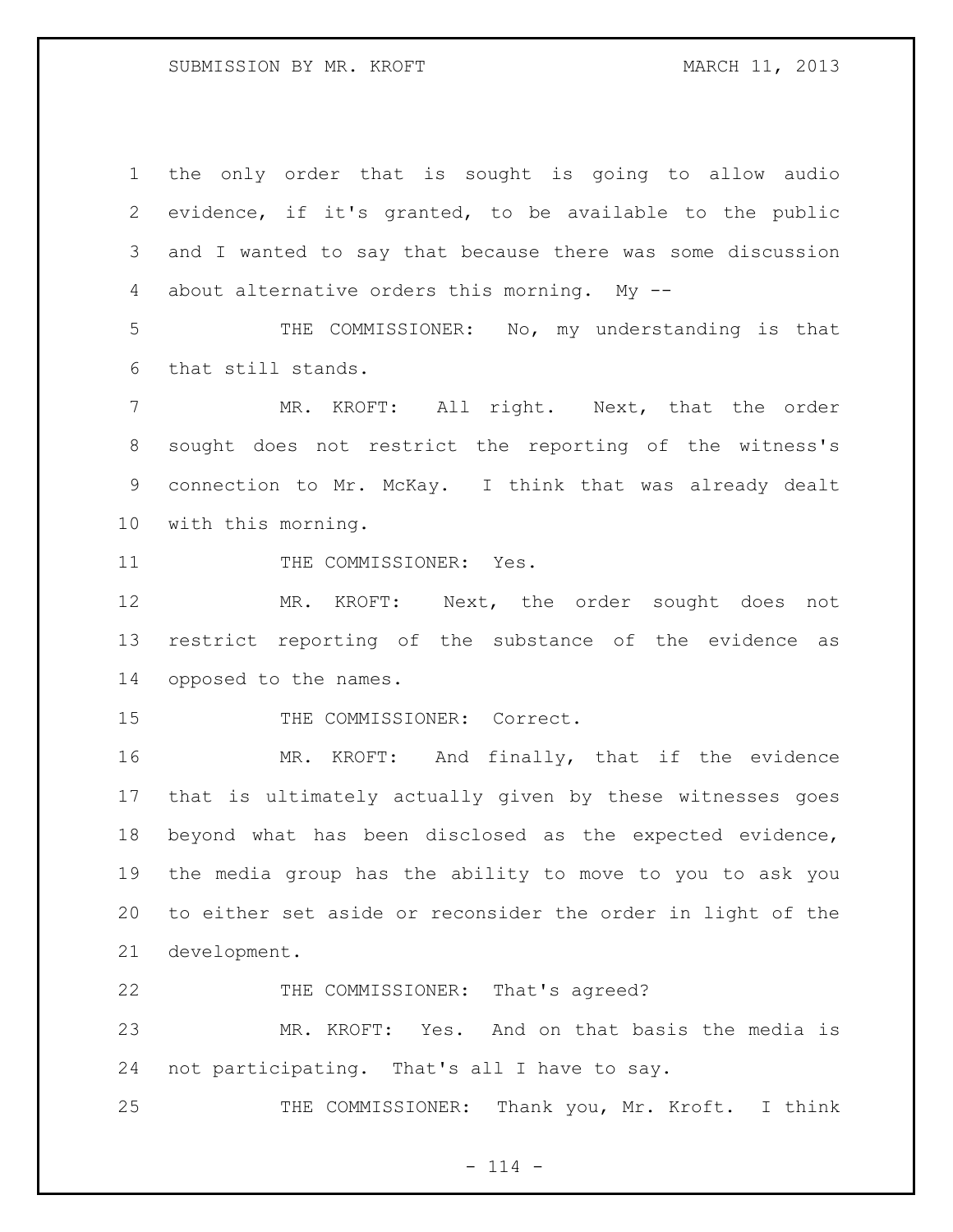that's all agreed to.

 All right. I'm going to spend what is left of today when I deal with another matter and tomorrow morning I'm putting my thoughts together on these two applications and I will deliver an oral ruling at two o'clock in this room tomorrow afternoon.

 Now the other matter that will require attention 8 this week is the conflict of interest matter. Mr. Saxberg, I of course have received your letter. Is there anything else you want to say on that matter or is it now with me to, having got the Law Society's opinion and your response to it, to then deal with it as I see fit?

 MR. SAXBERG: Our complete response was included 14 in the letter that we forwarded to you --

15 THE COMMISSIONER: Yes.

 MR. SAXBERG: -- that I forward to you on behalf of all my clients.

18 THE COMMISSIONER: I have that.

 MR. SAXBERG: I have nothing further to add to that.

21 THE COMMISSIONER: All right, thank you. I'll indicate tomorrow afternoon when I will deal with that matter. It will likely be on Wednesday but I'll give that indication tomorrow afternoon and when I've given the oral ruling on the other matter.